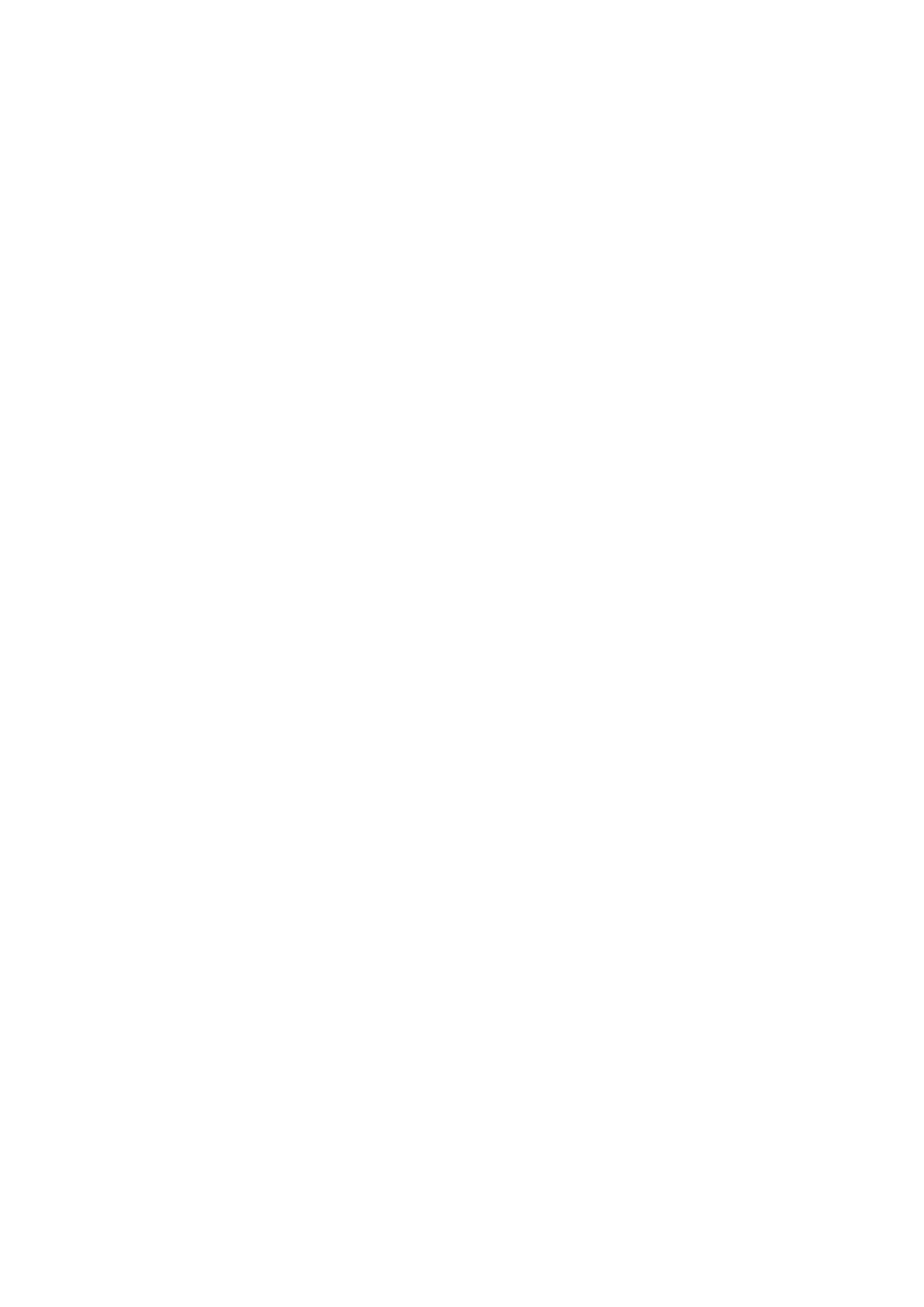# **UNIVERSAL JURISDICTION: The duty of states to enact and implement legislation -**

# **Chapter Eight (State practice at the national level)**

As documented below in Section II of this Chapter, at least 60 states have enacted legislation which enables their courts to exercise universal jurisdiction over certain conduct amounting to genocide and national courts in at least 5 states have exercised such jurisdiction, in almost every case without any formal objection by other states to the assertion of jurisdiction, although a few have claimed that the exercise of that jurisdiction in a particular case was not appropriate on other grounds. In addition to the legislation and draft legislation of members of the Southern African Development Community (SADC) discussed below, Angola, Mozambique and Namibia are expected to provide for universal jurisdiction over genocide in their legislation implementing the Rome Statute.<sup>1</sup> In many countries the substantive definition of the crime of genocide is broader than in the Genocide Convention, by including social and political groups as protected groups. However, much of the legislation has procedural and jurisdictional weaknesses. Typical flaws in some of the legislation are that it applies prospectively, even though genocide has been recognized since 1946 as a crime under international law; ancillary crimes are not always included.

# **I. TYPES OF LEGISLATION AND STATE PRACTICE**

As with other crimes, legislative provisions permitting universal jurisdiction over genocide fall generally into one of five models, those that provide universal jurisdiction over: (1) genocide expressly; (2) ordinary crimes which could amount to one or more acts of genocide; (3) crimes defined or listed in treaties; (4) crimes under customary international law or general principles of international law; and (5) crimes under international law because the constitution or legislation incorporates international law generally into national law. Many states have a variety of legislative provisions.

## **A. Express universal jurisdiction over genocide**

Legislative provisions following this first model fall into two types. First, a number of states, including states parties to the Genocide Convention, such as *Belgium, Canada, Germany, Ghana* and *New Zealand,* have expressly provided for universal jurisdiction over genocide. A second group of states, including *Austria*, have defined genocide as a crime under national law and expressly permit their courts to exercise universal jurisdiction over crimes under national law. In most such legislation, there is no express reference to the ancillary crimes of genocide listed in Article III of the Genocide Convention, and it is not always clear whether these ancillary crimes would be included under national law principles of criminal responsibility. However, some states, such as *Finland* and *Nicaragua*, expressly mention one or more of these ancillary crimes of genocide.

 $<sup>1</sup>$  See discussion of the position of members of SADC in the introduction to Section II of Chapter Four.</sup>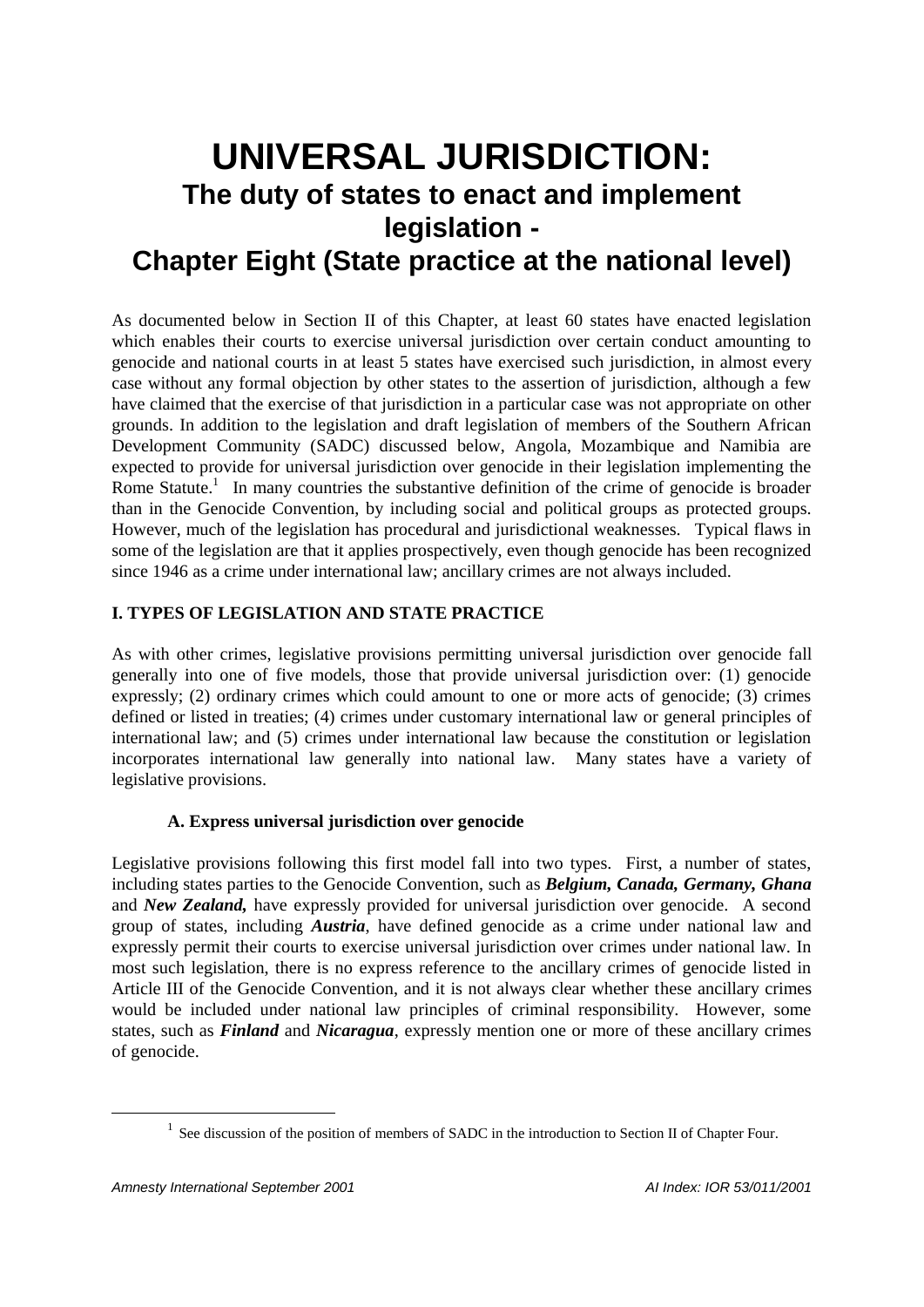#### **B. Universal jurisdiction over ordinary crimes which could amount to genocide**

Some states may exercise universal jurisdiction over certain conduct amounting to genocide because their legislation permits the exercise of universal jurisdiction over analogous crimes under national law, such as murder, abduction, assault or rape. The states following this second approach include Chile and Syria. Such legislation is very unsatisfactory for several reasons. First, it does not recognize the gravity of the conduct, since it treats genocide simply as an ordinary crime, thus denying its unique nature. Second, it usually will not permit courts to exercise jurisdiction over all the acts listed in Articles II and III of the Genocide Convention. Third, restrictions that may be appropriate for ordinary crimes, such as statutes of limitations, recognition of amnesties and of official immunities, are contrary to international law when they are applied to genocide.

## **C. Universal jurisdiction over crimes defined or listed in treaties**

Some states have legislative provisions following the third model, which permits their courts to exercise universal jurisdiction over crimes defined in treaties to which the state is a party. Some of these states have defined genocide under national law. States which have enacted such legislation which have signed or ratified the Genocide Convention include *Guatemala, Iran and Ecuador*. Other states using this third model have not defined genocide as a crime under national law or provided for penalties specifically applicable to genocide. For the reasons discussed above, such legislation may not be effective. A number of countries have legislative provisions following this model, but restrict the scope to crimes where the treaty permits or requires the state's courts to exercise universal jurisdiction over crimes committed abroad. A wide variety of formulations are used, some of which could be read to include genocide abroad, but many of these provisions are somewhat ambiguous. Therefore, in the absence of any authoritative jurisprudence or commentary to the contrary, they are not discussed below as providing universal jurisdiction over genocide under the Genocide Convention. Countries that have such ambiguous provisions include *Bolivia, China, Greece, Kazakhstan, Peru*. For the text and scope of the relevant provisions, see Chapter Four, Section II. Nevertheless, it is always possible that a court may conclude that such provisions, read together with the constitution and international obligations, do permit courts to exercise universal jurisdiction over genocide.

## **D. Universal jurisdiction over crimes under customary international law or general principles of international law**

Some states have legislation or executive decrees employing the fourth model, which takes at least three forms. First, some legislation or decrees provide that courts may exercise universal jurisdiction over crimes under customary international law, including *Ecuador, Ethiopia, Georgia* and *Honduras.* Second, other legislative provisions or executive decrees have authorized courts to try persons for crimes under general principles of international law, such as *the former Yugoslav Republic of Macedonia* and *Tadjikistan*. A third type provides for universal jurisdiction over violations of human rights, as in *El Salvador* and *Honduras.* Legislation following the fourth model would necessarily permit courts to exercise universal jurisdiction over genocide. However, if the state has failed to define genocide as a crime under national law or to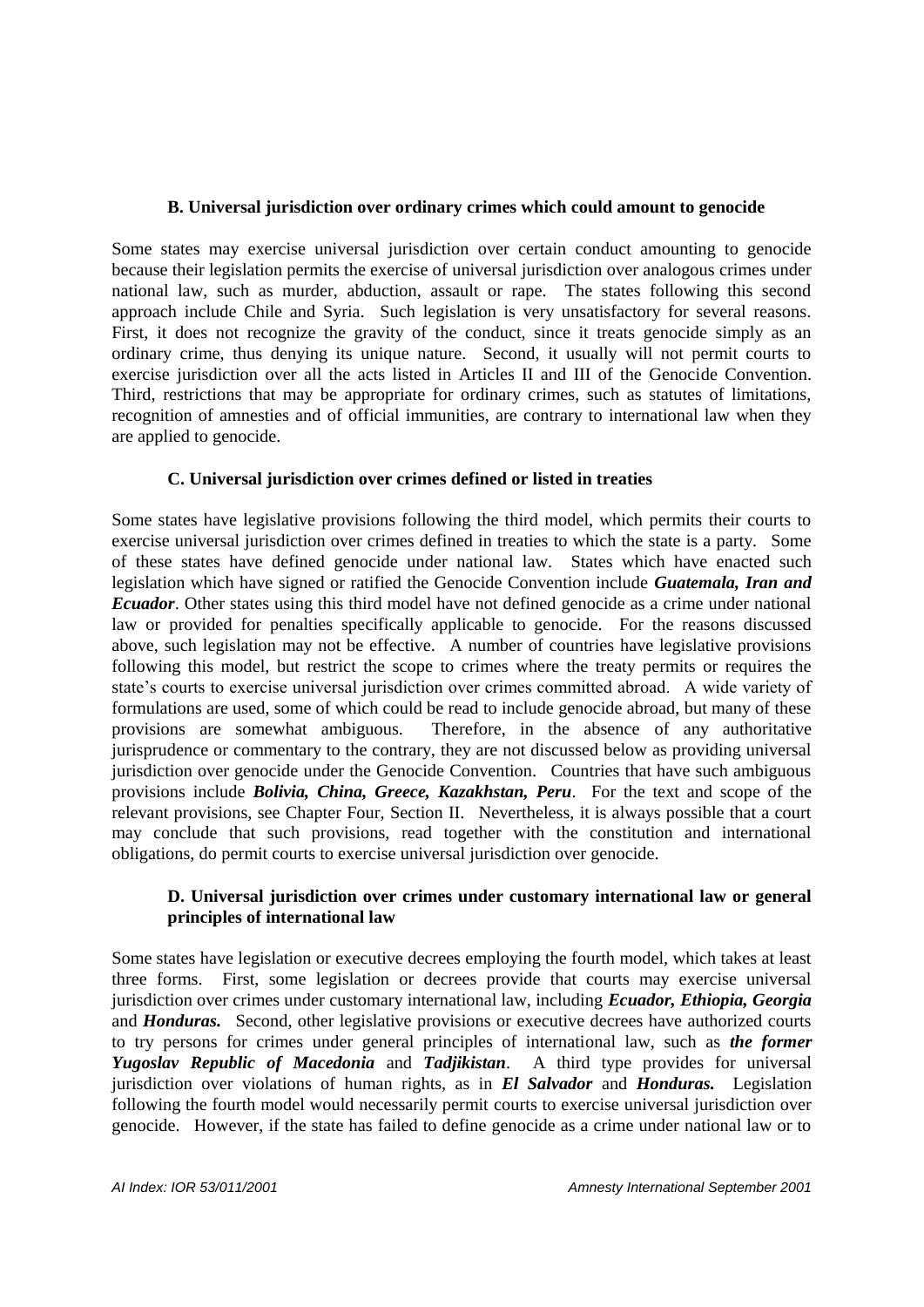provide for penalties specifically applicable to genocide, courts may be unwilling to enforce international law principles - whether substantive or jurisdictional - directly in a criminal case.

#### **E. Constitutional or legislative provisions or jurisprudence incorporating international law**

Another group of states simply provide in their national constitutions that international law, either conventional or customary, is part of national law. In some cases, such legislation may permit courts to apply international law directly, including the exercise of universal jurisdiction and the trial of persons accused of crimes under international law, such as genocide. However, jurisprudence and commentary on such provisions does not always resolve the question of universal jurisdiction. These states include: Argentina and Croatia.

#### **II. COUNTRY BY COUNTRY ANALYSIS**

Most of the following states have legislation permitting their courts to exercise universal jurisdiction over genocide or over at least some conduct, such as murder, that may constitute genocide in certain circumstances. Some of the states do not yet have such legislation, but are expected to include it in their legislation implementing the Rome Statute. In one state, a court has recognized that universal jurisdiction over genocide is permissible under international law, although it concluded that this principle had not been adopted in national law. That state, however, is widely expected to provide for universal jurisdiction over genocide in its implementing legislation for the Rome Statute.

· *Argentina:* The government has stated, with respect to the crime against humanity of torture, that Argentina applies the *aut dedere aut judiare* obligation and this principle appears to be incorporated in a law on extradition, which dates to 1885 (see discussion in Chapter Ten, Section II and Chapter Four, Section II).

Argentina has ratified the Genocide Convention and it has given it constitutional status pursuant to Article 75 (22) of the Constitution (for the text and scope of relevant constitutional provisions in Chapter Ten, Section II). Article 118 of the Constitution provides Argentine courts with jurisdiction over violations of international norms outside the national borders. However, Argentina has not made genocide a crime under national law, so any prosecution for acts of genocide might have to for ordinary crimes, such as murder, abduction or assault.

Regarding this, the Supreme Court (*Corte Suprema de Justicia de la Nación*) made several statements in the Priebke case concerning the applicability of the Genocide Convention to the case despite the lack of internal implementation.<sup>2</sup> Similar reasonings were made concerning war crimes which are neither implemented in the internal legislation (see Chapter Four, Section II).

 $2$  AIf the war crimes imputed to the person wanted for extradition under the Extradition Convention between the Argentinian Republic and the Italian Republic (law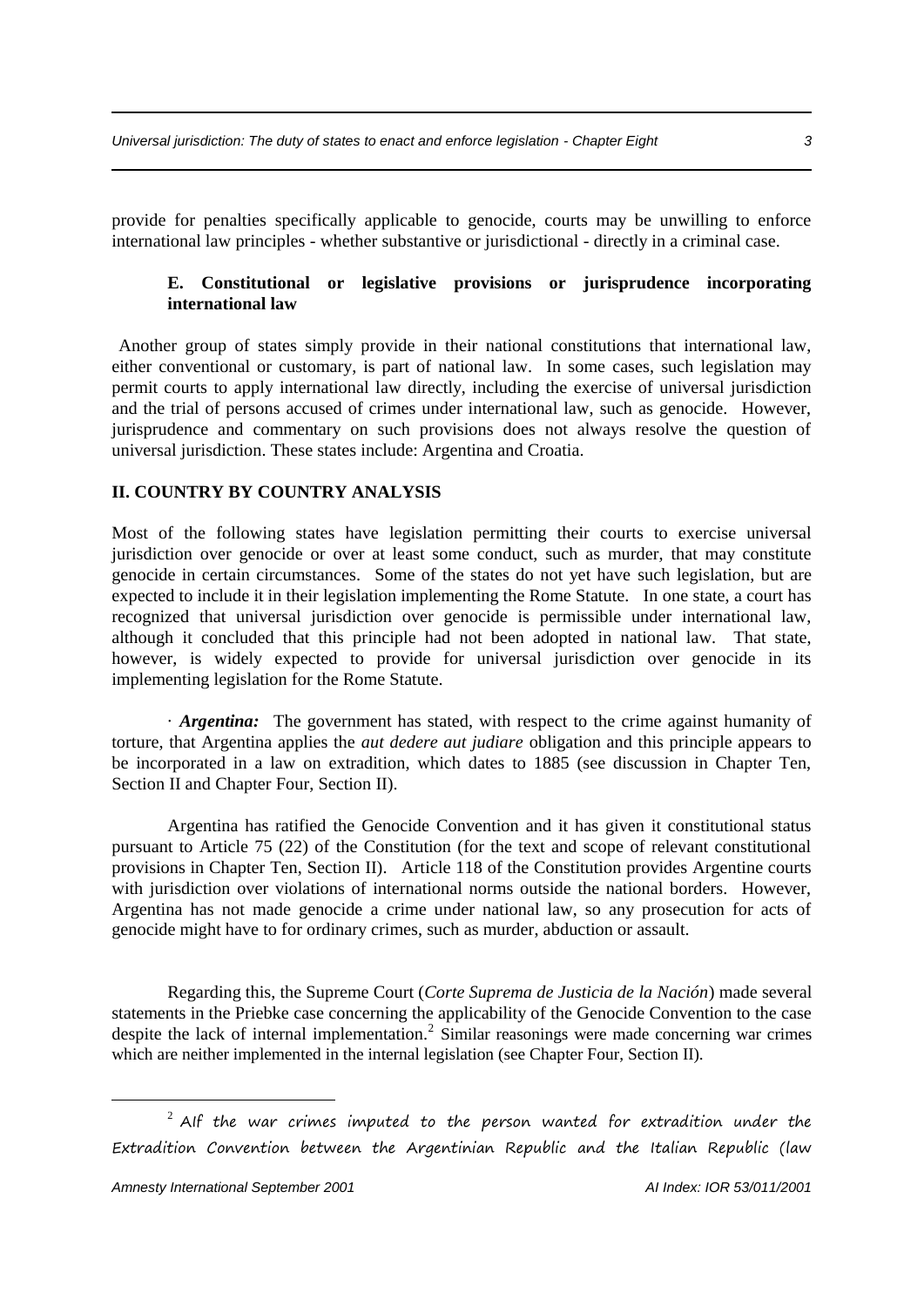23,719) constitute crimes against humanity combined with elements of genocide, the bringing of criminal action cannot be subject to any statute of limitations.@ (Opinion of Drs Julio S. Nazareno and Eduardo MolinJ O=Connor).

Proceedings: Priebke, Erich re: extradition request - case N1 16,063/94. Volume: 318 Page: 2148 dated 02/11/1995.

Spanish original:

<u>.</u>

*"Si los crímenes de guerra que se imputan al requerido por aplicación de la Convención de Extradición entre la República Argentina y la República Italiana (ley 23.719) configuran delitos contra la humanidad integrados con elementos de genocidio, la acción penal es imprescriptible" (Voto de los Dres. Julio S. Nazareno y Eduardo Moliné O'Connor).*

*Autos: Priebke, Erich s/ solicitud de extradición - causa nº 16.063/94. Tomo: 318 Folio: 2148 del 02/11/1995*

AIt is appropriate to apply Additional Protocol I (law 23,379) to the 1949 Geneva Conventions (decree 14,442) and the Convention on the Prevention and Punishment of the Crime of Genocide (decree-law 6286/56) because the legal precepts which punish attempts on life do not wholly cover the Asubstance of the offence@, which is said to have consisted of the murder of 335 members of the civilian population and prisoners of war who were executed using methods of exceptional cruelty combined with elements of selection that were tainted with racial hatred and an unacceptable contempt for human beings.@ (Opinion of Drs Julio S. Nazareno and Eduardo Moliné O=Connor).

Proceedings: Priebke, Erich re: extradition request - case N1 16,063/94. Volume: 318 Page: 2148 Ref: dated 02/11/1995.

Spanish original:

*"Corresponde aplicar el Protocolo Adicional I (ley 23.379) a los Convenios de Ginebra de 1949 (decreto 14.442) y la Convención para la Prevención y la Sanción del Delito de Genocidio (decreto - ley 6286/56) en tanto los preceptos legales que sancionan atentados contra la vida no abarcan íntegramente la "sustancia de la infracción", que habría consistido en el asesinato de 335 personas integrantes de la población civil y prisioneros de guerra en cuya ejecución se utilizaron métodos de inusitada crueldad, unidos con elementos de selección teñidos de odio racial e inadmisible desprecio por el ser humano" (Votos de los Dres. Julio S. Nazareno y Eduardo Moliné O'Connor). Autos: Priebke, Erich s/ solicitud de extradición - causa nº 16.063/94. Tomo: 318 Folio: 2148 Ref.: del 02/11/1995*

AThe fact that Additional Protocol I (law 23,379) to the 1949 Geneva Conventions (decree 14,442) has been inserted into art. 85, paragraph 5, does not mean that the same acts cannot also be categorized as crimes against humanity and especially the crime of genocide (art. II of the Convention on the Prevention and Punishment of the Crime of Genocide. Art. 75, sub-section 22 of the National Constitution) in so far as Athe aggravating circumstance of having acted with cruelty towards the persons in question in relation to the dehumanizing methods by which the slaughter was carried out...@ is recognized in the actions imputed to the person wanted for extradition (Opinion of Drs Julio S. Nazareno and Eduardo Moliné O=Connor).

Proceedings: Priebke, Erich re: extradition request - case N1 16,063/94. Volume: 318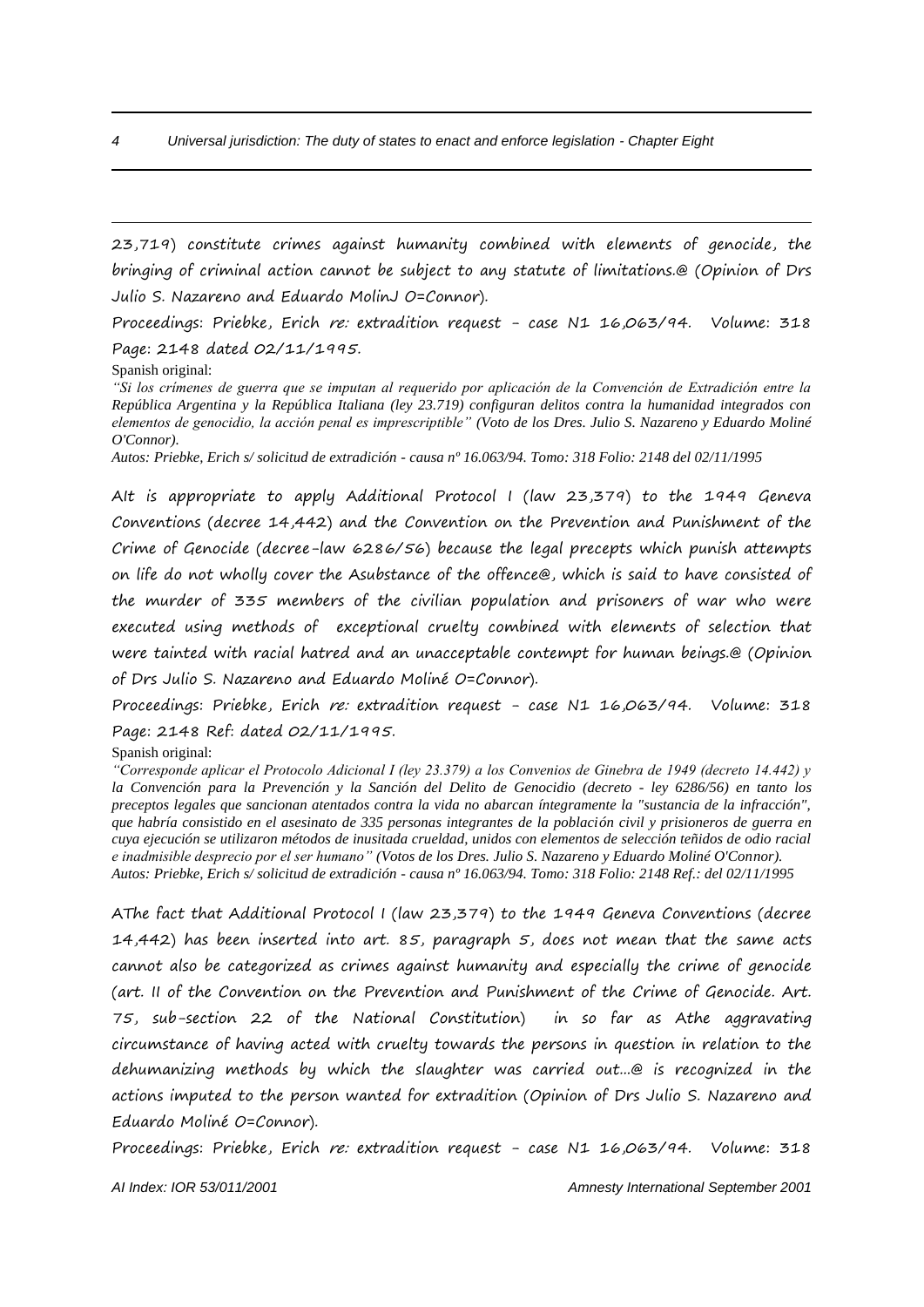·*Armenia:* Armenian courts may exercise universal jurisdiction over genocide. Article 6 of the Armenian Constitution provides that treaties ratified Armenia form an integral part of its legal system and that treaty provisions prevail over contrary legislative provisions. Article 14 of the 1999 Penal Code provides that foreign citizens or stateless persons who have committed offences outside Armenia are criminally responsible under the Penal Code when they have committed an offence referred to in an international treaty ratified by Armenia, if they have not been tried for that offence in a foreign state (for the text and scope of both provisions, see Part Two, Section I). There appears to be no requirement that the treaty mentioning the offence provide for universal jurisdiction.

Armenia is a party to the Genocide Convention. It has signed the Rome Statute, but it had not yet ratified it as of 1 September 2001.

· *Australia:* Although Australia provided for universal jurisdiction over conduct amounting to genocide that occurred during the Second World War, it still has not enacted legislation providing for universal jurisdiction over genocide. Nevertheless, in a territorial jurisdiction case, *Nulyarimma v.* 

#### Page: 2148 dated 02/11/1995.

Spanish original:

1

Autos: Priebke, Erich s/ solicitud de extradición - causa nº 16.063/94. Tomo: 318 Folio: 2148 del 02/11/1995

AThe fact that Additional Protocol I (law 23,379) to the 1949 Geneva Conventions (decree 14,442) has been inserted into art.  $85$ , paragraph  $5$ , does not mean that the same acts cannot be categorized as crimes against humanity in so far as it cannot be ruled out that the collective punishment or reprisal was carried out for purposes of racial or religious hatred, as evidenced by the fact that a significant number of the victims belonged to the Hebrew community: art. II of the Convention on the Prevention and Punishment of the Crime of Genocide. Art. 75, sub-section 22 of the National Constitution@ (Opinion of Dr Gustavo A. Bossert)

Proceedings: Priebke, Erich re: extradition request - case N1 16,063/94. Volume: 318 Page: 2148 Ref: dated 02/11/1995.

Spanish original:

*Amnesty International September 2001 AI Index: IOR 53/011/2001*

*<sup>&</sup>quot;El encuadre en el art. 85, apartado 5º, del Protocolo Adicional I (ley 23.379) a los Convenios de Ginebra de 1949 (decreto ley 14.442) no desplaza la concurrencia, respecto de los mismos hechos, de los crímenes contra la humanidad y especialmente del delito de genocidio (art. II de la Convención para la Prevención y la Sanción del delito de Genocidio, art. 75, inc. 22 de la Constitución Nacional), en la medida en que el accionar que se imputa al requerido reconoce "el agravante de haber obrado con crueldad hacia las personas en relación a las modalidades deshumanas con las cuales ha sido cometida la matanza..."* (Votos de los Dres. Julio S. Nazareno y Eduardo Moliné O'Connor).

*<sup>&</sup>quot;El encuadre en el art. 85, apartado 5º del Protocolo Adicional I (ley 23.379) a los Convenios de Ginebra de 1949 (decreto - ley 14.442) no desplaza la concurrencia, respecto de los mismos hechos, delitos de lesa humanidad en la medida en que no puede descartarse la satisfacción de un propósito de odio racial o religioso en la ejecución de la sanción colectiva o represalia, evidenciando en que un número significativo de víctimas pertenecían a la comunidad hebrea: art II de la Convención para la Prevención y la Sanción del Delito de Genocidio (decreto - ley 6286/56), art. 75, inc. 22 de la Constitución Nacional"* (Voto del Dr. Gustavo A. Bossert).

Autos: Priebke, Erich s/ solicitud de extradición - causa nº 16.063/94. Tomo: 318 Folio: 2148 Ref.: del 02/11/1995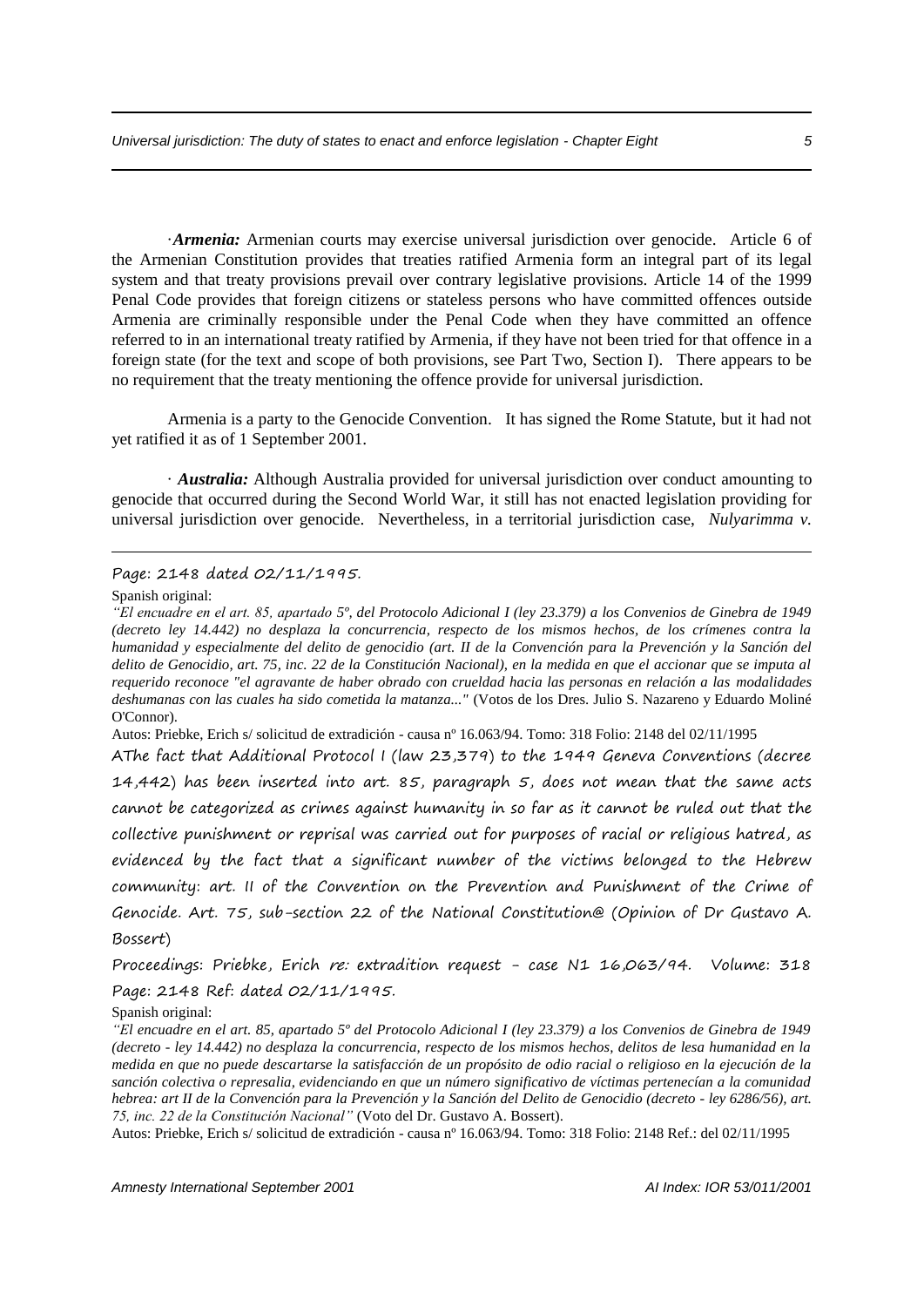*Thompson,* in which the High Court of Australia held that it did not have jurisdiction of genocide in the absence of implementing legislation, one of the judges recognized that universal jurisdiction over this crime was permissible under international law.<sup>3</sup> In line with that statement, the government has proposed that Australian legislation expressly provide for universal jurisdiction over genocide. The current text of the bill defining crimes within the jurisdiction of the International Criminal Court provides for universal jurisdiction over genocide.<sup>4</sup>

Australia is a party to the Genocide Convention. It has signed the Rome Statute, but as of 1 September 2001 it had not yet ratified it.

<sup>3</sup> *Nulyarimma v. Thompson,* [1999] FCA 1192, (Merkel, J.), para. 81 ("It was also common ground between the parties, correctly in my view, that : . . . the prohibition of genocide is a peremptory norm of customary international law (*jus cogens*) giving rise to non derogable obligations *erga omnes* that is, enforcement obligations owed by each nation State to the international community as a whole . . .".).

<sup>&</sup>lt;sup>4</sup> International Criminal Court (Consequential Amendments) Bill 2001, A Bill for an Act to amend the *Criminal Code Act 1995* and certain other Acts in consequence of the enactment of the *International Criminal Court Act 2001,* and for other purposes, Exposure Draft, L:\Treaties folder\Treaties reviews\International Criminal Court\Legislation\ex draft CA Bill 220801.doc 30/8/2001 3:29 PM, Schedule 1- Amendment of the Criminal Code Act 1995, § 268.123 (1) (Geographical jurisdiction) (*obtainable from* http://www.aph.gov.au/house/committee/jsct). That provision reads: "Section 15.4 (extended geographical jurisdiction - Category D) applies to genocide, crimes against humanity and war crimes." The current wording of Section 15.4 describes the extended geographical jurisdiction of Category D as follows:

<sup>&</sup>quot;If a law of the Commonwealth provides that this section applies to a particular offence, the offence applies:

<sup>(</sup>a) whether or not the conduct constituting the alleged offence occurs in Australia; and

<sup>(</sup>b) whether or not a result of the conduct constituting the alleged offence occurs in Australia."

This provision does not contain the restriction found in other extended geographical jurisdiction provisions in Section 15.4 to Australian citizens, so it would apply to anyone and therefore give Australia universal jurisdiction over genocide, crimes against humanity and war crimes.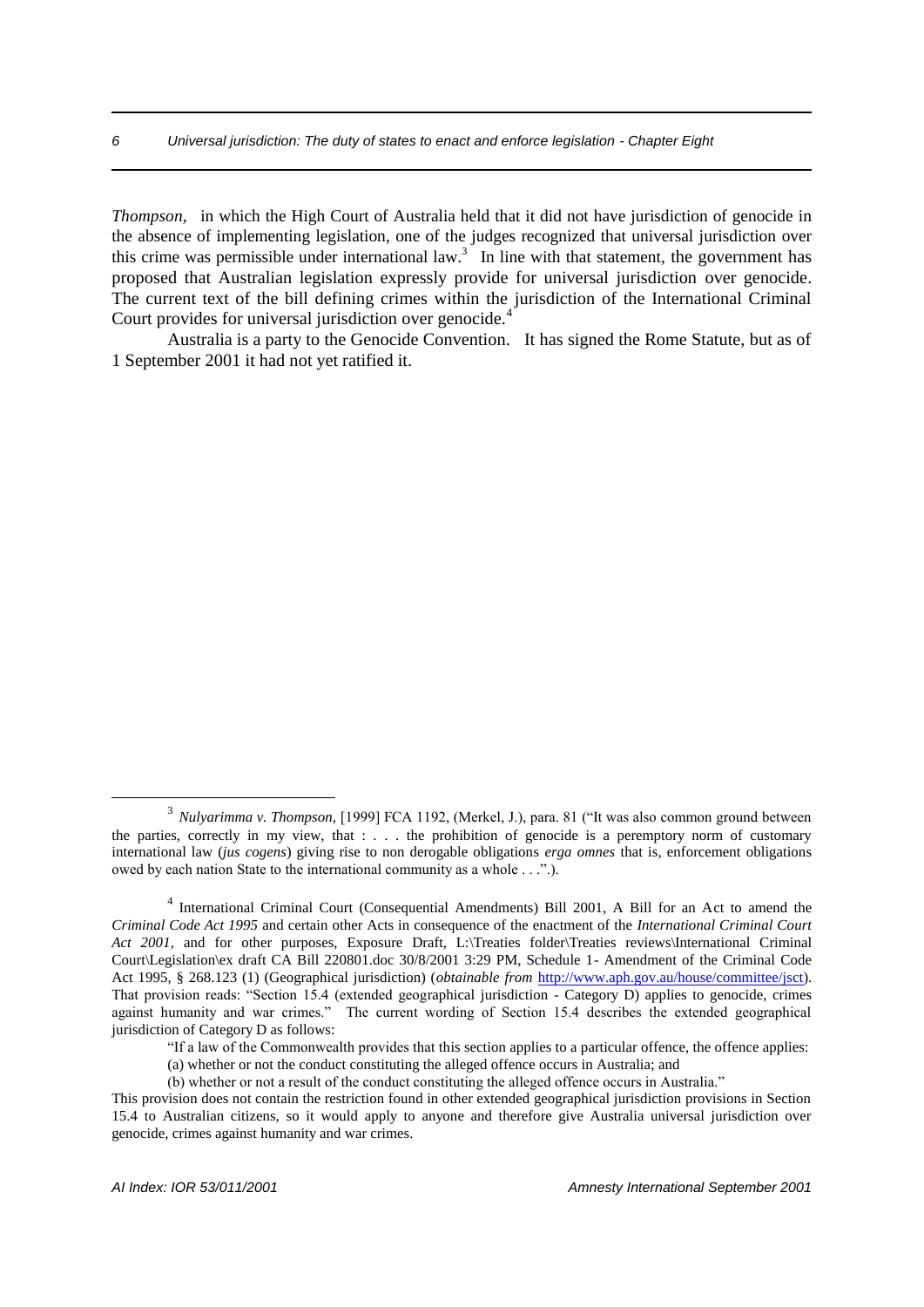· *Austria:* Austrian courts may exercise universal jurisdiction over genocide and have done so $<sup>5</sup>$ </sup>

*(1) Legislation.* Although Article 321 of the Austrian *Strafgesetzbuch* (StGB), Penal Code, which makes genocide a crime, does not provide for universal jurisdiction over this crime, other provisions of the Penal Code permit Austrian courts to exercise custodial universal jurisdiction over crimes under national law in certain circumstances. Article 65.1.2 of the Penal Code states that courts may exercise jurisdiction over offences committed outside Austria, provided that the acts are also punishable in the place where they occurred, and provided that alien suspect is present in Austria and cannot be extradited to the place where the crime occurred for reasons other than the nature and characteristics of the offence.

Austria is a party to the Genocide Convention. It has signed the Rome Statute and it is expected to ratify it in 2001.

<sup>5</sup> Entries on Austria in this memorandum draw upon Luc Reydams, *Austria,* in his book, *Universal Jurisdiction in International Law* (Oxford: Oxford University Press) (forthcoming).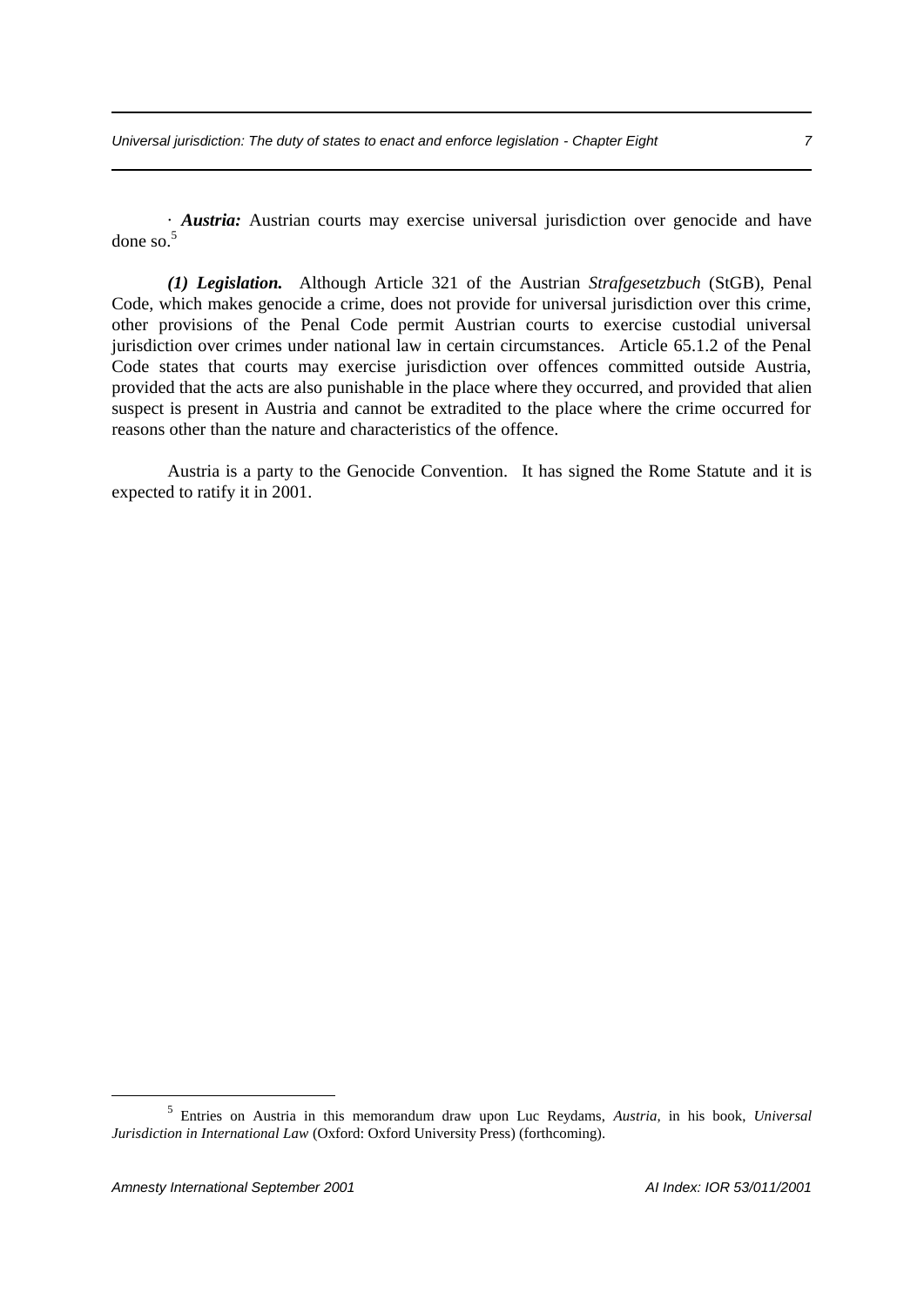#### *8 Universal jurisdiction: The duty of states to enact and enforce legislation - Chapter Eight*

*(2) Criminal investigation and prosecution.* In July 1994, Dusko Cvjetkovi was charged with genocide and complicity in genocide, murder and arson in Bosnia and Herzegovina. The *Oberster Gerichstshof* (Supreme Court) rejected a challenge to jurisdiction. It held that there was jurisdiction pursuant to Article 65.1.2 of the Penal Code, which provides for universal jurisdiction over offences under Austrian law which are punishable in the place where they were committed, as long as the non-national accused is present in Austria and cannot be extradited to the other state for reasons other than the nature and characteristics of the offence.<sup>6</sup> The Supreme Court stated that Article 6 of the Genocide Convention, which provides that persons charged with genocide "shall be tried by a competent tribunal of the State in the territory of which the act was committed" was predicated on the existence of a functioning legal system in the territorial state. Since the legal system was not functioning in that state, and since there was as yet no permanent international criminal court, then the purpose of the Convention would be thwarted if the Austrian courts did not exercise jurisdiction.<sup>7</sup>

· *Azerbaijan:* Article 12 of the Azerbaijan Criminal Code contains three bases for courts to exercise universal jurisdiction over genocide (for text and scope, see Chapter Three, Section II above).

Azerbaijan is a party to the Genocide Convention. It has not signed the Rome Statute and had not ratified it as of 1 September 2001. However, it has provided that genocide and instigation to commit genocide crimes under national law.<sup>8</sup>

· *Belarus:* Belarus courts can exercise universal jurisdiction over genocide in two circumstances (for the text and scope of the relevant provisions not quoted below, see Chapter Three, Section II).

<sup>&</sup>lt;sup>6</sup> The Supreme Court accepted the prosecutor's arguments that judicial cooperation with Bosnia and Herzegovina was not possible since there were no mail or telephone communications between the judicial authorities of the two states because of the conflict and there was no orderly administration of justice in that state. The prosecutor also argued that the double criminality requirement was satisfied and that Article 7 of the Genocide Convention provided that genocide was not a political crime.

<sup>7</sup> Judgment of the *Oberster Gerichstshof*, 13 July 1994. The *Landesgericht, Salzburg* (District Court of Salzburg) issued an indictment on 27 July 1994 for genocide and murder. Cvjetkovi was acquitted after a trial of all charges on the ground of insufficient evidence. *Republic of Austria v. Cvjetkovi*, *Landesgericht, Salzburg*, 31 May 1995. For further information about this case, see Axel Marschik, "The Politics of Prosecution: European National Approaches to War Crimes", *in* Timothy L.H. McCormack & Gerry J. Simpson, eds, *The Law of War Crimes*, 65, 79-81 (1997).

<sup>8</sup> Azerbaijan Criminal Code, Art. 103 (Genocide) and Art. 104 (Instigation for the commitment of genocide). See remark following Article 103 stating: "Crimes against humanity means intentional actions, set out in Articles 103-113 of the present section when committed as part of a widespread or systematic attack directed against any civilian population, with knowledge of the attack." It is not clear whether this phrase limits genocide to cases meeting this high threshold or simply means that when torture meets the threshold in those cases it also constitutes a crime against humanity.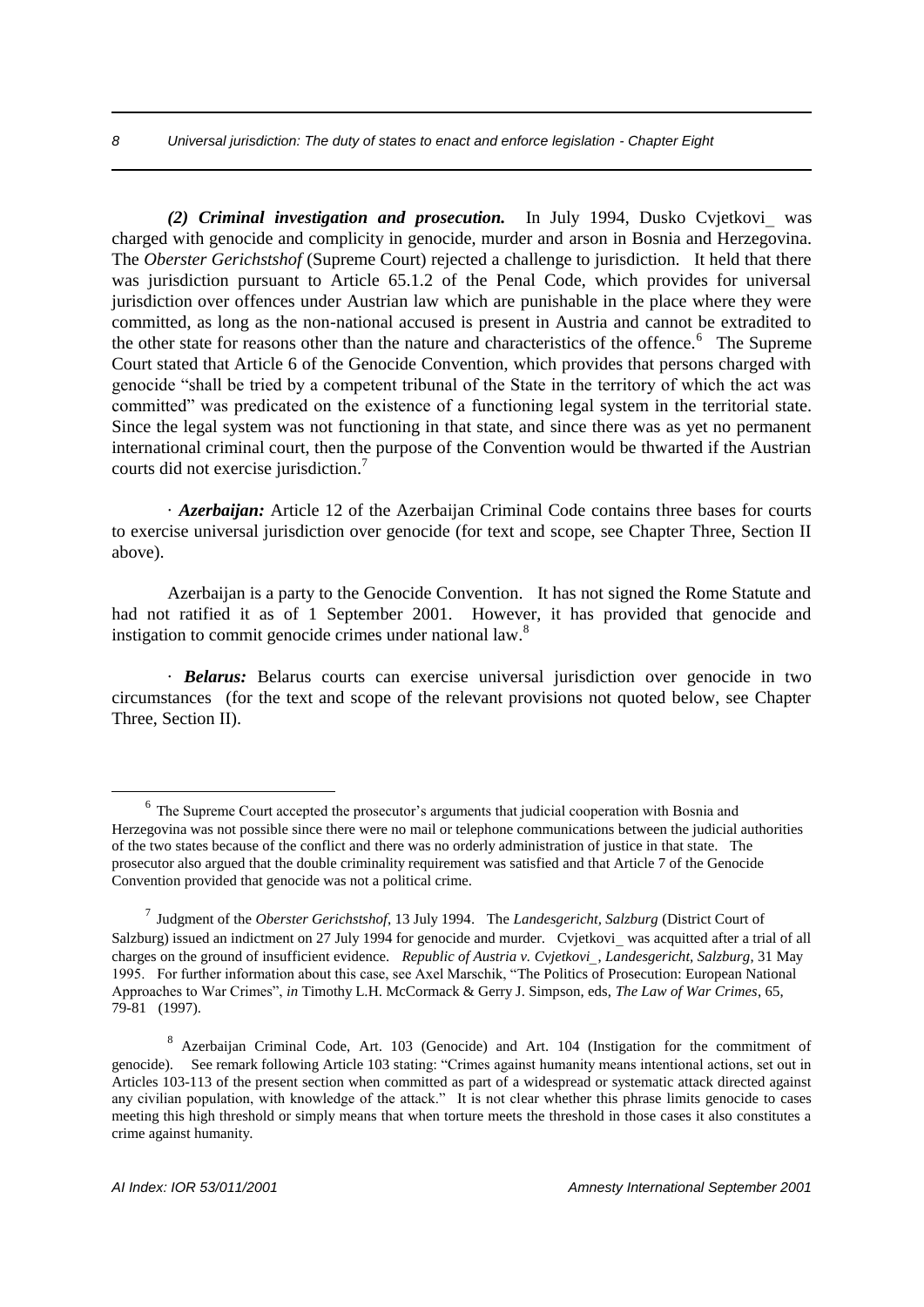First, paragraph 1 of Article 6 (The application of the present Code to persons having committed violations outside the territory of the Republic of Belarus) provides that the Code imposes criminal responsibility on stateless persons who are permanent residents who have committed violations abroad if these acts are punishable in the state where they were committed and the persons concerned were not prosecuted in that state.

Second, Article 6 (4) states that the Criminal Code imposes criminal responsibility on a person for certain crimes listed in Article 6 (3) who has not been tried for those crimes in the territorial state and who is prosecuted in Belarus. Article 6 (3) provides that the present Code applies, independently of criminal legislation in force in the territory where the crime was committed, to genocide, which is defined as a crime in Article 127 in similar terms to the definitions in Article II of the Genocide Convention and Article 6 of the Rome Statute. The wording appears to make all persons suspected of genocide subject to the jurisdiction of national courts in the circumstances identified in Article 6 (4).

Belarus is a party to the Genocide Convention. It has not signed the Rome Statute and as of 1 September 2001 had not yet ratified it.

· *Belgium:* Belgian courts can exercise universal jurisdiction over genocide abroad.

*(1) Legislative provisions.* On 10 February 1999, Belgium adopted *la loi relative à la répression des violations graves du droit international humanitaire*. Article 7 of the 1999 law provides in relevant part:

"The Belgian courts shall be competent to deal with breaches provided for in the present Act, irrespective of where such breaches have been committed."<sup>9</sup>

The breaches covered by Article 3 § 1 of the 1999 law include all of the acts of genocide in Article II of the Genocide Convention and Article 6 of the Rome Statute.<sup>10</sup> However, not all

<sup>9</sup> This law changed the title of the *Loi du 16 juin 1993 relative à la répression des infractions graves aux conventions internationales de Genève du 12 août 1949 et aux Protocoles I et II du 8 juin 1977, additionnels à ces conventions*, renumbered the articles and amended it to include universal jurisdiction over crimes against humanity and genocide. The English translation of the 1999 law cited in this memorandum is annexed to Stefaan Smis & Kim Van der Borght, *Belgium: Act Concerning the Punishment of Grave Breaches of International Humanitarian Law,* 38 Int'l Leg. Mat. 918 (1999).

 $10$  Article 3 § 1is somewhat broader in scope than in the Genocide Convention and Rome Statute in that it covers acts of negligence as well as intentional acts:

<sup>&</sup>quot;The crime of genocide defined below, committed in peace time or in time of war, shall constitute a crime under international law and be punishable in accordance with the provisions of the present Act. In accordance with the Convention on the Prevention of the Crime of Genocide of 9 December 1948 - without prejudice to the criminal provisions applicable to other breaches committed out of negligence - genocide means any of the following acts committed with the intent to destroy in whole or in part, a national, ethnic[al], religious or racial group, as such:

<sup>1</sup>º killing members of the group;

<sup>2</sup>º causing serious bodily or mental harm to members of the group;

<sup>3</sup>º deliberately inflicting on the group conditions of life calculated to bring about its physical destruction in whole or in part;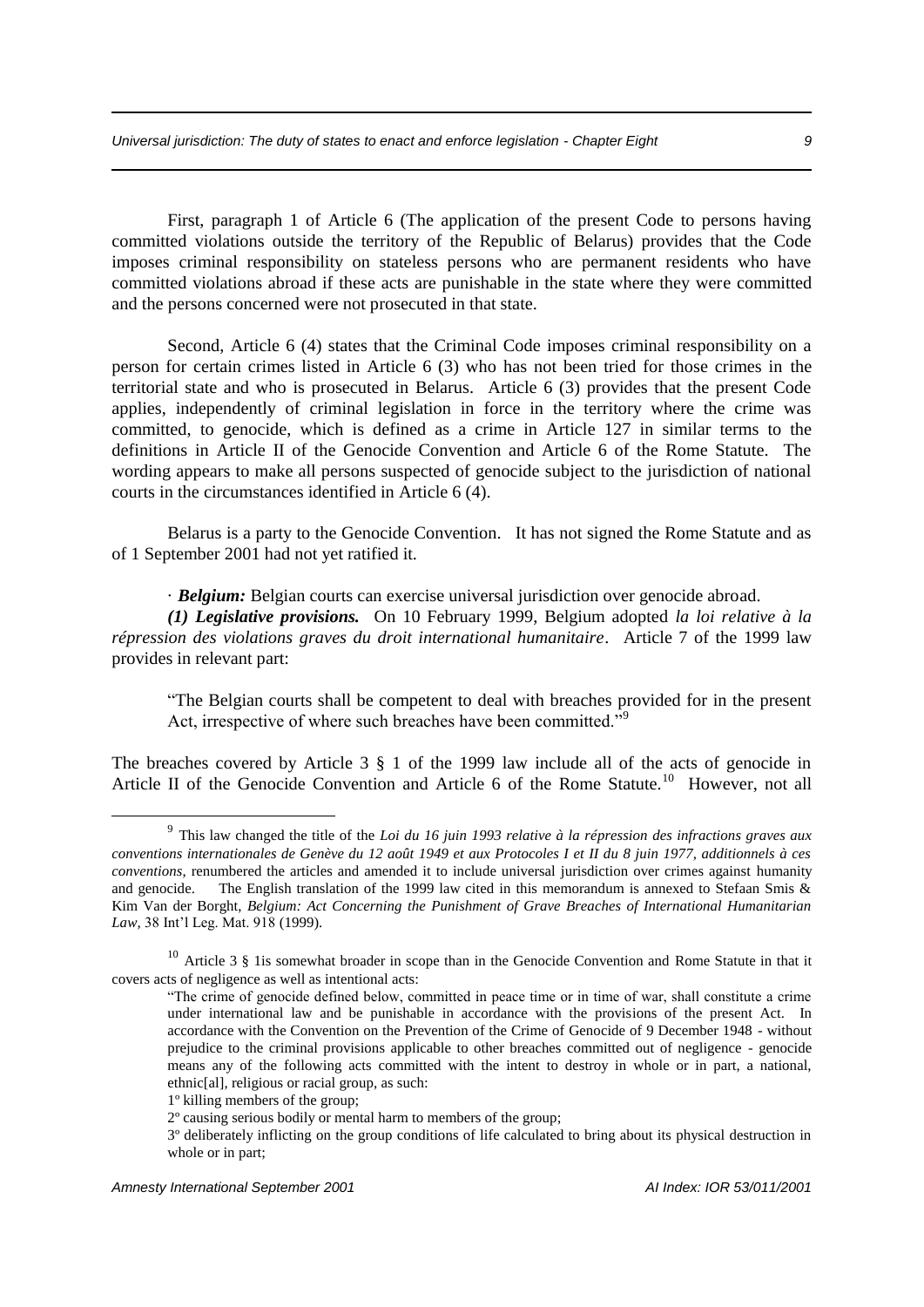forms of ancillary crimes of genocide are covered by the 1999 law or the Penal Code (see Chapter Four, Section II for a discussion of principles of criminal responsibility under the 1999 law and the Penal Code). For the history of this legislation, see Chapter Six, Section II.

*1 meurtre de membres du groupe;*

<sup>4</sup>º imposing measures to prevent births within the group;

<sup>5</sup>º forcibly transferring children of the group to another group."

The original French text (reproduced from ICRC National Implementation Database) of Article 1 (1) provides:

<sup>&</sup>quot;*Constitue un crime de droit international et est réprimé conformément aux dispositions de la présente loi, le crime de génocide, tel que défini ci-après, qu'il soit commis en temps de paix ou en temps de guerre. Conformément à la Convention pour la prévention et la répression du crime de génocide du 9 décembre 1948, et sans préjudice des dispositions pénales applicables aux infractions commises par négligence, le crime de génocide s'entend de l'un des actes ci-après, commis dans l'intention de détruire, en tout ou en partie, un groupe national, ethnique, racial ou religieux comme tel :* 

*<sup>2</sup> atteinte grave à l'intégrité physique ou mentale de membres du groupe;*

*<sup>3</sup> soumission intentionnelle du groupe à des conditions d'existence devant entraîner sa destruction physique totale ou partielle;*

*<sup>4</sup> mesures visant à entraver les naissances au sein du groupe;*

*<sup>5</sup> transfert forcé d'enfants du groupe à un autre groupe."*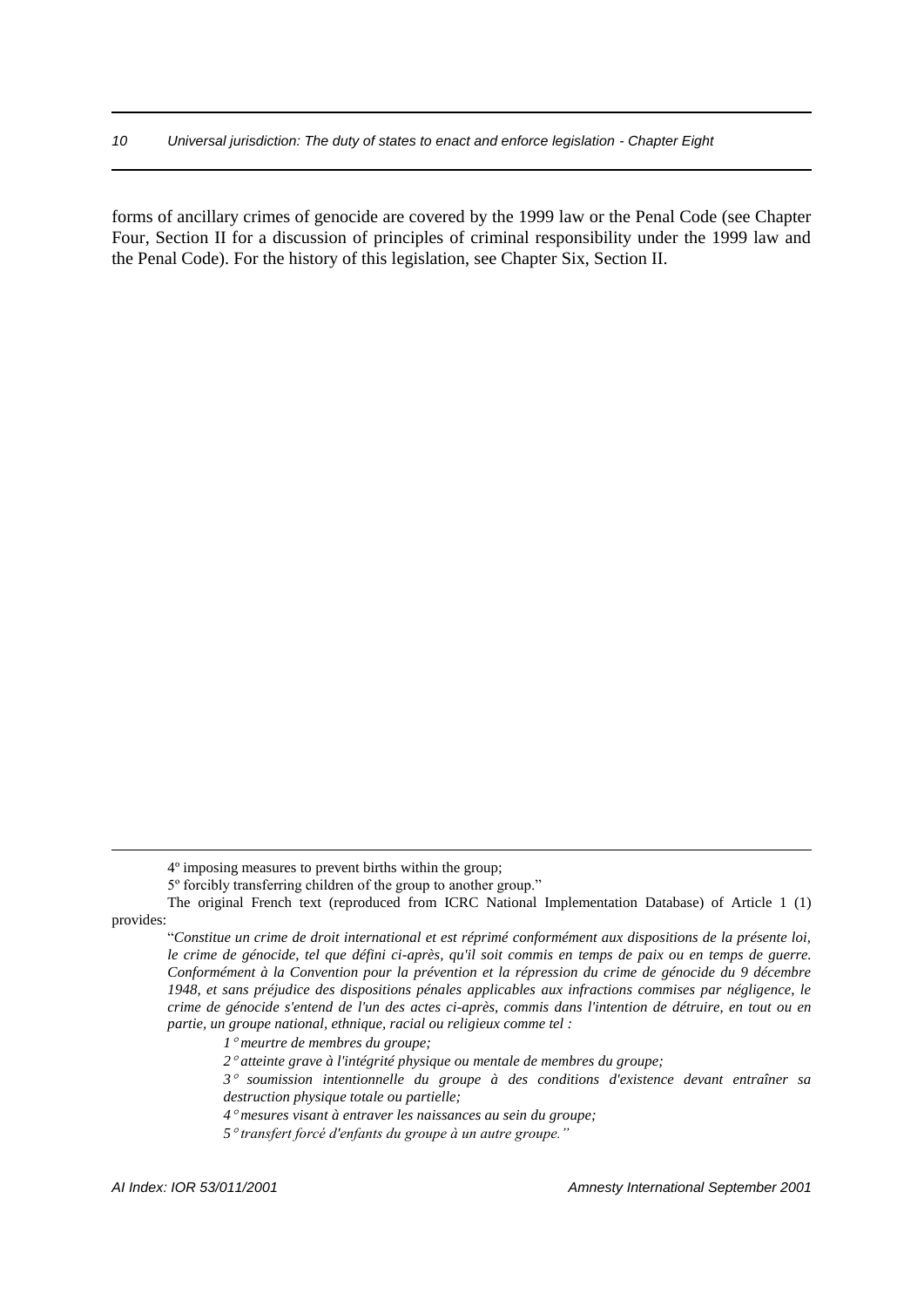Independently of this legislation, however, it is generally accepted that Belgian courts have universal jurisdiction over crimes against humanity - which includes genocide - as defined under customary international law.<sup>11</sup>

Belgium is a party to the Genocide Convention and it has ratified the Rome Statute.

*(2) Criminal investigations.* The four Rwandans convicted in April 2001 of war crimes in Rwanda in 1994 were not charged with genocide, because at the time they were charged genocide was not defined as a crime under national law and there was no express legislative provision for universal jurisdiction, although, as indicated above, Belgian courts could have exercised such jurisdiction based on customary international law. However, there has been at least one case in which the prosecutor declared admissible a complaint of genocide.

*Ariel Sharon.* For further details about this case, see Chapter Four, Section II.

· *Bosnia and Herzegovina:* Separate criminal codes apply in the two parts of the country (for the text and scope of the provisions not quoted, see Chapter Three, Section II), but both provide courts with universal jurisdiction over war crimes in international and non-international armed conflict.

Bosnia and Herzegovina is a party to the Genocide Convention. It has not signed the Rome Statute and as of 1 September 2001 it had not yet ratified it.

In the *Federation of Bosnia and Herzegovina*, courts may exercise custodial universal jurisdiction pursuant to Article 133 (2) of the Criminal Code of the Federation of Bosnia and Herzegovina over crimes under the law of the Federation which are punishable in the territorial state by five years' imprisonment or more. Article 153 defines genocide as a crime in terms similar to Article II of the Genocide Convention and Article 6 of the Rome Statute.

In the *Republika Srpska*, Article 123 (2) of the Criminal Code of the Republika Srpska provides for custodial universal jurisdiction over any crime punishable by at least five years' imprisonment, provided the suspect is not extradited to another state. Article 432 of the Criminal Code prohibits genocide. $12$ 

· *Brazil:* Brazilian civilian and military courts can exercise universal jurisdiction over genocide in certain circumstances.

<sup>11</sup> David, *Principes de droit des conflits armés*, *Principes de droit des conflits armés* (Bruxelles: Presses Universitaires deBruxelles 1994) para. 4.202.

<sup>&</sup>lt;sup>12</sup> Criminal Code of the Republika Srpska, Art. 432 (Genocide) (defining genocide in similar terms to the definitions in Article II of the Genocide Convention and Article 6 of the Rome Statute). *See also* Art. 437 ()rganizing a Group and Instigating the Commission of Genocide and War Crimes) (however, the crimes listed in this article refer to war crimes, slavery and trafficking in persons, not genocide).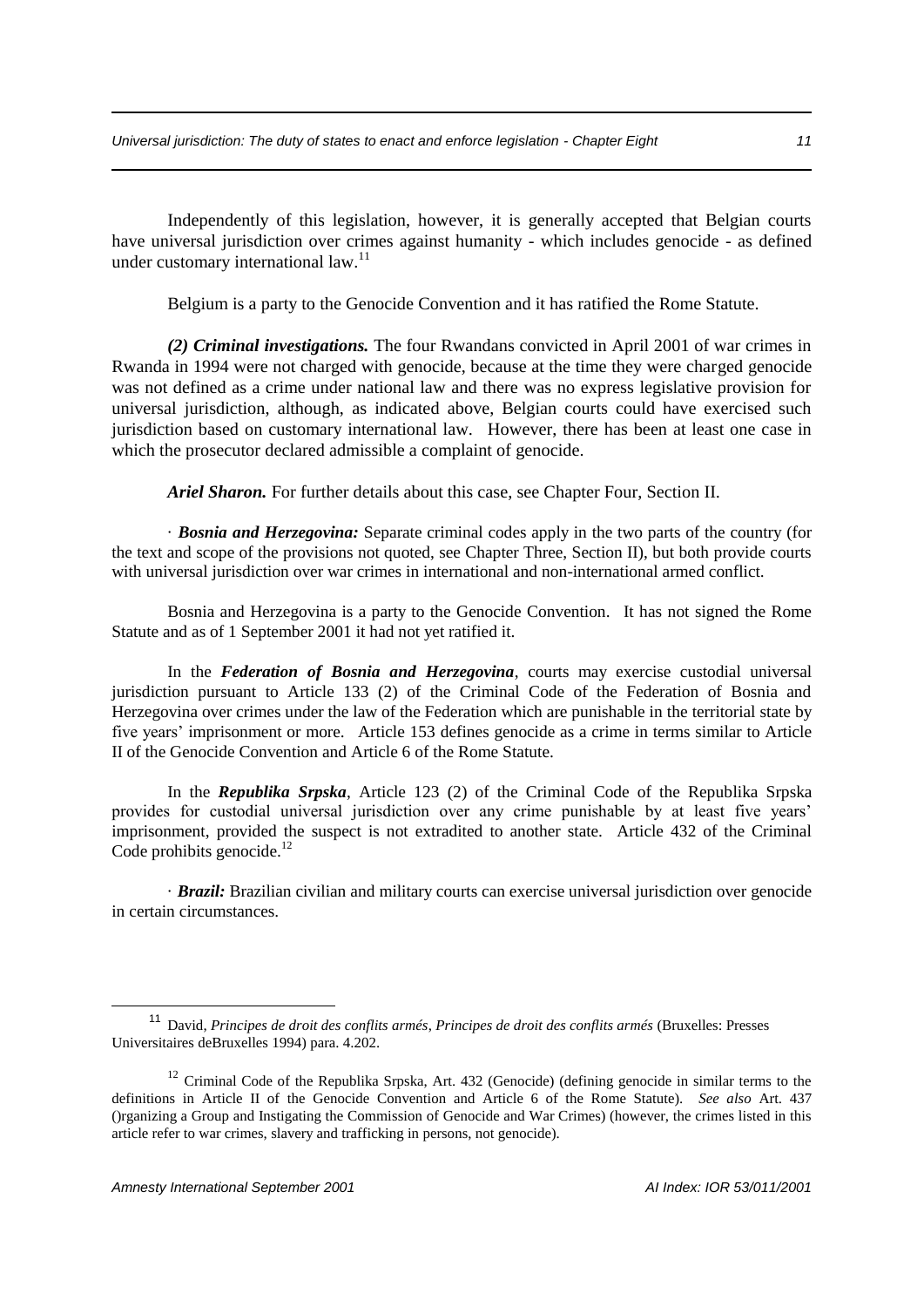#### *12 Universal jurisdiction: The duty of states to enact and enforce legislation - Chapter Eight*

Civilian courts can exercise universal jurisdiction pursuant to Article 7 (Part I) (d) of the *Código Penal* (Penal Code) over foreigners domiciled in Brazil who are suspected of genocide abroad.<sup>13</sup> Although this provision is of limited application, it may well apply to persons suspected of genocide who have received asylum in Brazil or are long-term residents, although the scope of the concept of domicile under Article 7 (Part I) (d) is not known.

Article 7 (Part II) (a) of the Brazilian Criminal Code (for the text, see Chapter Four, Section II above) provides that national courts have universal jurisdiction to try crimes which committed abroad which Brazil is obliged to repress under a treaty. It is not clear whether this provision requires that such crimes be punished (independent of jurisdictional provisions) or that the treaty also include an *aut dedere aut judicare* universal jurisdiction provision. The former broad interpretation would be more consistent with the strong support Brazil gave during the drafting of the Genocide Convention, but it has not been possible to locate any definitive jurisprudence or commentary on this point. Under the Penal Code, the suspect must be in Brazil, the act must also be also punishable in the territorial state (double criminality), extradition for the crime be authorized under national law and the suspect must not have been acquitted, have completed a sentence or been pardoned (see Chapter Four, Section II). Genocide is defined as a crime under Brazilian law in a manner similar to that in Article II of the Genocide Convention and Article 6 of the Rome Statute.<sup>14</sup>

<sup>&</sup>lt;sup>13</sup> Penal Code, Art. 7 (Part I) ("The following shall be subject to Brazilian law, even though committed abroad: I . . . (d) genocide, when by an agent of Brazil or a person domiciled in Brazil.") (English translation by Amnesty International). The original text in Portuguese reads:

*<sup>&</sup>quot;Ficam sujeitos à lei brasileira, embora cometidos no estrangeiro: I. . . . (d) de genocidio, quando o agente for brasieiroou domiciliado no Brasil."*

*Código Penal, Art. 7º I (d).*

<sup>14</sup> Law No. 2.889, of October 1956, published in the official gazette on 2 October 1956 [*Lei N.º 2.889, de 1.º De outubro de 1956, publicada no Diário Oficial da União, de 2 de outubro de 1956]*.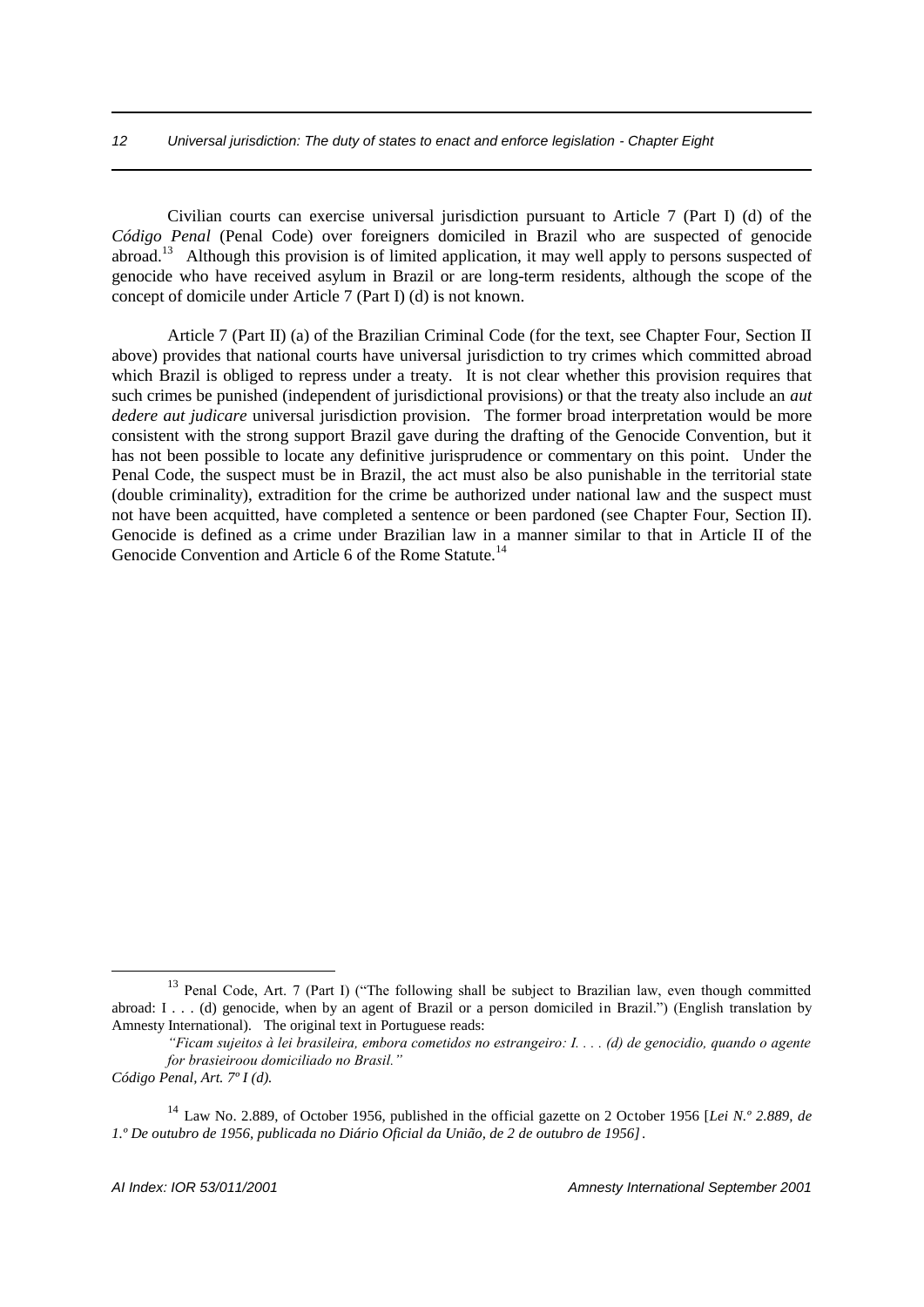In addition, the *Código Penal Militar* (Military Penal Code), which prohibits some conduct which could amount to war crimes, applies extraterritorially and to members of foreign armed forces during armed conflict (for the text and scope of these provisions, see Chapter Four, Section II). Article 7 provides that military penal law applies to conduct abroad, when not prohibited by treaties and when the suspect has not previously been tried by a foreign court. Article 11 provides that the Military Penal Code applies to members of foreign armed forces when this is authorized by international treaties or conventions. The crime of genocide in peacetime is a crime under Article 208 of the Military Penal Code. <sup>15</sup> In addition, under Article 10, Part II of the Military Penal Code, during armed conflict, the peacetime crimes are also considered to be military crimes.<sup>16</sup> More specifically, Articles 401 to 402 provide that genocide is a wartime crime.<sup>17</sup>

Brazil has ratified the Genocide Convention. It has signed the Rome Statute, but it had not yet ratified it as of 1 September 2001.

· *Bulgaria:* Bulgarian courts may exercise universal jurisdiction over genocide under 6 (1) of the Bulgarian Penal Code (for the text of provisions not quoted, see Chapter Three, Section II). That article provides that the Penal Code applies to foreign citizens who have committed abroad crimes against peace and humanity, affecting the interests of another state or foreign citizens.<sup>18</sup> Article 416 in Section III (Liquidation of Groups of the Population (Genocide) and Apartheid) of Chapter Fourteen of the Penal Code (Crimes against Peace and Humanity) provides that genocide is a crime.<sup>19</sup>

<sup>16</sup> Military Penal Code, Art. 10, Part II. It provides:

"In times of war, military crimes are considered to be:

 $II$  – military crimes prescribed for times of peace;

The original text in Portuguese reads:

...

<u>.</u>

*"Consideram-se crimes miitares, em tempo de guerra:*

*. . . . II - os crimes militares previstos para o tempo de paz . . . ." Cádigo Militar Penal, Art. 10º*.

<sup>17</sup> Military Penal Code, Book II (*Dos crimes militares em tempo de guerra*) (Military crimes in war time), Title III (*Dos crimes contra a pessoa*) (Crimes against the person): Chapter II (*Do genocídio*) (Genocide), Arts 401 - 402.

<sup>18</sup> Article 6 (2) of the Penal Code, which states that "[t]he Penal Code shall also apply to other crimes committed by foreign citizens abroad, where this is stipulated in an international agreement, to which the Republic of Bulgaria is a party", probably requires that the treaty provide for universal jurisdiction, so this may not be a sufficient alterative basis for universal jurisdiction over genocide.

<sup>19</sup> Bulgarian Penal Code, Art. 416 (amended, SG, No. 153/1998) (defining genocide in terms broadly similar to the definitions in Article II of the Genocide Convention and Article 6 of the Rome Statute). That article provides:

<sup>15</sup> Military Penal Code, Book I (*Dos crimes militares em tempo de paz*) (Military crimes in peacetime), Title IV (*Dos crimes contra a pessoa*) (Crimes against the person): Chapter I (*Do homicído*) (Homicide), Arts 205 - 207; Chapter II (*Do genócidio*) (Genocide), Art. 208. The definition is similar to that in Article II of the Genocide Convention and Article 6 of the Rome Statute.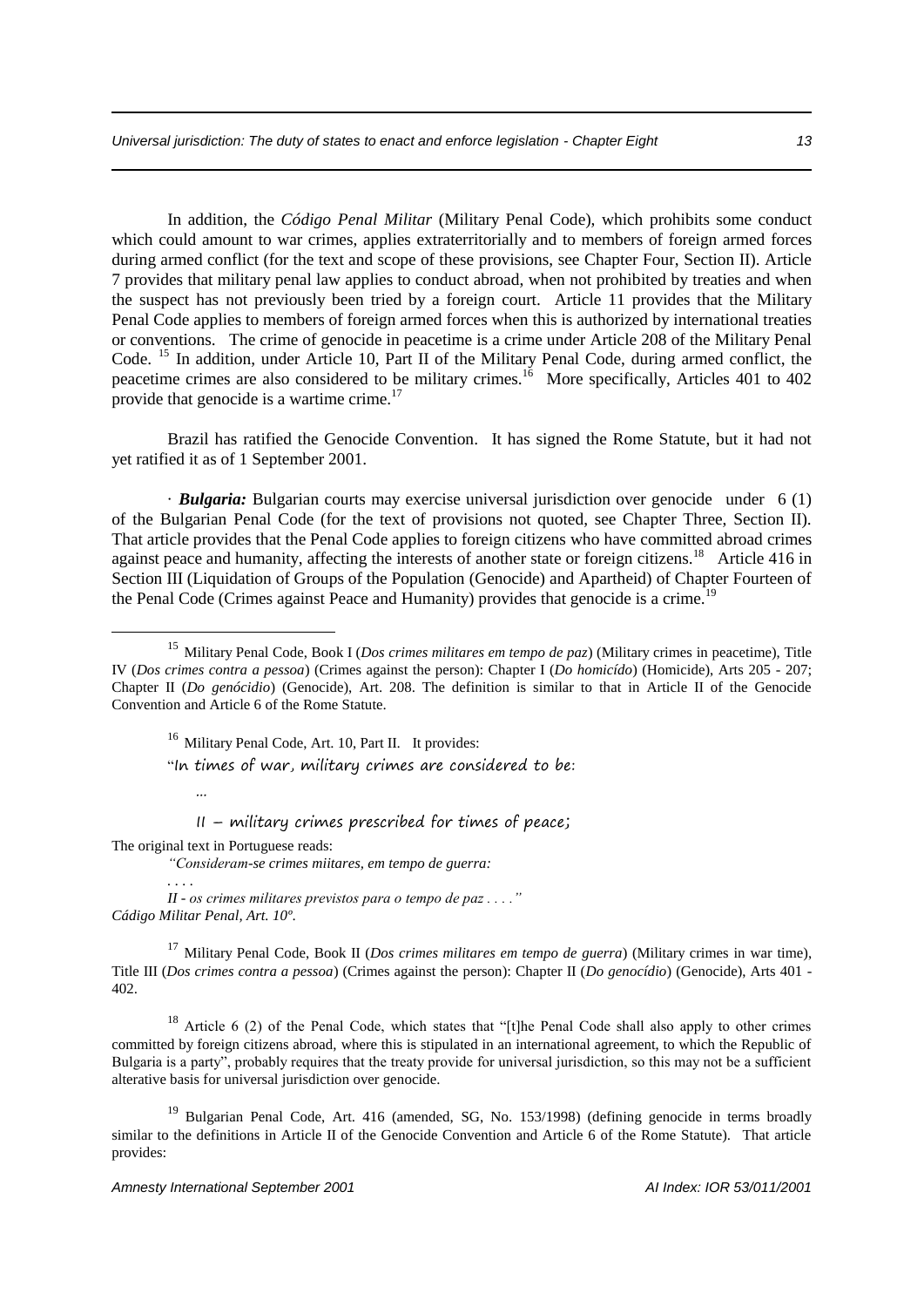Bulgaria is a party to the Genocide Convention. It has signed the Rome Statute, but had not yet ratified it as of 1 September 2001.

· *Burundi:* National courts may exercise universal jurisdiction over conduct which takes place abroad amounting to genocide. Article 4 of the Decree-Law No. 1/6 of 4 April 1981 provides for universal jurisdiction over any conduct abroad which would be a crime under Burundi law with a penalty of two or months' imprisonment, unless the suspect is extradited and provided that the Prosecutor's Office (*Ministère Public*) requests a prosecution (for the text and scope, see Chapter Four, Section II).

Burundi is a party to the Genocide Convention. It has signed the Rome Statute, but as of 1 September 2001 it had not yet ratified it. It has not been possible to obtain a copy of the Penal Code to determine whether it provides that genocide is a crime under national law, but the wording of Article 4 makes it clear that it includes any conduct that is a crime under national law, so it would cover conduct such as murder when it amounts to genocide. In addition, a draft law was prepared in 1997 to establish procedures for the prosecution and trial of persons responsible for acts committed since 21 October 1993 that are defined and punishable under the Penal Code and constitute genocide, or are crimes under the Penal Code committed in connection with events related to genocide and crimes against humanity (for the text and scope of this provision, see Chapter Four, Section II). However, as of 1 May 2001, it had not yet been enacted into law.

<sup>&</sup>quot;A person who, for the purpose of liquidating, completely or in part, a certain national, ethnic, racial or religious group:

a) causes death, severe bodily injury or permanent derangement of the consciousness of a person belonging to such a group;

b) places the group under living conditions such that lead to its full or partial physical liquidation;

c) takes measures aimed at checking the birth rate amid such a group;

d) forcefully transfers children from one group to another, shall be punished for genocide by deprivation of liberty for a term of from ten up to twenty years or by life imprisonment without substitution.

<sup>(2) (</sup>Former Article 417 - SG, No. 95/1975) A person who commits preparation for genocide shall be punished by deprivation of liberty for one to eight years.

<sup>(3) (</sup>Former Article 418 - SG, No. 95/1975) A person who openly and directly incites genocide, shall be punished by deprivation of liberty for one to eight years."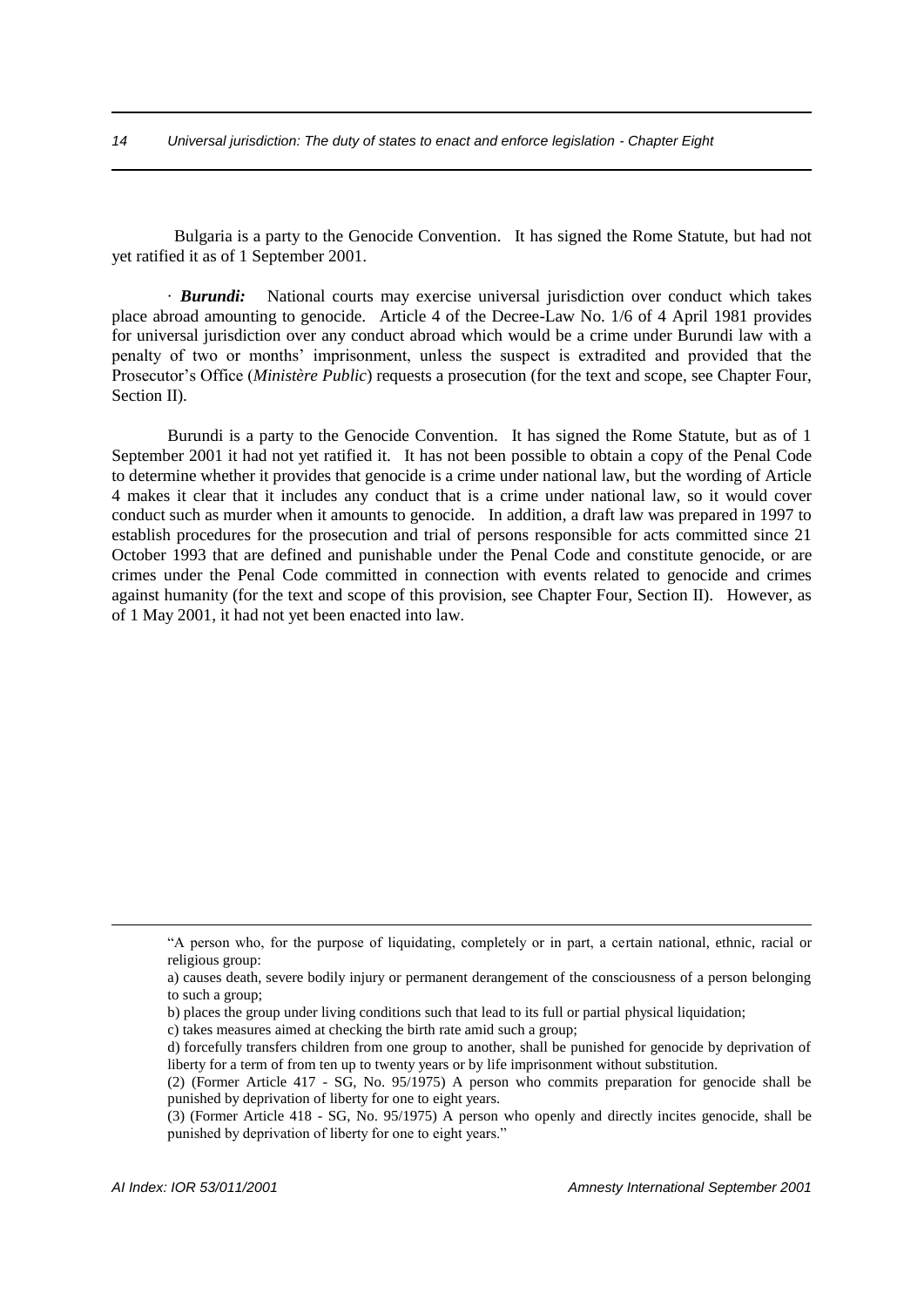· *Canada:* Canadian courts may exercise universal jurisdiction over genocide, as recognized in the Rome Statute, in most circumstances. Canada is a party to the Genocide Convention and has ratified the Rome Statute. The Crimes Against Humanity and War Crimes Act of 2000, which was enacted with a view to implementing the Statute, gives its courts universal jurisdiction over genocide as defined in the Statute (the same definition as in Article II of the Genocide Convention and in prior legislation) (for the text and scope of the Act, see Chapter Three, Section II above).<sup>20</sup>

<sup>&</sup>lt;sup>20</sup> An Act respecting genocide, crimes against humanity and war crimes and to implement the Rome Statue of the International Criminal Court, and to make consequential amendments to other Acts (Crimes Against Humanity and War Crimes Act), Bill C-19, 2nd Sess., 36<sup>th</sup> Parl., 48-49 Elizabeth II, 1999-2000, assented to 29 June 2000 (*obtainable from:* <http://www.parl.gc.ca>). Previously, Section 318 of the Criminal Code, R.S.C. 1985, C-46, provided that genocide was a crime.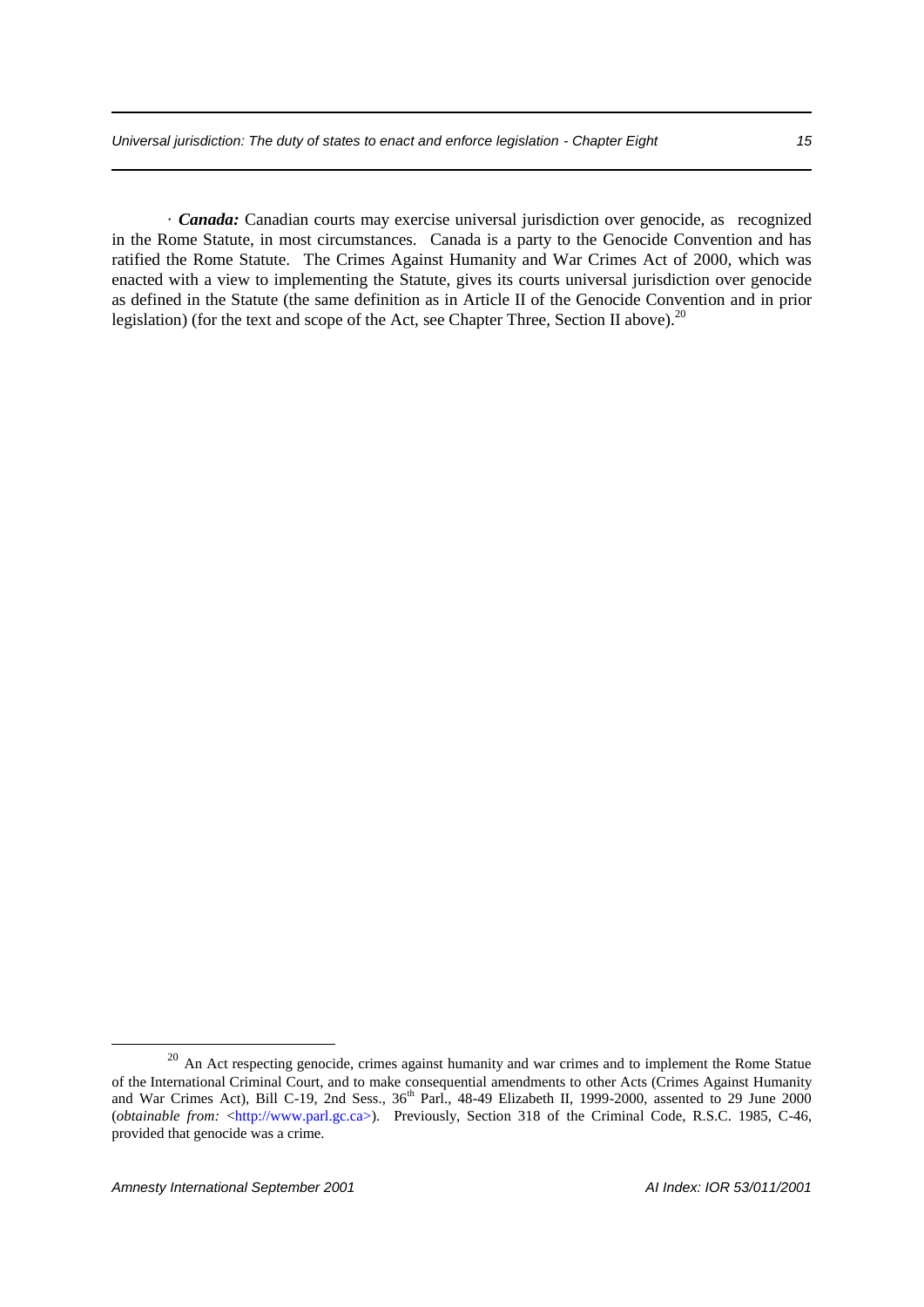#### *16 Universal jurisdiction: The duty of states to enact and enforce legislation - Chapter Eight*

The Act provides that genocide committed outside Canada is a crime under Canadian law.<sup>21</sup> Section 6 (3) defines crimes against humanity as crimes against humanity under customary international law, conventional international law or general principles of law recognized by the community of nations and Section 6 (4) clarifies that the definition of crimes against humanity in Article 7 of the Rome Statute are, as of 17 July 1998, crimes according to customary international law.<sup>22</sup> Section 6 (5) notes that crimes against humanity were crimes under customary international law or general principles of law recognized by the community of nations before the London Agreement of 8 August 1945 establishing the Nuremberg Tribunal.<sup>23</sup>

Section 8 (b) provides that "[a] person who is alleged to have committed an offence under section 6 or 7 [command and superior responsibility] may be prosecuted for that offence if . . . after the time of the offence is alleged to have been committed, the person is present in Canada.<sup> $224$ </sup> It is not entirely free from doubt about whether this sub-section provides for custodial universal jurisdiction or not. Several government officials involved in the drafting of this provision said that it meant that neither the police nor a prosecutor could open a preliminary criminal investigation concerning crimes committed abroad defined in sections 6 and 7 or seek extradition of a suspect unless the suspect had been in Canada after the offence. Other experts in Canadian law said that section 8 (b) simply meant that a prosecution pursuant to an indictment could not proceed unless the suspect had been in Canada

1

Section 6 (4) states:

 $24$  Crimes Against Humanity and War Crimes Act, Sec. 6 (b).

<sup>&</sup>lt;sup>21</sup> Crimes Against Humanity and War Crimes Act, Sec. 6 (1) (b). That section states: "6. (1) Every person who, either before or after the coming into force of this section, commits outside Canada . . . (b) a crime against humanity . . . is guilty of an indictable offence and may be prosecuted for that offence in accordance with section 8." Section 8 is discussed below.

 $22$  Section 6 (3) reads:

<sup>&</sup>quot;The definitions in this subsection apply in this section [Section 6, governing crimes committed outside Canada].

<sup>&#</sup>x27;crime against humanity' means murder, extermination, enslavement, deportation, imprisonment, torture, sexual violence, persecution or any other inhumane act or omission that is committed against any civilian population or any identifiable group and that at the time and in the place of its commission, constitutes a crime against humanity according to customary international law or conventional international law or by virtue of its being criminal according to the general principles of law recognized by the community of nations, whether or not it constitutes a contravention of the law in force at the time and in the place of its commission."

<sup>&</sup>quot;For greater certainty, crimes described in articles 6 and 7 and paragraph 2 of article 8 of the Rome Statute are, as of July 17, 1998, crimes according to customary international law, and may be crimes according to customary international law before that date. This does not limit or prejudice in any way the application of existing or developing rules of international law."

 $23$  Section 6 (5) provides:

<sup>&</sup>quot;For greater certainty, the offence of crime against humanity was part of customary international law or was criminal according to the general principles of law recognized by the community of nations before the coming into force of either of the following:

<sup>(</sup>a) the Agreement for the prosecution and punishment of the major war criminals of the European Axis, signed at London on August 8, 1945; and

<sup>(</sup>b) the Proclamation by the Supreme Commander for the Allied Powers, dated January 19, 1946."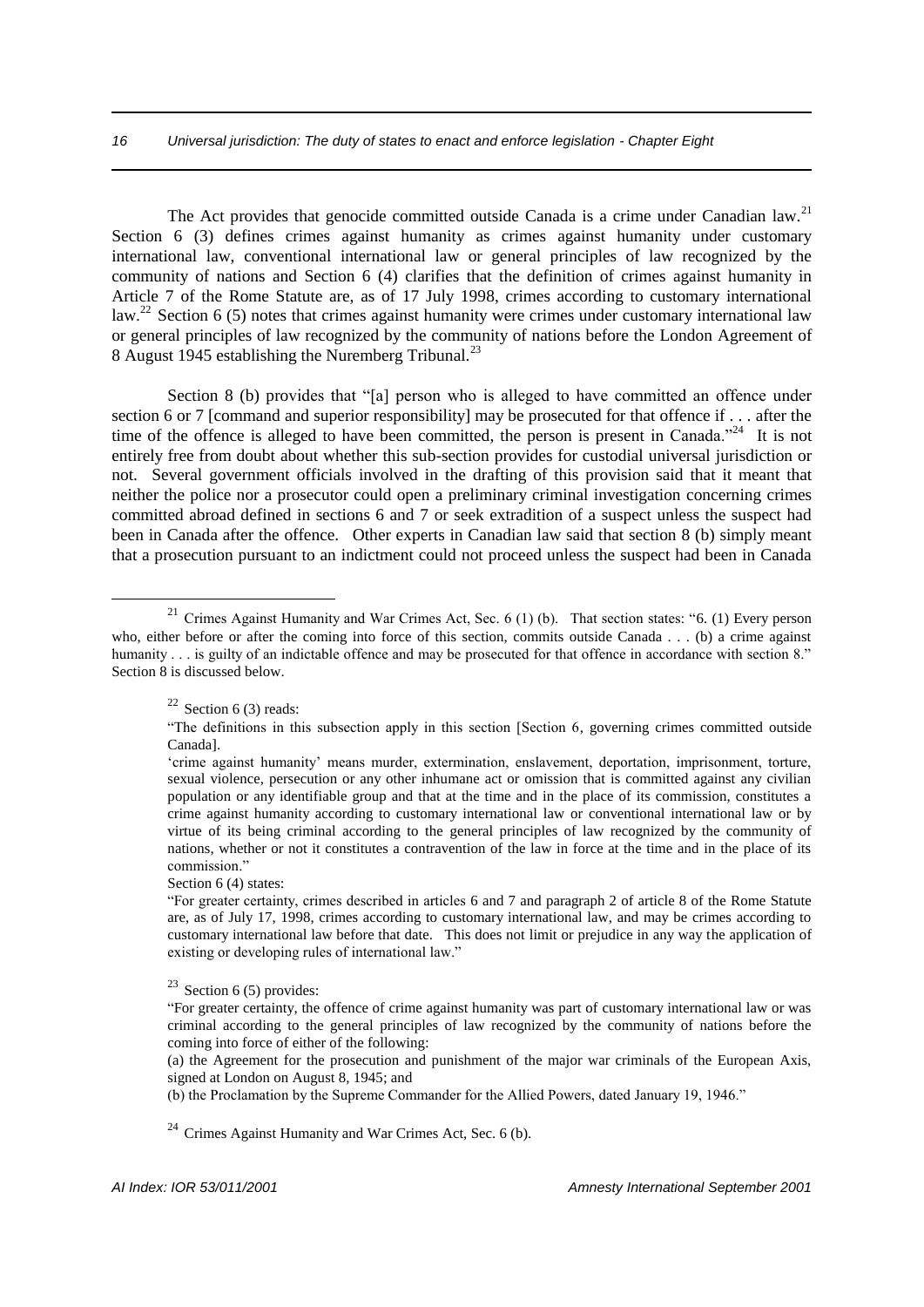after the offence, but that it did not prevent a preliminary police or prosecutorial investigation or a request for extradition before entry into Canada. This issue will need to be resolved by a court.

It is not a justification, excuse or defence under the Act if the offence was committed in obedience to or in conformity with the law of the place where it was committed.<sup>25</sup> There is no provision in the Act concerning statutes of limitation and it is not clear if statutes of limitation apply to crimes in the Act. Consent of a political official, the Attorney General or Deputy Attorney General is required to commence proceedings, but no criteria are spelled out to guide the official in making this political decision.<sup>26</sup> In addition, contrary to the principle of international law recognized in the Nuremberg Charter, the 1996 Draft Code of Crimes and the Statutes of the Yugoslavia and Rwanda Tribunals, the Act provides that superior orders are a defence to war crimes in certain circumstances.<sup>27</sup> Section 12 appears to prevent foreign judgments of guilt or innocence and pardons being used as bars to prosecution in Canada for crimes against humanity, but it is silent on whether the Attorney General or Deputy Attorney General in making the political decision whether to prosecute or not for crimes against humanity may take into account foreign amnesties or other measures of impunity.<sup>28</sup>

<sup>27</sup> Crimes Against Humanity and War Crimes Act, Art. 14 (incorporating the defence of superior orders as defined solely for purposes of proceedings before the International Criminal Court in Article 33 of the Rome Statute).

<sup>25</sup> Crimes Against Humanity and War Crimes Act, Sec. 13.

<sup>26</sup> Crimes Against Humanity and War Crimes Act, Art. 9 (3).

<sup>28</sup> Section 12 provides:

<sup>&</sup>quot;(1) If a person is alleged to have committed an act or omission that is an offence under this Act, and the person has been tried and dealt with outside Canada in respect of the offence in such a manner that, had they been tried and dealt with in Canada, they would have been able to plead *autrefois acquit*, *autrefois convict* or pardon, the person is deemed to have been so tried and dealt with in Canada."

<sup>(2)</sup> Despite subsection (1), a person may not plead *autrefois acquit*, *autrefois convict* or pardon in respect of an offence under any of sections 4 to 7 if the person was tried in a court of a foreign state or territory and the proceedings in that court

<sup>(</sup>a) were for the purpose of shielding the person from criminal responsibility; or

<sup>(</sup>b) were not otherwise conducted independently or impartially in accordance with the norms of due process recognized by international law, and were conducted in a manner that, in the circumstances, was inconsistent with an intent to bring the person to justice."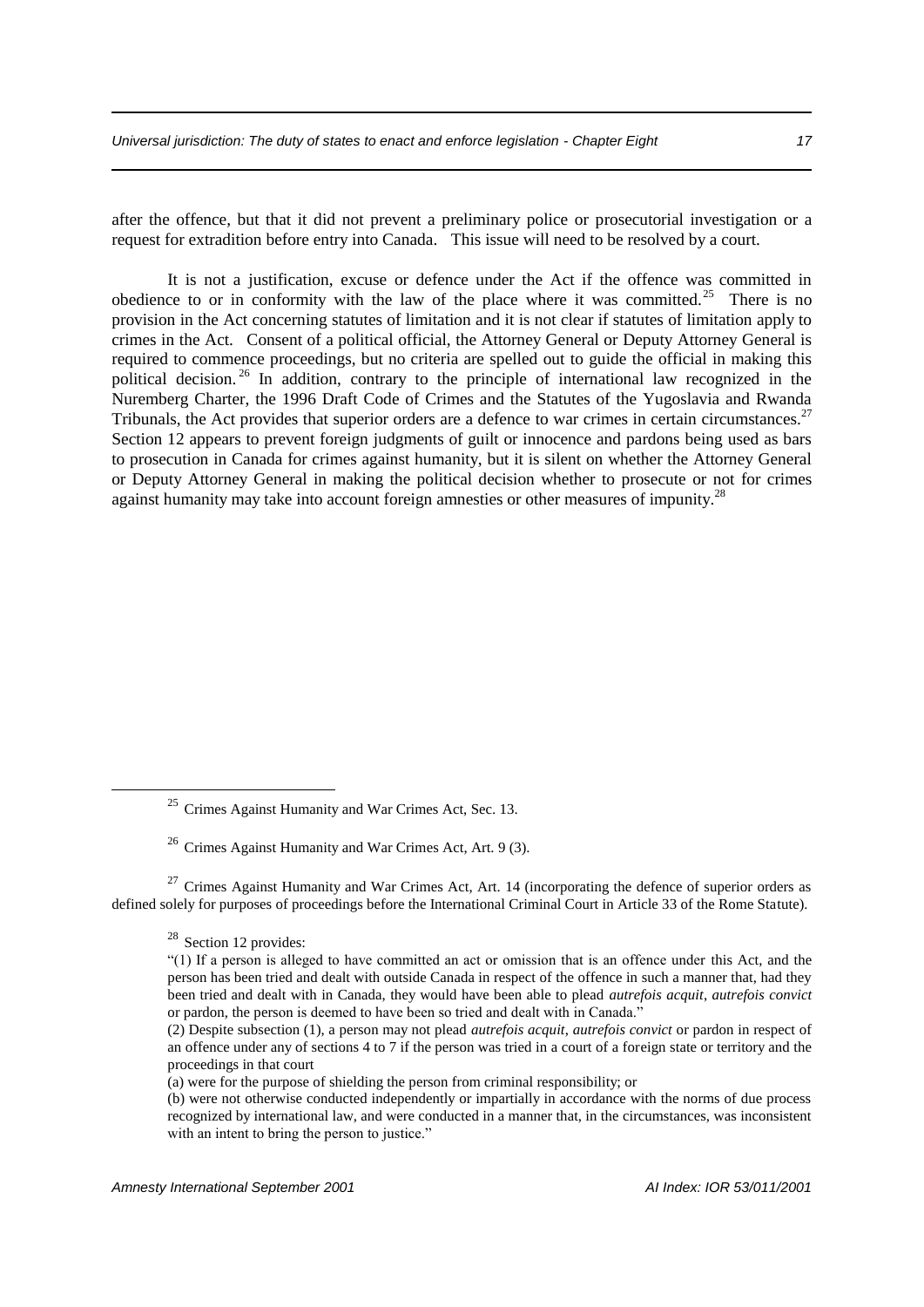#### *18 Universal jurisdiction: The duty of states to enact and enforce legislation - Chapter Eight*

After the acquittal of the accused on charges of war crimes and crimes against humanity in the *Finta* case, was upheld on appeal by the Court of Appeal and then in 1994 by the Supreme Court, the government announced a change in January 1995 in approach from emphasizing criminal prosecution to seeking revocation of citizenship, similar to the approach in the United States (see discussion of this case and the policy in Chapter Four, Section II). One case reflecting this new approach is that of Leon Mugesera, the Vice-President of the MRND party in Giseny prefecture of Rwanda and an adviser in the Ministry of the Family and Promotion of Women, who was accused of directly and publicly incited genocide in 1992 through radio broadcasts. An adjudicator of the Canadian Immigration and Refugee Board found that allegations were correct and then stripped him of his permanent resident status on 11 July 1996. The Justice Department did not open a criminal investigation. Instead, on further proceedings were instituted to strip him of his refugee status, with a view to removing him from the country.<sup>29</sup> However, in the autumn of 1997, the government conducted a review of its War Crimes Program and on 21 July 1998 announced that 14 cases from the Second World War would be initiated over the next three years and that additional cases would be developed. As far as is known, however, there is no criminal investigation of Leon Mugesera pending.

· *Chile:* The government and a commission are reported to be studying whether to provide for universal jurisdiction over genocide. Chile is a party to the Genocide Convention and it has signed, but not yet ratified as of 1 September 2001 the Rome Statute.

Chile has not defined genocide as a crime under its national law so prosecutions may have to be for ordinary crimes under national law such as murder.

· *China:* In one autonomous district of China, Macau, courts may exercise universal jurisdiction over genocide. Article 5 (1) (b) of the *Código Penal de Macau* (Penal Code of Macau) states that courts of the territory have universal jurisdiction over genocide, which is made a crime under internal law by Article 230 of the Penal Code, provided that the suspect is in Macau and the suspect's extradition is not sought. Although this section of Article 5 does not apply to ancillary crimes of genocide in Article 231, Article 5 (1) (c) and (2) may provide universal jurisdiction over such conduct in two situations: when a foreign resident of Macau commits a crime abroad that is a crime in the place where it occurred and when anyone commits a crime where Macau is obliged by an international agreement or the dictates of judicial cooperation to apply its law to the crime.

Article 5 states in relevant part:

"1. Unless provided for to the contrary by an international agreement enforceable in Macau or in accordance with the dictates of judicial cooperation, the criminal law of Macau shall also apply to acts committed outside Macau:

b) When they constitute the crimes specified in . . . articles . . . 230 . . ., provided that the party is in Macau and cannot be handed over to another Territory or State,

c) By a resident of Macau against a non-resident, or by a non-resident against a resident, provided that:

. . . .

<sup>29</sup> For a brief account of this case, see William A. Schabas, *Mugasera. Decision of the Immigration and Refugee Board (Appeal Division), 6 November 1998,* 2 Y.B. Int'l Hum. L. 345 (1999).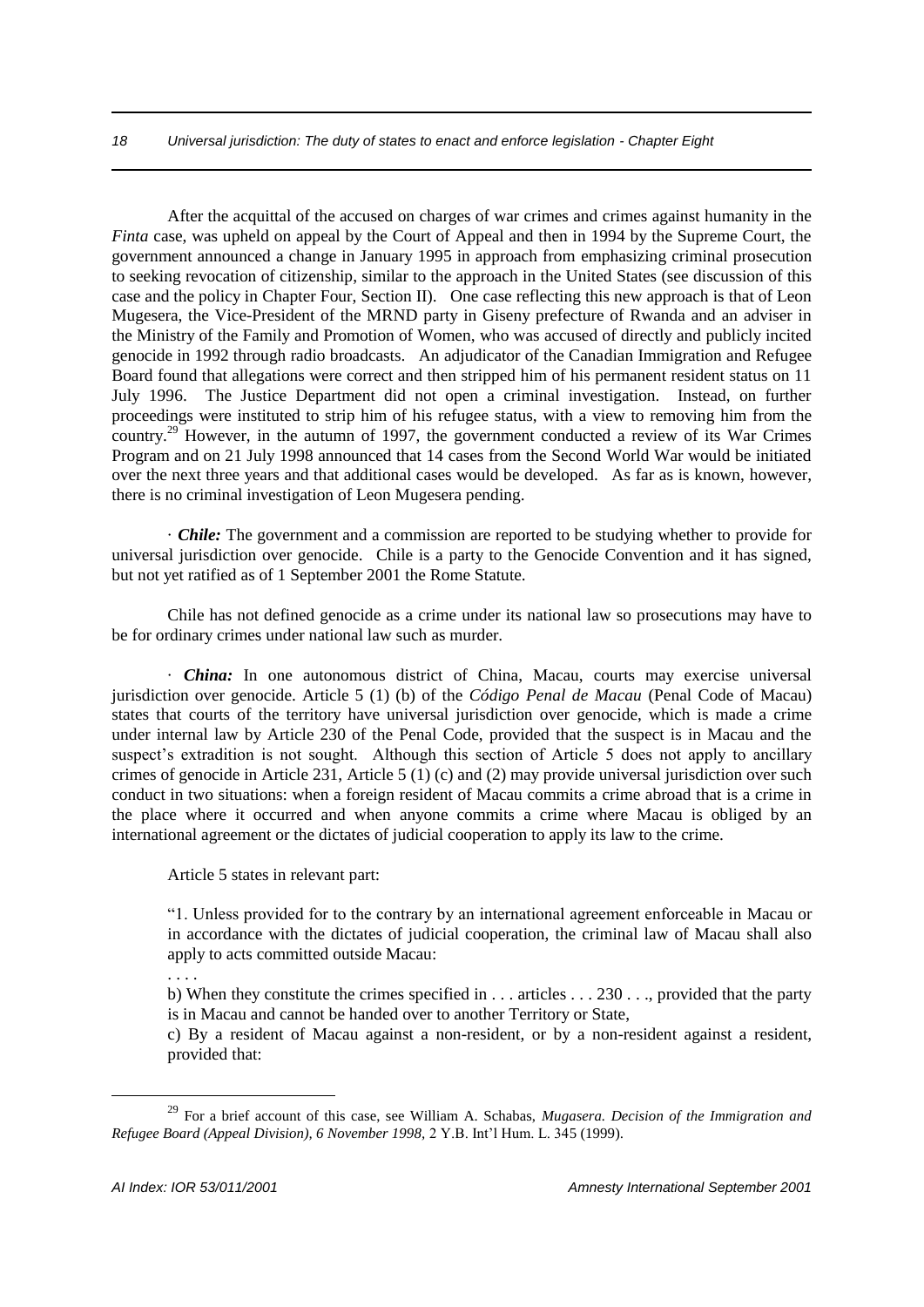(1) the party is in Macau,

(2) The act would also be punished by the legislation of the place where it was committed, except where no punitive power acts in that place, and

(3) It constitutes a crime which permits the handing over of the agent and this cannot be granted, . . . .

2. The criminal law of Macau also applies to acts committed outside Macau provided that the obligation to try them results from an international agreement enforceable in Macau or in accordance with the dictates of judicial cooperation."<sup>30</sup>

China is a party to the Genocide Convention, but it has not signed the Rome Statute and as of 1September 2001 had not yet ratified it.

<sup>30</sup> Macau Criminal Code of 1998, Art. 5 (Acts committed outside Macau) (English translation by Amnesty International). The original text in Portuguese reads:

*<sup>&</sup>quot;Salvo disposição em contrário constante de convenção internacional aplicável em Macau ou de acordo no domínio da cooperação judiciária, a lei penal de Macau é ainda aplicável a factos practicados fora de Macau:*

*<sup>. . . .</sup>*

*b) Quando constituírem os crimes previstos . . . nos artigos . . . 230.º . . . desde que o agente seja encontrado em Macau e não possa ser entregue a outro Território ou Estado;*

*c) Por residente de Macau contra não-residente, ou por não-residente contra residente, sempre que:*

*<sup>(1)</sup> O agente for encontrado em Macau;*

*<sup>(2)</sup> Os factos forem também puníveis pela legislação do lugar em que tiverem sido praticados, salvo quando nesse lugar não se exercer poder punitivio; e*

*<sup>(3)</sup> Constituírem crime que admita entrega do agente e esta não possa ser concedida . . .*

*<sup>. . . .</sup> 2. A lei penal de Macau é ainda aplicável a factos praticados fora de Macau sempre que a obrigação de os julgar resulte de convenção internacional aplicável em Macau ou de acordo no domínio da cooperação judiciária."*

*Código Penal de Macau, Imprensa Oficial de Macau, 1998, Art. 5º (Factos praticados fora de Macau).*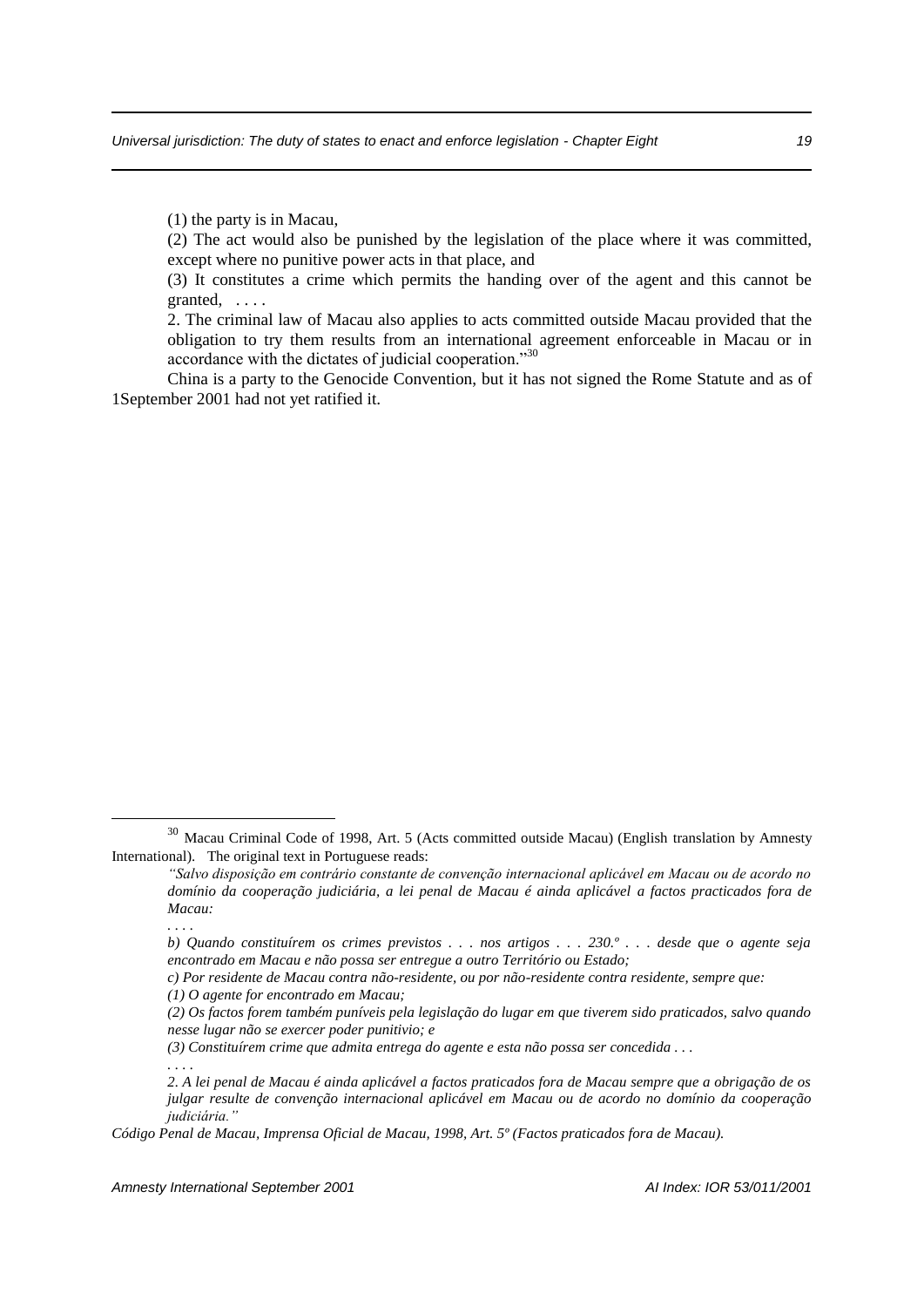· *Colombia:* Article 101 and 102 of the Colombia Penal Code define genocide and defence of genocide as crimes under Colombian law.<sup>31</sup> Article 101 includes political groups as protected

<sup>31</sup> Penal Code, Art. 101 (Genocide) & Art. 102 (Defence of genocide) (English translation by Amnesty International).

"Article 101 Genocide. Whoever, with the intent to destroy, in whole or in part, a national, ethnic, racial, religious or political group acting within the framework of the law, causes the death of its members by reason of their membership of that group, shall incur thirty (30) to forty (40) years' imprisonment; a fine of between two thousand (2,000) and ten thousand (10,000) current legal monthly minimum salaries and a ban on the exercise of public duties and civil rights for a period of fifteen (15) to twenty (20) years.

The penalty shall be from ten (10) to twenty-five (25) years' imprisonment, a fine of one thousand (1,000) to ten thousand (10,000) current legal monthly minimum salaries and a ban on the exercise of public duties and civil rights for a period of between five  $(5)$  and fifteen  $(15)$  years if any of the following acts are committed with the same intent:

1. Causing serious bodily or mental harm to members of the group.

2. Forced pregnancy.

3. Inflicting on members of the group conditions of life calculated to bring about its physical destruction in whole or in part.

4. Imposing measures intended to prevent births within the group.

5. Forcibly transferring children of the group to another group.

Article 102. Defence of genocide. Whoever disseminates through any medium ideas or doctrines encouraging or justifying conduct constituting genocide, or aiming to rehabilitate regimes or institutions supporting practices leading to such conduct, shall incur six (6) to ten (10) years' imprisonment, a fine of between five hundred (500) and one thousand (1,000) current legal monthly minimum salaries, and disqualification from the exercise of public duties and civil rights for a period of between five (5) and ten (10) years." The original text in Spanish reads:

*"Artículo 101. Genocidio. El que con el propósito de destruir total o parcialmente un grupo nacional, étnico, racial, religioso o político que actúe dentro del marco de la ley, por razón de su pertenencia al mismo, ocasionare la muerte de sus miembros, incurrirá en prisión de treinta (30) a cuarenta (40) años; en multa de dos mil (2.000) a diez mil (10.000) salarios mínimos mensuales legales vigentes y en interdicción de derechos y funciones públicas de quince (15) a veinte (20) años.*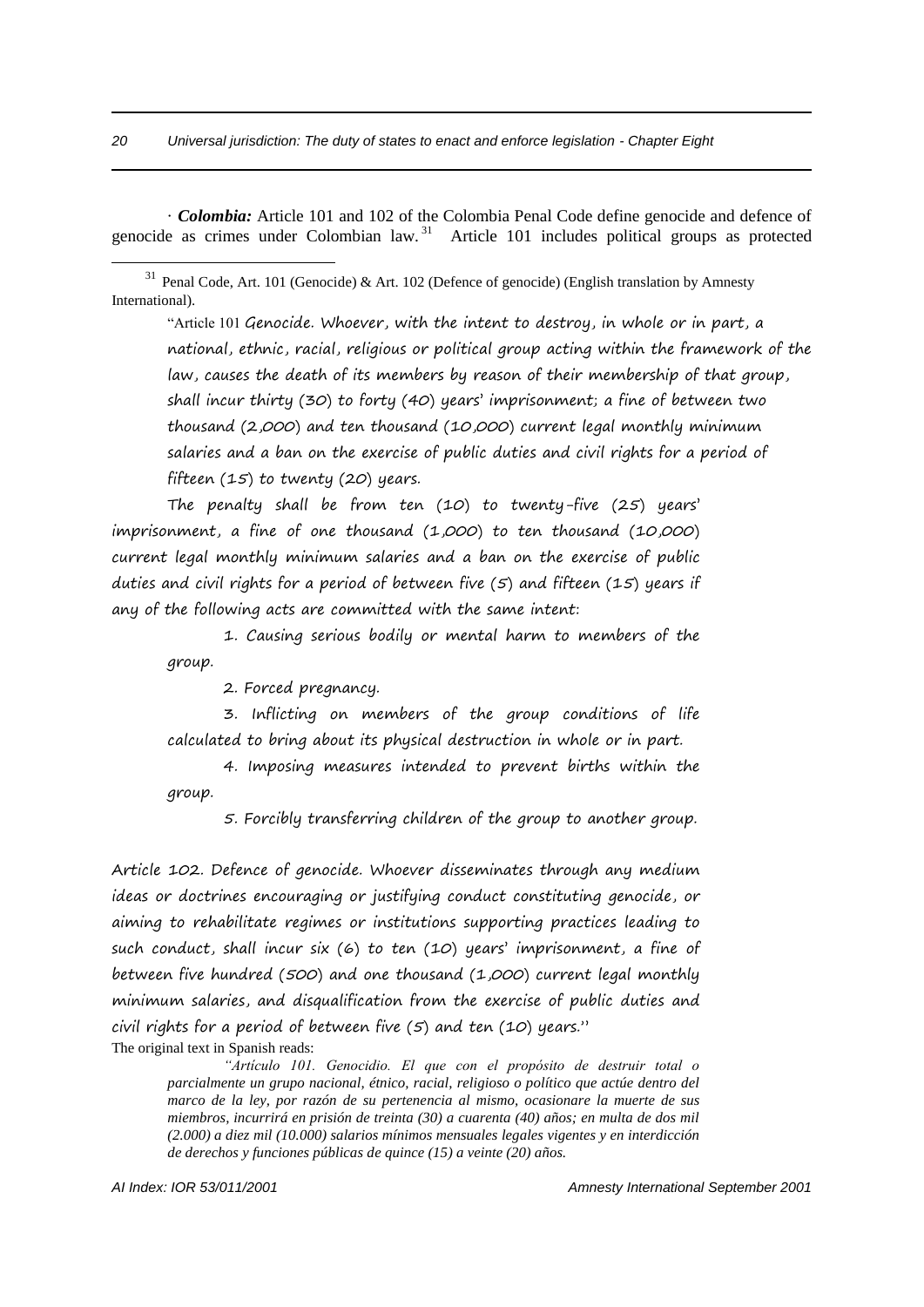groups.<sup>32</sup> Although this article does not address the question of jurisdiction, Article 16 (6) of the Penal Code (former Article 15 (6)) (for the text, see Chapter Four, Section II) provides for universal jurisdiction over crimes under Colombian law.

Colombia is a party to the Genocide Convention. It has signed the Rome Statute, but as of 1 September 2001 it had not yet ratified it.

*2. Embarazo forzado.*

<u>.</u>

*3. Sometimiento de miembros del grupo a condiciones de existencia que hayan de acarrear su destrucción física, total o parcial.*

*4. Tomar medidas destinadas a impedir nacimientos en el seno del grupo.*

*5. Traslado por la fuerza de niños del grupo a otro grupo."*

The *Corte Constitucional* (Constitutional Court) has declared in *SENTENCIA* No.C-177 of 2001 that the restriction of a protected political group to one "which is acting on the legal framework" (*que actúe en el marco de la ley*) is unconstitutional (*obtainable from* http://bib.minjusticia.gov.co/biblioteca/consulta.htm).

Between 6 of July of 2000 and 24 of July 2001 a special Law on genocide, enforced disappearance, forced displacement and torture was in force (Ley 589 of 6 July 2000). Political groups as protected groups were included in Law 589. Article 14 of that law stated that the crimes included in the law were not subject to amnesty or pardon. The original Spanish text read: "*Los delitos que tipifica la presente ley no son amnistiables ni indultables.*"

 $32$ Formerly genocide and ancillary crimes were defined in Articles 34 and 35 of the Penal Code and did not include political groups as protected groups:

The original Spanish text read:

*"El que con el propósito de destruir total o parcialmente a un grupo nacional, etnico, racial o religioso y por razón de su pertenencia al mismo diere muerte a cualquiera de sus miembros incurrirá en prisión de cuarenta (40) a sesenta (60) años."* 

*Codigo Penal, Art. 34 (Genocidio).* Article 35 read:

The original text in Spanish reads:

"El que con el propósito de destruir total o parcialmente a un grupo nacional, etnico, racial o religioso y por razón de su pertenencia al mismo lesione a cualquiera de los miembros del grupo, establezca medidas destinadas a impedir el nacimiento de niños dentro del grupo, realice traslados por la fuerza de niños del grupo a otros grupos o someta a sus miembros a condiciones de existencia que hayan de acarrear su destrucción física, total o parcial, incurrirá en prisión de veinticinco (25) a cuarenta (40) años."

Codigo Penal, Art. 35 (Otros Actos constitutivos de Genocidio).

*La pena será de prisión de diez (10) a veinticinco (25) años, la multa de mil (1.000) a diez mil (10.000) salarios mínimos mensuales legales vigentes y la interdicción de derechos y funciones públicas de cinco (5) a quince (15) años cuando con el mismo propósito se cometiere cualquiera de los siguientes actos:*

*<sup>1.</sup> Lesión grave a la integridad física o mental de miembros del grupo.*

*Artículo 102. Apología del genocidio. "El que por cualquier medio difunda ideas o doctrinas que propicien o justifiquen las conductas constitutivas de genocidio, o pretendan la rehabilitación de regímenes o instituciones que amparen prácticas generadoras de las mismas, incurrirá en prisión de seis (6) a diez (10) años, multa de quinientos (500) a mil (1.000) salarios mínimos legales mensuales vigentes, e inhabilitación para el ejercicio de derechos y funciones públicas de cinco (5) a diez (10) años."*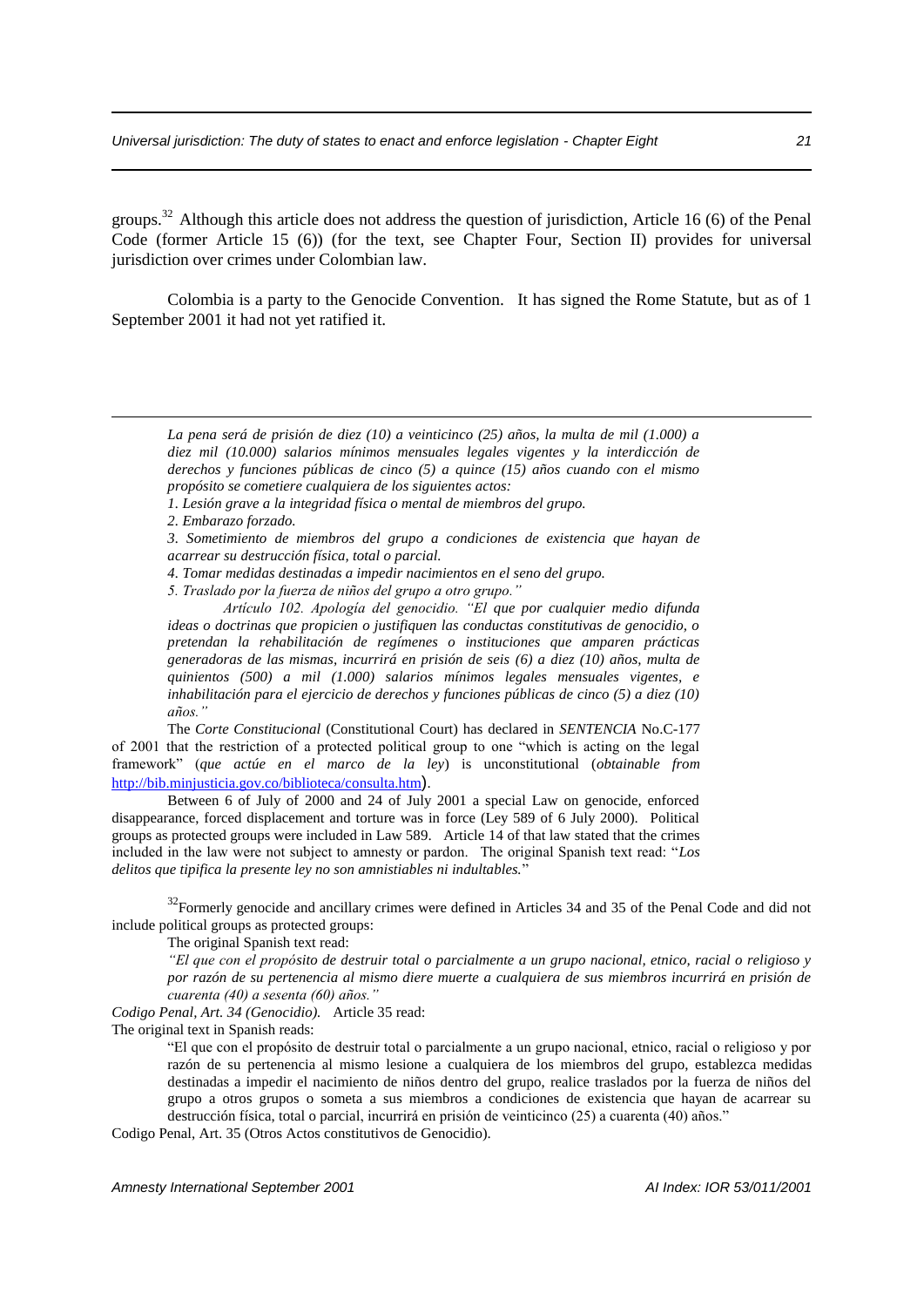· *Costa Rica:* Article 7 of the Costa Rican Penal Code provides for custodial universal jurisdiction over genocide. It states that "[r]egardless of the regulations in force in the place where the punishable act is committed and of the nationality of the perpetrator, punishment under Costa Rican law shall be applicable to anyone who commits acts of . . . genocide<sup>". 33</sup> Article 8 requires that the suspect be present in the territory and provides that a criminal prosecution may only be brought by "the relevant bodies".<sup>34</sup> (for full text, see Chapter Four, Section II)

<sup>33</sup> Penal Code, Art. 7 (English translation by Amnesty International). That article states: The original text in Spanish reads:

*<sup>&</sup>quot;ARTÍCULO 7º.- "Independientemente de las disposiciones vigentes en el lugar de la comisión del hecho punible y de la nacionalidad del autor, se penará conforme a la ley costarricense a quienes cometan actos de piratería, genocidio, falsifiquen monedas, títulos de crédito, billetes de banco y otros efectos al portador; tomen parte en la trata de esclavos, mujeres o niños; se ocupen del tráfico de estupefacientes o publicaciones obscenas y a quienes cometan otros hechos punibles contra los derechos humanos previstos en los tratados suscritos por Costa Rica, o en este Código." Obtainable from* http://www.poder-judicial.go.cr/salatercera/leyes/cpenal.htm.

Penal Code, Art. 8 (English translation by Amnesty International). That article states: The original text in Spanish reads:

*<sup>&</sup>quot;Para que los delitos a que se contrae el artículo 5º sean perseguibles en Costa Rica, se requiere únicamente la acción del Estado.*

*En los contemplados en los artículos 6º y 7º, es necesario que el delincuente esté en el territorio nacional. Además en los casos del artículo 6º, se precederá con la simple querella del ofendido y en los del artículo 7º sólo podrá iniciarse la acción penal, mediante instancia de los órganos competentes." Código Penal, Art. 8º.*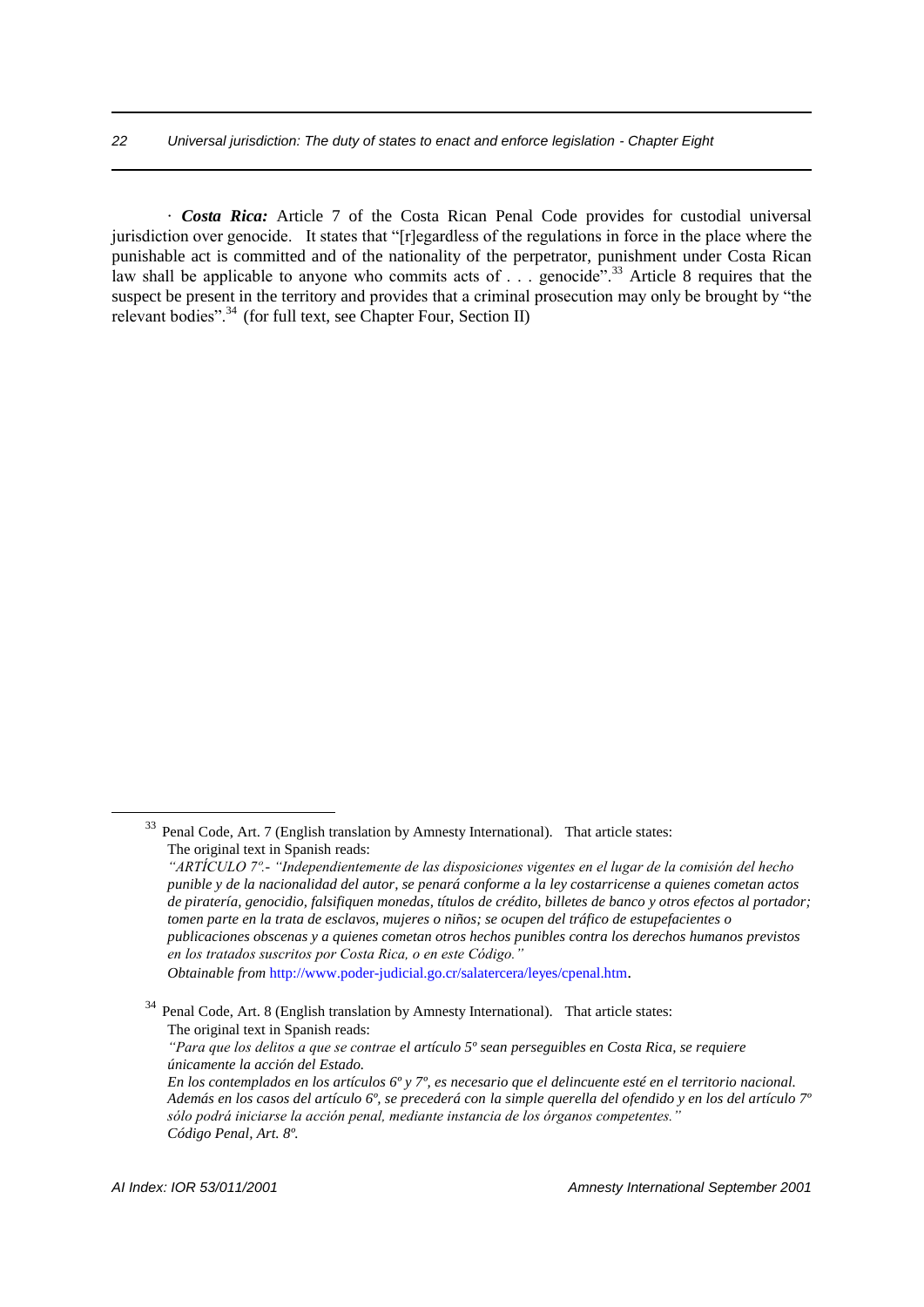Costa Rica has ratified the Genocide Convention. It has ratified the Rome Statute, but as of 1 September 2001 had not yet enacted implementing legislation. Genocide is a crime under national  $law.<sup>35</sup>$ 

· *Côte d'Ivoire:* Military courts can exercise jurisdiction over certain conduct that may amount to genocide, such as murder, but only when committed in a zone of military operations against stateless persons and refugees.

Article 11 of the Military Penal Code (Law No. 74-350) of 26 November 1974 extends th jurisdiction of military courts to felonies (*crimes*) and misdemeanours (*délits*) committed anywhere by enemy nationals or their agents against stateless persons and refugees on the territory of the Republic or in any zone of military operations (for the text and scope of this article, see Chapter Four, Section II). Despite its limited scope, this article would appear to include areas in which Ivoirean troops were operating during a peace-keeping mission, which might well take place in a situation in which genocide was or had occurred.

<sup>&</sup>lt;sup>35</sup> Penal Code, Art. 375 (English translation by Amnesty International). That article defines the crime of genocide more broadly than Article II of the Genocide Convention by protecting political groups:

**<sup>&</sup>quot;**A sentence of imprisonment for a period of ten to twenty-five years shall be imposed on anyone who participates with murderous intent in the destruction, in whole or in part, of any specific group of human beings on grounds of nationality, race, or religious or political belief. The same sentence shall be applicable to anyone who:

<sup>1)</sup> Causes serious bodily or mental harm to members of such groups;

<sup>2)</sup> Places such groups in living conditions which are so precarious that they put at risk the lives of all or some of the individuals who make up such groups;

<sup>3)</sup> Imposes measures intended to prevent births within the group; and

<sup>4)</sup> Transfers, by use of force or intimidation, children from one of these groups to groups of a different kind. The original Spanish text reads:

*<sup>&</sup>quot;Se impondrá prisión de diez a veinticinco años, a quien tome parte con propósito homicida, en la destrucción total o parcial de un determinado grupo de seres humanos, por razón de su nacionalidad, raza,* 

*o creencia religiosa o política. Con idéntica pena será sancionado quien:*

*<sup>1)</sup> Causare a los miembros de esos grupos graves daños corporales o psíquicos;* 

*<sup>2)</sup> Colocare a dichos grupos en condiciones de vida tan precaria, que haga posible la desaparición de todos o parte de los individuos que los constituyen;* 

*<sup>3)</sup> Tomare medidas destinadas a impedir los nacimientos dentro de esos grupos; y* 

*<sup>4)</sup> Trasladare, por medio de fuerza o intimidación, niños de uno de esos grupos a otros distintos."*

<sup>(</sup>Así modificada la numeración de este artículo por el numeral 185, inciso a), de la ley No.7732 de 17 de diciembre de 1997, que lo traspasó del 373 al 375).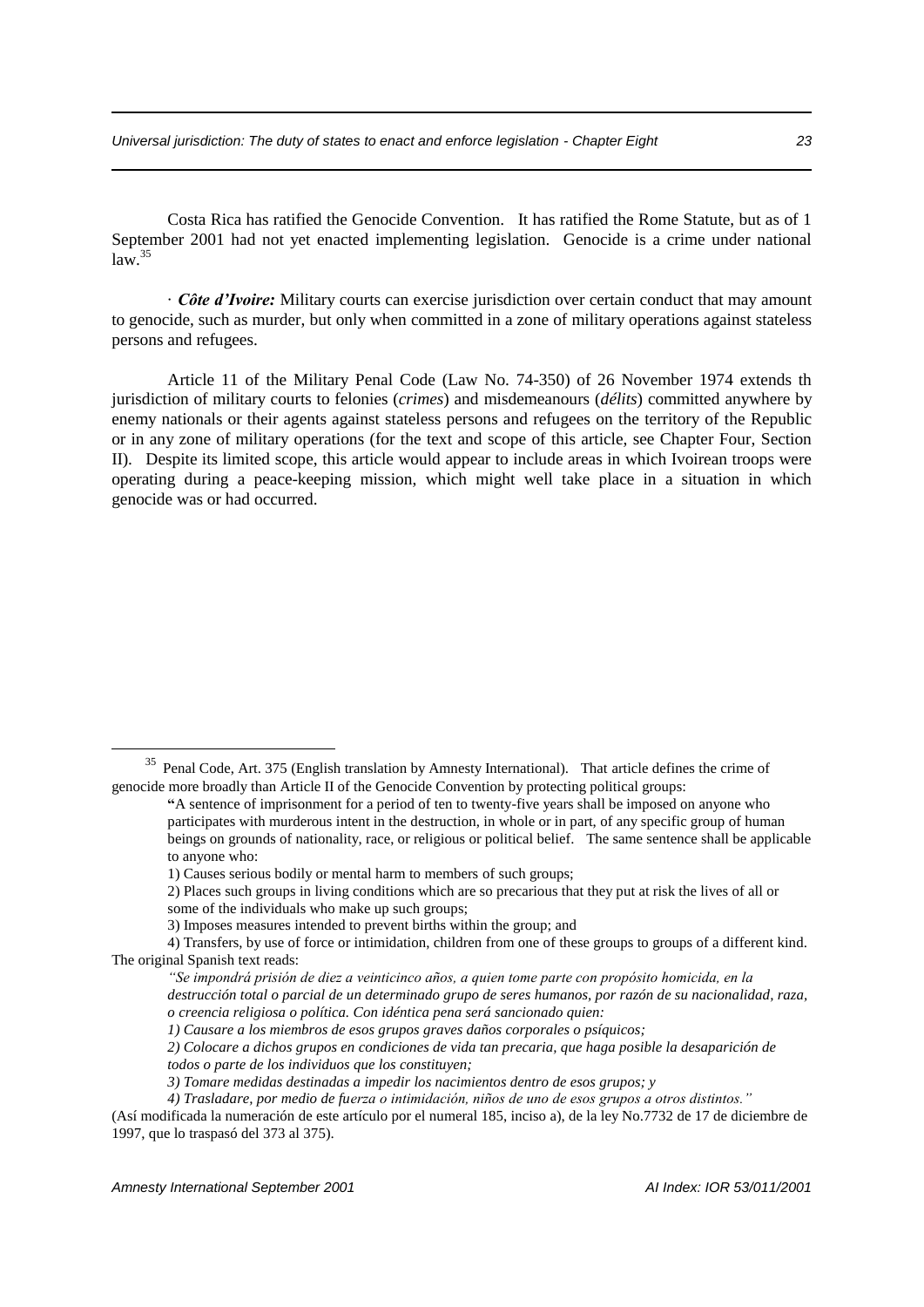The Côte d'Ivoire is a party to the Genocide Convention. It has signed the Rome Statute, but it had not yet ratified it as of 1 September 2001. Certain acts constituting genocide within the definitions in Article II of the Genocide Convention and Article 6 of the Rome Statute are defined as crimes in the *Code Pénal* (Penal Code) and it also protects political groups.<sup>36</sup>

· *Croatia:* Croatian courts may exercise universal jurisdiction over genocide committed abroad under two legislative provisions (for the history, text and scope of these provisions, see Chapter Four, Section II).

First, under Article 14 (1) of the Criminal Code, Croatian courts may exercise universal jurisdiction over anyone who commits a crime which Croatia is required to punish under customary or conventional international law. Second, Article 14 (4) and (5) impose an *aut dedere aut judicare* obligation on its courts to exercise custodial universal jurisdiction over persons found in Croatia who are suspected of committing crimes under national law abroad which are punishable by at least five years' imprisonment in the territorial state in cases where the foreigner is not extradited.

Croatia is a party to the Genocide Convention. It has ratified the Rome Statute, but as of 1 September 2001, it had not yet enacted implementing legislation. Genocide is a crime under Croatian law punishable by at least ten years' imprisonment.<sup>37</sup>

· *Czech Republic:* It appears that Czech courts may exercise universal jurisdiction over genocide under one or more legislative provisions.

First, Section 19 of the Criminal Code provides that Czech law applies to genocide committed abroad by foreign nationals and stateless persons not resident in the Czech Republic. That section states in relevant part:

<sup>&</sup>lt;sup>36</sup> Penal Code, Law No. 81-640, Art. 137. The original text in French provides:

*<sup>&</sup>quot;Art. 137. Est puni de la peine de mort quiconque, dans le dessein de détruire totalement ou partiellement un groupe national, ethnique, confessionnel ou politique, organise, ordonne ou pratique en temps de guerre comme en temps de paix :*

*<sup>1</sup> Des homicides, des lésions corporelles ou des atteintes graves à la santé physique ou mentale des membres du groupe, sous quelque forme que ce soit ;*

*<sup>2</sup> Des mesures en vue d'empêcher la procréation ou la survie de la descendance de ses membres ;*

*<sup>3</sup> Le déplacement ou la dispersion forcée de populations ou d'enfants ou leur placement dans des* 

*conditions de vie telles qu'elles doivent aboutir à leur mort ou à leur disparition.*

<sup>(</sup>the original French text is *obtainable from* <http://www.preventgenocide.org>).

<sup>37</sup> Criminal Code, Art. 156 (English translation in ICRC IHL database, *obtainable from* <http://www.icrc.org/ihl-nat>). That article defines genocide in a manner similar to that in Article II of the Genocide Convention and in Article 6 of the Rome Statute:

<sup>&</sup>quot;Whoever should order, with an aim to completely or partially destroy a national, ethnic, racial or religious group, that members of such group be killed or severely injured or that their physical or psychological health be severely damaged or that civilians be forcibly displaced or that a group be put in such life conditions which would lead to its complete or partial extermination, or that measures be taken to prevent procreation among members of such group or that children be forcibly moved to another group, or whoever with the same goal commits any of the above-mentioned acts[] shall be punished with at least ten years' imprisonment or with long-term imprisonment."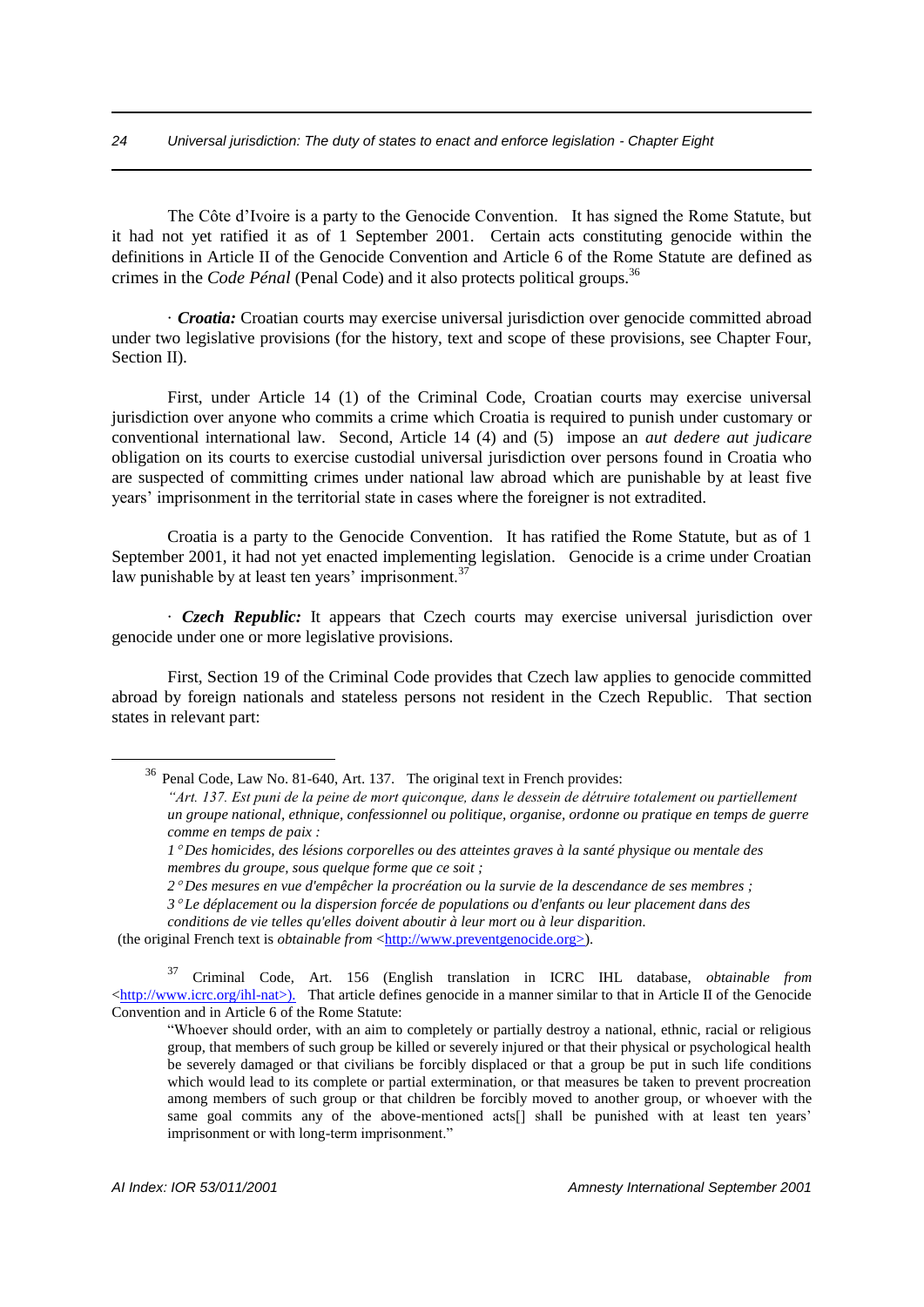"The Czech law shall apply when determining liability to punishment for . . . genocide (section 259) . . . even if such a crime was committed abroad by a foreign national (an alien) or a stateless person who does not reside (i.e. has no permanent permit to reside) on the territory of the Czech Republic."<sup>38</sup>

In addition, Section 20 (1) of the Criminal Code requires courts to exercise custodial universal jurisdiction over crimes committed abroad by aliens or stateless persons not resident in the Czech Republic, provided that the act is criminal in the place where it occurred and the suspects are not extradited (for the text and scope of this and other legislative provisions not quoted, see Chapter Four, Section II). Section 18 (1) (b) provides that Czech law shall be applied to determine the punishability of an act committed abroad by a stateless resident of the Republic.

In addition to other provisions giving courts custodial universal jurisdiction over analogous crimes, Section 20a (1) of the Criminal Code provides that Czech law shall also be applied to determine the punishability of an act when this is provided by a promulgated international treaty by which the Czech Republic is bound and Section 20a (2) provides that sections 17 to 20 do not apply if this is not provide under a treaty binding on the Czech Republic. However, it is not clear whether the punishability of the act means only that under substantive law the act is punishable or whether the treaty must also expressly provide for universal jurisdiction. If the latter, then none of the universal jurisdiction provisions would provide universal jurisdiction over genocide. However, such a restrictive interpretation would mean that the express provision for universal jurisdiction over genocide in Section 19 would serve no purpose and such a reading of a legislative provision is not favoured.

The Czech Republic is a party to the *Apartheid* Convention and the Convention against Torture. It has signed the Rome Statute, but as of 1 September 2001 it had not yet ratified it. Genocide is a crime under national law.<sup>39</sup>

<sup>38</sup> Criminal Code, No. 140/1961, § 19 (English translation in *Criminal Code "Trestní zákon"* (Prague: Trade Links June 1999).

<sup>39</sup> Criminal Code, § 259.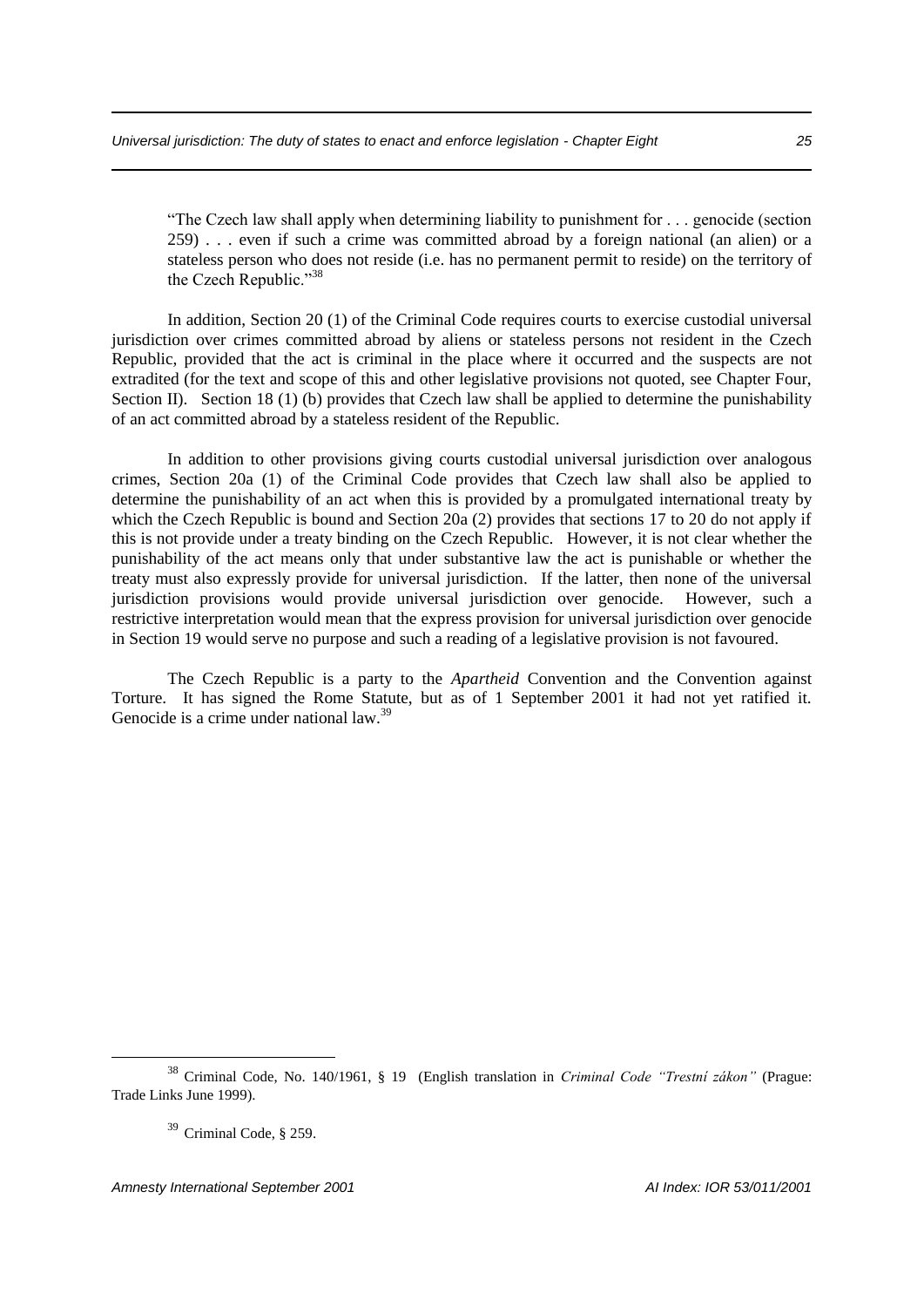· *Denmark:* Danish courts may be able to exercise universal jurisdiction over genocide in certain circumstances.<sup>40</sup> Article 8 (6) of the Danish Penal Code provides for universal jurisdiction over certain conduct, but only if another state has requested extradition of the suspect, extradition has been refused and the conduct alleged is criminal under Danish law and the law of the territorial state (for the text and scope of this provision, see Chapter Four, Section II above). Some of the criticisms of this legislation with respect to war crimes, including grave breaches, made by the Danish Red Cross apply with equal force to genocide (see discussion above in Chapter Four, Section II).

Denmark is a party to the Genocide Convention. It has ratified the Rome Statute, but it has not yet enacted implementing legislation as of 1 September 2001 and it is expected to ratify it in 2001. Genocide is a crime under Danish law.<sup>41</sup>

· *East Timor:* Special panels of the District Court in Dili, East Timor, which is expected to become independent in 2002 (see Chapter Four, Section II), have universal jurisdiction over genocide.

Section 2.1 in Section 2 (Jurisdiction) of United Nations Transitional Administration in East Timor (UNTAES) Regulation No. 2000/15 on teh Establishment of Panels with Exclusive Jurisdiction over Serious Criminal Offences provides for universal jurisdiction over genocide (for the text and scope, see Chapter Four, Section II). The definition of genocide is the same as in Article II of the Genocide Convention and in Article 6 of the Rome Statute. The Special Panel for Serious Crimes of the Dili District Court has stated that "genocide . . . deserve[s] universal jurisdiction due  $\lceil$  to  $\rceil$  international customary laws and (more recently) international laws".<sup>42</sup>

· *Ecuador:* Article 5(5a) of the Ecuadoran Penal Code provides that national courts have custodial universal jurisdiction over crimes under international law, and other crimes for which it has been determined by special laws or treaties that Ecuadoran law should apply (for the text, see Chapter Four, Section II above). Therefore, national courts could exercise universal jurisdiction over genocide as part of customary law.

Ecuador is a party to the Genocide Convention. It has signed the Rome Statute and it is expected to ratify it in 2001. It has not been possible to locate any legislation defining genocide

<sup>&</sup>lt;sup>40</sup> Article 8 (5) of the Danish Penal Code does not appear to provide Danish courts with jurisdiction over genocide, since it seems to apply only to crimes under international law committed abroad when Denmark is required by an international treaty to prosecute such crimes. Although a convincing argument can be made based on the framework of obligations in the Genocide Convention that states parties may not harbour persons suspected of genocide if they do not extradite them, but must instead submit the cases for prosecution in their own courts, the Convention does not *expressly* require this result.

<sup>41</sup> Bkg. No. 21 of 26 May, 1952 (Lawl No. 132 of 29 April 1955) (English translation and original Danish text *obtainable from* <http://www.preventgenocide.org/dk/folkedrab1955.htm>).

<sup>42</sup> *Prosecutor v. Kasa,*Judgement, Case No. 11/CG/2000, Special Panel for Serious Crimes, Dili District Court, 9 May 2001.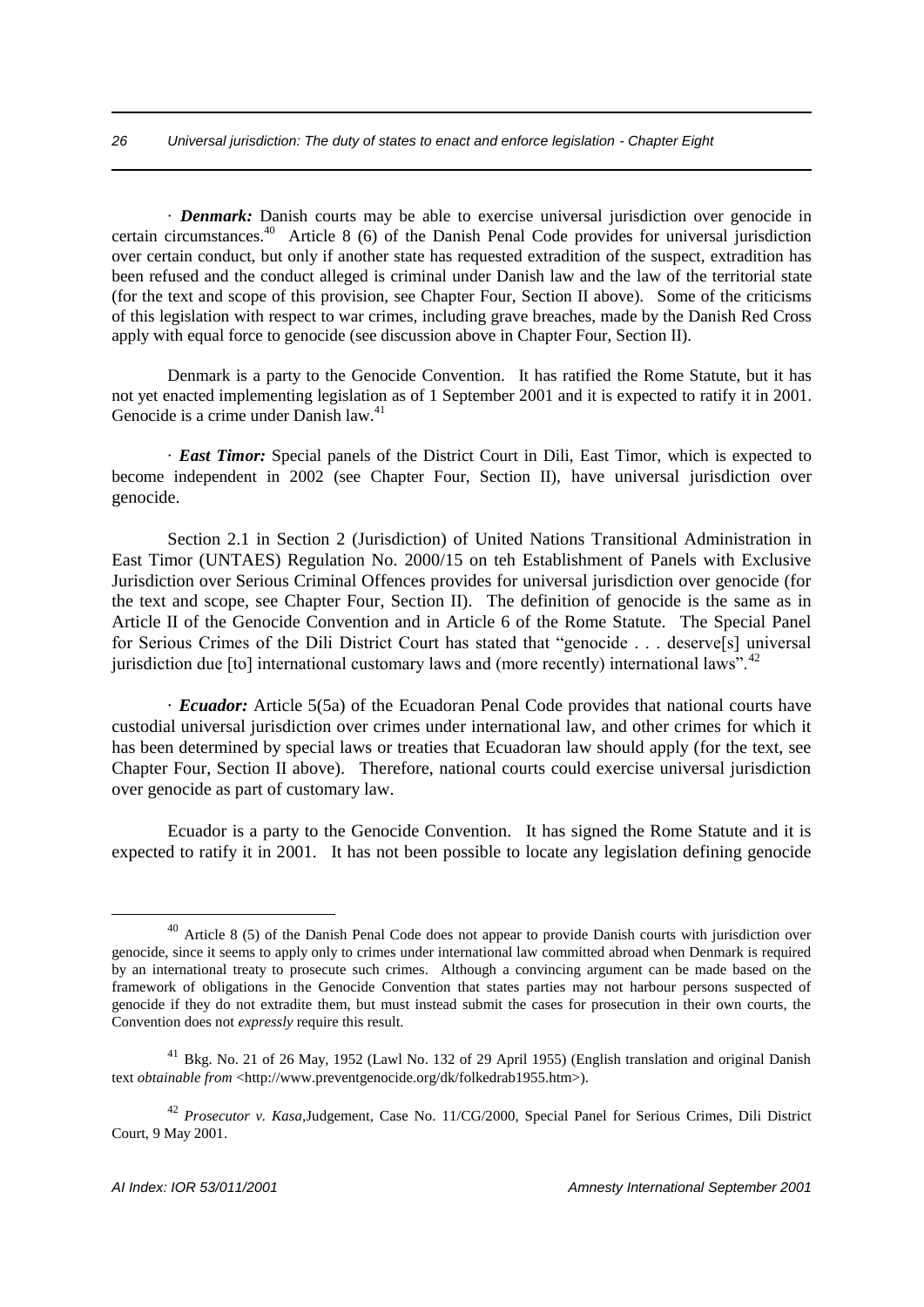as a crime under national law, so a prosecution may have to be based on ordinary crimes, such as murder, abduction, assault or rape.

· *El Salvador***:** Article 10 of the 1998 Penal Code of El Salvador provides courts with universal jurisdiction over crimes in national criminal law that affect "property internationally protected by specific agreements or rules of international law or seriously undermine universally recognized human rights" (for the text of this provision and its scope, see Chapter Four, Section II).

El Salvador is a party to the Genocide Convention and Article 361 of the Penal Code defines genocide as a crime under national law.<sup>43</sup> It has not signed the Rome Statute and as of 1 September 2001 it had not yet ratified it.

According to Article 99 of the Penal Code statutes of limitation do not apply to the crime of genocide:

"Offences shall not be time-barred in the following cases: torture, acts of terrorism, kidnapping, genocide, violations of the laws and customs of war, enforced disappearance of persons, political, ideological, racial, sexual or religious persecution, provided that the acts in question were committed after the entry into force of this Code."<sup>44</sup>

· *Estonia:* Estonian courts can exercise universal jurisdiction over genocide under several provisions of the current Criminal Code of 1992 and the new Penal Code, which enters into effect in 2002. Both legislative provisions are reinforced by the Constitution.

 $44$  Spanish text reads: "No prescribe la pena en los casos siguientes: tortura, actos de terrorismo,

secuestro, genocidio, violación de las leyes o costumbres de guerra, desaparición forzada de personas, persecución política, ideológica, racial, por sexo o religión, siempre que se tratare de hechos cuyo inicio de ejecución fuese con posterioridad a la vigencia del presente Código." (English translation in CAT/C/37/Add.4 p.29)

<sup>43</sup> Penal Code, Art. 361. The original text in Spanish reads:

*<sup>&</sup>quot;El que con el propósito de destruir parcial o totalmente un determinado grupo humano, por razón de su nacionalidad, raza o religión, cometiere homicidios u ocasionare daños corporales o psíquicos a miembros del grupo o los sometiere a condiciones que hicieren difícil su subsistencia o les impusiere medidas destinadas a impedir su reproducción o realizare el desplazamiento violento de personas hacia otros grupos, será sancionado con prisión de diez a veinticinco años.*

*La sanción podrá aumentarse hasta treinta años si el directamente responsable de cualquier acto de genocidio fuere un funcionarion civil o militar.*

*La proposición y la conspiración para actos de genocidio, serán sancionados con prisión de seis a doce años; y la incitación pública para cometer genodicio, será sancionada con prisión de cuatro a ocho años." Código Penal, Art. 361 (Genocidio).*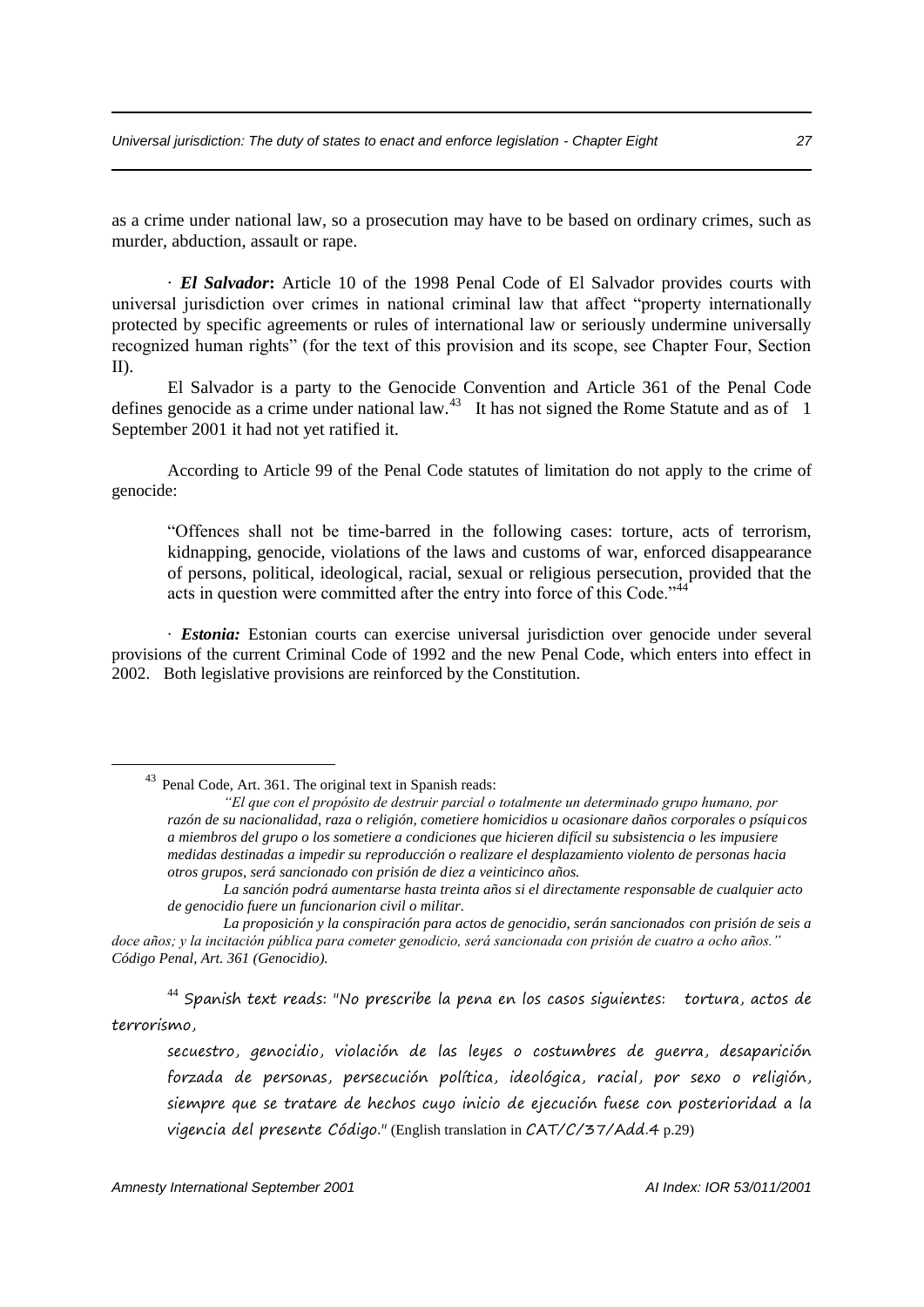Article 123 of the Constitution provides that "[i]f Estonian laws or other acts contradict foreign treaties ratified by the *Riigikogu,* the provisions of the foreign treaty shall be applied."<sup>45</sup>

*(1) Current Criminal Code.* Section 5 of the current Criminal Code (Validity of the present code in respect of acts committed outside the territory of the Republic of Estonia) provides:

"(1) A citizen of the Republic of Estonia, a citizen of a foreign country or a stateless person can be prosecuted under the present code for the act committed outside of Estonia:

1) if under an international treaty there has been presented a request to prosecute the offender and the act is punishable as a criminal offence in the place where it was committed or no criminal law of any country is in force in that place;

(2) This code is in force in respect of acts committed outside the reach of the present code that are offences under the present code and the act is punishable as a criminal offence according to criminal law of the place it was committed or no criminal law of any country is in force in that place:

1) if the offender was a citizen of the Republic of Estonia or became a citizen of the Republic of Estonia after committing that act, or

2) if the offender was a citizen of a foreign country or a stateless person and detained in Estonia and shall not be extradited to any other country.

. . . .

<sup>45</sup> Constitution of the Republic of Estonia, 3 July 1992, Art. 123 (English translation in Jefri Jay Ruchti, *Estonia, in* Albert P. Blaustein & Gisbert H. Flanz, eds, *Constitutions of the Countries of the World* (Dobbs Ferry,New York: Oceana Publications, Inc. March 1994) (Release 94-2).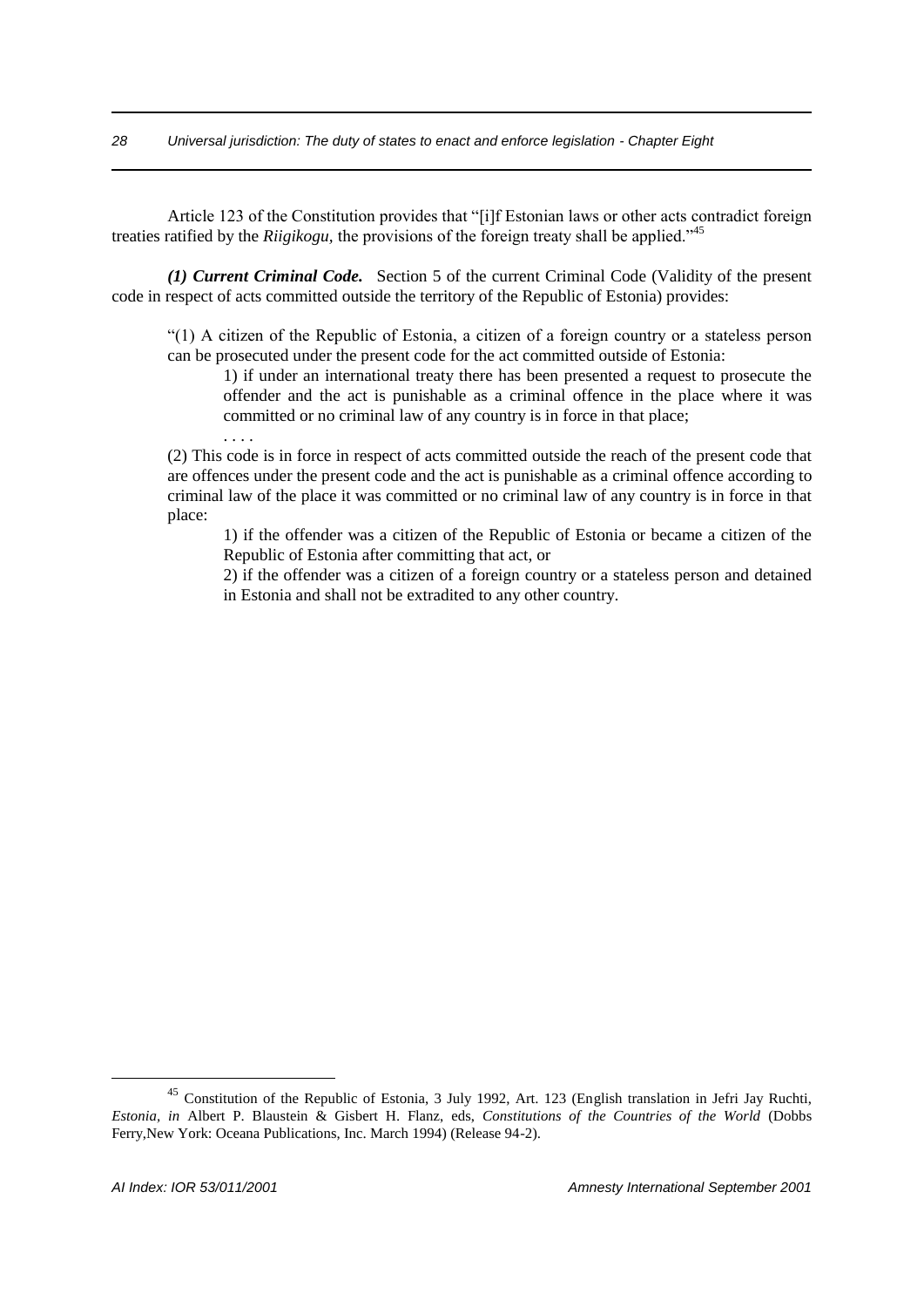3) Regardless of the law of the place where the act was committed, this code is in force in respect of acts which are punishable as criminal offences under an international treaty concluded by the Republic of Estonia even if the act is committed outside the borders of the Republic of Estonia."46

Genocide is defined as a crime under the Criminal Code.<sup>47</sup> However, the *ne bis in idem* principle appears to apply to prosecutions based on this article. Superior orders are not a defence, but may only be taken into account in mitigation of punishment. Decisions to investigate or prosecute are taken by a prosecutor, not by a political official.

*(2) New Penal Code.* A recently adopted new Penal Code, which will replace the current Penal Code when it enters into effect on 1 March 2002, and it appears that it will continue to provide for universal jurisdiction over genocide.

Section 8 (Validity of the penal law in respect of acts directed against internationally protected legal benefit) of the new Penal Code will provide:

"Irrespective of the law of the place an act was committed Estonian penal law is in force in respect of the act committed outside Estonian territory if the punishability of the act derives from the international treaty binding for Estonia."<sup>48</sup>

<sup>46</sup> Estonian Criminal Code of 1992, § 5 (English translation of Section 5 provided by the Legal Department of the Ministry of Foreign Affairs).

<sup>47</sup> Criminal Code, Art. 92 (original text in Estonian *obtainable from* http://www.preventgenocide.org/law/domestic/estonia.htm>).

<sup>48</sup> Penal Code, effective 1 March 2002, § 8.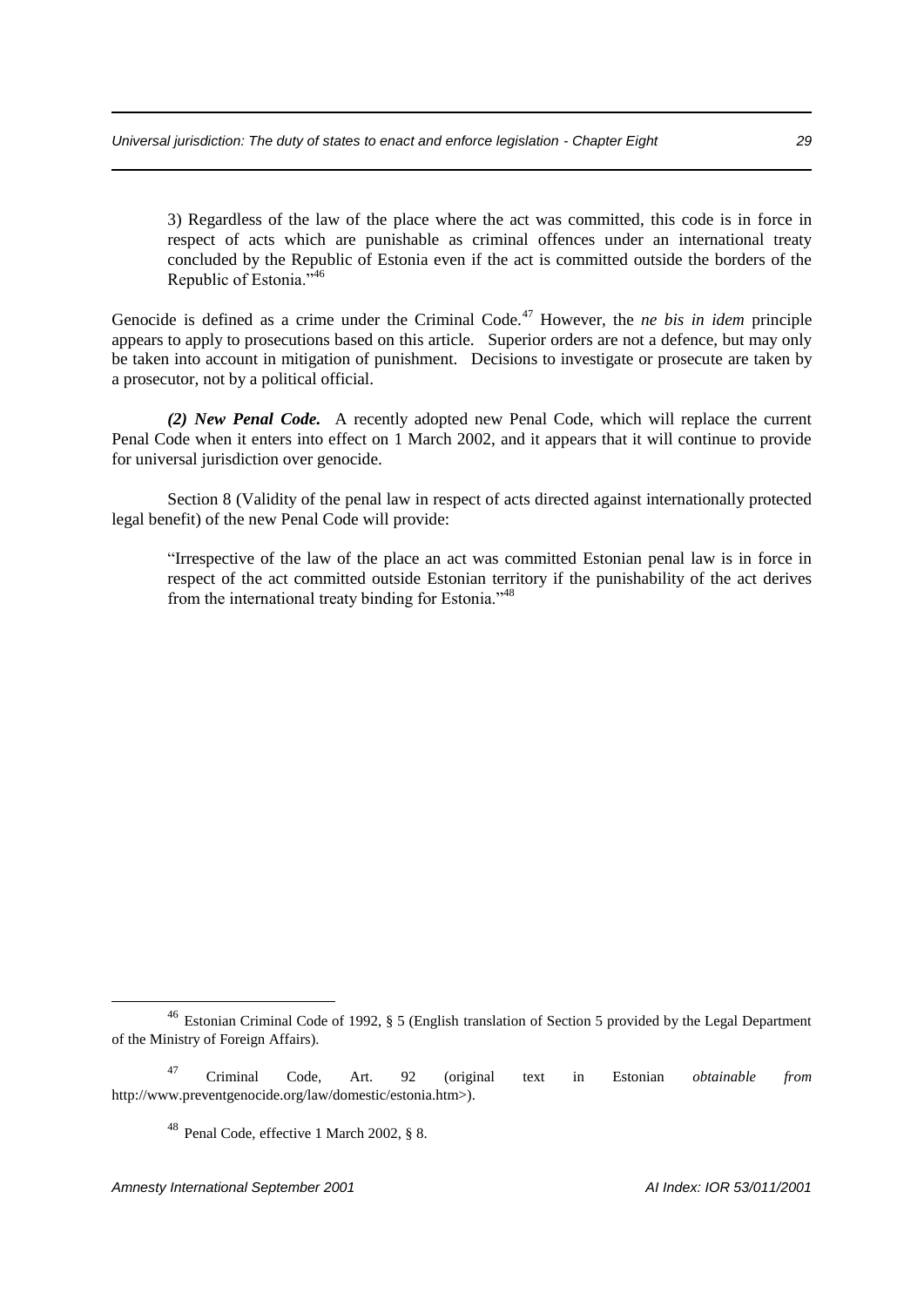Since the punishability of the crime of genocide appears to apply to the question whether the conduct was subject to individual criminal responsibility, rather than to the question of jurisdiction, it would appear that Section 8 would permit an Estonian court to exercise universal jurisdiction over genocide committed abroad. However, the matter is not entirely free from doubt. Genocide will be defined as a separate crime under the new Penal Code.<sup>49</sup>

 Estonia is a party to the Convention on the Non-Applicability of Statutory Limitations to War Crimes and Crimes against Humanity, and Section 53 (5) of the current Criminal Code provides that statutes of limitation do not apply to war crimes and crimes against humanity. This prohibition will be continued in the new Penal Code and will also be applicable to offences that are subject to life imprisonment (crimes against humanity and genocide).<sup>50</sup> The new Penal Code will provide for command and superior responsibility for genocide and exclude superior orders as a defence.<sup>5</sup>

Estonia is a party to the Genocide Convention. It has signed the Rome Statute but it had not yet ratified it as of 1 September 2001.

*· Ethiopia:* Article 17 of the Ethiopian Penal Code provides for universal jurisdiction over "an offence against international law or an international offence specified in Ethiopian legislation, or an international treaty or a convention to which Ethiopia has adhered" (for the full text, see Chapter Four, Section II above). Article 281 (Genocide, Crimes against Humanity) of the Ethiopian Penal Code prohibits conduct amounting to genocide. The scope of Article 281 is broader than Article II of the Genocide Convention in that it covers political groups and "disappearances".

It is not clear to what extent command responsibility for genocide has been retained in the new Penal Code.

50 Estonian Penal Code, entry into effect 1 March 2002, § 81 (2).

<sup>51</sup> *Ibid.,* § 88 (Punishment for the offences prescribed in this chapter [Chapter 8 - Offences (Crimes) against the humanity and international security). This chapter includes the crime of genocide (Section 90). The first paragraph of this section defines the principle of command and superior responsibility in more detail than in the current Criminal Code and the second paragraph excludes superior orders as a defence:

<sup>&</sup>lt;sup>49</sup> *Ibid.*, § 90 (Genocide). The definition is broader than in Article II of the Genocide Convention and in Article 6 of the Rome Statute with respect to the protected groups, but appears to be narrower in terms of the prohibited acts, although the translation may be inaccurate. This section reads:

<sup>&</sup>quot;Killing, torturing, causing bodily harm, imposing measures intended to prevent births within the group or forcibly depriving children of a national, ethnic, racial, religious group, of a group offering resistance to the occupying regime or of other social group or its member, with intent to destroy the group, in whole or in part, also putting members of a group to living conditions that have caused a danger to bring about destructio of the group, in whole or in part, is punishable by ten to twenty years' imprisonment or life imprisonment."

<sup>&</sup>quot;(1) In addition to the direct perpetrator of the offence prescribed in this chapter, the representative of state power or military authority who has given a command for committing an offence or under whose consent the offences has been committed or who has not prevented committing the offence although it has been in his or her power, shall be punished.

<sup>(2)</sup> Commitment of a crime prescribed in this chapter under a command of the representative of state power or military authority does not exclude punishment of the perpetrator of the crime."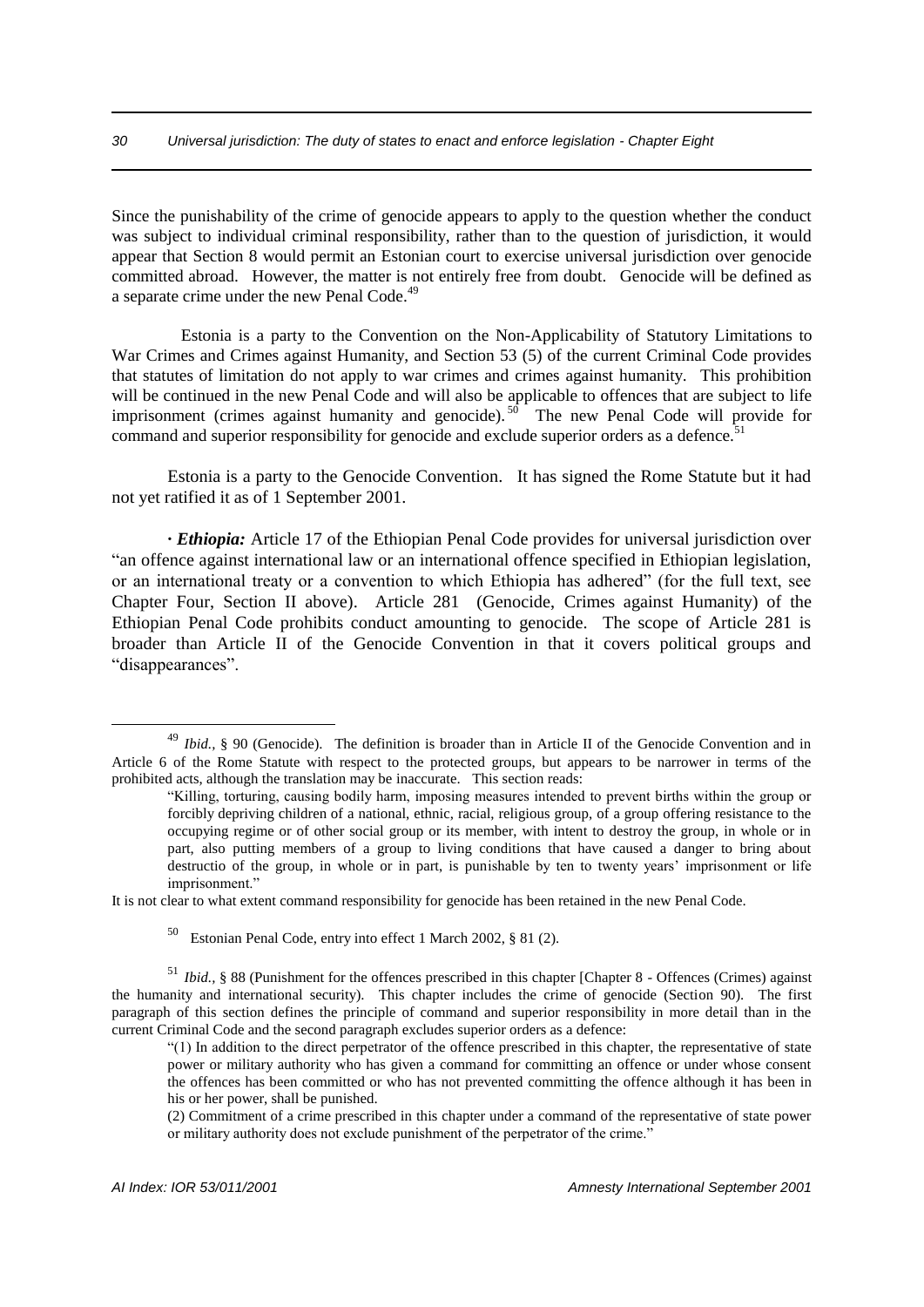Ethiopia is a party to the Genocide Convention. It has not signed the Rome Statute and it had not yet ratified it as of 1 September 2001. In addition, the Federal Courts Proclamation No. 25 of 1996 gives Federal Courts jurisdiction over criminal offences against the law of nations (for the text, see Chapter Four, Section II). The Constitution provides that statutes of limitation do not apply to genocide. $52$ 

· *Federal Republic of Yugoslavia:* National courts may exercise universal jurisdiction over genocide committed abroad. Article 107 (2) of the Criminal Code of Yugoslavia of 1976 provides for custodial universal jurisdiction over any crime punishable by at least five years' imprisonment (for the text and scope, see Chapter Four, Section II).

The Federal Republic of Yugoslavia is a party to the Genocide Convention. It has signed the Rome Statute, but as of 1 September 2001 it had not yet ratified it. Article 141 of the Criminal Code prohibits genocide and Article 145 prohibits the organization of a group to commit genocide and to instigate genocide.<sup>53</sup> Statutes of limitation do not apply to genocide.<sup>54</sup>

· *Finland:* Finnish courts may exercise universal jurisdiction over certain genocide under several provisions.

First, Section 7 (International offence) of Chapter 1 (Scope of application of the criminal law of Finland) of the Finnish Penal Code provides that Finnish law applies to crimes committed abroad where the punishability of the act, regardless of the law of the place of commission, is based on an international agreement binding on Finland or on another statute or regulation binding on Finland (*international offence*). Further provisions on the application of this section may be governed by decree. A decree has provided that genocide is an international offence.<sup>55</sup> Section 7 applies to anyone, whether a citizen of Finland or not. Its broad wording would suggest that punishable acts include crimes listed in the Rome Statute, although this is not expressly stated.

 $52$  Constitution, Art. 28 (1). That article states:

<sup>54</sup> Criminal Code, Art. 100.

1

<sup>55</sup> Decree on the application of Chapter 1, section 7 of the Penal Code (627/1996). Section 1 provides: "For the purposes of Chapter 1, section 7 of the Penal Code, the following offences shall be considered international crimes: . . . 3) Commission and preparation of the crime of genocide referred to in the Convention on the Prevention and Punishment of the Crime of Genocide (FTS) 5/1960)." (English translation *obtainable from* <http://www.icrc.org/ihl-nat/ihl-nat>).

<sup>&</sup>quot;Criminal liability of persons who commit crimes against humanity, so defined by international agreements ratified by Ethiopia and by other laws of Ethiopia, such as genocide, summary executions, forcible disappearances or torture shall not be barred by statute of limitation. Such offences may not be commuted by amnesty or pardon of the legislature or any other state organ."

<sup>&</sup>lt;sup>53</sup> Criminal Code, Art. 141 (Genocide) (defining the crime in a similar fashion to the definition in Article II of the Genocide Convention and Article 6 of the Rome Statute); Art. 145 (Organizing a group and instigating the commission of genocide and war crimes) (English translation *obtainable from* http://www.preventgenocide.org/law/domestic/yugoslavia.htm>).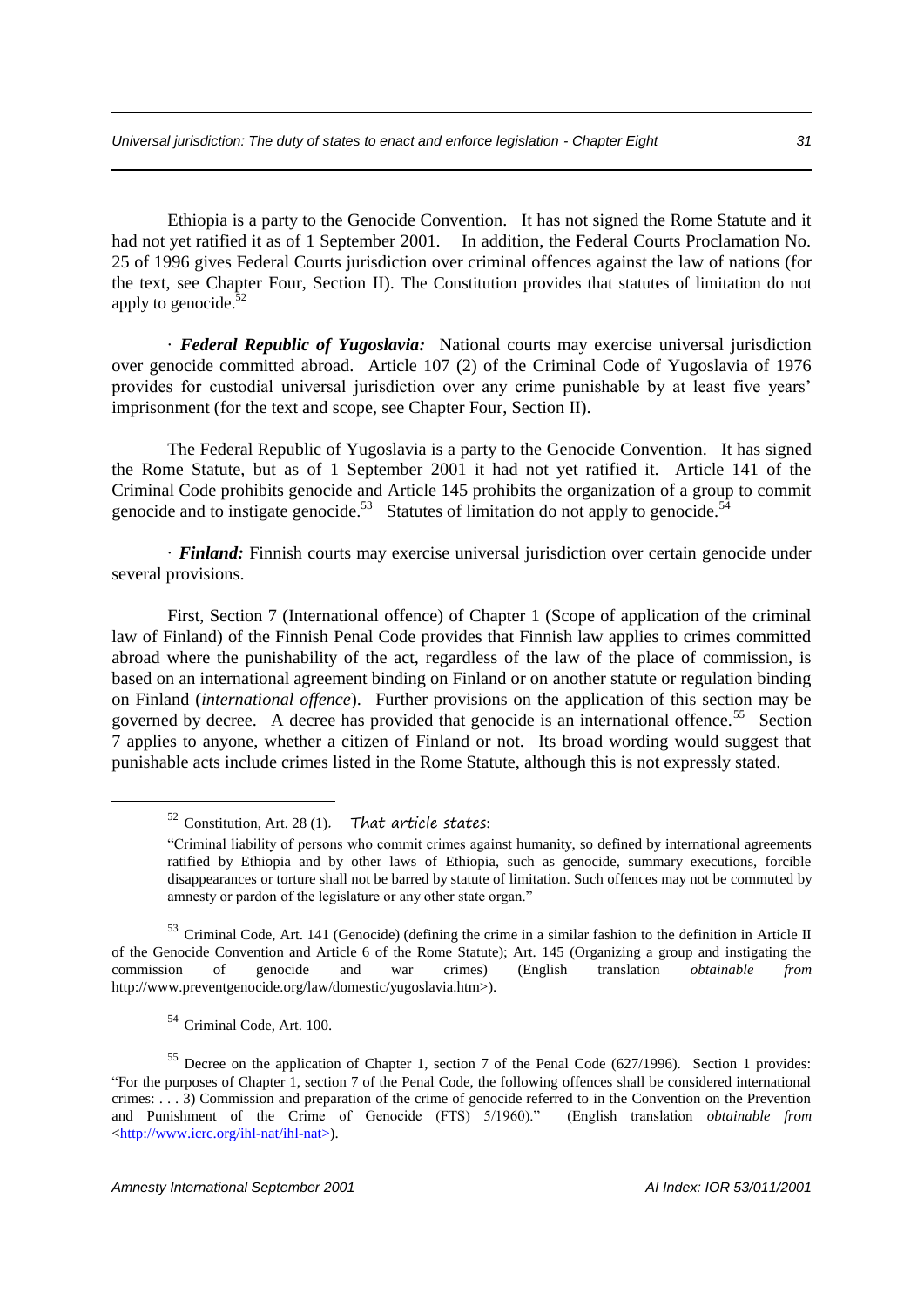Paragraphs 1 and 3 of Section 6 (Offence committed by a Finn) of Chapter 1 provide that Finnish law applies to persons resident in Finland at the time of offence or at the beginning of the trial and to persons found in Finland who are citizens or permanent residents of Nordic countries.

Section 8 (Other offence committed outside of Finland) of this chapter states that Finnish law applies to offences carrying a penalty of more than six months if the territorial state has requested prosecution or requested extradition and it was refused. It reads:

"Finnish law shall apply to an offence committed outside of Finland which, under Finnish law, may be punishable by imprisonment for more than six months, if the State in whose territory the offence was committed has requested that charges be brought in a Finnish court or that the offender be extradited because of the offence, the extradition request has not been granted."<sup>56</sup>

Finland is a party to the Genocide Convention. It has ratified the Rome Statute and enacted implementing legislation on 28 December  $2000$ .<sup>57</sup> Finland has provided in its Penal Code that genocide is a crime under national law, defined somewhat more broadly than Article II of the

<sup>56</sup> Finnish Penal Code, Ch. 1, Sec. 8.

<sup>57</sup> The Act to implement and apply the Rome Statute of the International Criminal Court (Nr. 1284/2000) (An unofficial English translation by Prof. Ari-Matti Nuutila of the University of Turku, Finland is *obtainable from* <http://iccnow.org>).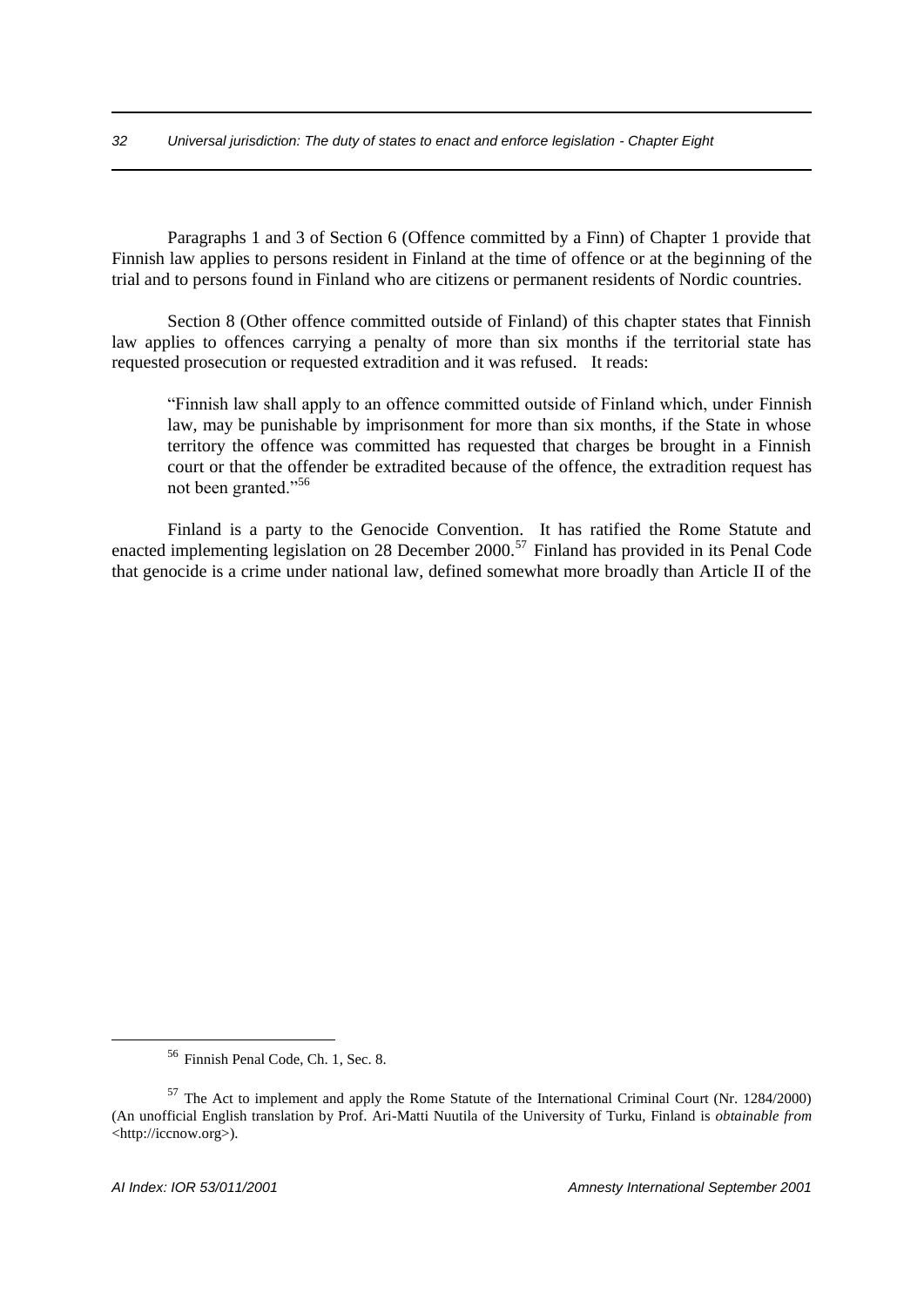Genocide Convention and Article 6 of the Rome Statute.<sup>58</sup> There is no statute of limitations for genocide, although there is a ten-year period of limitations for preparation of genocide.<sup>59</sup>

· *France:* French courts can exercise universal jurisdiction over genocide abroad, if it took place in the former Yugoslavia since 1961 and in Rwanda or by Rwandan citizens in neighbouring countries in 1994. They can also exercise universal jurisdiction over persons suspected of genocide abroad, at least since 1993, who subsequently become French citizens.

*(1) Legislation.* There are two situations in which French courts can exercise universal jurisdiction over the crime of genocide.

*Genocide in the former Yugoslavia and in Rwanda.* Law 95-1 of 2 January 1995, which implements Security Council Resolution 827 establishing the Yugoslavia Tribunal, gives French courts jurisdiction over genocide committed in the former Yugoslavia since 1991 and Law 96-432 of 22 May 1996, which implements Security Council Resolution 955 establishing the Rwanda Tribunal, provides jurisdiction over genocide committed in Rwanda during 1994, and by Rwandans during that year in neighbouring countries (for the text of these laws and for the 1998 decision by the *Cour de cassation* (Court of Cassation) in the *Munyeshyaka* case concerning the law for Rwanda, see Chapter Four, Section II).

(1) kills members of the group;

<u>.</u>

- (2) inflicts grievous bodily or mental damage or illness to members of the group;
- (3) takes forcible measures to prevent procreation among the group;
- (4) forcibly moves children from one group to another; or
- (5) in another comparable manner essentially impairs the survival of the group

shall be sentenced for *genocide* to imprisonment for at least four years or for life.

(2) An attempt is punishable."

Section 7 (Preparation of genocide) of Chapter 11 provides:

"A person who for the purpose referred to in section 6

- (1) conspires with another to commit genocide; or
- (2) makes a plan for genocide

shall be sentenced for *preparation of genocide* to imprisonment for at least four months and at most four years."

A different English translation and the original text in Finnish is *obtainable from* <http://www.preventgenocide.org/fi/rikoslaki.htm>).

<sup>59</sup> There is no statute of limitations for crimes with a maximum penalty of life imprisonment. Penal Code, Ch. 8, § 2. There is a statute of limitations for crimes with a maximum penalty of ive years' imprisonment. Penal Code, Ch. 8, § 1 (2).

<sup>58</sup> Section 6 (Genocide) of Chapter 11 (War crimes and crimes against humanity) of the Penal Code, Law 578/1995, provides:

<sup>&</sup>quot;(1) A person who for the purpose of entirely or partially destroying a race, a national, ethnic or religious group or another comparable group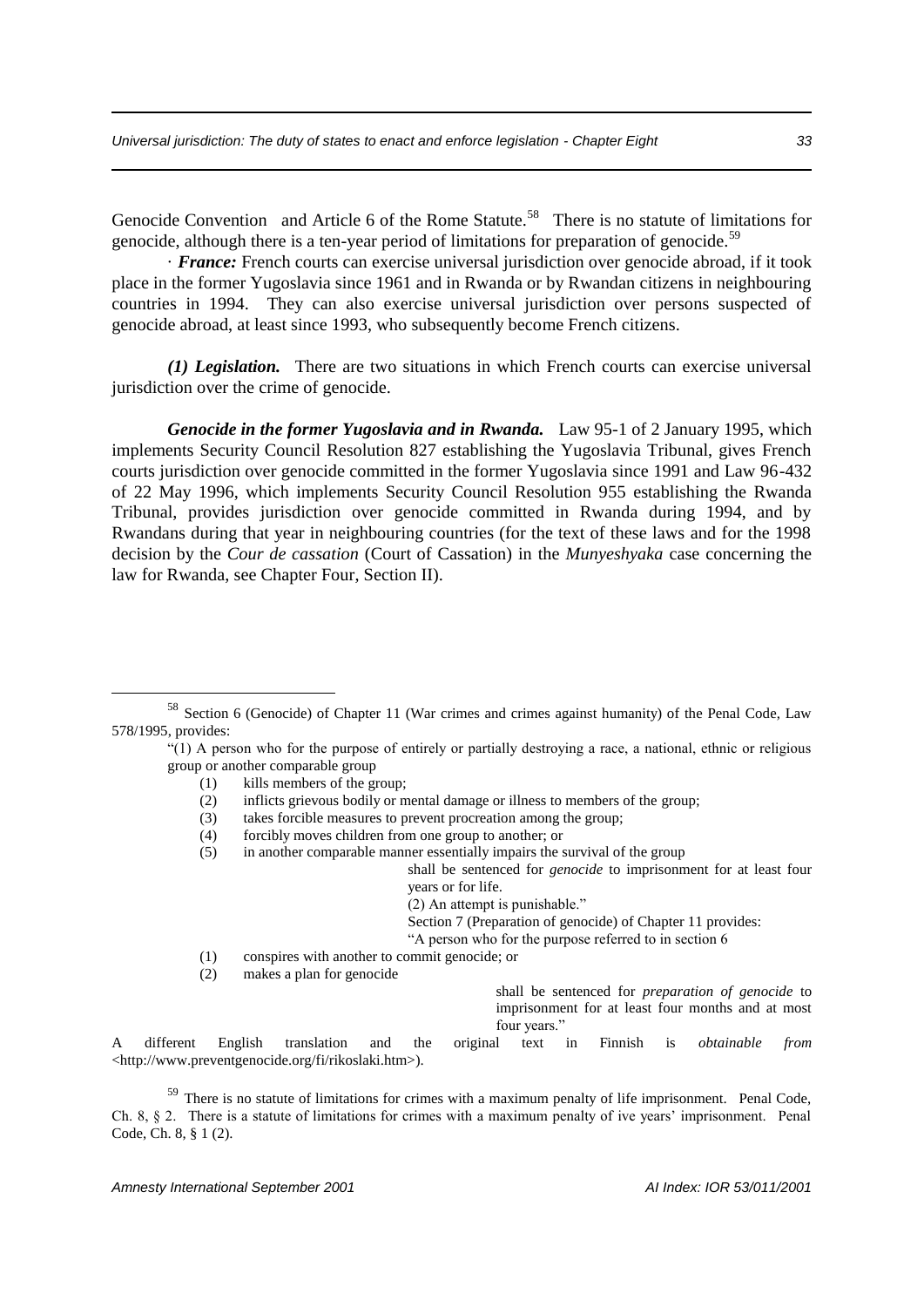When French courts try cases pursuant to Law 96-432 and Law 95-1, they appear to apply the definition of genocide in the Statutes of the Yugoslavia and Rwanda Tribunals, which is the same as the definition in Article II of the Genocide Convention and Article 6 of the Rome Statute. However, the definition of genocide in other situations is inconsistent with the definition in international law. Article 211-1 of the Penal Code (*Code Pénal*), added in 1993, prohibits genocide.<sup>60</sup> In addition, except when the conduct can also be prosecuted as a crime against humanity (and possibly only during a period of armed conflict), genocide is subject to a ten year statute of limitations.<sup>61</sup>

*Genocide after 1993 committed by a person who subsequently becomes a French citizen.* Article 113-6 of the Penal Code (*Code pénal*) permits French courts to exercise universal jurisdiction over persons who commit felonies (*crimes*) or misdemeanours (*délits*) abroad who subsequently become French citizens (for the text of this provision, see Chapter Four, Section II). This article would apply to crimes committed after 1993, the date that genocide became a crime under French law, unless that law is interpreted to apply retrospectively.

*(2) Investigations, prosecutions and jurisprudence.* At least two courts have addressed the question of universal jurisdiction over genocide.

 $60$  The definition in French law is more restrictive than the definition in Article II of the Genocide Convention and in Article 6 of the Rome Statute, since it requires proof of a prearranged plan, and more liberal in others, such as including as a protected group "a group established by reference to any other arbitrary criterion". Penal Code, Art. 211-1 (*"d'un groupe déterminé à partir de tout autre critère arbitraire"*)(English translation in *The French Penal Code of 1994 as amended as of January 1, 1999* (Littleton, Colorado: Fred B. Rothman & Co. 1999) (Edward A. Tomlinson trans.).

<sup>61</sup> Criminal Procedure Code, Art. 7 (*Code de procédure pénal (Paris: Litec 9e ed. 1996/1997), art. 7 (L.n. 92-1336, 16 déc. 1992, art. 7, L.n. 93-913, 19 juill. 1993).*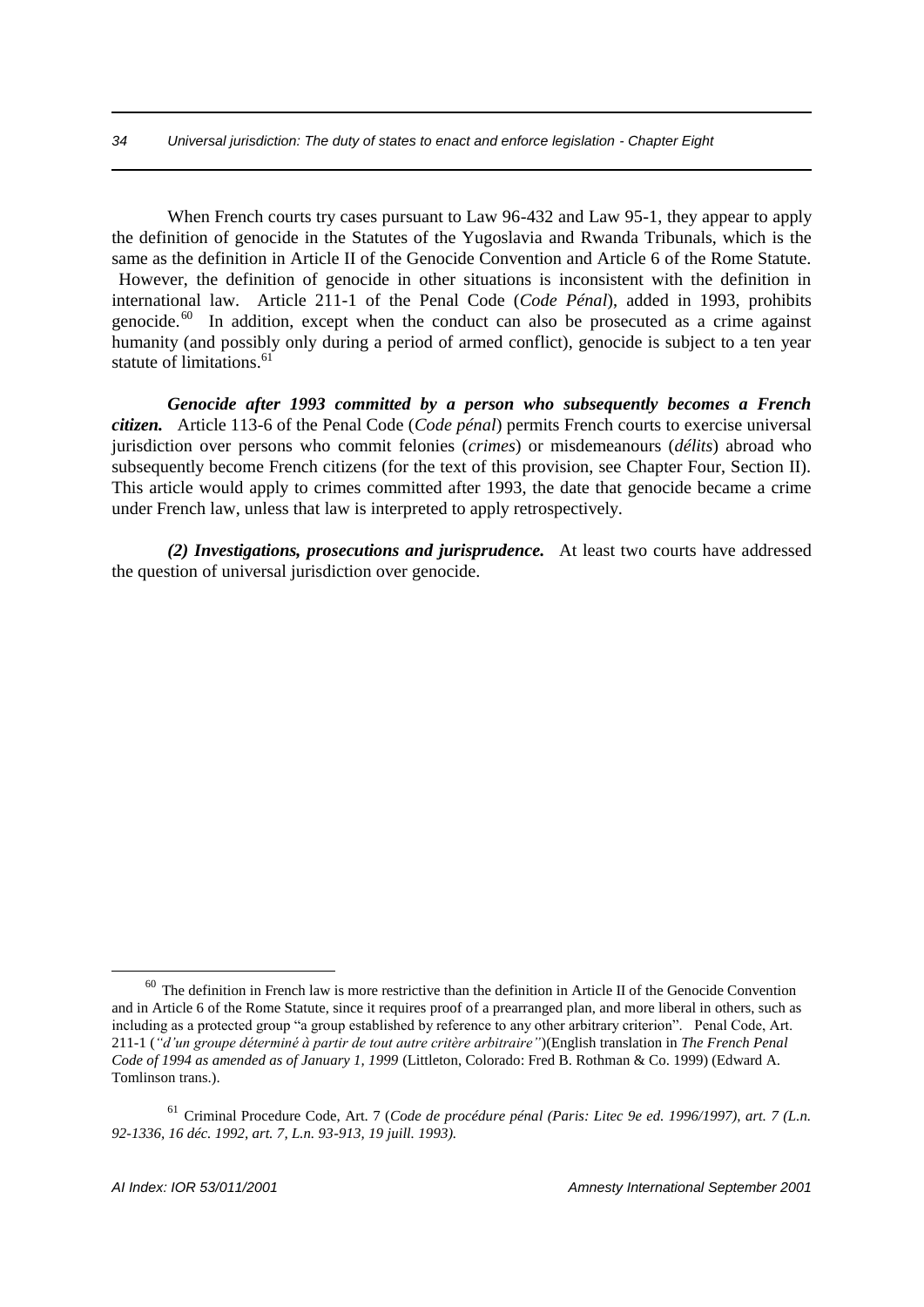*Javor and Zigiranyirazo.* The first French court decisions concerning genocide held that French courts may not exercise universal jurisdiction over genocide. On 6 May 1994, an investigating judge (*juge d'instruction*), Getti, of the *Tribunal de grande instance de Paris* held in the *Javor* case that a French court could not exercise universal jurisdiction over a person suspected of genocide in the former Yugoslavia. He stated that Article VI of the Genocide Convention provided for territorial jurisdiction or jurisdiction by an international criminal court, but not universal jurisdiction.<sup>62</sup> This ruling was upheld by the *Cour d'appel* (Court of Appeal) and the *Cour de cassation* (Court of Cassation).<sup>63</sup>

*Munyeshaka.* An investigating magistrate opened a criminal investigation against a Rwandan priest, Wenceslas Munyeshyaka, for genocide and other crimes against humanity committed in Rwanda in 1994. On 6 January 1998, the *Cour de cassation* reversed a decision by the *Cour d'appel* (Court of Appeal) on 20 March 1996 that had upheld a challenge to the investigating magistrate's jurisdiction. The *Cour de cassation* held that the investigating magistrate had jurisdiction over the crime of genocide under Article 211-1 of the *Code pénal* and

<u>.</u>

*"L'article 6 de cette Convention dispose que les auteurs des faits seront traduits devants les Tribunaux compétents de l'Etat sur le territoire duquel l'acte a été commis ou devant la Cour Criminelle Internationale, Juridiction non encore constituée à ce jour. En conséquence, il convient de constater que les Tribunaux Français ne sauraient être compétents à l'égard des faits dénoncés par la présente plainte, ceux ci ayant été perpétrés hors du territoire Français."*

For a report of this case, see Chapter Four, Section II.

Another judge in the same court issued a similar decision the following year. *Dupacquier et Gatari contre Zigiranyirazo et Nahimana, Ordonnance d'incompetence, N.Parquet 943252005/6, Tribunal de grande instance de Paris, 23 février 1995* (Hervé Stephan, J.). He stated that Article VI set out an exclusive jurisdictional regime for states parties:

"Whereas it clearly appears that the jurisdiction of courts of the State is, not one of prior concurrent jurisdiction, but exclusive jurisdiction, subject to the eventual establishment of an international court that has not been set up to this day with respect to the acts committed on the territory of Rwanda; whereas, apart from this, French courts have no jurisdiction over the crimes condemned by the Convention cited." (English translation by Amnesty International).

The original French text reads:

*"Qu'il apparait nettement que la compétence des juridictions de l'Etat concerné est, non pas prioritaire, mais exclusive, sous réserve de la constitution éventuelle d'une juridiction internationale qui n'a toutefois pas été mise en place é ce jour en ce qui concerne les faits commis sur le territoire du RWANDA; Que, dès lors, les juriditions françaises sonts incompétentes pour connaître des crimes dénoncés sur le fondement de la convention invoquée[.]"*

<sup>63</sup> The *Cour d'appel*, *No. A 94/02071, 24 novembre 1994,* affirmed. So did the *Cour de Cassation* (Court of Cassation). *Javor, Arrêt, no. 132, Cour de cassation, chambre criminelle, 26 mars 1996, 1996 Bulletin des Arrrêts de la Cour de Cassation, Chambre Criminelle, nos. 1-6, 379.*

<sup>62</sup> *In re Javor*, *ordonnance*, N. Parquet 94 052 2002/7, *Tribunal de grande instance, Paris*, 6 May 1994, 2. The court said:

<sup>&</sup>quot;Article 6 of that Convention provides that those responsible for these deeds will be brought before the competent courts of the State on whose territory the act was committed or before the International Criminal Court, a jurisdiction not yet established today. As a result, it is necessary to note that French courts would not have jurisdiction over the acts alleged in the present complaint, these having been committed outside French territory." (English translation by Amnesty International).

The original French text reads: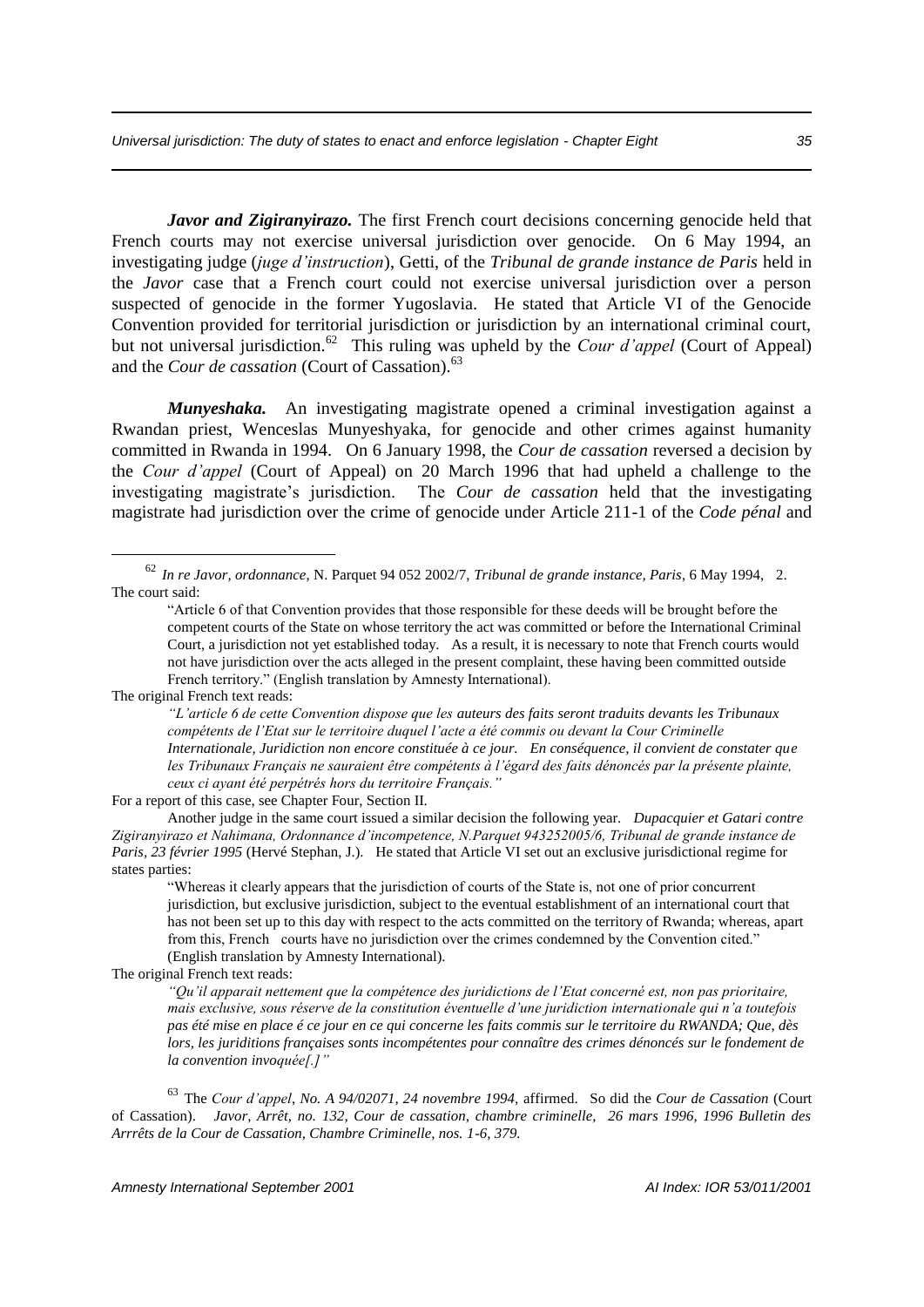universal jurisdiction based on Law 96-432 of 22 May 1996, enacted after the decision by the *Cour d'appel*. It stated that

"according to articles 1 and 2 of the above-mentioned act of 22 May 1996, the offenders or the accomplices of the acts that constitue, under articles 2 to 4 of the Statute of the International Tribunal, grave transgressions against the Conventions of Geneva of 12 August 1949, violations of the laws or customs of war, genocide or crimes against humanity, can, when they are found in France, be prosecuted and judged by the French jurisdictions, while applying French law[.]"<sup>64</sup>

The decision necessarily applies to genocide committed in the former Yugoslavia under Law 95-1.

France is a party to the Genocide Convention and it has ratified the Rome Statute. Unfortunately, France has not yet decided whether to give its courts universal jurisdiction over genocide when it enacts legislation implementing its obligations under the Rome Statute. If it does not, French legislation providing for universal jurisdiction over genocide will continue to be limited to war crimes in the former Yugoslavia since 1991 and in Rwanda in 1994, and genocide committed by Rwandan citizens in neighbouring countries, and the rare case when a foreigner suspected of genocide abroad after 1993 subsequently becomes a French citizen. It is also not clear whether France intends to amend its definition of genocide so that it covers all the cases covered by the definition in Article 6 of the Rome Statute, as well as the additional situations now covered.

· *Georgia:* Georgian courts may exercise universal jurisdiction over conduct amounting to genocide under at least one, and, possibly, three provisions (for the text and scope of these provisions, see Chapter Four).

First, paragraph 1 of Article 5 (Criminal responsibility for a crime committed overseas) of the Criminal Code of Georgia provides universal jurisdiction over aliens permanently resident in Georgia who commits acts abroad which are crimes under the Code, as well as crimes under the law of the territorial state .

Second, Article 5 (2) permits national courts to exercise universal jurisdiction over aliens permanently resident in Georgia who commit acts abroad which are crimes under the Code and under international undertakings, even if not crimes under the law of the territorial state.

<sup>64</sup> *Munyeshyaka*, *Jugement, Cour de cassation, Chambre criminelle, No. 96-82.491 PF*, 6 January 1998, *Bulletin des Arrêts de la Cour de Cassation, Nº1, Chambre Criminelle, janvier 1998, reprinted in* 102 *Revue générale de Droit international public* 825 (1998/3); English translation by Louise Wesseling Plug in 1Y.B. Int'l Hum. L. 598, 599 (1998). The original French text reads:

*<sup>&</sup>quot;Attendu que, selon les articles 1er et 2 de la loi du 22 mai 1996 précité, les auteurs ou complices des actes qui constituent, au sens des articles 2 à 4 du statut du tribunal international, des infractions graves aux Conventions de Genève du 12 août 1949, des violations des lois ou coutumes de guerre, un génocide ou des crimes contre l'humanité, peuvent, s'ils sont trouvés en France, être poursuivis et jugés par les juridictions françaises, en application de la loi française[.]"*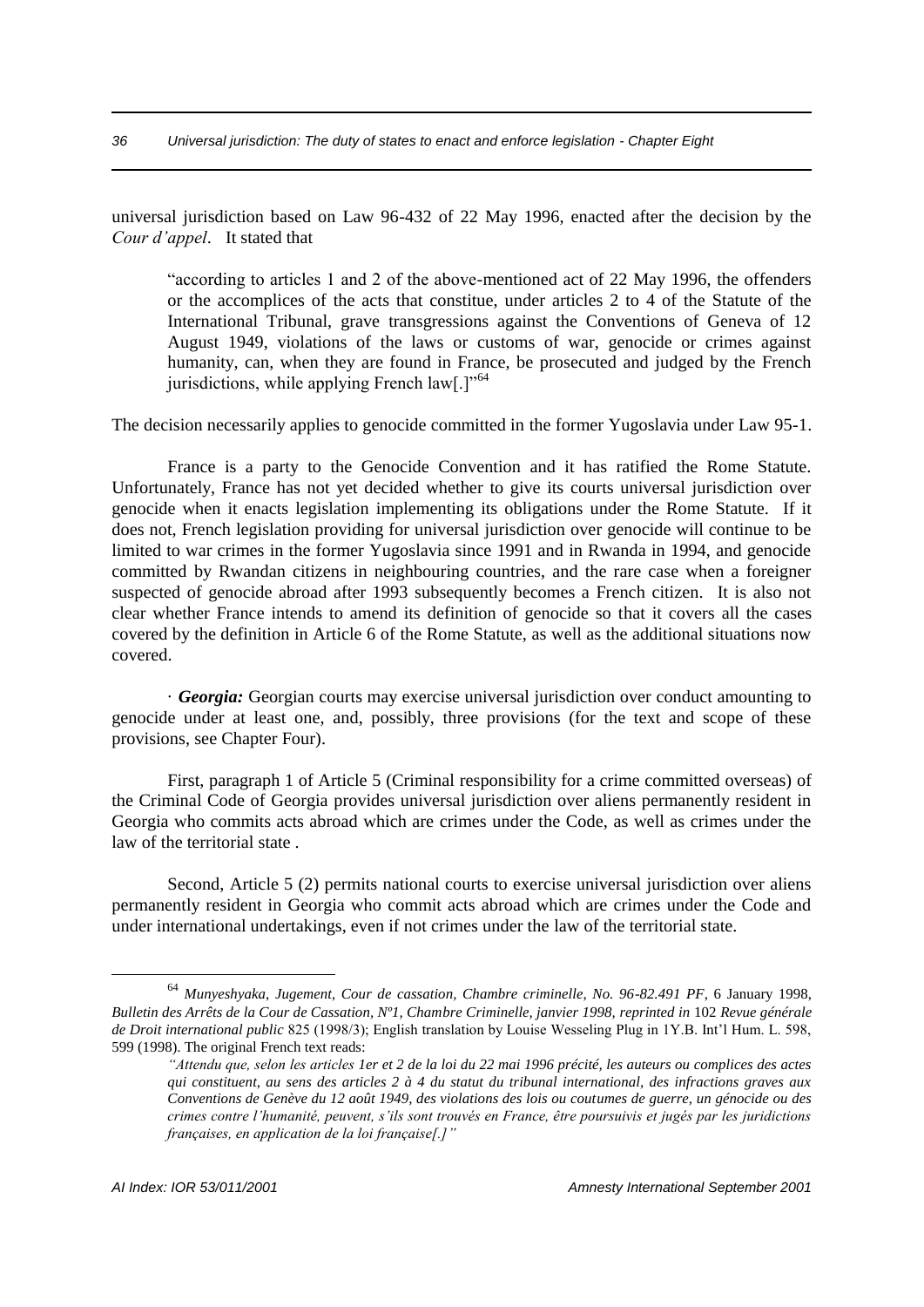Third, Article 5 (3) provides universal jurisdiction over foreigners and stateless persons not permanently resident in Georgia who have committed a serious crime within the meaning of Georgia's international undertakings.

Georgia is a party to the Genocide Convention. It has signed the Rome Statute, but as of 1 September 2001 it had not yet ratified it. Genocide is a crime under national law.<sup>65</sup>

· **Germany:** German courts can exercise universal jurisdiction over genocide.<sup>66</sup>

*(1) Legislation.* Section 6 (1) of the *Strafgesetzbuch* (StGB), Penal Code, provides that "[r]egardless of the law of the place of commission, the German criminal law is also applicable to the following acts committed outside Germany: 1. Genocide  $(\S$  220a) . . .". Germany is a party to the Genocide Convention and to the Rome Statute. Genocide is a crime under national law.<sup>67</sup> For relevant constitutional provisions, statutory restrictions on the scope of crimes under international law and on universal jurisdiction over such crimes and the proposed amendments in the draft implementing legislation for the Rome Statute, see Chapter Four, Section II.

*(2) Criminal investigations and jurisprudence.* As of 1 September 2001, there had been at least six criminal investigations or prosecutions of persons charged with genocide committed in the territory of the former Yugoslavia (for a brief overview of the German criminal court system, see Chapter Four, Section II). Although Section 6 (1) of the Penal Code does not require a link between Germany and the crime of genocide, courts in several cases have required such a link (*legitimieren der Anknüpfungspunkte*), although this judicially created link may now be in doubt (for a discussion of this judicially created link, see Chapter Four, Section II). In addition, the definition of genocide reportedly has been interpreted restrictively in some of the cases.<sup>68</sup>

*Tadi.* In the case of *Prosecutor v. Duško Tadi*, the Federal Supreme Court (*Bundesgerichtshof*) on 13 February 1994 held that a person could be prosecuted in Germany for genocide committed in Bosnia and Herzegovina. It held that

<sup>65</sup> Criminal Code of Georgia, Art. 407 (Genocide). The definition is similar to the definition in Article II of the Genocide Convention and Article 6 of the Rome Statute, but includes a broader range of protected groups.

<sup>&</sup>lt;sup>66</sup> Parts of the analysis of German legislation and jurisprudence in this memorandum draw upon two unpublished papers: Luc Reydams, *Germany,* a draft chapter of his book, *Universal Jurisdiction in International Law* (Oxford: Oxford University Press 2001) (forthcoming), and Robert Roth & Yvan Jeanneret, *Rapport sur le droit allemand, 22 juin 2001,* unpublished draft manuscript submitted for discussion at the *Etude comparée des critères de compétence juridictionnelle en matière de crimes internationaux (crimes contre l'humanité, génocide, torture, crimes de guerre, terrorisme)*, Paris, 2 to 3 July 2001.

<sup>67</sup> Penal Code, § 220 (English translation and the original German text *obtainable from* <http://www.preventgenocide.org/de/recht/strafgesetzdeutschland.htm>). The definition is almost the same as the definition in Article II of the Genocide Convention and Article 6 of the Rome Statute.

<sup>68</sup> Roth & Jeanneret, *supra,n.66,* 5 (citing critical commentary on this jurisprudence).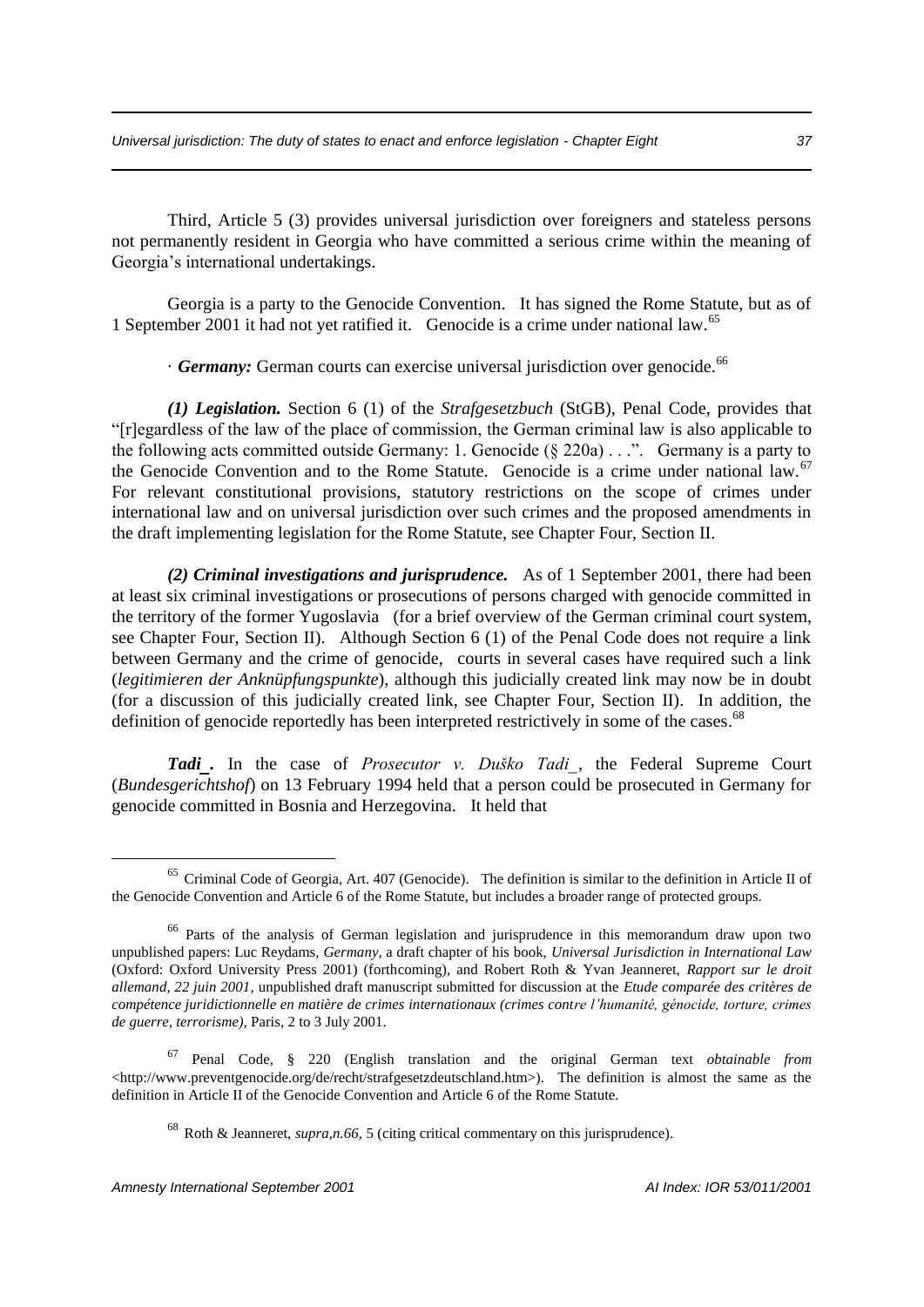"German penal law applies by virtue of  $\frac{1}{2}$  6 (1) to genocide committed abroad independently from the law of the territorial State (so-called universality principle). Prerequisites, however, are that international law does not forbid this and that there is a legitimate link (*ein legitimierender Anknüpfungspunkt*) in the concrete case; only then is the application of German penal law to extraterritorial conduct by foreigners justified. Absent such a link the forum State violates the non-interference principle which requires States to respect the sovereignty of other States. [...]

After finding such a link in his residence in Germany for several months, which he made the center of his activities, and his arrest in Germany (for a discussion of the judicially created requirement of a link, see Chapter Four, Section II), the court added:

"The crime of aiding and abetting to genocide coincides *in casu* with other serious offences which Germany is obliged to repress on the basis of international conventions. This circumstance has mediate legal effect also for the content of § 220a StGB at any rate with regard to the application of the universality principle.

Furthermore, the prosecution of murders in Bosnia-Herzegovina by national courts fits in with numerous political, military and humanitarian measures of the international community, including Germany, aimed at countering the expansion and dominance policies in the former Yugoslavia, in particular in Bosnia-Herzegovina, and at protecting the civilian Muslim population from persecution, decimation and deportation. In those circumstances, there can be no question of an unlawful interference in the affairs of Bosnia-Herzegovina or of the present Republic of Yugoslavia. On the contrary, it would be inconceivable that Germany, in spite of the allegations and the provisions of  $\S$  6(1), would leave in peace a person who is suspected of having committed the worst possible crimes in the conflict in Bosnia-Herzegovina and who has come voluntarily to Germany."<sup>69</sup>

He was subsequently surrendered to the Yugoslavia Tribunal and convicted on charges other than genocide.<sup>70</sup>

<sup>69</sup> *Re: Tadi,* Judgment, Federal Supreme Court, 13 February 1994 [*BGH-Ermittlungsrichter, Beschluß vom 13. Februar 1994, 1 BGs 100/94*] (abstract of this case in English *obtainable from* http://www.icrc.org/ihl-nat/ihl-nat. The English translation is based on the translation in Reydams, *supra,* n. 66. A note on this decision by Dietrich Oehler is in NStZ 485 (1994).

<sup>70</sup> *Prosecutor v. Tadi*, Opinion and Judgment, Trial Chamber, Case No. IT-94-1, 7 May 1997. His conviction was upheld on appeal. *Prosecution v. Tadi*, Judgment, Case No. IT-94-1-A (Appeals Chamber, 15 July 1999).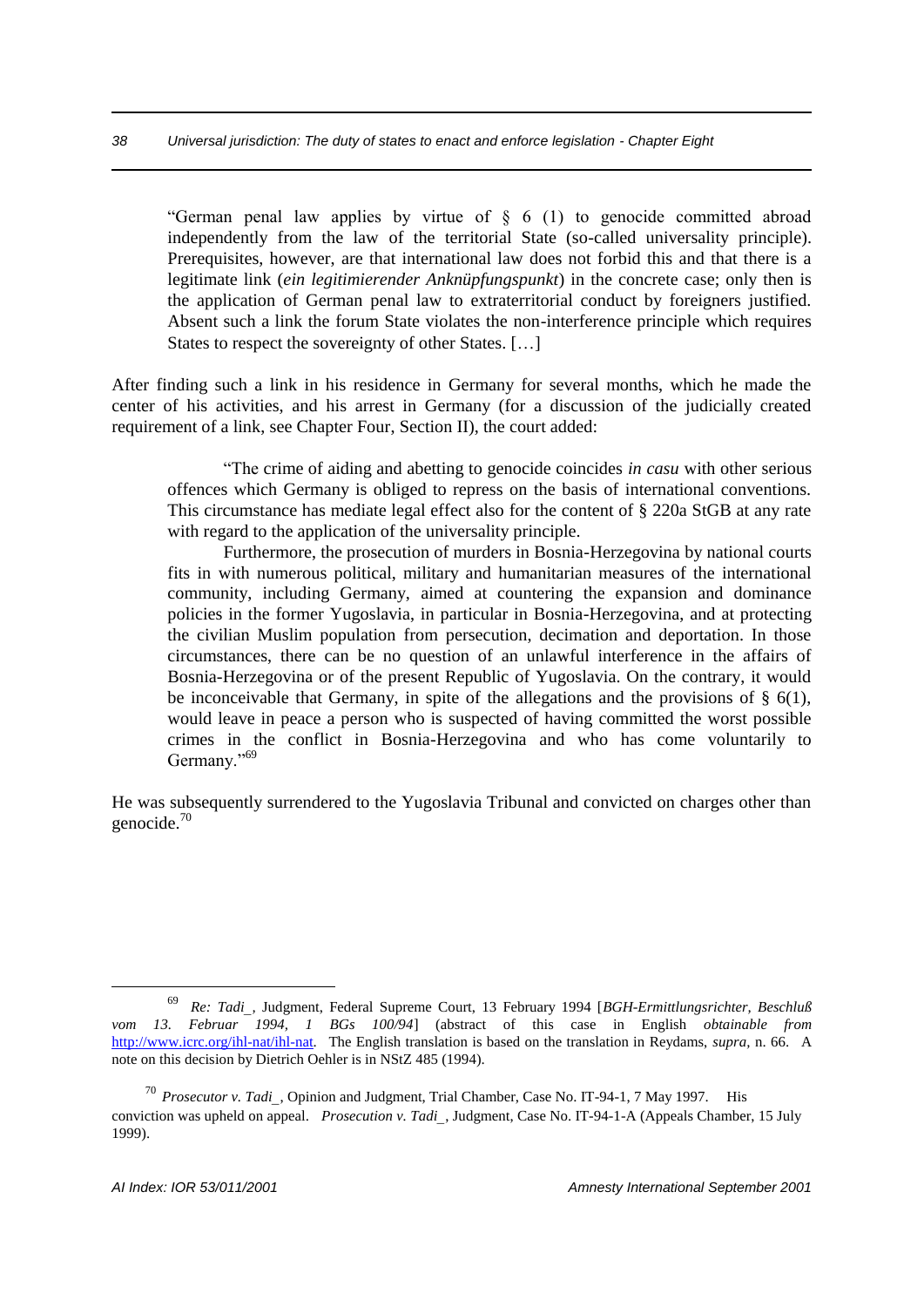*Djaji.* In the *Djaji* case, the accused was acquitted on charges of genocide and attempted genocide on 23 May 1997 by the *Bayerisches Oberlandesgericht* (Bay OLG), Higher Regional Court of Bavaria, at Munich, although he was convicted of committing grave breaches of the Fourth Geneva Convention and Protocol I in Bosnia and Herzegovina and sentenced to five years in prison.<sup>71</sup> He had been charged with murder under Section 211 of the Penal Code, genocide under Section 220a, unlawful deprivation of liberty under Section 239, violations of Article 3 (common Article 3) of the Fourth Geneva Convention and, based on Articles 146 and 147 of that treaty, grave breaches. The court held that it had jurisdiction over genocide under Section 6 (1) of the Penal Code.

*Jorgi.* On 26 September 1997, Nikolai Jorgi was convicted of 11 counts of genocide and 30 counts of murder in Bosnia and Herzegovina amounting to grave breaches of the Fourth Geneva Convention by the *Oberlandesgericht Düsseldorf* (OLG Düsseldorf), Higher Regional Court at Düsseldorf and sentenced to life imprisonment.<sup>72</sup> He had been charged with murder, genocide, unlawful deprivation of liberty, bodily injury, robbery and receiving stolen goods, under Sections 211, 220a, 223, 223a, 239, 249, 250 and 255 of the Penal Code and of violations of Article 3 (common Article 3) of the Fourth Geneva Convention and, based on Articles 146 and 147, of grave breaches of that treaty. The court reportedly stated that it had jurisdiction over genocide under Article 6 (1) and over the ordinary crimes amounting to grave breaches pursuant to Article 6 (9) of the Penal Code.<sup>73</sup>

The conviction was upheld on appeal by the *Bundesgerichtshof* (BGH), Federal Supreme Court. In the light of doubts that have been expressed by some scholars about whether states parties to the Genocide Convention can exercise universal jurisdiction over genocide (see Chapter Seven, Section II.C), its explanation of why a national court could exercise universal jurisdiction over genocide deserves to be set out at length:

"The conviction of the accused by a German court on the basis of the universality principle is not forbidden under international law.

Such a prohibition cannot be derived from Art. VI of the Genocide Convention. To be sure, the Convention does not incorporate the universality principle – whereas the draft did – but this is because a few countries were opposed to any international jurisdiction given the political character of the protected right. However, this did not lead to the inclusion of a prohibition. The view that the provisions [of Art. VI] are not

<sup>71</sup> *Public Prosecutor v. Djaji*, Judgment, No. 20/96 (Higher Regional Court of Bavaria 23 May 1997) [*Bayerisches Oberlandesgericht*, *Urteil vom 23. Mai 1997* - 3 StR 20/96]. *See* Christoph Safferling, *Public Prosecutor v. Djaji*, 92 Am. J. Int'l L. 528 (1998). A comment on the case by Kai Ambos is in *Neue Zeitschrift für Strafrecht* (NStZ) 138 (1998).

<sup>72</sup> *Public Prosecutor v. Jorgi,* Judgment, Higher Regional Court at Düsseldorf, 26 September 1997 [*Oberlandesgericht Düsseldorf,* StE 8/96, 26 September 1997] (abstract in English *obtainable from* http://www.icrc.org/ihl-nat/ihl-nat).

<sup>73</sup> *Ibid.*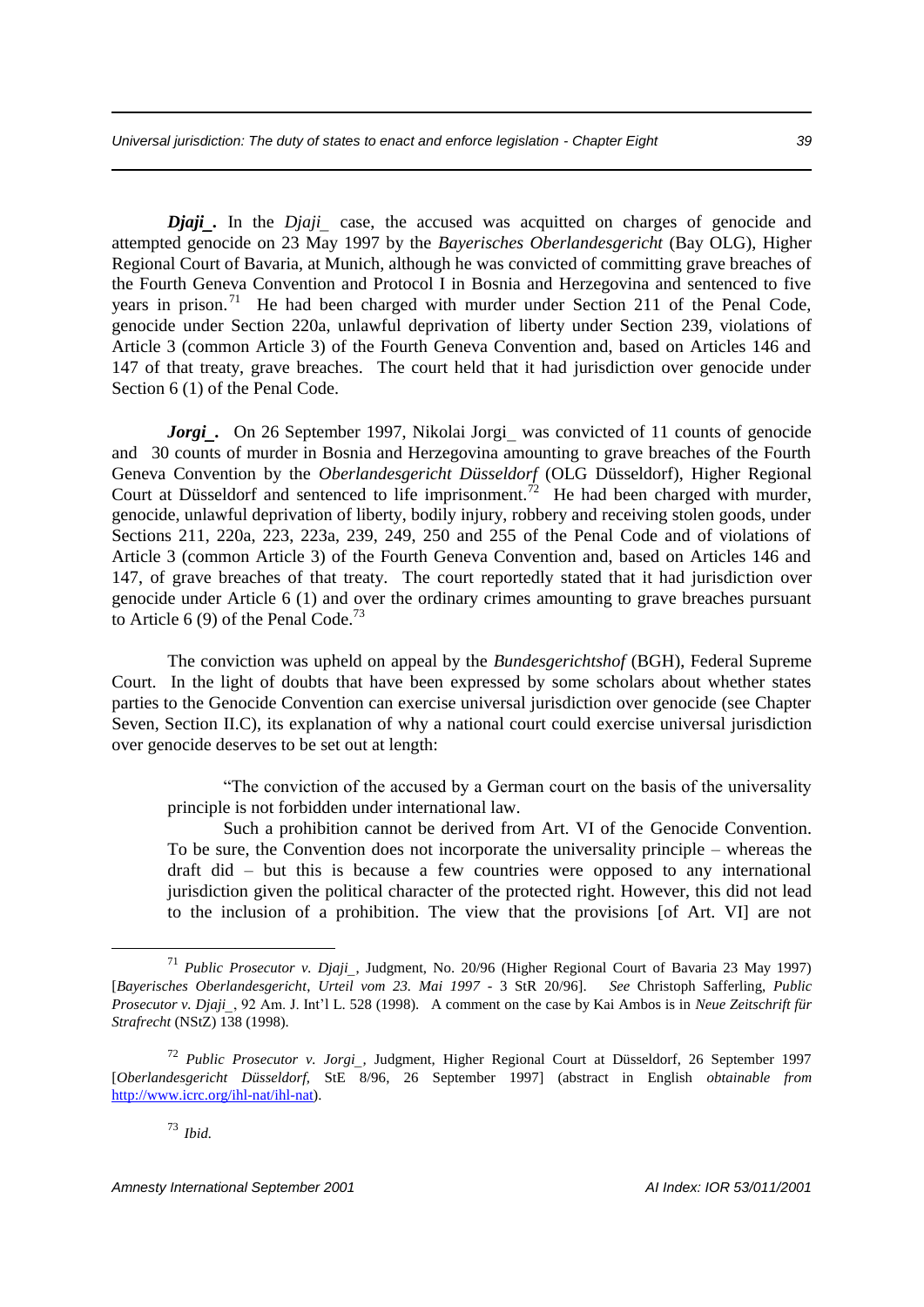exhaustive is not only based on the drafting history; the opinion that genocide can only be punished by a court of the territorial State or by an international tribunal is irreconcilable with the obligation imposed by Art. I on all States to repress the international crime of genocide. Since genocide is most of the time condoned, if not committed, by the authorities, effective repression by the territorial State cannot be expected. An international tribunal envisaged by the Genocide Convention did not exist until the creation of the ICTY in 1993, the ICTR in 1994, and the ICC by the not yet entered into force Rome Statute. The ICTY can at this moment dispose of maximum ten cases per year. Therefore, the repression of the many crimes committed in execution of the policy of 'ethnic cleansing' urges itself upon national courts.

This construction of the Genocide Convention is also supported by Art. 9(1) of the ICTY Statute which, independently of Art. VI of the Convention, provides for concurrent jurisdiction of national courts over genocide. The Prosecutor of the ICTY, who together with the Trial Chambers has authority to interpret the Statute, understands under 'national courts' not only courts of the territorial State but courts of all other States. This follows from the fact that the Prosecutor of the ICTY in this and other cases declined to take over the proceedings and applauded the prosecution by German authorities. If the international community of States was of the opinion that the provisions of Art. VI of the Genocide Convention were exhaustive, it would have made this clear in Art. 9 of the Statute by limiting concurrency of jurisdiction to the courts of Bosnia and Herzegovina, or better to the courts of the States of the former Yugoslavia. Further, the International Court of Justice in the *Case Concerning Application of the Convention on the Prevention and Punishment of the Crime Genocide* (*Bosnia and Herzegovina* v. *Yugoslavia*) has held that Convention's right and obligations apply *erga omnes* and that the conventional obligation to prevent and repress genocide has no territorial limits.

From the absence of the universality principle in the Genocide Convention follows only that State parties are not obliged to adopt this principle and prosecute a foreigner for acts of genocide committed abroad. When it comes to the repression of genocide, a crime under customary and conventional international law, no international norm prohibits State parties to do more than the conventional minimum."  $74$ 

A subsequent constitutional challenge arguing that customary international law and Article VI of the Genocide Convention prohibited the exercise of universal jurisdiction over genocide was rejected by the *Bundesverfassungsgericht* (BverfG), German Constitutional Court, in 2001. First, the court held that a customary international law prohibition on the exercise of universal jurisdiction would be contrary to the obligations of Germany under Article I of the Genocide Convention, a derogation that would be be impermissible since the prohibition of genocide is part of *jus cogens.*<sup>75</sup> Second, it reaffirmed the Federal Supreme Court's conclusion that Article VI did not prohibit states parties from exericising universal jurisdiction over genocide:

<sup>74</sup> *Public Prosecutor v. Jorgi,* Judgment, Federal Supreme Court, 30 April 1999 [*Bundesgerichtshof*, *Urteil vom 30. April 1999* - 3 StR 215/98]. The English translation is based on the translation in Reydams, *supra,* n. 66. A comment on the case by Kai Ambos is in *Neue Zeitschrift für Strafrecht* (NStZ) 404, Heft 8 (1999).

<sup>75</sup> *Jorgi* case, Judgment, Constitutional Court, 12 December 2000 (as summarized in Reydams, *supra,* n. 66), para. 16. [*Bundesverfassungsgericht* (BverfG), 2 BvR 1290/99 *vom* 12.12.2000, Absatz Nr. (1-49) (*obtainable*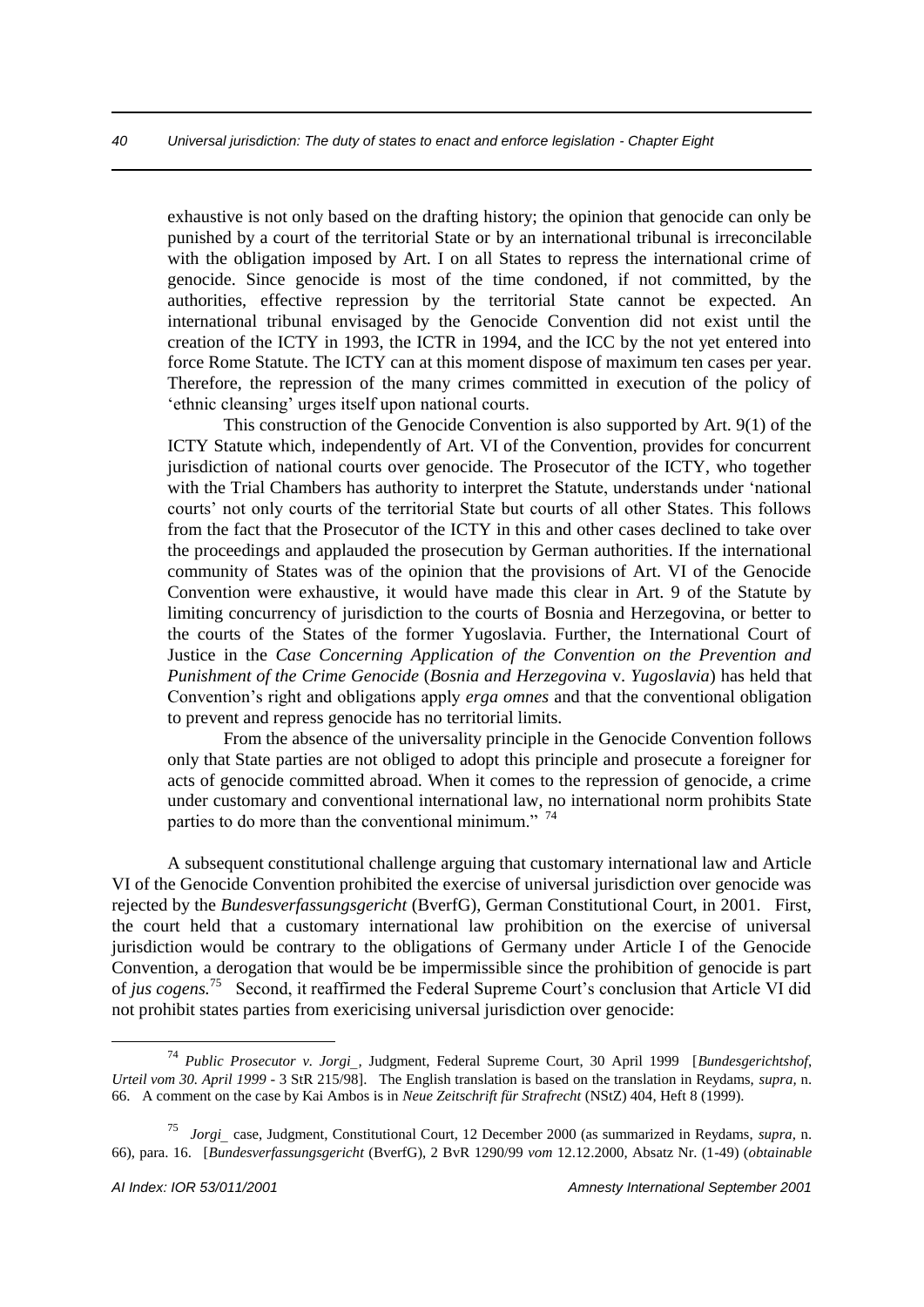"The universality principle applies to certain acts that endanger the legal interests of the international community of States. It differs from the representation principle codified in  $\S 7$  (2) (2) StGB in that it does not require double criminality and non-extradition (para. 37).

. . . . Whether the Genocide Convention contains a provision on universal jurisdiction has to be examined through interpretation. International conventions are to be interpreted from their text in accordance with their object and purpose with due regard to general international law. The lower courts' interpretation of § 6 (1) StGB in conjunction with Art. VI of the Genocide Convention regarding the scope application of German law is at any rate neither manifestly untenable, nor impossible to maintain under no imaginable circumstances and hence arbitrary (para. 38). . . . .

According to a textual interpretation the lower courts have constitutionally correctly determined that Art. VI of the Genocide Convention in any event does not contain a prohibition on German criminal jurisdiction. On the other hand, the Convention does clearly not regulate the question of jurisdiction exclusively, because, for example, the active or passive universality principle are not mentioned. The courts have thereupon interpreted Art. I of the Genocide Convention according to its object and purpose that the Convention intended effective punishment; consequently, the fact that there is no mention of the universality principle only means that the contracting Parties are not obliged to prosecute, although they are competent on the basis of this principle. It does not invite objections to prefer in some cases a 'systematic-teleological' interpretation above a textual interpretation of treaties. This applies in particular in the field of criminal jurisdiction over extraterritorial conduct on the basis of international conventions, because they are often vague on the issue of jurisdiction. Genocide, the most grave violation of human rights, is the classical example of the universality principle, whose function precisely is to close all loopholes in the prosecution of crimes against the fundamental legal interests of the community of States (para. 38).

. . . .

*from* http://www.bverfg.de>)].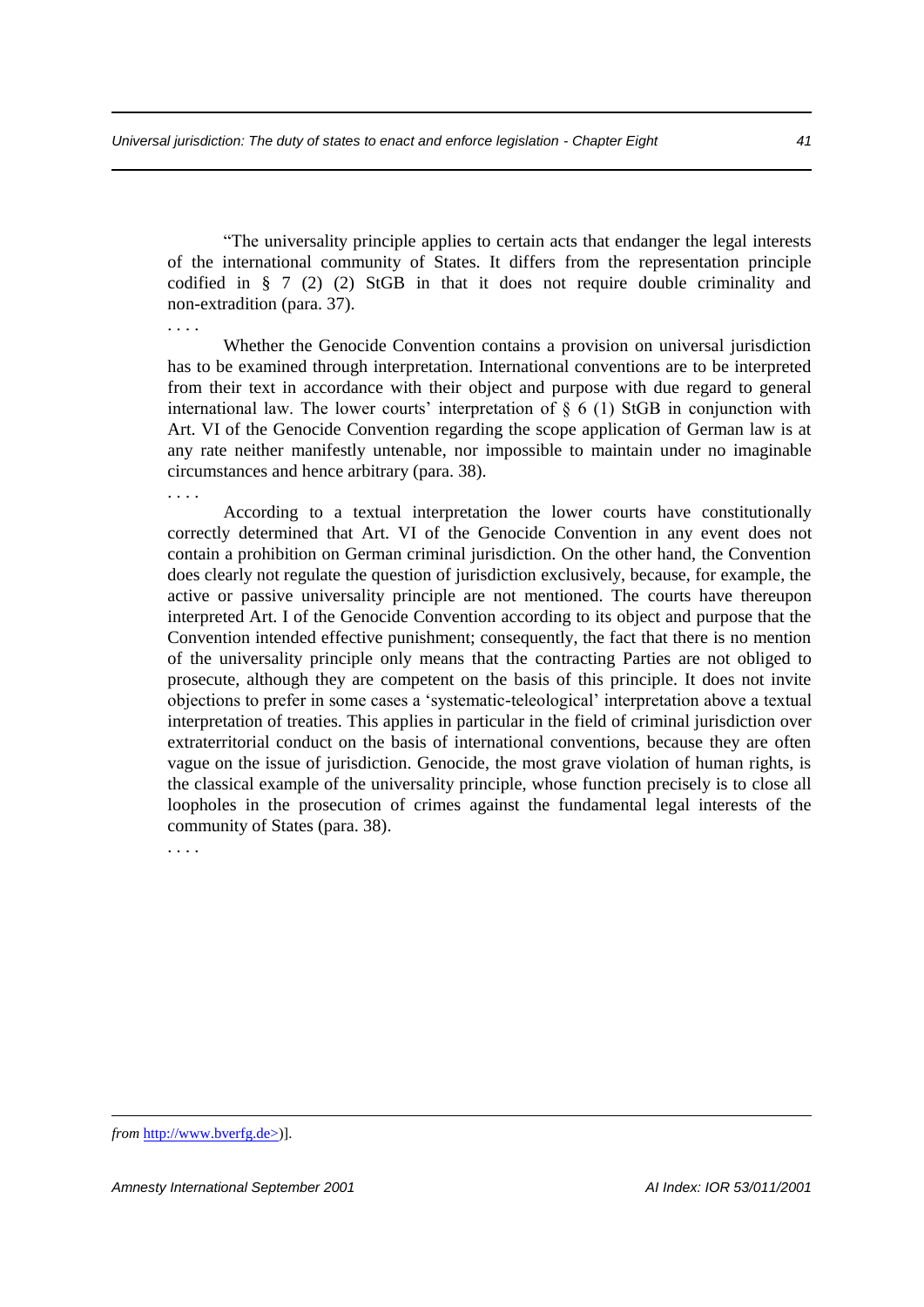Yet, the drafting history of the Genocide Convention indicates that was deliberately not included. Art. VII of the initial draft contained the universality principle. In the draft of the Ad Hoc Committee, however, the universality principle was abandoned in favor of the territoriality principle. Sovereignty concerns and considerations of accession influenced that decision. There are, however, no constitutional objections against the decision of the lower courts not to attribute decisive importance to the drafting history. The preparatory work of a treaty is, according to Art. 32 of the Vienna Convention of the Law of Treaties, only a 'supplementary means of interpretation', to which recourse may only be had when the interpretation of according to Art. 31 leaves the meaning ambiguous or obscure or leads to a result which is manifestly absurd or unreasonable. None of these alternatives is present in this case. The interpretation according to Art. 31 clearly leads the courts the conclusion that Convention allows prosecution on the basis of the universality principle. This result is not manifestly absurd or unreasonable (para. 41)."<sup>76</sup>

The Constitutional Court left open the question whether a link to Germany was required in universal jurisdiction case (for a discussion of this doctrine, see Chapter Four, Section II).

<sup>76</sup> *Ibid.,* paras 37, 38, 39 and 41. English translation based on translation in Reydams, *supra,* n. 66.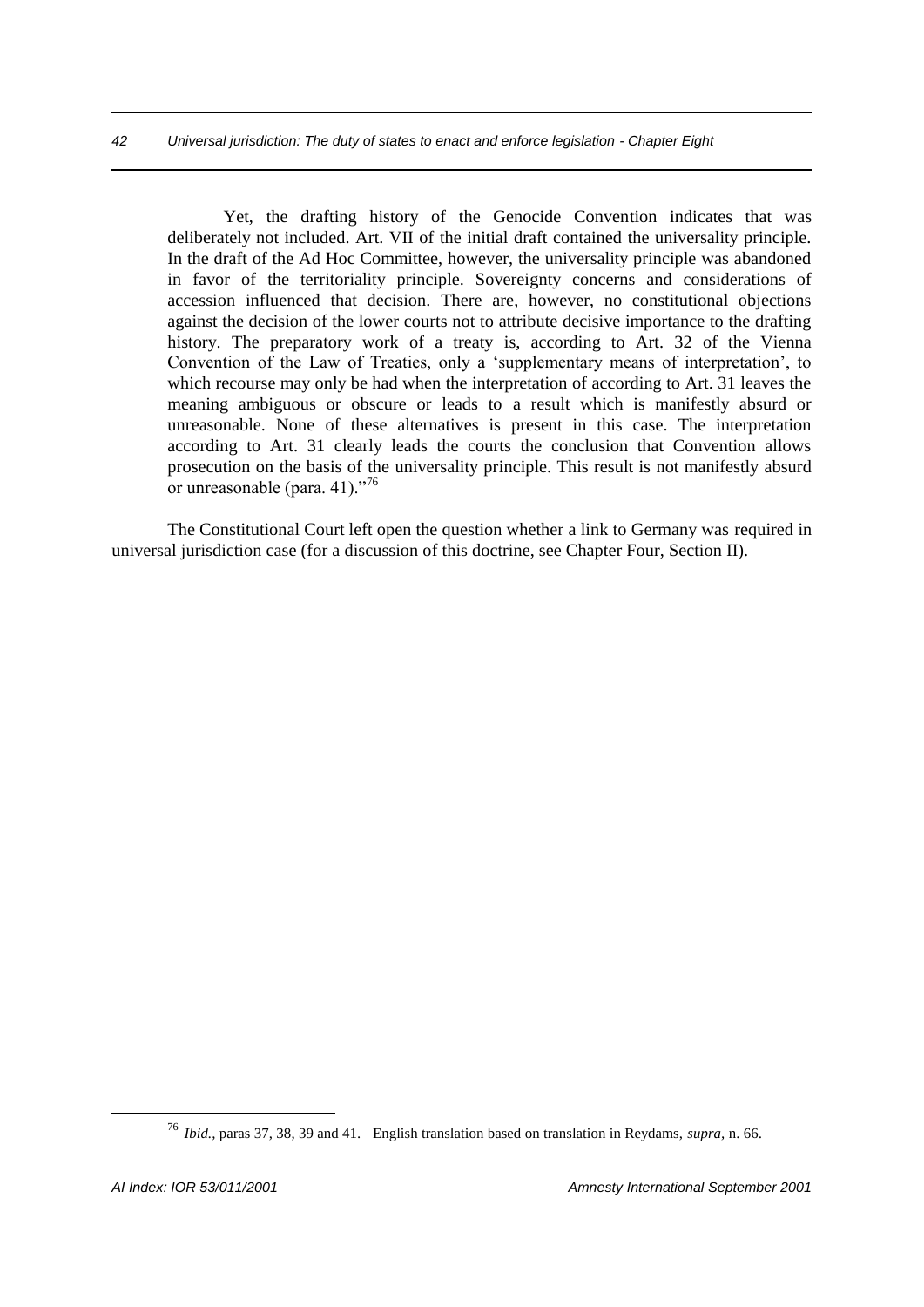*Maksim Sokolovi.* The Federal Prosecutor in Karlsruhe stated on 8 December 1997 that charges were being pressed against Maksim Sokolovi\_ for crimes of genocide, murder, rape and torture of Bosnian Muslims in former Yugoslavia. On 29 November 1999, the *Oberlandesgericht Düsseldorf* (OLG Düsseldorf), Higher Regional Court at Düsseldorf, convicted the accused inflicting physical injuries on Muslim civilians in five cases in May 1992 in Bosnia and Herzegovina and unlawfully detaining Muslim civilians in 56 cases, conduct amounting to grave breaches of the Fourth Geneva Convention, and genocide and abetting genocide in these cases and sentenced him to nine years in prison.<sup>77</sup> He had been a resident of Germany for twenty years and received a pension from the German government. On 21 February 2001, the *Bundesgerichtshof* (BGH), Federal Supreme Court, confirmed the judgment.<sup>78</sup> For the question of any link, see discussion of this case in Chapter Four, Section II.

*Kuslji.* On 15 December 1999, two weeks after the conviction of Maksim Sokolovi, the *BayObLG* convicted Kjuradj Kuslji, the former police commander of Vrbnica, 40 kilometers south of Banja Luka in Bosnia and Herzegovina, of genocide and six murders constituting grave breaches of the Fourth Geneva Convention. He had lived in Germany before the war in the former Yugoslavia. He was sentenced to life imprisonment. On 21 February 2001, the *Bundesgerichtshof* (BGH), Federal Supreme Court, confirmed the judgment.<sup>79</sup> For the discussion of any judicially created link, see Chapter Four, Section II.

· *Ghana:* Ghanaian courts can exercise universal jurisdiction over genocide. Article 56 (4) (e) of the Courts Act, 1993 reads:

"Any person (whether a citizen of Ghana or not) is liable to be tried and punished in Ghana for the respective offence if he does an act which if done within the jurisdiction of the courts of Ghana would have constituted any of the following offences - (e) genocide[.]"

 $77$  The description of this case is based on the account in the press release describing the decision by the Federal Supreme Court affirming the judgment (see following footnote).

<sup>78</sup> *Sokolovi* case, Judgment, Federal Supreme Court, 21 February 2001 [*Bundesgerichtshof*, *Urteil vom 21. Februar 2001 - 3 StR 372/00*]. The case is summarized in: *In addition to the prosecution of genocide, German courts also competent for the prosecution of other atrocities committed during "ethnic cleansing" in Bosnia-Herzegovina,* Press release, No. 11/2001, Federal Supreme Court, Karlsruhe, 21 February 2001 (English translation by Amnesty International) (*Deutsche Gerichte neben der Verfolgung von Völkermord auch für die Verfolgung anderer Greueltaten während der "ethnischen Säuberungen" in Bosnien-Herzegwina zuständig, Mitteilung der Pressestelle, Nr. 11/2001)*. *See also* Helmut Kerscher, *BGH stärkt Verfolgung von Kriegsverbrechern, Die Süddeutsche Zeitung*, 22 February 2001 (*obtainable from:* http://www.suddeutche.de).

<sup>79</sup> BGH 3 StR 244/00 - Bechluss v. 21. Februar 01.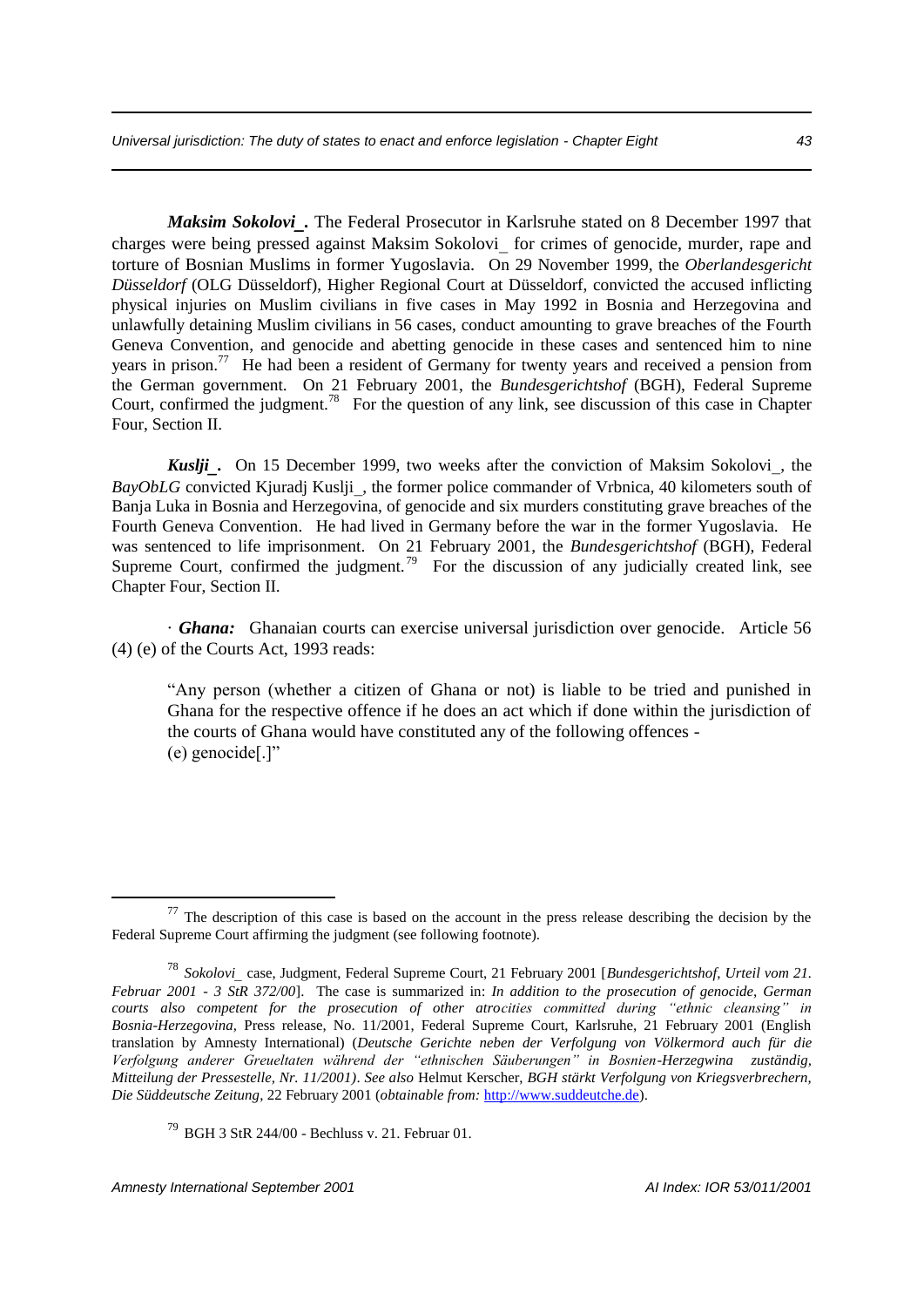Ghana is a party to the Genocide Convention. It is also a party to the Rome Statute, but as of 1 September 2001 had not yet enacted any implementing legislation.<sup>80</sup> However, it is expected that drafting implementing legislation will include universal jurisdiction over genocide and other crimes within the Court's jurisdiction. In addition, Article 49A of the Criminal Code, 1960 defines genocide as a crime under Ghanaian law.<sup>81</sup>

· *Honduras:* Honduran courts may exercise custodial universal jurisdiction over genocide. Article 5 (5) of the *Código Penal* (Penal Code) (See Chapter Four Part B) states that national courts have custodial universal jurisdiction over crimes committed outside the country when it is permitted by international treaties or when the crime is in grave violation of universally recognised human rights (for the text and scope, see Chapter Four, Section II).

Honduras has ratified the Genocide Convention. It has signed the Rome Statute, but it had not yet ratified it as of 1 September 2001. Article 319 of the Penal Code provides that genocide is a  $\text{c$ rime $82$ 

· *Hungary:* There are two provisions permitting Hungarian courts to exercise universal jurisdiction over genocide (for the text, see Chapter Four, Section II above). First, Article 5 (a) of the Hungarian Criminal Code of 1961 permits national courts to exercise universal jurisdiction over crimes under Hungarian law committed abroad when they are crimes under the law of the place where they were committed. Second, Article 5 (b) provides that Hungary can exercise universal jurisdiction over crimes defined in Chapter X (Crimes against Peace and Humanity) of the Code. Hungary is a party to the Genocide Convention. It has signed the Rome Statute, but as of 1 September 2001, it had not yet

<sup>80</sup> Although the Rome Statute does not expressly *authorize* states parties to exercise universal jurisdiction over crimes within the Court's jurisdiction, the states parties recognize in the Preamble that it is "the duty of every State to exercise its criminal jurisdiction over those responsible for international crimes".

 $81$  Criminal Code, 1960, Act 29. The definition is similar to the definition in Article II of the Genocide Convention and Article 6 of the Rome Statute. According to one source, Prevent Genocide International, Article 49A has been replaced, at least in part, by Section 1 of the Criminal Code (Amendment) Act, 1993, which keeps the same text (*obtainable from* <http://preventgenocide.org/law/domestic/ghana.htm>). It has not been possible to confirm the amendment.

<sup>82</sup> Spanish text reads: *"Se sancionará con reclusión de dieciséis (16) a veinte (20) años, más inhabilitación absoluta por igual tiempo a quien con el propósito de destruir total o parcialmente a un grupo nacional étnico o religioso, realiza alguno de los hechos siguientes:*

*<sup>1)</sup> Dar muerte a cualquier miembro del grupo;*

*<sup>2)</sup> Lesionar gravemente la integridad física o mental de cualquiera de los miembros del grupo;*

*<sup>3)</sup> Someter el grupo a condiciones de existencia susceptibles de producir su destrución física o causarle un daño moral grave;*

*<sup>4)</sup> Adoptar medidas encaminadas a impedir el nacimiento de niños en el seno del grupo; y*

*<sup>5)</sup> Trasladar en forma compulsiva a menores de dieciocho (18) años de un grupo a otro.*

*La reclusión no será inferior a veinte (20) años cuando los responsables del delito de genocidio sean funcionarios o empleados públicos civiles o militares.*

*La proposición y la conspiración se penarán con reclusión de ocho (8) a doce (12); la instigación directa se sancionará con la pena aplicable al autor y la indirecta se castigará con reclusión de cinco (5) a ocho (8) años."* (*Código Penal. Decreto 144-83. La Gaceta No. 24.264 lunes 12 de marzo 1984.* As Amended by *Decreto No.* 

*<sup>191-96</sup>*)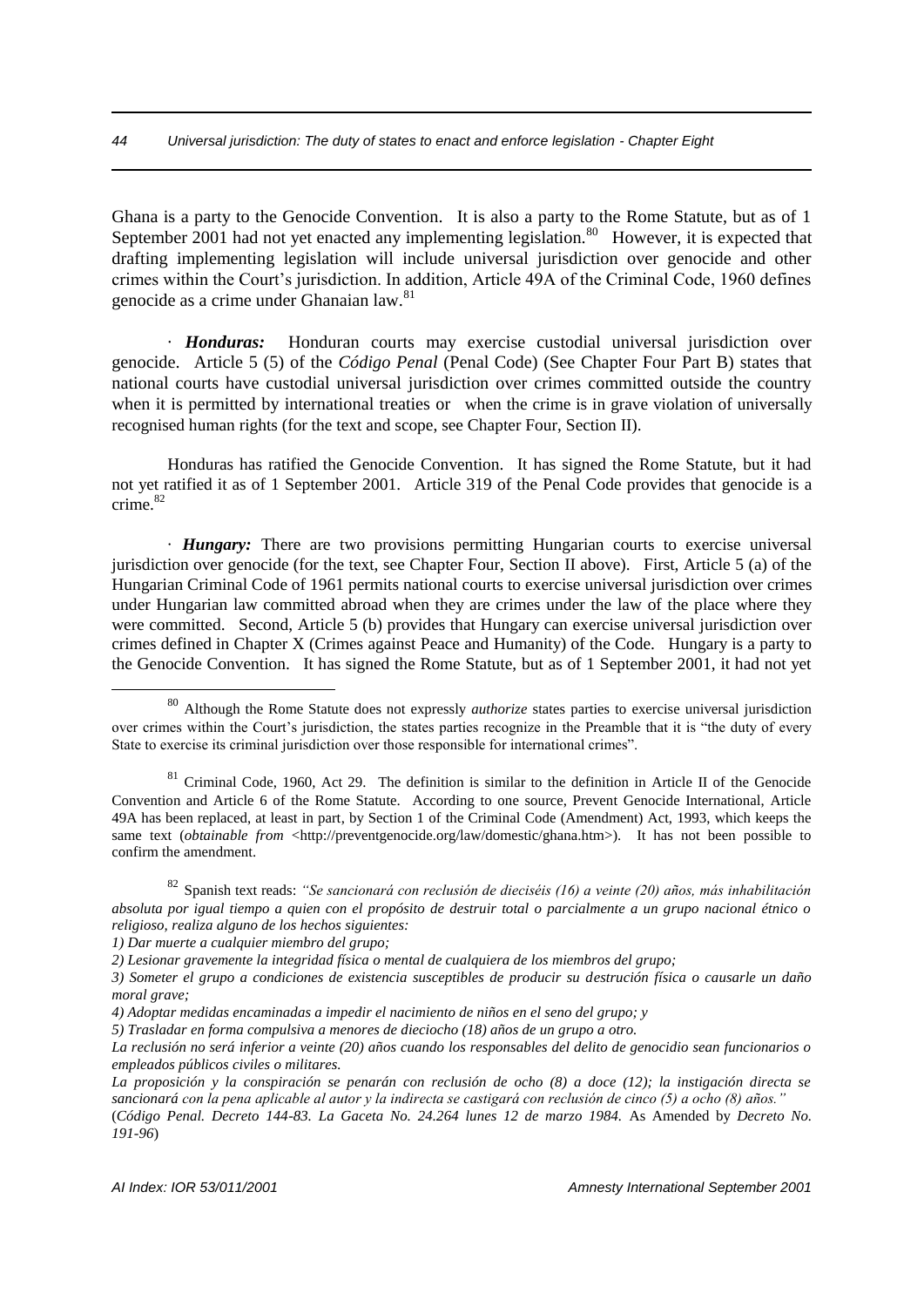ratified it. Genocide is a crime under Article 137 in Chapter X, so Hungarian courts may exercise jurisdiction over this crime even if not a crime in the place where it occurred.<sup>83</sup>

· *Israel:* Israeli courts can exercise universal jurisdiction over genocide.

<sup>&</sup>lt;sup>83</sup> Hungarian Criminal Code of 1961, Art. 137 (Genocide) (defining the crime in terms similar to the definition in Article II of the Genocide Convention and Article 6 of the Rome Statute).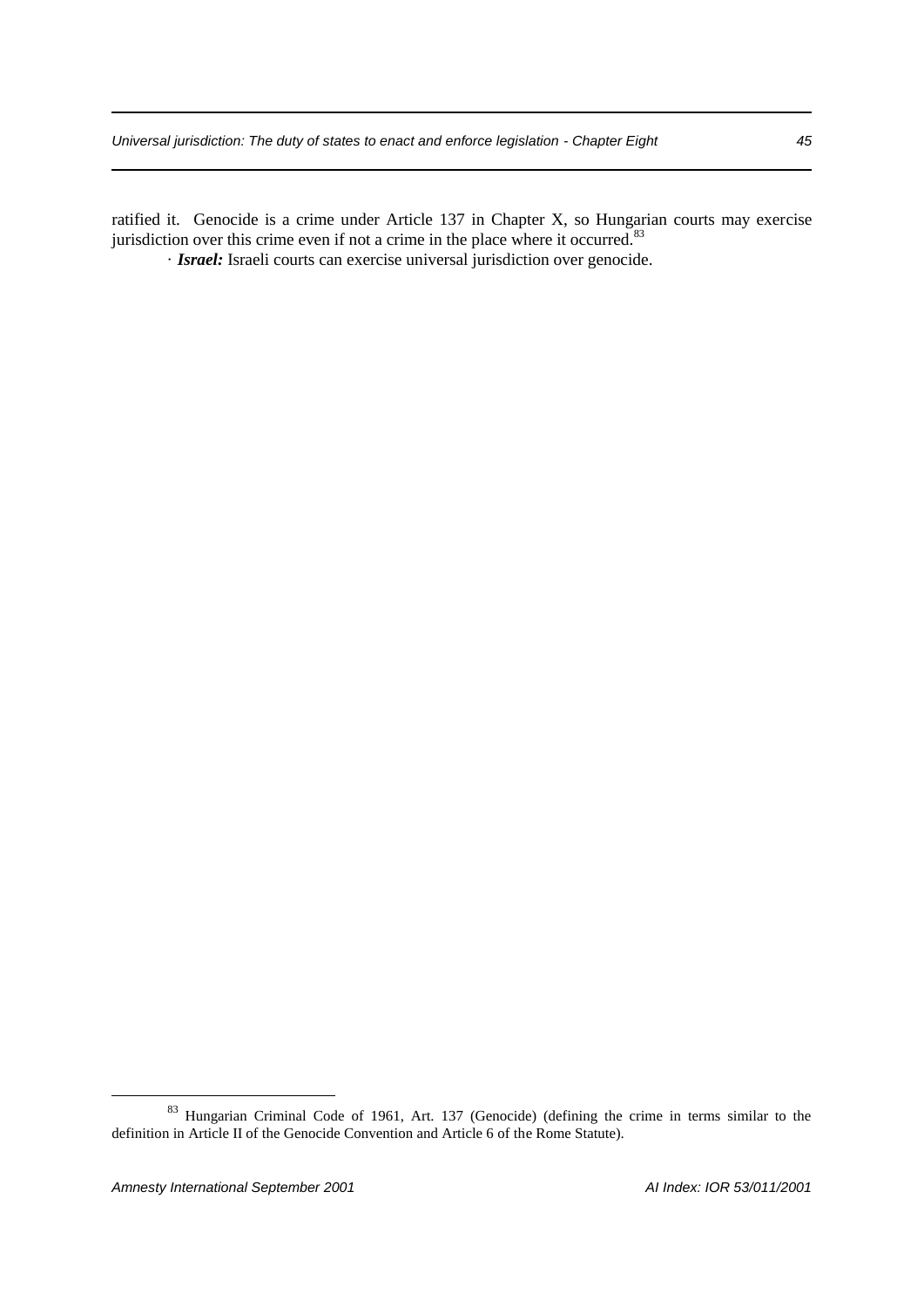Section 5 of the Crime of Genocide (Prevention and Punishment) Act of 29 March 1950 states that "a person committing outside Israel an act which is an offence under this Act may be prosecuted and punished in Israel as if he had committed the act in Israel.<sup>84</sup> This act, which is prospective only, is supplemented by the Nazi and Nazi Collaborators (Punishment) Law, 5710/1950, which gives courts jurisdiction over genocide and related acts, when the victims were Jews, no matter when or where they were committed.<sup>8</sup>

Israel is a party to the Genocide Convention. It has signed the Rome Statute, but had not yet ratified it as of 1 September 2001. Statutes of limitation do not apply to genocide as defined in the Crime of Genocide (Prevention and Punishment) Law.<sup>86</sup>

<sup>85</sup> Article 1 (b) of the Nazi and Nazi Collaborators (Punishment) Law, 5710/1950 defines crimes against the Jewish people as

"any of the following acts, committed with intent to destroy the Jewish people in whole or in part:

(1) killing Jews;

<u>.</u>

- (5) forcibly transferring Jewish children to another national or religious group;
- (6) destroying or desecrating Jewish religious or cultural assets or values;
- (7) inciting to hatred of Jews[.]"

<sup>86</sup> Crimes against Humanity (Abolition of Prescription) Law, 5726-1966, adopted by the Knesset on 14 February 1966 and published on 23 February 1966.

<sup>84</sup> Articles 1 and 3 of the Crime of Genocide (Prevention and Punishment) Law, 5710-1950) define genocide and ancillary crimes in a manner which is similar to that in Articles II and III of the Genocide Convention and Article 5 of this law provides: "A person who has committed outside Israel an act which is an offence under this Law may be prosecuted and punished in Israel as if he had committed the act in Israel." 9 Laws of the State of Israel (5710-1949/50) (Authorized Translation from the Hebrew, Prepared at the Ministry of Justice). In addition, Article 1 of Penal Law (Offences Committed Abroad) (Consolidated Version), 5733-1973, provides in part: "The courts in Israel are comptetent to try a person who committed abroad an offence under any of the following: (1) the Crime of Genocide (Prevention and Punishment) Law, 5710-1950)[.]" 27 Laws of the State of Israel (5733-1972/73) (Authorized Translation from the Hebrew Prepared at the Ministry of Justice).

<sup>(2)</sup> causing serious bodily or mental harm to Jews; (3) placing Jews in living conditions calculated to bring about their physical destruction;

<sup>(4)</sup> imposing measures intended to prevent births among Jews;

<sup>4</sup> Laws of the State of Israel (5710-1949/50) (Authorized Translation from the Hebrew, Prepared at the Ministry of Justice). Article 1 of Penal Law (Offences Committed Abroad) (Consolidated Version), 5733-1973, provides in part: "The courts in Israel are comptetent to try a person who committed abroad an offence under any of the following: . . .(2) the Nazi and Nazi Collaborators (Punishment) Law, 5710-1950)[.]" 27 Laws of the State of Israel (5733-1972/73) (Authorized Translation from the Hebrew Prepared at the Ministry of Justice).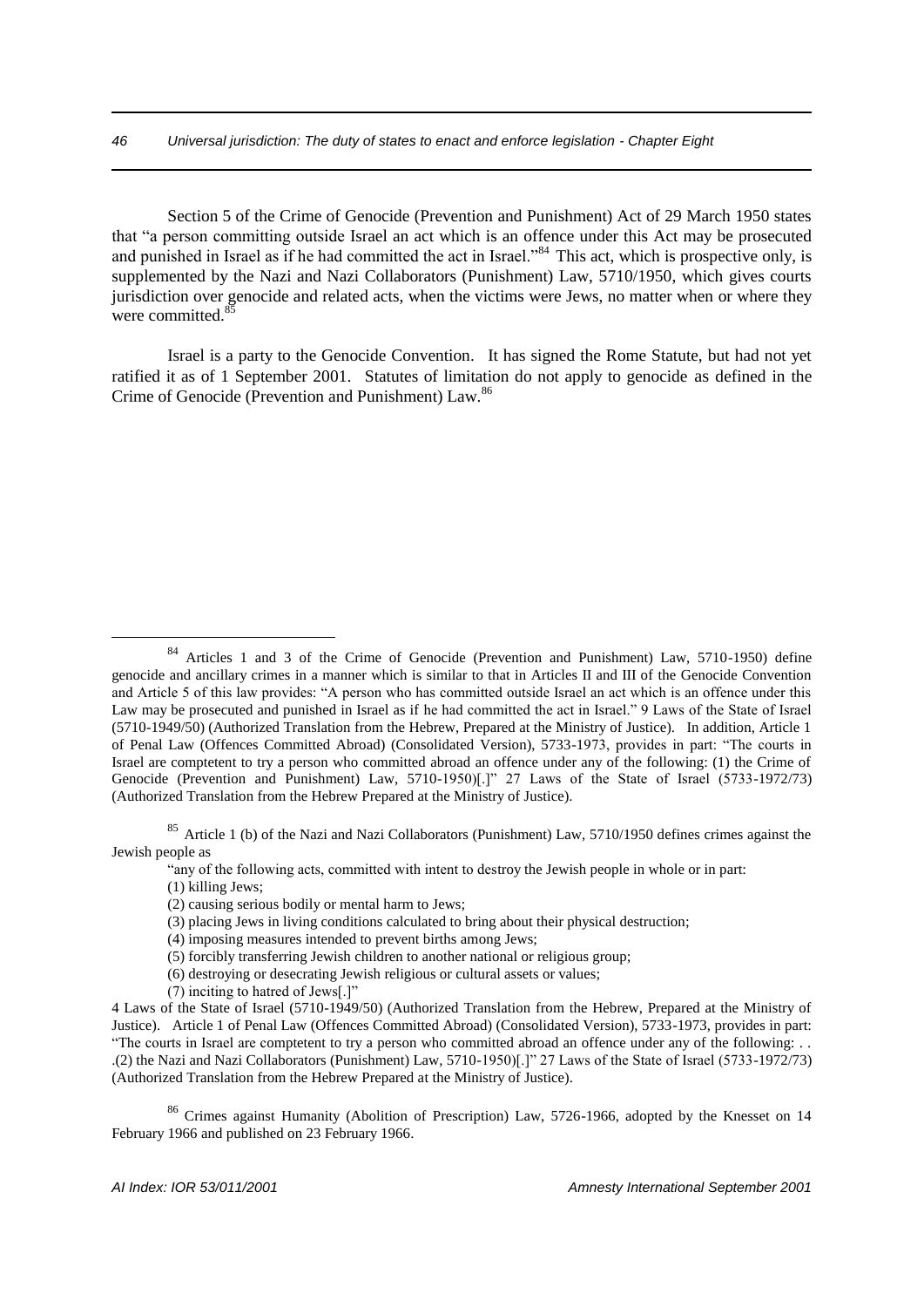In the *Eichmann* case, Israel exercised universal jurisdiction over the accused based on conduct which constituted genocide under a statute which defined the crime of [crimes against the Jewish people] in terms which were similar to those in the Genocide Convention. The District Court stated that "the reference in article 6 [of the Genocide Convention] to territorial jurisdiction is not exhaustive. Every sovereign state may exercise its existing powers within the limits of customary international law.<sup>87</sup>

· *Italy:* Under Article 10 of the Italian Penal Code, courts have custodial universal jurisdiction over common crimes committed abroad against foreigners or against foreign states if the crime is one for which the penalty is not less than three years (for the text and scope, see Chapter Four, Section II above). In addition, Article 7 (5) of the Penal Code (for the text and scope, see Chapter Four, Section II above), courts have jurisdiction over a foreign national for crimes committed abroad where there is a specific law or treaty which establishes the applicability of Italian criminal law.

<sup>87</sup> *Attorney General of Israel v. Eichmann*, 36 Int'l. L. Rep. 277. Eichmann was not charged with genocide under the Crime of Genocide (Prevention and Punishment) Act of 29 March 1950 because that legislation only applied prospectively. However, William A. Schabas has stated that "[t]he Israeli courts, in the *Eichmann* case, attempted to manoeuvre around the obstacle of article VI [of the Genocide Convention], but their reasoning was unconvincing." Schabas, *supra,*n. 29, 548. Another sceptic is Roger S. Clark, who expressed some doubts about the reasoning of the courts in this case. For a discussion of why the reasoning of the Israeli courts was correct, see Chapter Seven, Section II.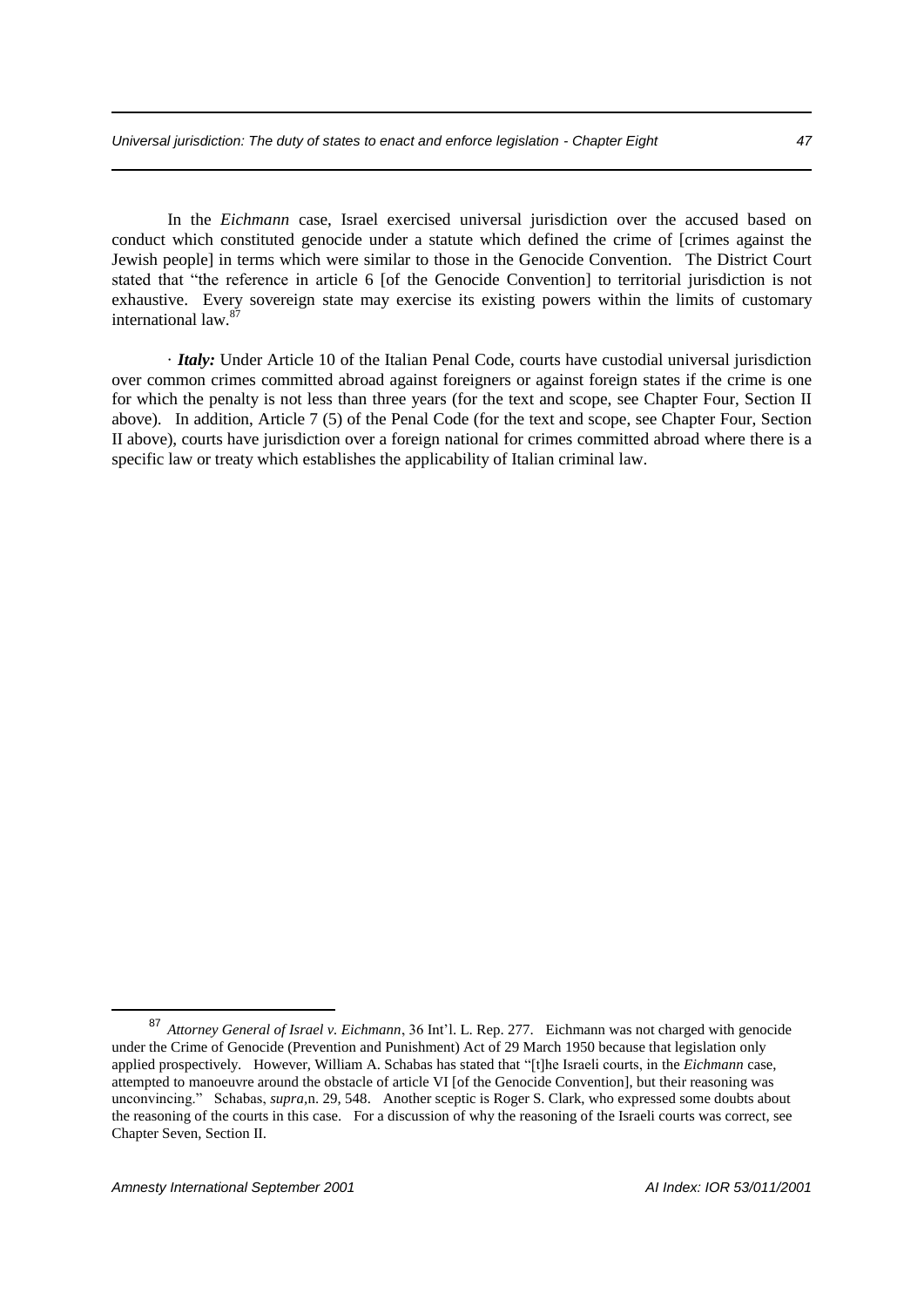Italy is a party to the Genocide Convention and it has enacted a number of provisions to implement the Convention in national law. A 1967 ordinary law (*legge ordinaria*) (not a constitutional law) provides that genocide is a crime under national law.<sup>88</sup> Therefore, it appears that Italian courts could exercise universal jurisdiction pursuant to Article 10 of Penal Code, if not Article 7 (5), since the genocide law would constitute one of the "special legal provisions" envisaged in that paragraph.<sup>89</sup> Proposals to make universal jurisdiction over genocide express in Italian law have been introduced in Parliament.<sup>90</sup>

Italy has ratified the Rome Statute, but as of July 2001 had not yet enacted implementing legislation.

· *Kazakhstan:* At least one legislative provision permit national courts to exercise universal jurisdiction over genocide, although it is possible that a second provision may do so as well (for the text and scope of these provisions, see Chapter Four, Section II).

First, Article 7 (1) of the Penal Code permits national courts to exercise universal jurisdiction over stateless persons suspected of a crime committed abroad which is also a crime under the law of the territorial state. Second, it is possible that Article 7 (4) of the Penal Code may give jurisdiction over genocide in some cases. However, it is not entirely clear whether national courts may exercise universal jurisdiction over foreigners suspected of genocide under this provision. Article 7 (4) of the Penal Code of gives courts universal jurisdiction over offences committed abroad "in cases foreseen by international treaties of the Republic of Kazakhstan, if they have not been tried in another state and are prosecuted on the territory of Kazakhstan". It is not certain whether the term "cases foreseen" refers

<sup>88</sup> Law No. 962 of 9 October 1967. Law No. 153 of 11 March 1952 contains an *ordine di esecuzione* authorizing ratification of the Genocide Convention. Constitutional law (*legge costituzionale*) no. 1 of 21 June 1967 provides that genocide is not a political crime for the purposes of extradition. In addition, the draft bill implementing the Rome Statute will provide that "criminal provisions should be introduced to make all the criminal offences referred to in the Statute punishable under national law". Draft Bill for the Ratification of the Statute Establishing the International Criminal Court, introduced by the Italian Cabinet, 23 October 1998, Art. 2 (*obtainable from* <http://www.npwj.it>, unofficial translation by No Peace Without Justice).

<sup>&</sup>lt;sup>89</sup> A recent commentary appears to agree with this conclusion. It states that

<sup>&</sup>quot;One could also consider that Article 7 (5), which also makes reference to 'special legal provisions', does not refer to the Convention itself, but to the internal norms concerning the subject which have been adopted in implementing the Convention. These provisions do not make any reference to the nationality of the suspects or the victims or the *locus commissi delicti* [place where the crime was committed]."

Salvatore Zappalá, *Le Point sur la Législation Italienne en Matière de Crimes Internationaux,* unpublished draft manuscript submitted for discussion to the *Etude Comparée des Critères de Compétence Juridictionnelle en Matière de Crimes Internationaux,* Paris, 2 to 3 July 2001 (English translation by Amnesty International). The original French text reads:

*On pourrait aussi penser que l'article 7, al. 5, qui fait aussi réference à* 'speciali disposizioni di legge', *ne renvoie pas à la Convention elle-même mais aux normes internes en la matière qui ont été adoptées en exécution de la Convention. Ces dispositions ne font aucune reférence à la nationalité des coupables ou des victimes ni au* locus commissi delicti."

<sup>&</sup>lt;sup>90</sup> According to Zappalá, two reports on this question by a ministerial commission have been published in *Documenti Giustizia, 9-12 (Settembre-dicembre) 1999* and *3 (maggio-giugno) 2000.*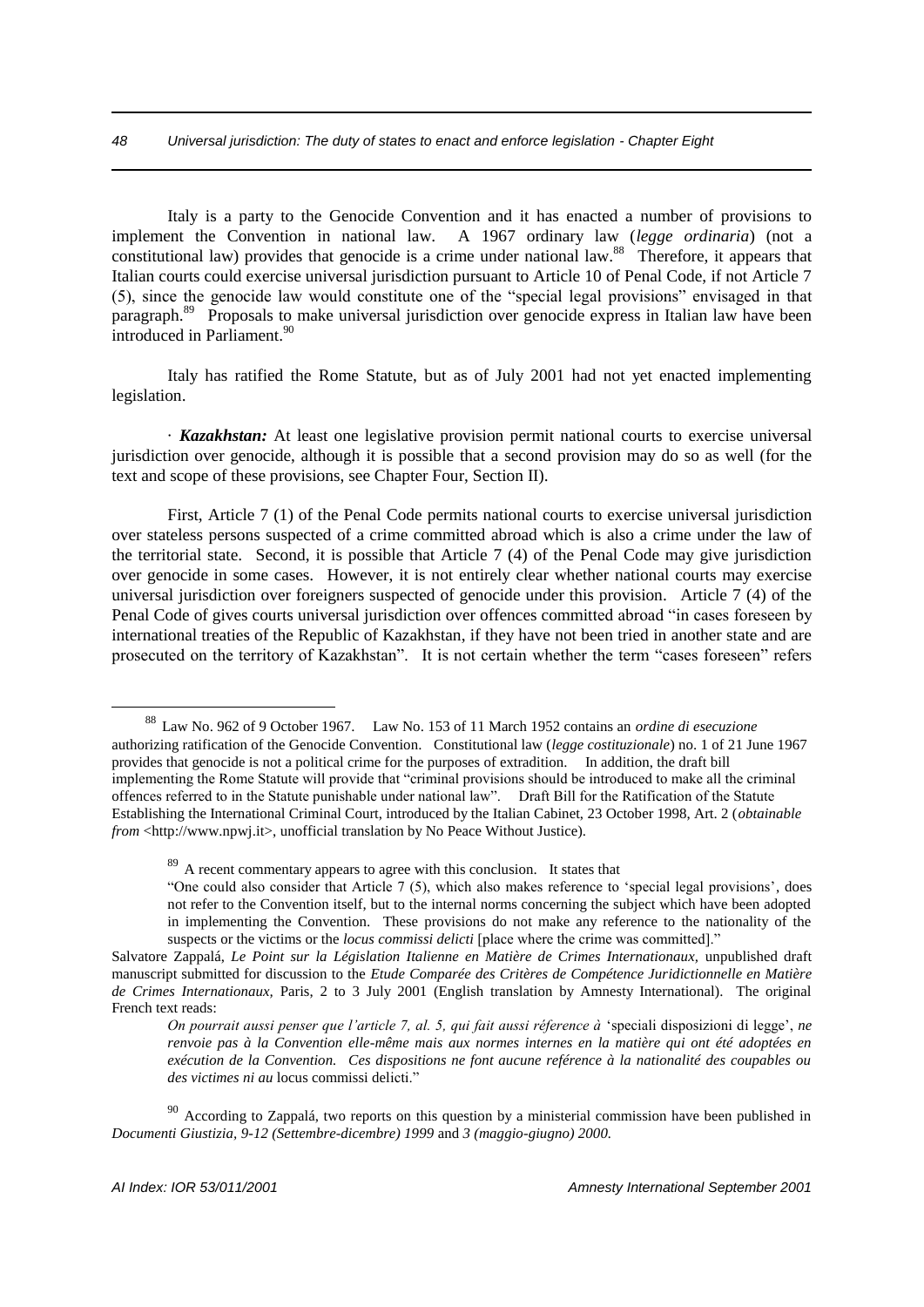to jurisdiction or to the definition of the crime, although it may refer to the former, in which case courts could not rely on Article 7 (4).

Kazakhstan is a party to the Genocide Convention. It has defined genocide as a crime under national law.<sup>91</sup>

· *Kyrgyzstan:* There are at least two possible bases for national courts to exercise universal jurisdiction over genocide.

<sup>&</sup>lt;sup>91</sup> Penal Code of 1997, Art. 160 (Genocide). The definition is similar to the definition in Article II of the Genocide Convention and Article 6 of the Rome Statute.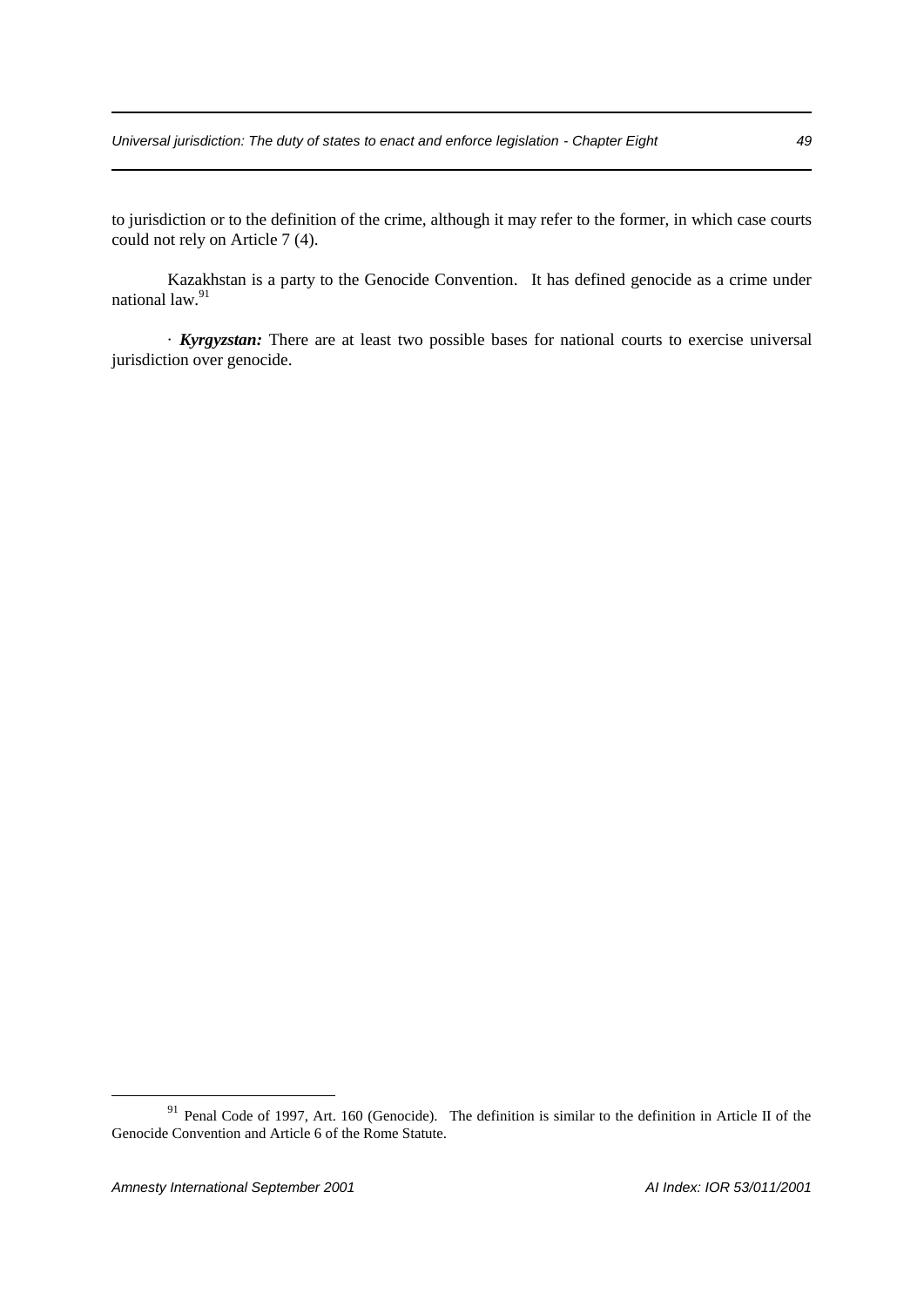## *50 Universal jurisdiction: The duty of states to enact and enforce legislation - Chapter Eight*

First, national courts may exercise universal jurisdiction over stateless persons suspected of committing genocide abroad who are permanent residents. Paragraph 1 of Article 6 (Action of Criminal Law with Regard to Persons who have Committed a Crime outside the Borders of the Kyrghyz Republic) of the Criminal Code provides for jurisdiction over crimes committed abroad by citizens and by stateless persons who are permanent residents and it appears that this provision would apply to crimes committed before they acquired citizenship or permanent residence (for the text and scope of this provision, see Chapter Four, Section II). Genocide is a crime under national law.<sup>92</sup> Although the Criminal Code of Kyrgyzstan does not give its courts universal jurisdiction over non-citizens temporarily in its territory accused of crimes under national law, Article 6 (3) of the Criminal Code provides for extradition of foreigners and stateless persons (but not citizens) for crimes committed abroad.

Second, Article 1 (1) of the Criminal Law states that the criminal law of the state includes the norms of international treaties ratified by Jogorku Kenesh of the Kyrghyz Republic (for the text, see Chapter Four, Section II). It is possible that this provision would appear to permit national courts to exercise universal jurisdiction over genocide, to the extent that the general principle of law of *aut dedere aut judicare* over this crime is recognized by national courts as a jurisdictional norm of international law. However, it has not been possible to obtain any jurisprudence or authoritative commentary concerning the scope of Article 1 (1).

Kyrgyzstan is a party to the Genocide Convention. It has signed the Rome Statute, but as of 1 September 2001 it had not yet ratified it. It appears that statutes of limitations do not apply to genocide. Article 72 (6) of the Criminal Code provides that "[p]rescription shall not be applicable to crimes against peace and security of mankind when expressly provided for by the laws of the Kyrghyz Republic."<sup>93</sup> Although Article 373 does not contain an exemption from the statutes of limitations in the Criminal Code, Kyrgyzstan is a successor state to the USSR, which was a party to the UN Convention on the Non-Applicability of Statutory Limitations to War Crimes and Crimes against Humanity, and the prohibition of statutes of limitation is now recognized as a general principle of law which would qualify under Article 1 (1) of the Criminal Code as a norm of an international treaty ratified by Kyrgyzstan.

· *Lao People's Democratic Republic:* There are two provisions permitting national courts to exercise universal jurisdiction in Laos over certain conduct abroad amounting to genocide, such as murder (for the text and scope of these provisions, see Chapter Four, Section II).

First, paragraph 2 of Article 4 (The enforcement of the criminal code outside the territory of the Lao People's Democratic Republic) of the Criminal Code provides that aliens and non-citizens (apparently, stateless persons) who reside in Laos can be held criminally responsible for conduct abroad which constitutes a crime under national law. Second, paragraph 3 of that article provides that foreigners can be held criminally responsible for conduct abroad that constitutes a crime under national law.

 $92$  Kyrgyzstan Criminal Code, Art. 373. The definition is similar to that in Article II of the Genocide Convention and Article 6 of the Rome Statute.

 $93$  Criminal Code, Art. 72 (6).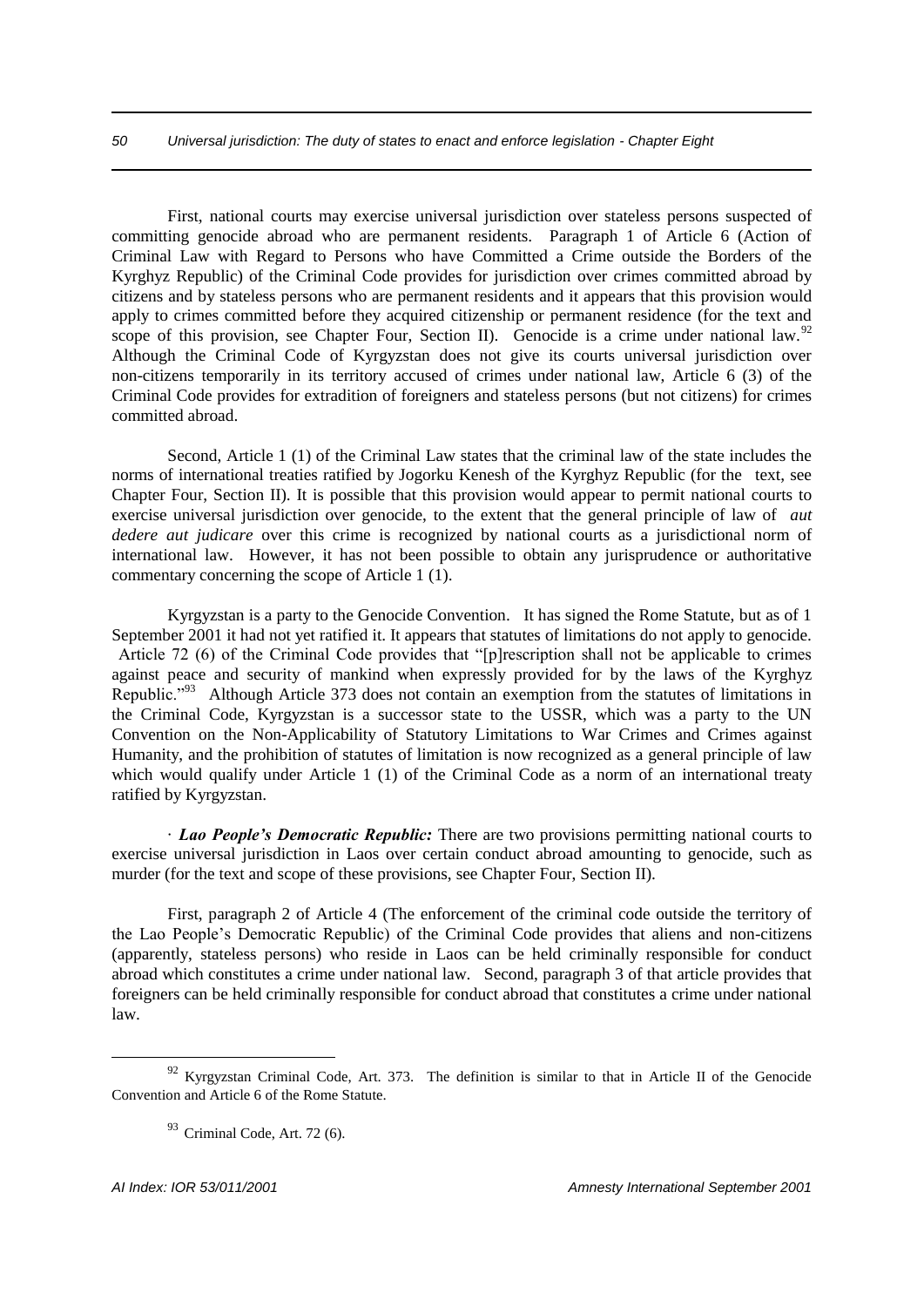Laos has ratified the Genocide Convention. It has not signed the Rome Statute and as of 1 September 2001 it had not yet ratified it. It has not defined genocide as a crime, so a prosecution would only be able to be brought for ordinary crimes, such as murder, when they constituted genocide.

· *Latvia:* There is one legislative provision authorizing Latvian courts to exercise universal jurisdiction over genocide (for the origins, text, scope, see Chapter Four, Section II).

Sub-section 1 of Section 4 (Applicability of the Criminal Law Outside the Territory of Latvia) of the Criminal Law of Latvia provides for universal jurisdiction over aliens and stateless persons resident in Latvia for any crimes committed abroad.

Latvia is a party to the Genocide Convention. Genocide is a crime under national law.<sup>94</sup> Statutes of limitation do not apply to genocide.<sup>95</sup>

· *Lebanon:* National courts can exercise universal jurisdiction over certain conduct abroad amounting genocide.

Article 23 of the Penal Code (*Code pénal*) provides that Lebanese law applies to every foreigner found in Lebanese territory who has committed abroad a crime in the cases not covered by the articles granting protective or active personality jurisdiction, subject to a number of conditions (for the history, text and scope of the relevant provision, see Chapter Four, Section II).

Lebanon is a party to the Genocide Convention. It has signed the Rome Statute, but it had not yet ratified it as of 1 September 2001. Genocide is not defined as a crime under national law, so a prosecution for genocide would have to be brought for ordinary crimes, such as murder.

·*Lithuania:* Lithuanian courts can exercise universal jurisdiction over genocide. The relevant legislative provisions are reinforced by Articles 135 and 138 of the Constitution. Article 135 provides in part:

In conducting foreign policy, the Republic of Lithuania shall pursue the universally recognized principles and norms of international law, shall strive to safeguard national security and

<sup>94</sup> *Ibid.*, § 71 (Genocide). The list of prohibited acts in the definition is similar to that in Article II of the Genocide Convention and Article 6 of the Rome Statute, but the protected groups include groups identifiable by social class and those defined by a collective belief or faith:

<sup>&</sup>quot;For a person who commits genocide, that is, commits intentional acts for purposes of thedestrution in whole or in part of any group of people identifiable as such by nationality, ethnic origin, race, social calss or a defined collective belief or faith, by killing members of the group, inflicting upon them physical inuries hazardous to life or health or causing them to become mentally ill, intentionally causing conditions of life for such people as result in their physical destruction in whole or in part, utilising measures the purpose of which is to prevent the birth of children in such group, or transferring children on a compulsory basis frome one group of people into another,

the applicable sentence is life imprisonment or deprivation of liberty for a term of not less than three and not exceeding twenty years.

<sup>&</sup>lt;sup>95</sup> *Ibid.*, § 27 (4) ("A person who has committed an offence against humanity, an offence against peace, a war crime or has participated in genocide, shall be punishable irrespective of the time when such offence was committed.").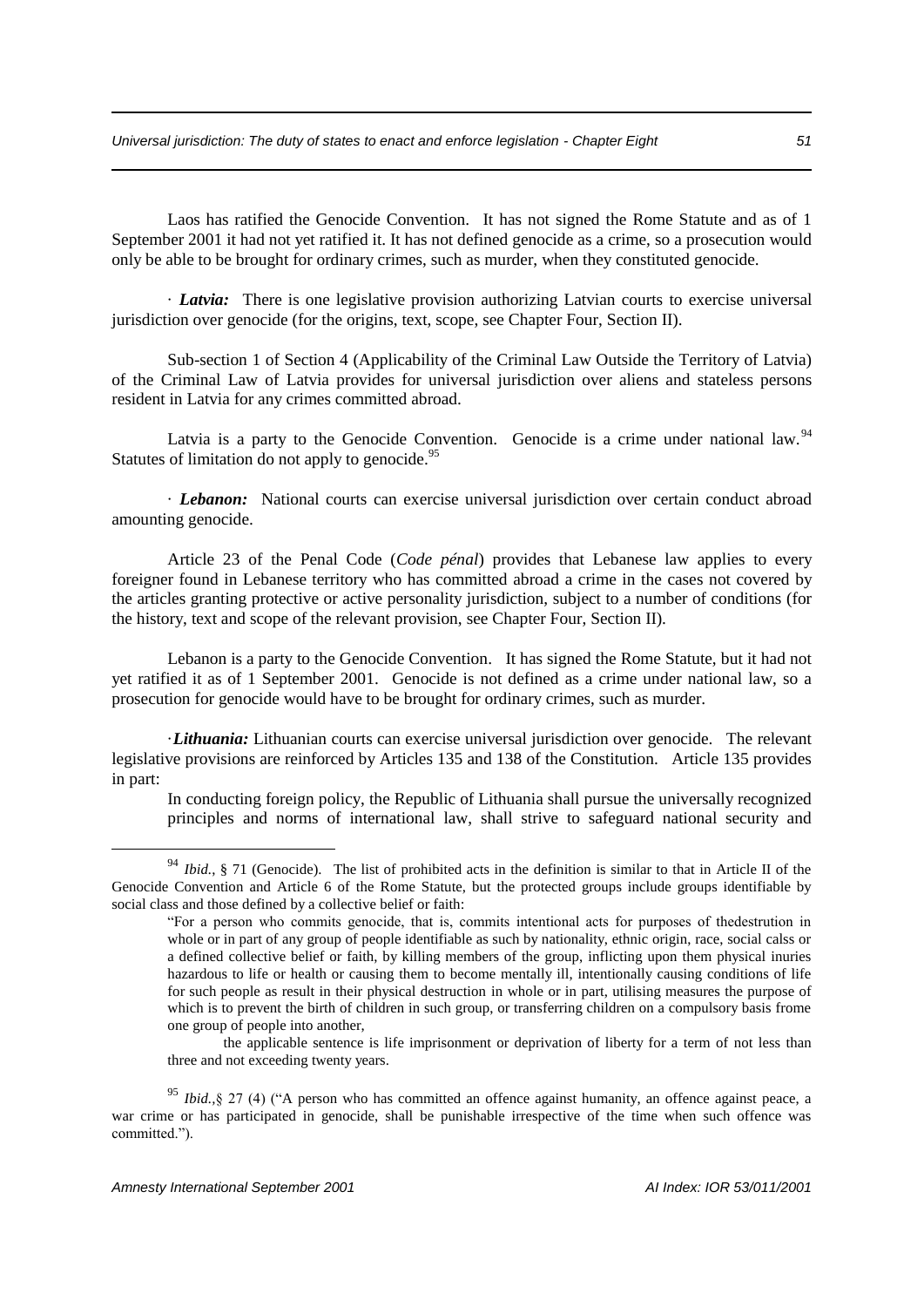## *52 Universal jurisdiction: The duty of states to enact and enforce legislation - Chapter Eight*

independence as well as the basic rights, freedoms and welfare of its citizens, and shall take part in the creation of sound international order based on law and justice.

Article 138 states in relevant part that "[i]nternational agreements which are ratified by the Seimas [Parliament] of the Republic of Lithuania shall be the constituent part of the legal system of the Republic of Lithuania. In addition, the Law on International Treaties of the Republic of Lithuania provides in Article 12 that "[i]nternational treaties of the Republic of Lithuania shall have the force of law on the territory of the Republic of Lithuania" and Article 13 states that "[t]he Government of the Republic of Lithuania shall fulfill obligations assumed in international treaties of the Republic of Lithuania".<sup>96</sup>

*Current Criminal Code.* There are two bases for the exercise of universal jurisdiction over genocide under the Current Criminal Code. The first paragraph of Article 6 (Criminal Responsibility for Crimes Committed Abroad) provides for universal jurisdiction over stateless persons permanently resident in Lithuania who have committed a crime under Lithuanian law abroad:

"The citizens of Lithuania and people with no citizenship permanently resident in Lithuania shall be held responsible for the crimes committed abroad in accordance with the law of the Republic of Lithuania.

The second paragraph of this article provides for universal jurisdiction over crimes committed abroad by other persons, but only if the conduct was a crime under the law of the place where it occurred and in Lithuania and the lesser of the two possible penalties is applied. It reads:

"Other persons who have committed crimes abroad may be held responsible under the law of the Republic of Lithuania only in the event where the deed is recognized as a criminal offence by laws of both the territory where the crime was committed and the Republic of Lithuania. If a person who has committed a criminal offence abroad is charged under the criminal law of the Republic of Lithuania, but the criminal offence has different penalties applicable in the two countries, the lesser penalty shall be applied."

Any prosecution based on universal jurisdiction under the current Criminal Code must satisfy a number of requirements. The third paragraph of Article 6 states:

"A person who has committed a criminal offence abroad shall not be charged under criminal law if:

1) He fully served a sentence passed by a foreign court of law;

2) He was acquitted by a court in a foreign country and this court ruling has come into force, or was exempted from serving a sentence or a penalty was not given because of statute of limitations or on basis of other legal provisions of that country."

<sup>96</sup> Law on International Treaties of the Republic of Lithuania, Arts 12 & 13 (English translation *obtainable from* <http://www.litlex.lt/Litlex/Eng/Frames/Laws/Documents/82.HTM>).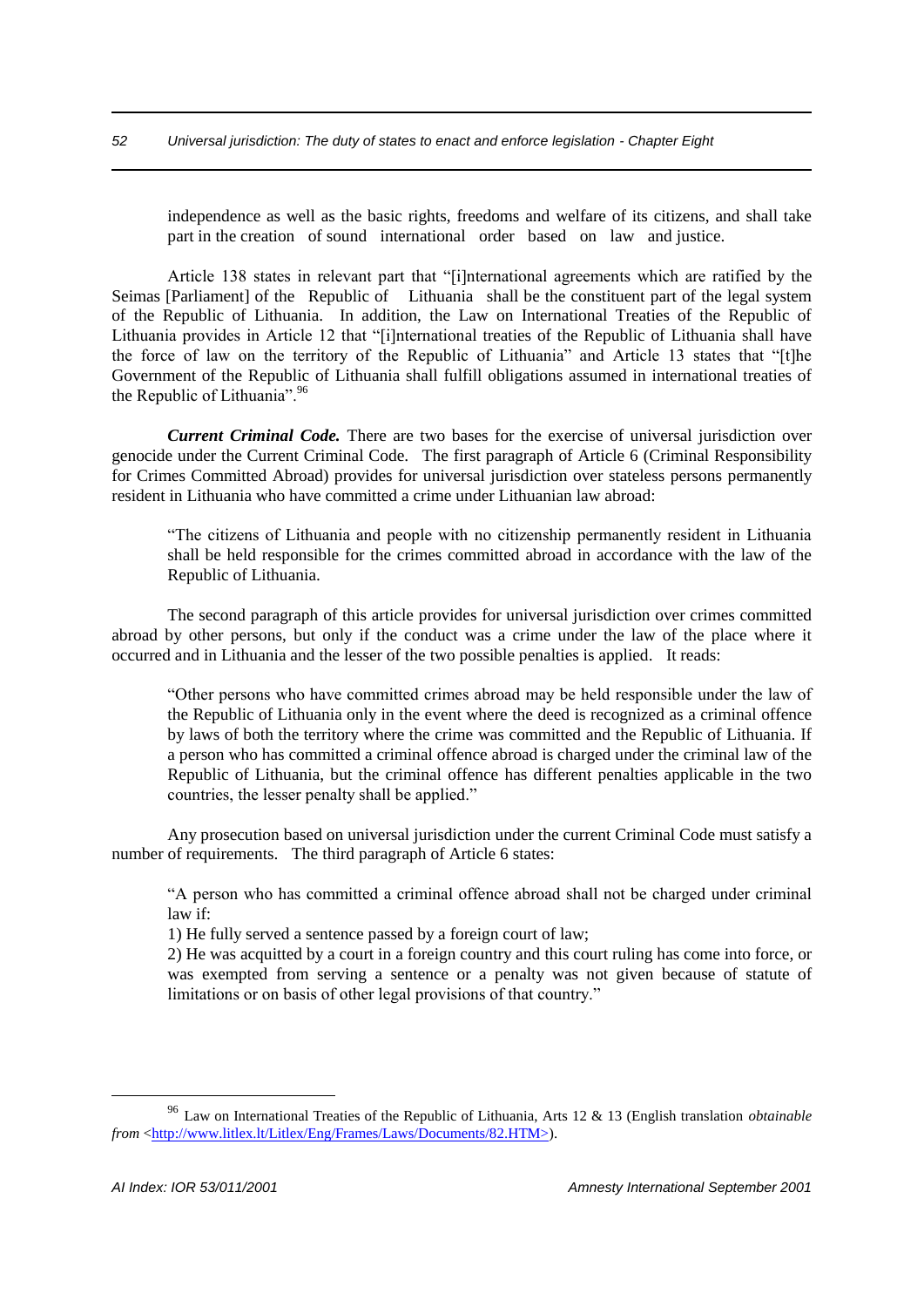Genocide is a crime under the current Criminal Code.<sup>97</sup>

*The new Criminal Code.* The new Criminal Code provisions which are to enter into effect from 1 January 2003 clarify that they will apply to genocide and eliminate the double criminality requirement for genocide and certain other crimes. Article 5 (Criminal Responsibility of the Citizens of the Republic of Lithuania and Other Persons that Live Permanently in Lithuania for Crimes Committed Abroad) provides:

"Citizens of the Republic of Lithuania and other persons permanently resident in Lithuania shall be held responsible for the crimes committed abroad in accordance with this Code."<sup>98</sup>

Paragraph 1 of Article 7 (Criminal Responsibility for Crimes Provided for in International Treaties) provides:

"The persons shall be held responsible in accordance with this Code, regardless of their nationality and place of residence and regardless of whether their deed is punishable under the law of the territory where the crime has been committed, when they commit crimes responsibility for which is provided for by international treaties.

1. Crimes against humanity and war crimes (Articles 99 to 113). . . ."<sup>99</sup>

The exercise of universal jurisdiction pursuant to Articles 5 and 6 is subject to a number of conditions, including that the conduct be criminal in both Lithuania and in the place where it occurred and that the maximum penalty should not exceed that applicable in the place where it occurred. Paragraph 1 of Article 8 (Criminal Responsibility for Crimes Committed Abroad) states:

"1. A person who has committed crimes abroad, provided for by Article 5 and Article 6 of this Code, shall be held responsible in accordance with penal law only in the event where the deed is recognized as a criminal offence which is punishable by the Criminal Code of the country where the crime has been committed and the Republic of Lithuania. If a person who committed a crime abroad is tried in the Republic of Lithuania but the two countries stipulate different penalties for the criminal offence, the person shall be punished in accordance with the law of the Republic of Lithuania but it shall not exceed the maximum penalty stipulated by the law where the criminal offence was committed.

When a prosecution could otherwise be brought under Articles 5, 6 or 7, it may not proceed if the suspect has served a sentence for the conduct abroad, all or part of that sentence was waived, the suspect was acquitted or exempted from criminal responsibility because of a statute of limitations or other legal provision in the territorial state. Paragraph 2 of Article 8 states:

<sup>99</sup> *Ibid.,* Art. 7.

<u>.</u>

*Amnesty International September 2001 AI Index: IOR 53/011/2001*

 $97$  Criminal Code of Lithuania, Art. 71 (genocide). It has not been possible to obtain a copy of a translation of this article to determine the extent to which the definition coincides with the definition in Article II of the Genocide Convention and Article 6 of the Rome Statute.

<sup>&</sup>lt;sup>98</sup> Criminal Code of Lithuania, entry into effect, 1 January 2003, Art. 5. English translations of the new Criminal Code are by Amnesty International.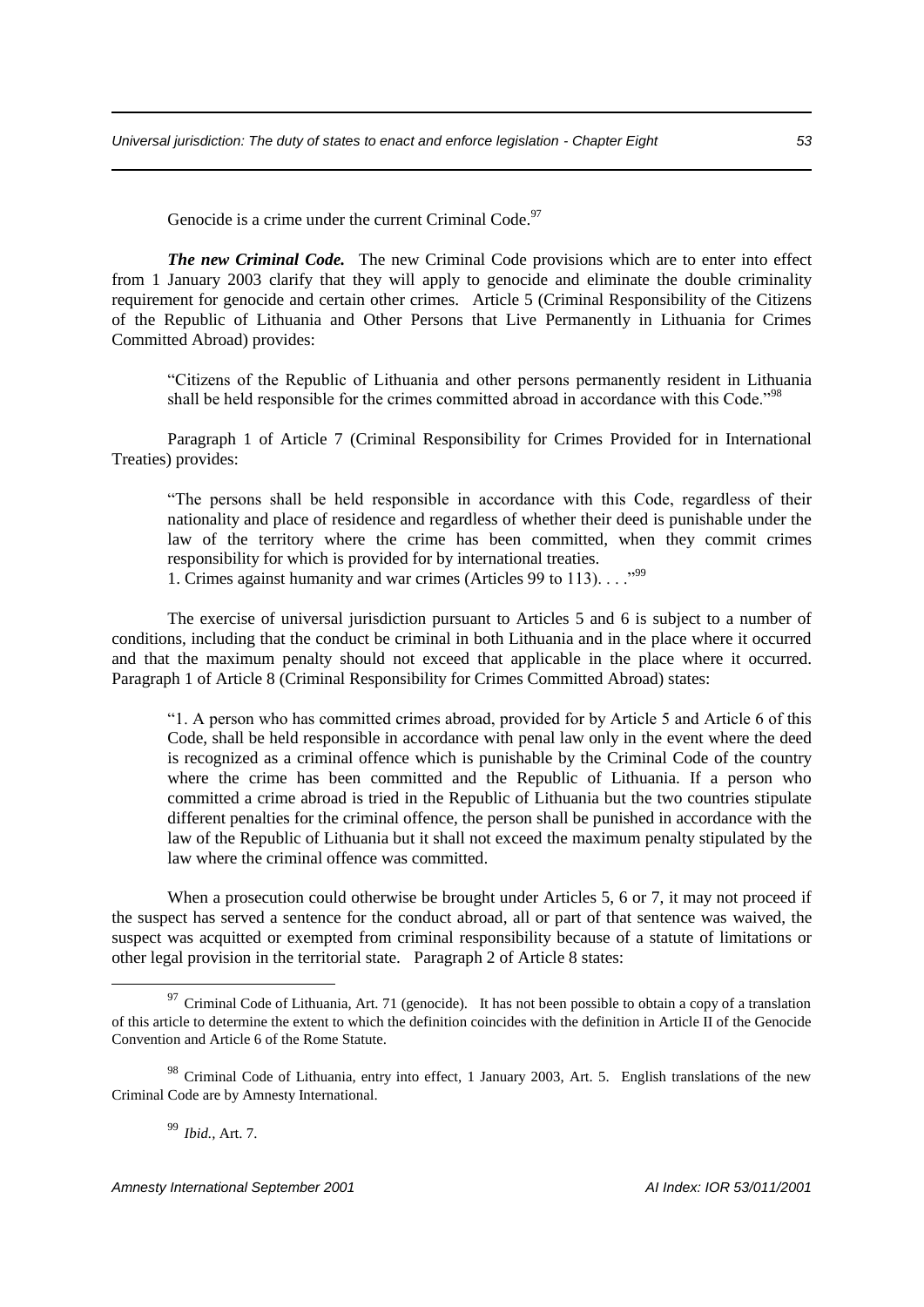"2. A person who has committed a criminal offence stipulated by Articles 5, 6 and 7 of the Criminal Code of the Republic of Lithuania, shall not be held responsible under this code if that person:

1) Has served a sentence given by a court in the foreign country;

2) Serving of the whole sentence given by a court in the foreign country or part thereof was waived;

3) Was acquitted by a court of law of a foreign country or exempted from criminal responsibility or a penalty or penalties were not given because of statute of limitations or on basis of other legal provisions of that country."

Lithuania is a party to the Convention against Torture. It has signed the Rome Statute, but as of 1 September 2001 it had not yet ratified it. As stated above, genocide is a crime under the current Criminal Code. After that 1 January 2003, genocide will continue to be a crime under the new Criminal Code.<sup>100</sup>

· *Luxembourg:* National courts can exercise universal jurisdiction over genocide.

<sup>100</sup> New Criminal Code, Art. 99.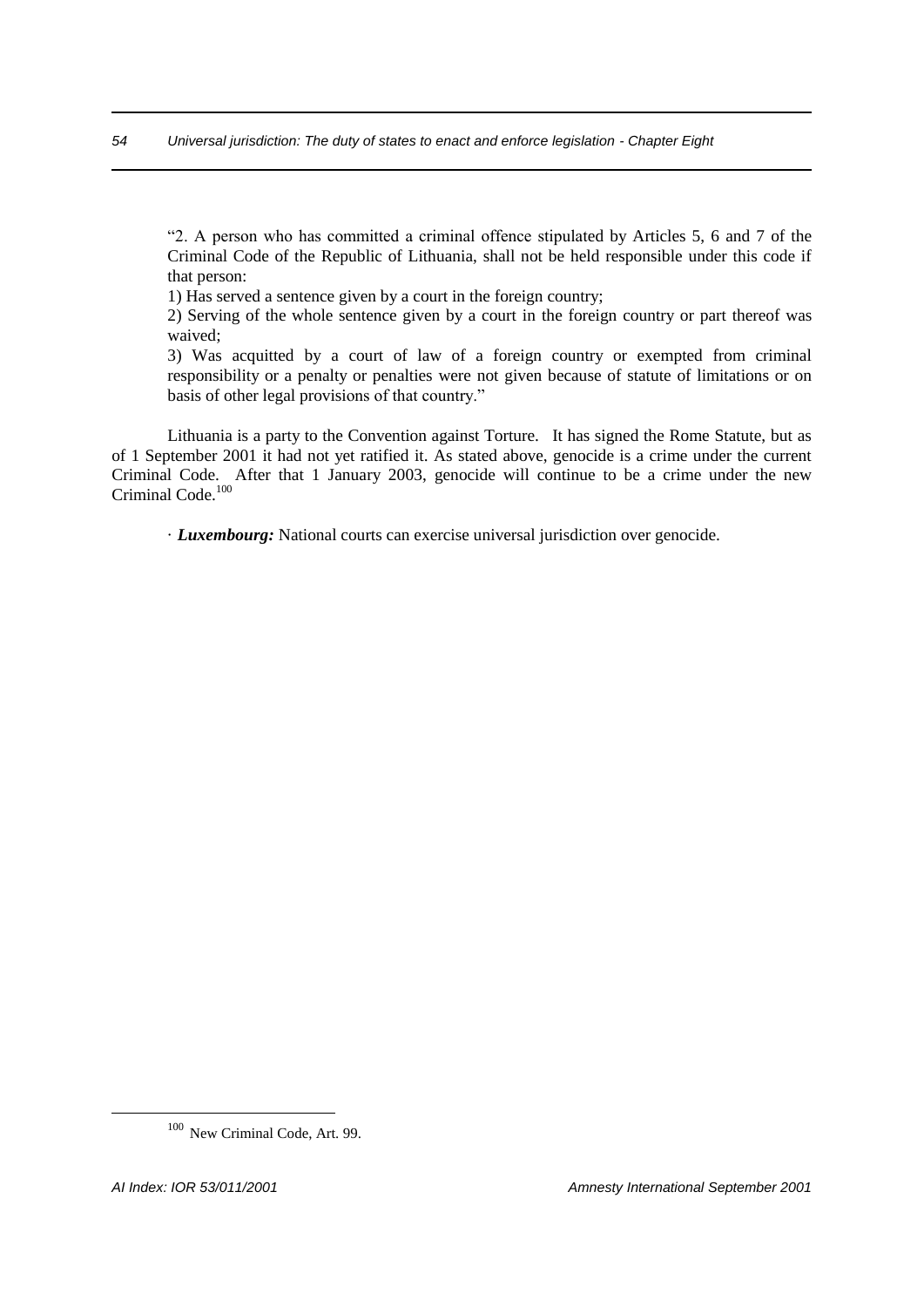Article 6 of the Law of 8 August 1985 Concerning the Repression of Genocide provides for universal jurisdiction over persons suspected of the crime of genocide, as defined in Article II of the Genocide Convention, as well as certain forms of ancillary crimes, who are found in the territory, in an enemy country or are extradited to Luxembourg.<sup>101</sup> Articles 1 to 4 define genocide and ancillary crimes.<sup>102</sup> However, Article 5 of that law provides that it is subject to all the provisions of the Penal Code, except for Article 70.<sup>103</sup> Luxembourg is a party to the Genocide Convention. It has signed the Rome Statute, but as of 1 September 2001 it had not yet ratified it.

· *Macedonia, Former Yugoslav Republic of:* Macedonian courts may exercise universal jurisdiction over crimes under national law, such as genocide, pursuant to Article 119 (2) of the Criminal Code of the Republic of Macedonia when they are crimes under the law of the territorial state (for the text and scope, see Chapter Four, Section II). Moreover, it is possible, according to an authoritative government opinion, that national courts may do so even if genocide is not criminal under national law in the place where it occurred. The former Yugoslav Republic of Macedonia is party to

The original French text of Article 6 reads:

1

*"Tout étranger qui hors d territoirre du Grand-duché se rend coupable, soit comme auteur soit comme complice, de l'une des infractions prévues aux articles 1er, 2, 3 et 4 de la présente loi peut être pousuivi et jugé d'après les dispositions des lois luxembourgeoises, s'il est trouvé soit dans le Grand-Duché, soit en pays ennemi, ou si le Gouvernement obtient son extradition."*

*Loi du 8 août 1985 portant répression du génocide (Mém. A Nº 52 du 2 septembre 1985, p. 966), art. 6.*

<sup>102</sup> *Ibid.*, Arts 1 to 4. These articles provide:

"Art. 1. A person shall be guilty of genocide who, with intent to destroy, in whole or in part, a national, ethnic, racial or religious group, as such, commits any of the following acts:

a) Killing members of the group;

b)Causing serious bodily or mental harm to members of the group;

c)Deliberately inflicting on the group or members of the group conditions of life calculated to bring about its physical destruction in whole or in part;

d)Imposing measures intended to prevent births within the group;

e)Forcibly transferring children of the group to another group.

Art. 2. A conspiracy formed to commit genocide shall be punished by ten to fifteen years' forced labour if any act has been committed to prepare the execution thereof, otherwise by extended imprisonment. Conspiracy exists when several people have taken a decision to act.

Art. 3. Without prejudice to the application of articles 66 and 67 of the Criminal Code, the order, proposal or offer, even when no effect is given thereto, to commit one of the offences laid down in article 1, as well as the acceptance of such a proposal or offer, shall carry a sentence of extended imprisonment.

Art. 4. Also punishable by extended imprisonment shall be anyone who, having knowledge of orders given with a view to committing one of the offences laid down in article 1, or of acts which instigate such commission, and being in a position to prevent completion of the offence or put a stop to it, does not act within the limits of this possibility."

<sup>103</sup> *Ibid.,* Art. 5.

*Amnesty International September 2001 AI Index: IOR 53/011/2001*

<sup>&</sup>lt;sup>101</sup> Law of 8 August 1985 Concerning the Repression of Genocide, Art.6. It provides:

<sup>&</sup>quot;Any foreign national who, either as perpetrator or accomplice, commits one of the offences laid down in articles 1, 2, 3 and 4 of this Act outside the territory of the Grand Duchy, may be prosecuted and tried under Luxembourg law, if he is found in the Grand Duchy, or in an enemy country, or if the government obtains his extradition.'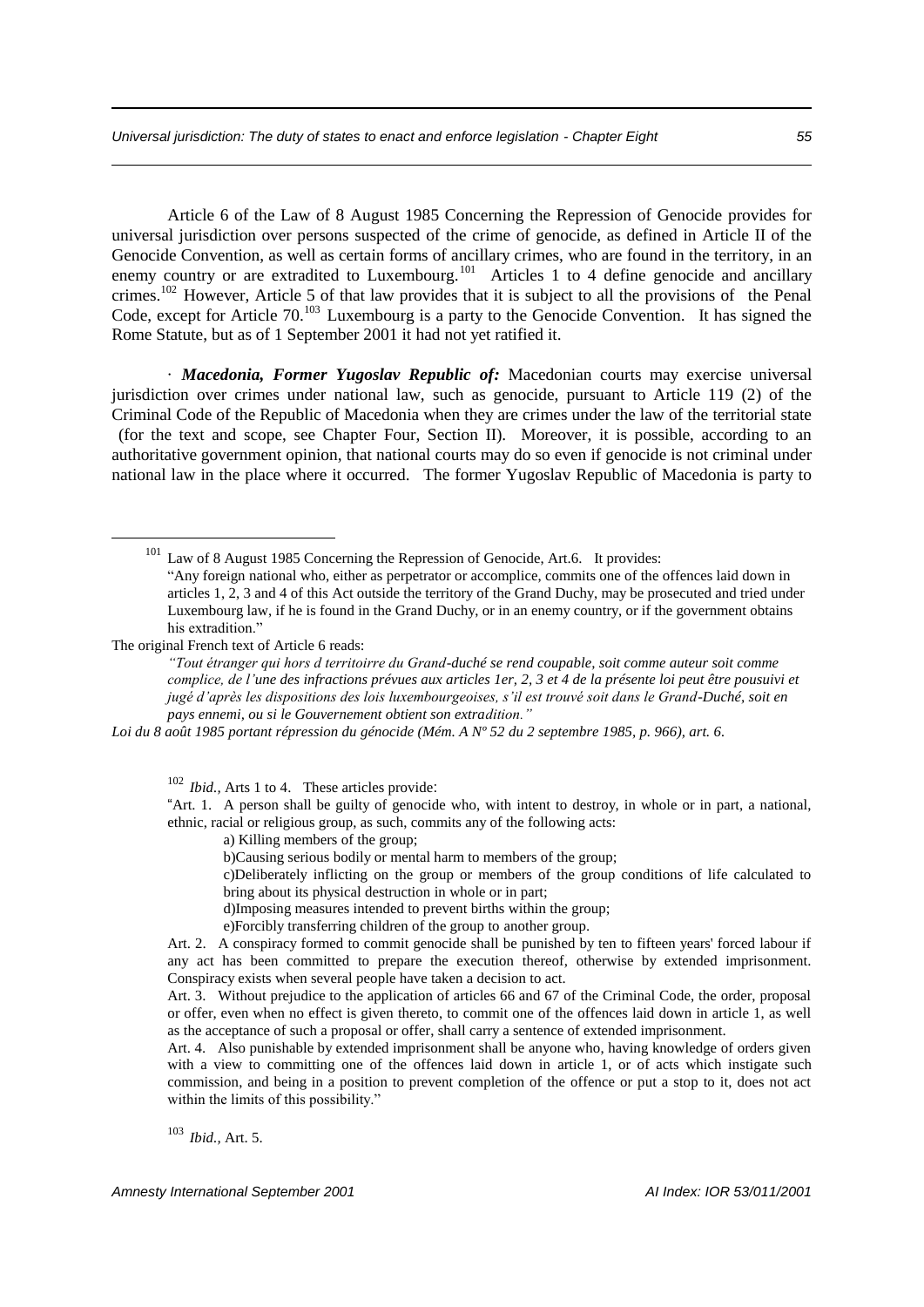the Genocide Convention. It has signed the Rome Statute, but, as of 1 September 2001, it had not yet ratified it. Article 403 of the Criminal Code provides that genocide is a crime.<sup>104</sup>

· *Mexico:* Mexican courts can exercise universal jurisdiction over the crime of genocide and a Mexican court has approved the extradition of a person suspected of genocide and other crimes to another country.

*(1) Legislation.* Article 6 of the *Código Penal Federal* (Federal Penal Code) of 1931, as amended in  $2000$ ,<sup>105</sup> provides that courts have jurisdiction to try crimes under international treaties providing that the conduct is a crime. That article provides:

<sup>104</sup> Criminal Code, Art. 403 (Genocide) (defining genocide in terms similar to the definition in Article II of the Genocide Convention and Article 6 of the Rome Statute).

<sup>105</sup> See Chapter Four Section II.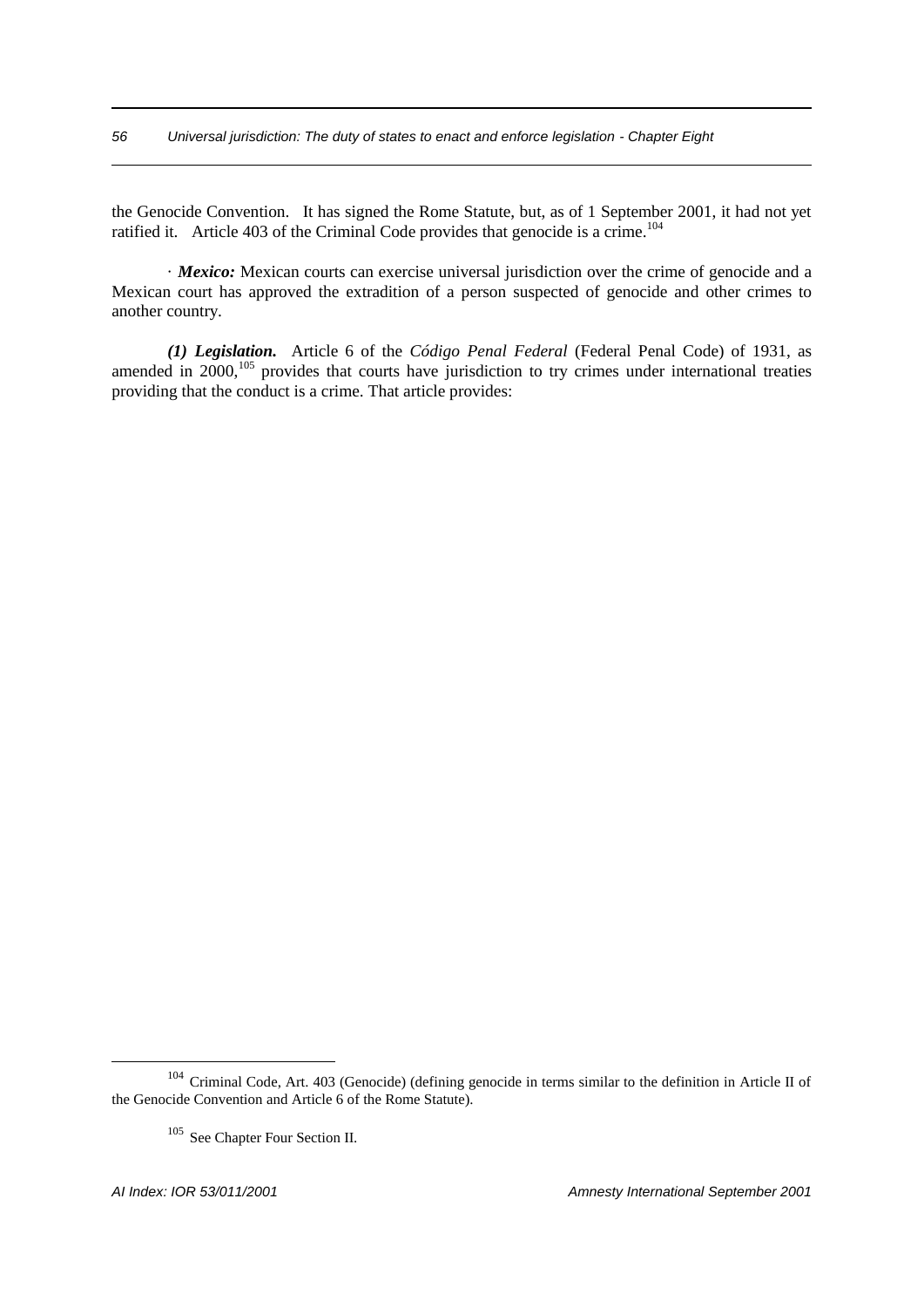"When an act is committed which is not an offence under this Code but is an offence under a special law or under an international treaty to which Mexico is a party, the respective law or treaty shall apply, taking into account the provisions of Book I of this Code and, if applicable, the subsequent provisions of Book II."<sup>106</sup>

Mexico has ratified the Genocide Convention. Mexico has signed the Rome Statute, but had not yet ratified it as of 1 September 2001. Book II includes Article 149-bis (Genocide), although the definition of genocide differs in some respects from the definition in Article II of the Genocide Convention and Article 6 of the Rome Statute.<sup>107</sup> There are no provisions in the Penal Code excluding statues of limitations for genocide, but Mexico has signed the Convention on the Non-Applicability of Statutory Limitations to War Crimes and Crimes against Humanity and, therefore, is bound not to defeat the object and purpose of the treaty pending a decision whether to ratify the Convention.

*(2) Jurisprudence and executive action.* A Mexican court has held that a foreigner suspected of genocide abroad and other crimes can be extradited to a third state seeking to exercise universal jurisdiction over these

<sup>106</sup> *Código Penal, Art. 6. "Cuando se cometa un delito no previsto en este Código, pero si en una ley especial o en un tratado internacional de observancia obligatoria en Mexico, se aplicaran estos, tomando on cuenta las disposiciones del libro primero del presente Código, y en su caso, las conducentes del libro segundo.*

*Cuando una misma materia aparezca regulada por diversas disposiciones, la, especial prevalecera sobre la general."* (English translation by Amnesty International) For a discussion on the scope of this article see Chapter IV. Part B.

<sup>&</sup>lt;sup>107</sup> Federal Penal Code, Book II, Third Title, Chapter II (Genocide), Art. 149-bis. The first paragraph of that article defines the crime of genocide as the certain acts committed with the intent to destroy in whole or in part one or more national or ethnic, racial or religious; crimes against the life of its members; attacks against its physical integrity or health; imposition of massive sterilisation with the purpose of preventing the reproduction of the group; transfers either by physical force or coercion of children under sixteen to other communities; deliberately infliction on the group of conditions of life calculated to bring about, either totally or partially, its physical destruction.

The original text in Spanish reads:

<sup>&</sup>quot;ARTICULO 149-BIS.- COMETE EL DELITO DE GENOCIDIO EL QUE CON EL PROPOSITO DE DESTRUIR, TOTAL O PARCIALMENTE A UNO O MAS GRUPOS NACIONALES O DE CARACTER ETNICO, RACIAL O RELIGIOSO, PERPETRASE POR CUALQUIER MEDIO, DELITOS CONTRA LA VIDA DE MIEMBROS DE AQUELLOS, O IMPUSIESE LA ESTERILIZACION MASIVA CON EL FIN DE IMPEDIR LA REPRODUCCION DEL GRUPO.

POR TAL DELITO SE IMPONDRAN DE VEINTE A CUARENTA AÑOS DE PRISION Y MULTA DE QUINCE MIL A VEINTE MIL PESOS.

SI CON IDENTICO PROPOSITO SE LLEVAREN A CABO ATAQUES A LA INTEGRIDAD CORPORAL O A LA SALUD DE LOS MIEMBROS DE DICHAS COMUNIDADES O SE TRASLADAREN DE ELLAS A OTROS GRUPOS MENORES DE DIEZ Y SEIS AÑOS, EMPLEANDO PARA ELLO LA VIOLENCIA FISICA O MORAL, LA SANCION SERA DE CINCO A VEINTE AÑOS DE PRISION Y MULTA DE DOS MIL A SIETE MIL PESOS. SE APLICARAN LAS MISMAS SANCIONES SEÑALADAS EN EL PARRAFO ANTERIOR, A QUIEN CON IGUAL PROPOSITO SOMETA INTENCIONALMENTE AL GRUPO A CONDICIONES DE EXISTENCIA QUE HAYAN DE ACARREAR SU DESTRUCCION FISICA, TOTAL O PARCIAL.

EN CASO DE QUE LOS RESPONSABLES DE DICHOS DELITOS FUERAN GOBERNANTES, FUNCIONARIOS O EMPLEADOS PUBLICOS Y LAS COMETIEREN EN EJERCICIO DE SUS FUNCIONES O CON MOTIVO DE ELLAS, ADEMAS DE LAS SANCIONES ESTABLECIDAS EN ESTE ARTICULO SE LES APLICARAN LAS PENAS SEÑALADAS EN EL ARTICULO 15 DE LA LEY DE RESPONSABILIDADES DE LOS FUNCIONARIOS Y EMPLEADOS DE LA FEDERACION."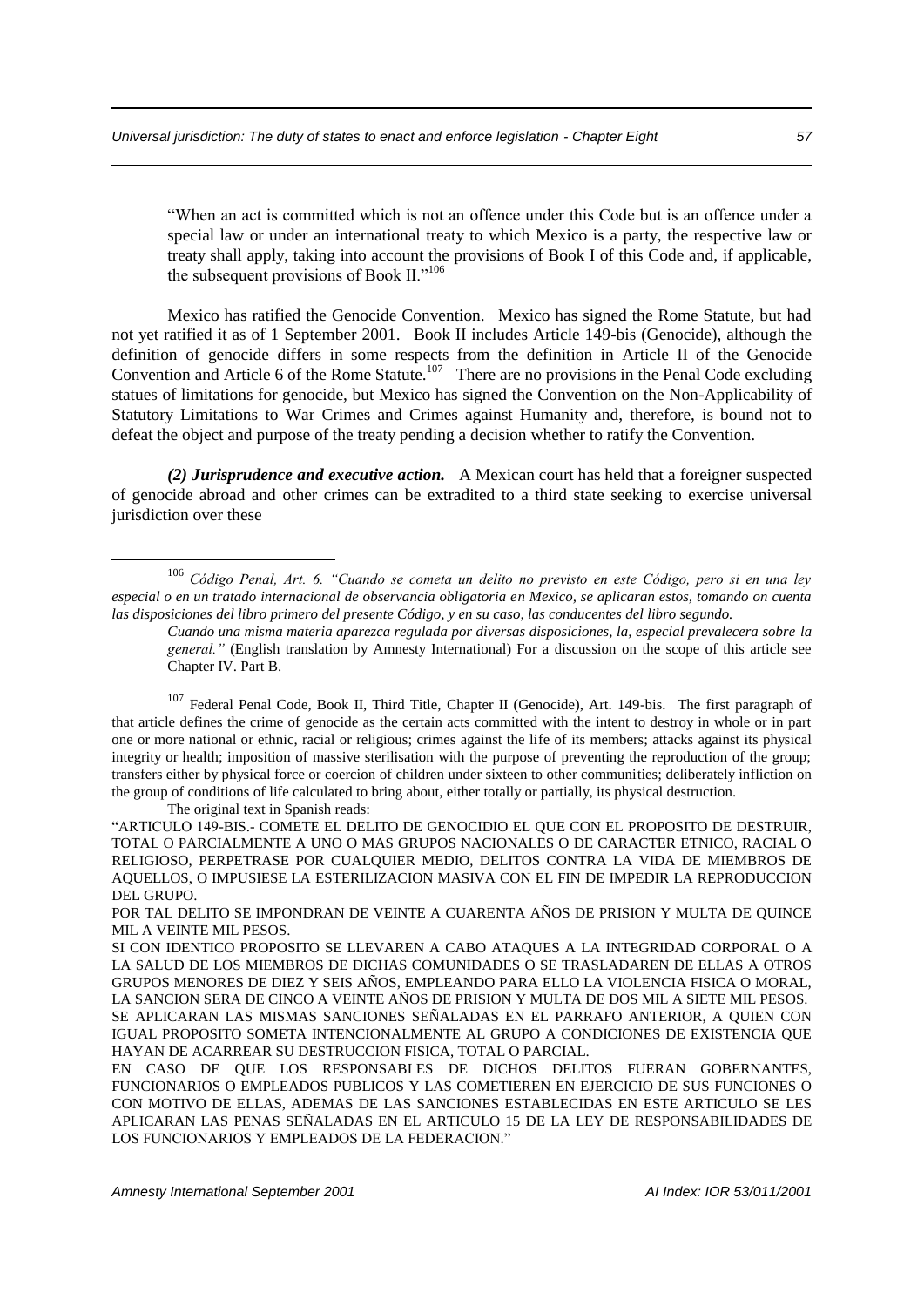## *58 Universal jurisdiction: The duty of states to enact and enforce legislation - Chapter Eight*

On 24 August 2000, a Mexican newspaper published a report that Ricardo Miguel Cavallo, a representative of an Argentine firm in charge of vehicle registration in Mexico, had been alleged by Argentine nationals in the country to be really a former Argentine naval officer named Miguel Angel Cavallo in charge of a centre and to have been responsible for torture and murder of persons detained at the Argentine Navy School of Mechanics during the 1976-1983 military government.<sup>108</sup> He denied that he was the Miguel Angel and the following day he boarded a plane to Buenos Aires, announcing that he planned to clear his name. When the plane stopped at Cancún, Mexico on 25 August 2000 on the way to Argentina, he was arrested at the request by the public prosecutor, pursuant to Article 16 of the Constitution, which permits the public prosecutor "in urgent cases, when it is a matter of a grave crime, so evaluated by the law, and before the justified risk that the accused could evade the action of justice" to detain a person for up to 48 hours without a warrant, at which point the suspect must be released or placed under judicial supervision.<sup>109</sup> The same day, the Office of the Attorney General of Mexico inquired of the 177 members of INTERPOL whether there were outstanding arrest warrants against the suspect or if he had a criminal record. After learning of the presence of the suspect in Mexico, Judge Garzón in Spain issued an international arrest warrant on 25 August 2000, alleging that the suspect was responsible for genocide, "terrorism" and torture, and the Attorney General received it the same day, before the 48-hour limit expired, and presented the suspect to a judge to determine if he should be extradited.

<sup>&</sup>lt;sup>108</sup> The account of this case is based largely upon the article by Juan E. Méndez and Salvador Tinajero-Esquivel, *The Cavallo Case: A New Test for Universal Jurisdiction*, 8 Hum. Rts Brief 5 (Spring 2001), and a number of press reports, including: *International warrant issued against Argentine held in Mexico*, AFP, 25 August 2000; *Spain seeks to extradite alleged Argentine torturer from Mexico*, AFP, 25 August 2000; *Mexico to hold Argentine 60 days pending petition*, 26 August 2000; *Mexico prepares to extradite alleged Argentine torturer to Spain*, 26 August 2000; Morris Thompson, *Argentine detained in Mexico*, Miami *Herald*, 27 August 2000; *L'Argentin Cavallo dispose de 20 jours pour préparer sa défense et éviter son extradition*, AFP, 27 August 2000; *Alleged torturer defence to center on 'wrong' name*, Reuters, 28 August 2000; *Garzón pedira extradicion de Cavallo antes que acabe el plazo*, EFE, 28 August 2000.

<sup>&</sup>lt;sup>109</sup> Constitution of Mexico of 5 February 1917, as amended to 20 March 1997, Art. 16 (English translation in *Supplement, in* Gisbert H. Flanz, ed., *Constitutions of the Countries of the World* (Dobbs Ferry, New York: Oceana Publications, Inc. June 1998) (Release 98-4 Reka Koerner trans.).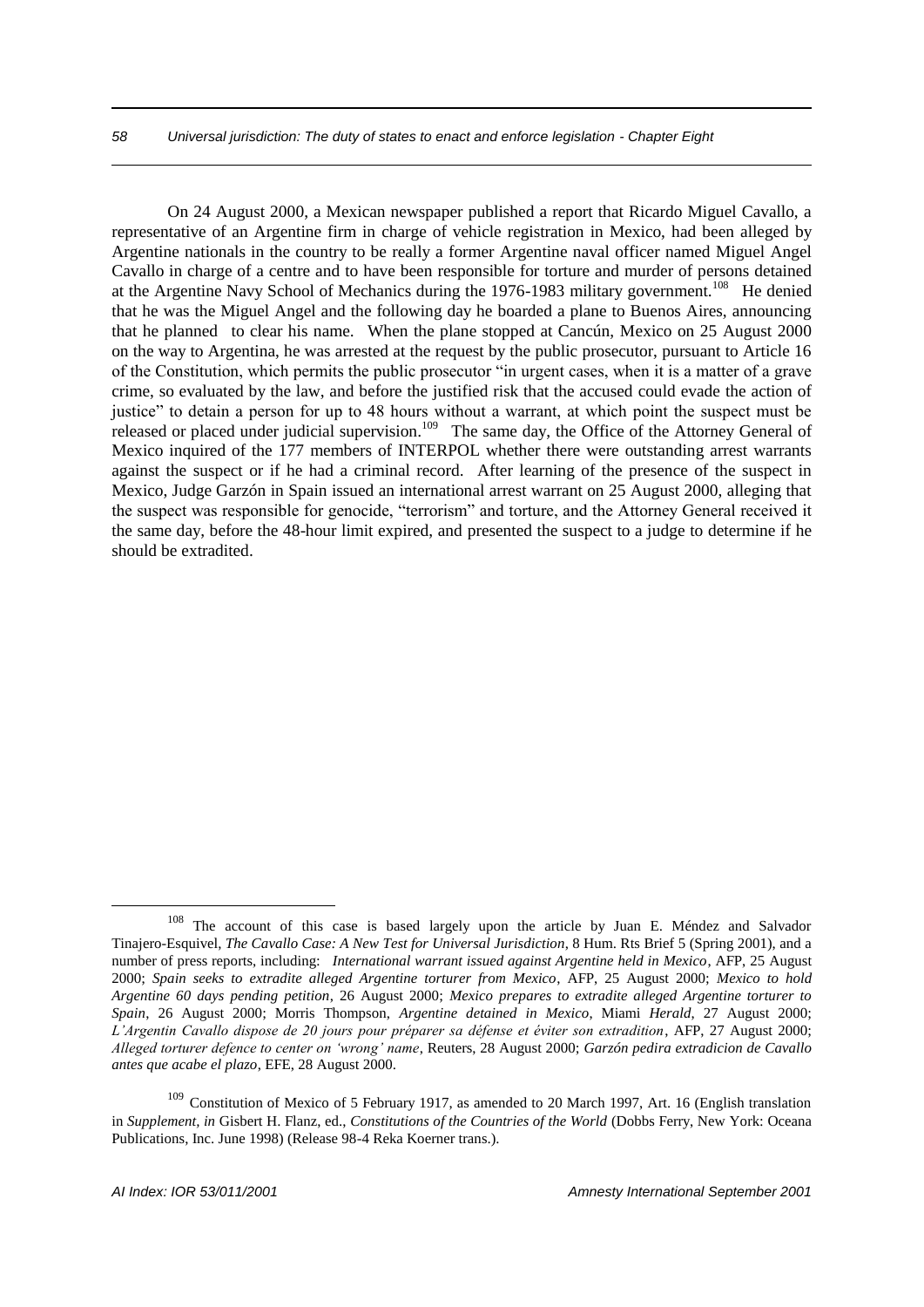On 11 January 2001, Judge Jesus Guadalupe Luna Altamirano, Sixth District Judge for Federal Criminal Trials in the Federal District (*Juez Sexto de Distrito de Procesos Penales en el Distrito Federal*), a Federal court, issued a lengthy judgment deciding that the suspect could be extradited to face charges of genocide and "terrorism", but not for torture, because the statute of limitations had run.<sup>110</sup> The court held that Spain had jurisdiction under Article 23 of the Organic Law of Judicial Power. It also concluded that the Mexico-Spain extradition treaty applied because the Spanish investigating judge had established both that crimes of genocide, torture and "terrorism" committed by kidnappings, forced disappearances, elimination of detainees, reduction to servitude, appropriation of children, falsification of documents and operations in foreign countries and the suspect's probable responsibility for these crimes.

The court also held that neither of Argentina's amnesty laws, the *Obediencia Debida* (Due Obedience Law) nor the *Punto Final* (Full Stop Law) were binding on Mexico because they were contrary to international law (see Chapter Fourteen, Section VII). Article 6 of the Federal Penal Code, enacted after the alleged crimes, was not a prohibited retroactive law, because the crimes were crimes under international law at the time they were committed. Moreover, Article 6 was procedural, not substantive. In conclusion, the court stated:

"IT IS PROPER TO GRANT THE INTERNATIONAL EXTRADITION OF ARGENTINIAN CITIZEN RICARDO MIGUEL CAVALLO KNOWN AS 'MIGUEL ANGEL CAVALLO' AS WELL AS BY THE ALIASES 'SERPICO' AND 'MARCELO', sought by the Attorney-General of the Republic in response to a request from the Embassy of the Kingdom of Spain submitted in the name of the government of that country, so that he can be tried for his probable responsibility in committing the crimes of GENOCIDE AND TERRORISM; but it is not proper for the person in question to be extradited to stand trial for the offence of TORTURE because it is subject to a statute of limitations."<sup>111</sup>

Under Articles 29 and 30 of the *Ley de Extradición Internacional* (International Extradition Law), after a court authorizes the extradition, the Foreign Minister decides whether to extradite, taking into consideration applicable treaties, the record of the case, the legal reasoning of the court and prudential considerations concerning foreign policy. On 2 February 2001, Jorge Castañeda, the Foreign Minister, decided that the suspect should be extradited, not only to face charges of genocide and "terrorism", but also torture (see discussion of this part of the case in Chapter Ten, Section II). See also Chapter Four- Part B for quotation of the Ministry of Foreign Affairs decision to extradite.

<sup>&</sup>lt;sup>110</sup> *Cavallo* case, Judgment, Resolution 5/2000, Sixth District Judge in Criminal Matters of the First Circuit, 11 June 2001 [*Expediente de extradición 5/2000 Juez Sexto de distrito de Procesos Penales en el Distrito Federal, 11 enero 2001*]. *See also AFP, Le Mexique accepte d'extrader un ex-militaire argentin, Le Monde, 13 janvier 2001.*

<sup>&</sup>lt;sup>111</sup> Text of the conclusions reached by the Judge responsible for ruling on the possible extradition of Miguel Angel Cavallo to Spain, Final para. 7 (English translation by Amnesty International). The original text in Spanish reads: *"ES PROCEDENTE CONCEDERLA EXTRADICION INTERNACIONAL DEL CIUDADANO ARGENTINO RICARDO MIGUEL CAVALLO CONOCIDO COMO "MIGUEL ANGEL CAVALLO" Y LOS ALIAS "SÉRPICO" Y "MARCELO", solicitada por el Procurador General de la República, a petición de la Embajada del Reino de España, a nombre del gobierno de su país, para su enjuiciamiento por su probable responsabilidad en la comisión de los delitos de GENOCIDIO Y TERRORISMO; sin que proceda la extradición del reclamado para ser enjuiciado por el ilícito de TORTURA por encontrarse prescrito este delito."*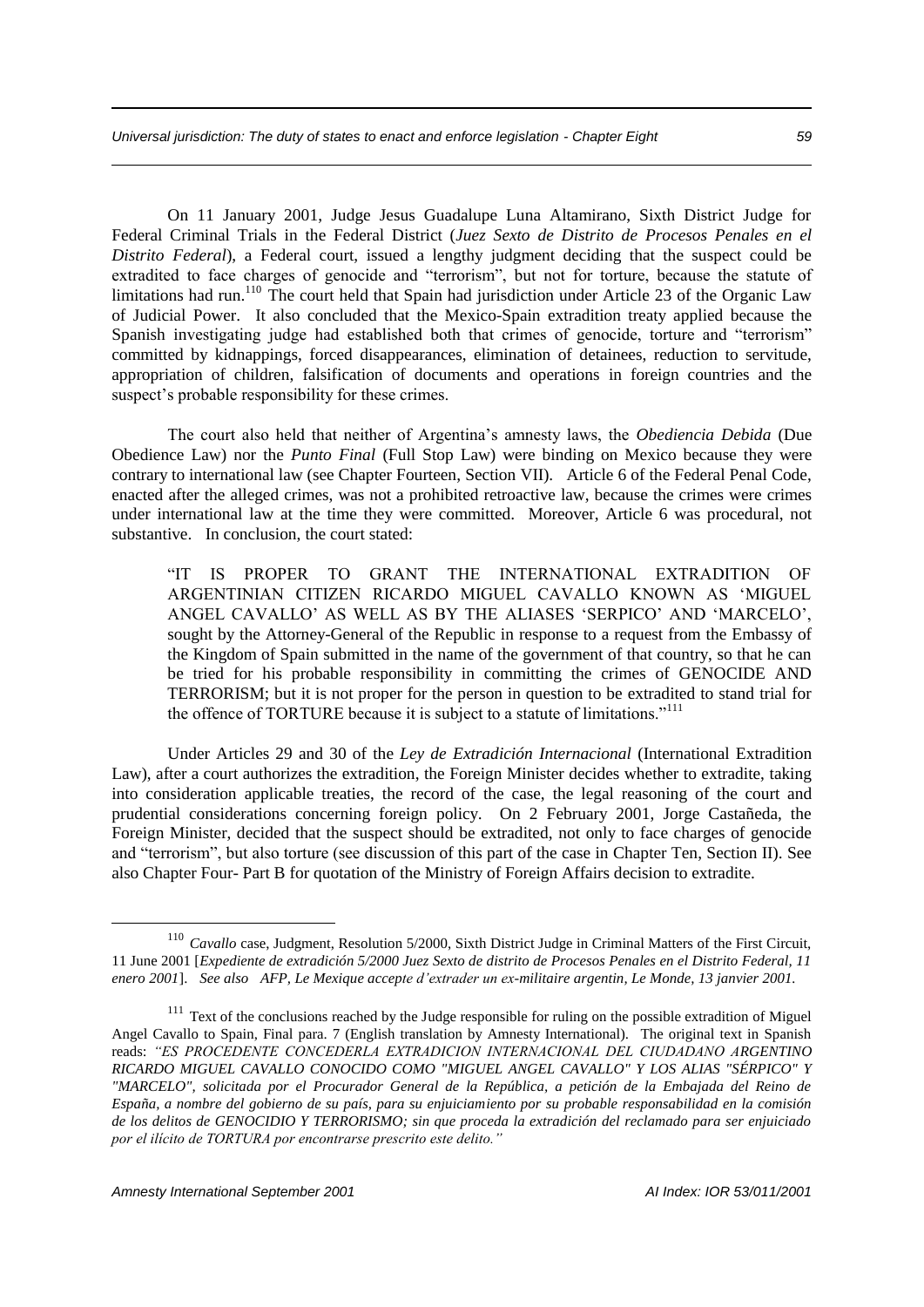However, the suspect has challenged the decision in a petition for a writ of amparo (*demanda de amparo*) in a Federal district court and a subsequent claim (*queja*) which has been passed over to a higher instance. The extradition is being delayed but a final decision was expected in late 2001. Meanwhile, Mexico refused an extradition demand made by Argentina on the grounds that the extradition had already been granted to Spain.

· *Monaco:* There are three legislative provisions that permit the courts of Monaco to exercise universal jurisdiction over certain conduct that may amount to genocide, such as murder (for the text and scope of these provisions, see Chapter Four, Section II).

First, Article 6-1 of the Code of Criminal Procedure provides universal jurisdiction over any person who commits a felony (*crime*) or a misdemeanour (*délit*) abroad who subsequently becomes a national of Monaco.

Second, Article 9 (2) provides for universal jurisdiction over any foreigner who has committed a felony or a misdemeanour abroad who is found in Monaco in possession of objects acquired by means of the crime. Given the widespread looting and seizure of property that often accompanies genocide, this provision could help ensure that a person responsible does not completely escape criminal responsibility, and would permit the authorities to act immediately if a suspect was in the state, while other states with more comprehensive legislation could prepare extradition requests.

Third, Article 8 (3) permits courts to exercise universal jurisdiction over certain conduct against minors that may amount to genocide, such as trafficking, enforced prostitution, sexual slavery or other forms of sexual violence.

Monaco has ratified the Genocide Convention. It has signed the Rome Statute, but as of 1 September 2001 it had not yet ratified it.

· *Mongolia:* There are two legislative and one constitutional provision which provide Mongolian courts with universal jurisdiction over genocide (for the text, see Chapter Four, Section II). First, paragraph b of Article 3 of the Criminal Code provides that stateless persons in the territory who have committed crimes abroad, if found in Mongolia be subject to criminal responsibility and punishment under the Criminal Code. Second, paragraph c of Article 3 provides that foreign citizens who have committed crimes abroad shall be subject to criminal responsibility according to the Criminal Code when provided for by international agreements. Paragraph c is strengthened by Article 10 (3) of the Constitution, which provides that treaties to which Mongolia is a party become effective as domestic legislation upon the entry into force of the laws on their ratification or accession.

Independently of these two legislative provisions, it may be possible that Article 10 (1) of the Constitution of Mongolia, which requires that Mongolia "adhere to the universally recognized norms and principles of international law . . .", permits the exercise of universal jurisdiction based on customary international law or general principles of law.

Mongolia is a party to the Genocide Convention. It has signed the Rome Statute, but it has not yet ratified the Rome Statute as of 1September 2001.

· *Netherlands:* Section 5 (2) of the Genocide Convention (Implementation) Act of 1962 provides that a person who commits genocide abroad who subsequently becomes a Dutch national can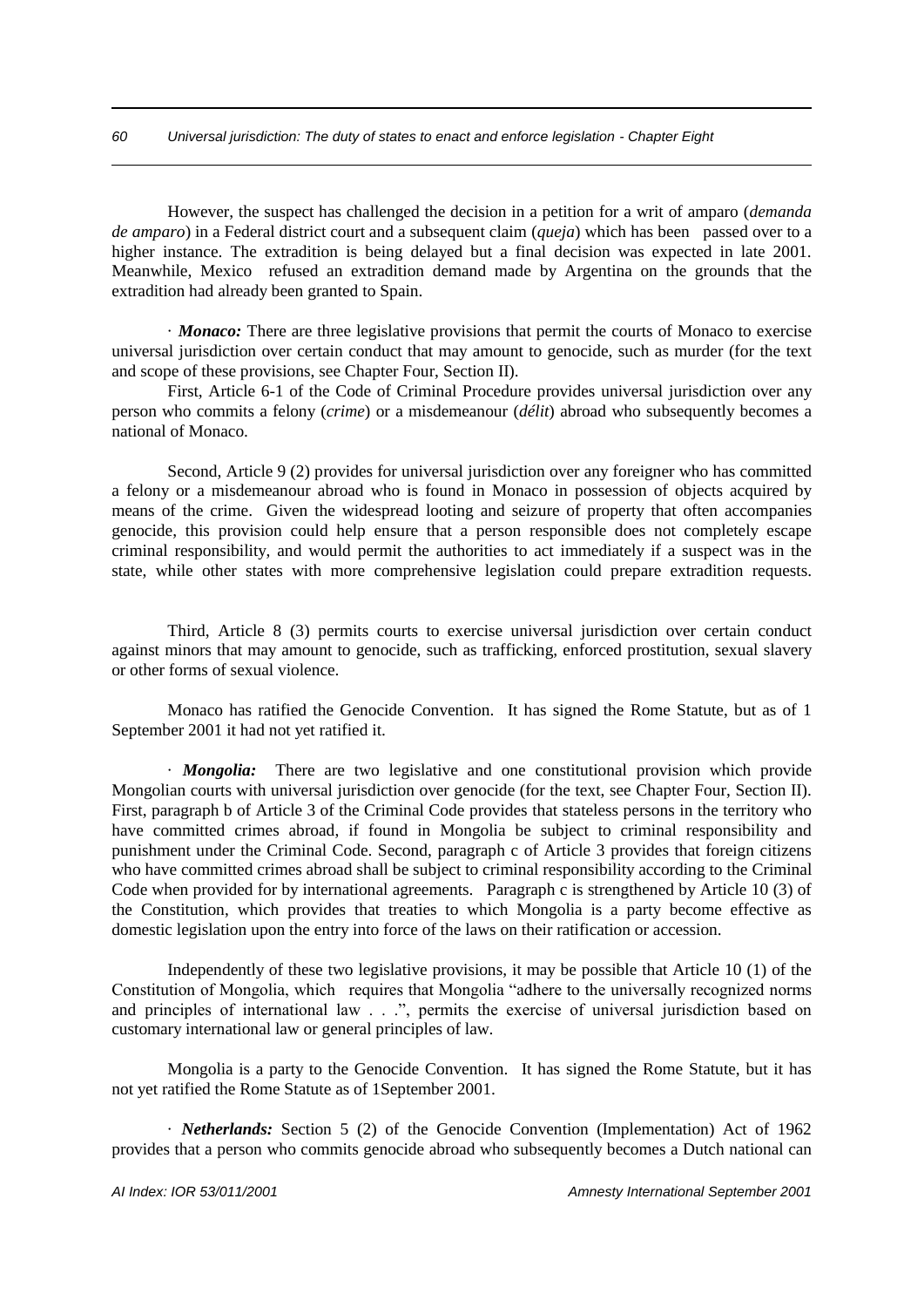be prosecuted for that crime.<sup>112</sup> The Netherlands is a party to the Genocide Convention. It has signed the Rome Statute and it is expected to ratify it in 2001.

· *New Zealand:* New Zealand courts may exercise universal jurisdiction over genocide.

Article 9 of the International Crimes and International Criminal Court Act 2000 provides for universal jurisdiction over genocide within the jurisdiction of the International Criminal Court under Article 6 of the Rome Statute, ratified by New Zealand, occurring on or after 28 March 1979, the date New Zealand became a party to the Genocide Convention.<sup>113</sup>

(i) the nationality or citizenship of the person accused; or

<sup>&</sup>lt;sup>112</sup> Section 5 of the Genocide Convention (Implementation) Act of 1962 provides:

<sup>&</sup>quot;1. Dutch criminal law shall be applicable to the Dutch national who outside the Netherlands commits: (1) a criminal offence described in Sections 1 and 2 of this Act;

<sup>(2)</sup> the criminal offence descrived in Section 131 of the Penal Code, if the punishable offence or the criminal offence referred to in that Section is a criminal offence as referred to in Sections 1 and 2 of this Act.

<sup>2.</sup> The prosecution may also be conducted, if the suspect becomes a Dutch national after the commission of the offence." Section 6 of the Criminal Law in Wartime Act (Act of 10 July 1952, *Bulletin of Acts and Decrees* 408) was amended by Section 6 of the Genocide Convention (Implementation) Act.

<sup>113</sup> International Crimes and International Criminal Court Act 2000, Art. 8 (Jurisdiction in respect of international crimes) provides:

<sup>&</sup>quot;(1) Proceedings may be brought for an offence---

<sup>(</sup>a) against section 9 or section 10, if the act constituting the offence charged is alleged to have occurred---

<sup>(</sup>i) on or after the commencement of this section; or

<sup>(</sup>ii) on or after the applicable date but before the commencement of this section; and would have been an offence under the law of New Zealand in force at the time the act occurred, had it occurred in New Zealand; and

<sup>(</sup>b) against section 11, if the act constituting the offence charged is alleged to have occurred on or after the commencement of this section; and

<sup>(</sup>c) against section 9 or section 10 or section 11 regardless of---

<sup>(</sup>ii) whether or not any act forming part of the offence occurred in New Zealand; or

<sup>(</sup>iii) whether or not the person accused was in New Zealand at the time that the act constituting the offence occurred or at the time a decision was made to charge the person with an offence."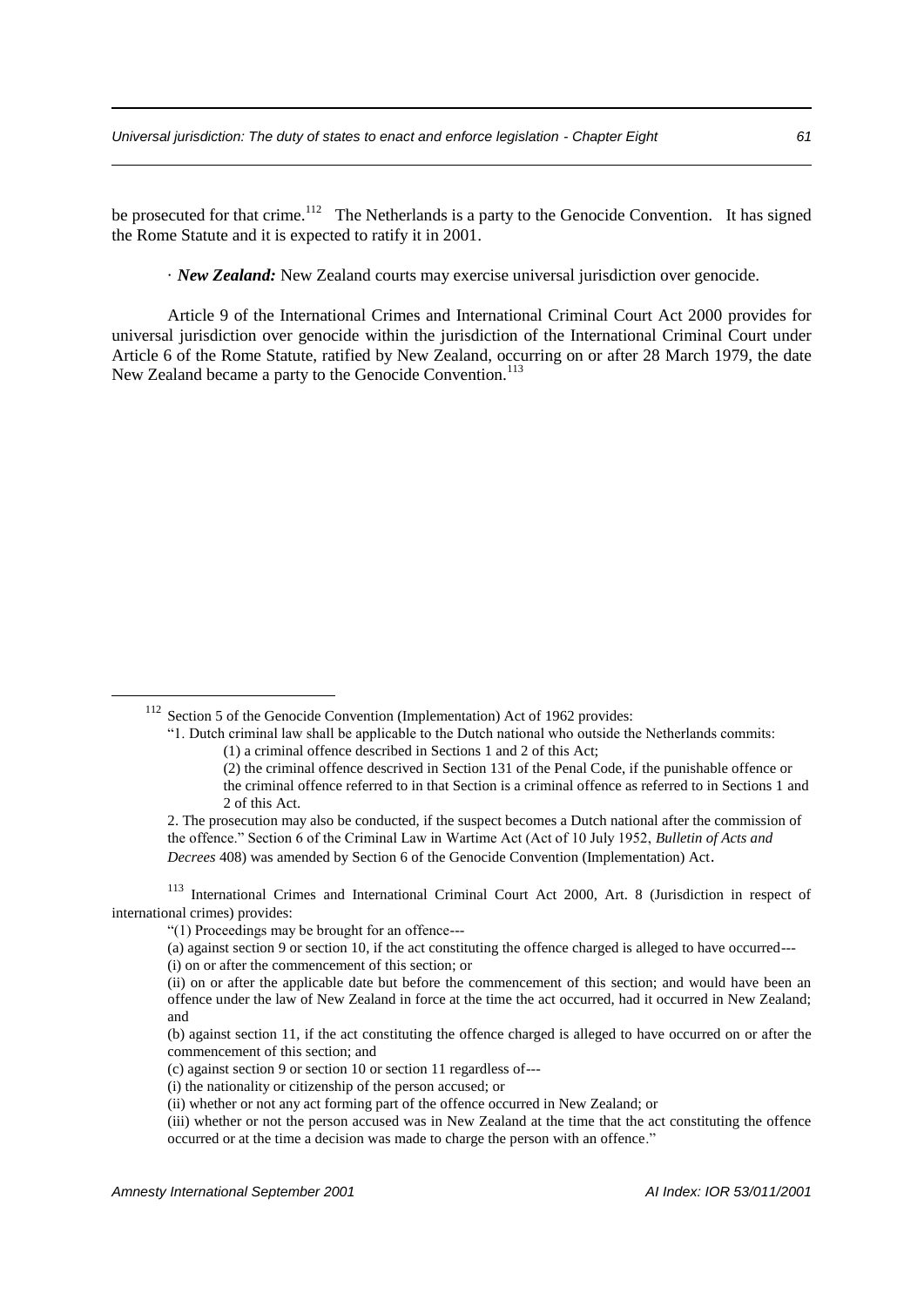· *Nicaragua:* Article 16 (3) of the Penal Code of Nicaragua provides for universal jurisdiction over certain crimes listed in Title XIV of Book II of the Penal Code (for the text, see Chapter Four, Section II). These crimes include genocide (Article 549) and the organization of groups which have the objective of committing genocide and incitement of genocide (Article 550).<sup>114</sup> Nicaragua is a party to the Genocide Convention, but it has not signed the Rome Statute and as of 1 September 2001 it had not yet ratified it.

· *Panama:* Article 10 of the Panamanian Penal Code (for the text, see Chapter Four, Section II above) provides for custodial universal jurisdiction over crimes included in treaties ratified by Panama. The wording is broad enough to include treaties defining crimes, even if they do not expressly provide for universal jurisdiction.

Panama is a party to the Genocide Convention. It has signed the Rome Statute, but as of 1 September 2001 it had not yet ratified it.

· *Paraguay:* Article 8 (6) of the *Código Penal de la Republica del Paraguay, Ley No. 1.160, Edicion Especial* (Penal Code of the Republic of Paraguay, Law No. 1.160, Special Edition) provides that the criminal law applies to genocide as provided in Article 319 of the Penal Code, committed outside Paraguay.<sup>115</sup>

The original text in Spanish provides:

1

*"Comete el delito de genocidio y será penado con presidio de 15 a 20 años, el que realice actos o dicte medidas tendientes a destruir parcial o totalmente un grupo étnico o religioso, tales como ataques a la integridad personal de sus miembros, deportaciones en masa, desplazamiento violento de niños o adultos hacia otros grupos, imposición de condiciones que hagan difícil su subsistencia, o realización de operaciones o prácticas destinadas a impedir su reproducción."*

Article 550 provides: "The organizing of groups with intent to commit the offence of genocide and public incitement to genocide shall be punishable by imprisonment for a period of five to eight years." The original text in Spanish provides: *"La organización de grupos que tenga por objeto cometer el delito de genocidio y la incitación pública para el mismo, será sancionada con presidio de 5 a 8 años."*

<sup>115</sup> Penal Code, Art. 8 (6) (English translation by Amnesty International). That article provides: "Paraguayan penal law shall also be applied to the following acts committed in a foreign country: ... (6) genocide as defined in Article 319." The original text in Spanish reads: *"1º La ley penal paraguaya se aplicará también a los siguientes hechos realizados en el extranjero: (...) 6. genocidio previsto en el artículo 319. Articulo 8(6) del Codigo Penal"*

Article 319 (English translation in 1 Y.B. Hum. L. 621, 622-623 (1998)) defines genocide more broadly than in Article II of the Genocide Convention and Article 6 of the Rome Statute by protecting social communities and groups and defines prohibited acts somewhat differently. It reads:

"Anyone who, with the intention to destroy, in whole or in part, a national, ethnic, religious or social community or group:

1. kills or seriously harms members of the group;

2. inflicts on the community inhuman treatment or conditions of life that could cause its destruction in whole or in part;

<sup>&</sup>lt;sup>114</sup> Penal Code, Art. 549 (English translation by Amnesty International). The definition of genocide lists only two of the four protected groups. Article 549 provides:

<sup>&</sup>quot;A person commits the offence of genocide and shall be liable to imprisonment for a period of fifteen to twenty years when he carries out acts or announces measures which are intended to destroy, in whole or in part, an ethnic or religious group; such acts or measures may include: attacks on the personal wellbeing of members of the group, mass deportations, the forcible transfer of children or adults to other groups, the imposition of conditions that make it difficult for them to survive, or the carrying out of operations and practices intended to prevent them from reproducing."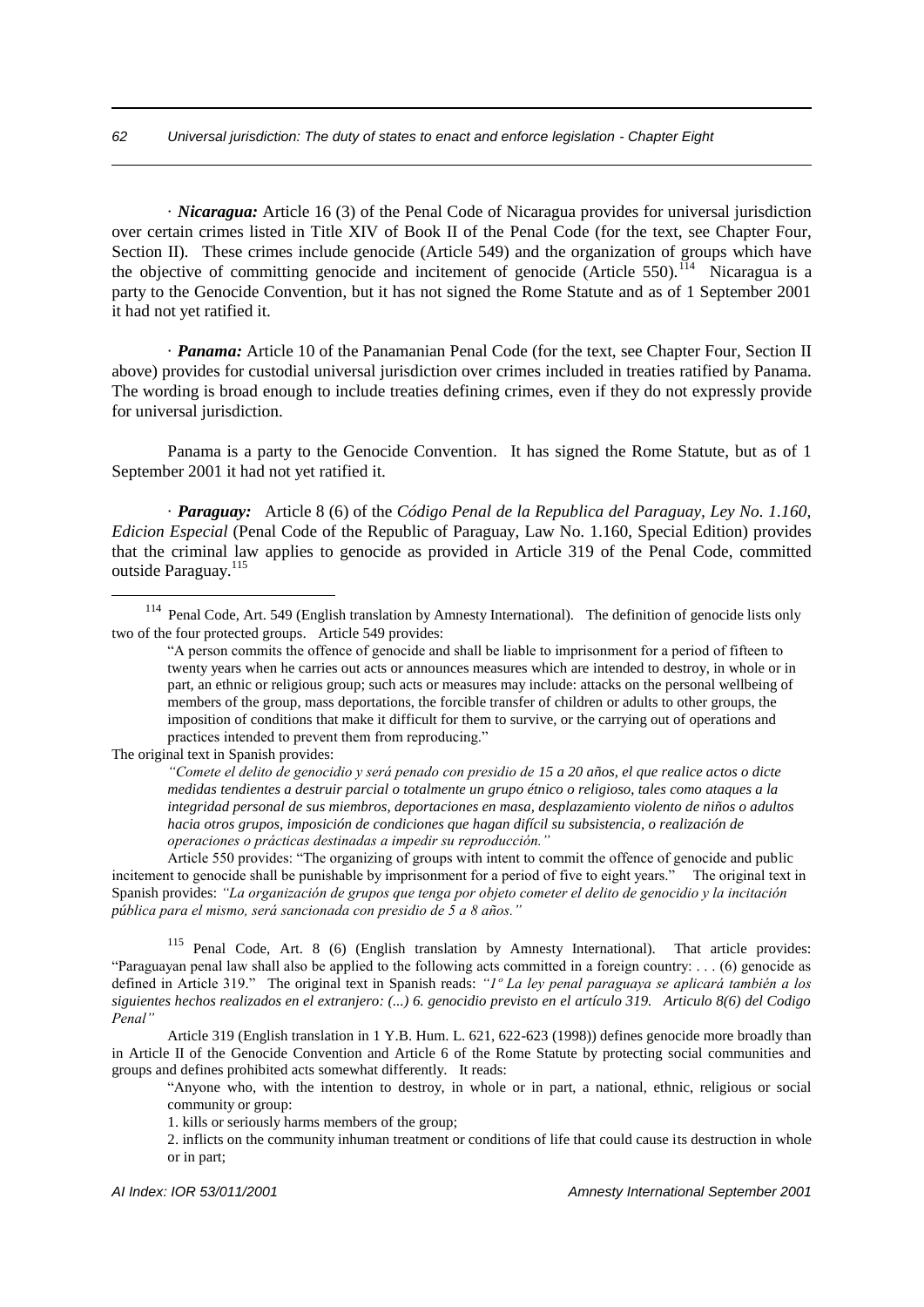5. Imposes measures intended to prevent births within the group, and

shall be punished for no less than five years."

1

*matara o lesionara gravemente a miembros del grupo;*

*sometiera a la comunidad a tratamientos inhumanos o condiciones de existencia que puedan destruirla total o parcialmente;*

*trasladara, por fuerza o intimidación a niños o adultos hacia otros grupos o lugares ajenos a los de su domicilio habitual;*

*imposibilitara el ejercicio de sus cultos o la práctica de sus costumbres;*

*impusiera medidas para impedir los nacimientos dentro del grupo; y*

*forzara a la dispersión de la comunidad,*

*será castigado con pena privativa de libertad no menor de cinco años."*

*Código Penal, Art. 319 (Genocidio).*

*Amnesty International September 2001 AI Index: IOR 53/011/2001*

<sup>3.</sup> forcibly or by means of intimidation, transfers children or adults to another group or places other than its habitual domiciles;

<sup>4.</sup> Impedes the exercise of religion or the practice of custom;

<sup>6.</sup> forces the dispersion of the community,

The original text reads:

*<sup>&</sup>quot;El que con la intención de destruir, total o parcialmente, una comunidad o un grupo nacional, étnico, religioso o social:*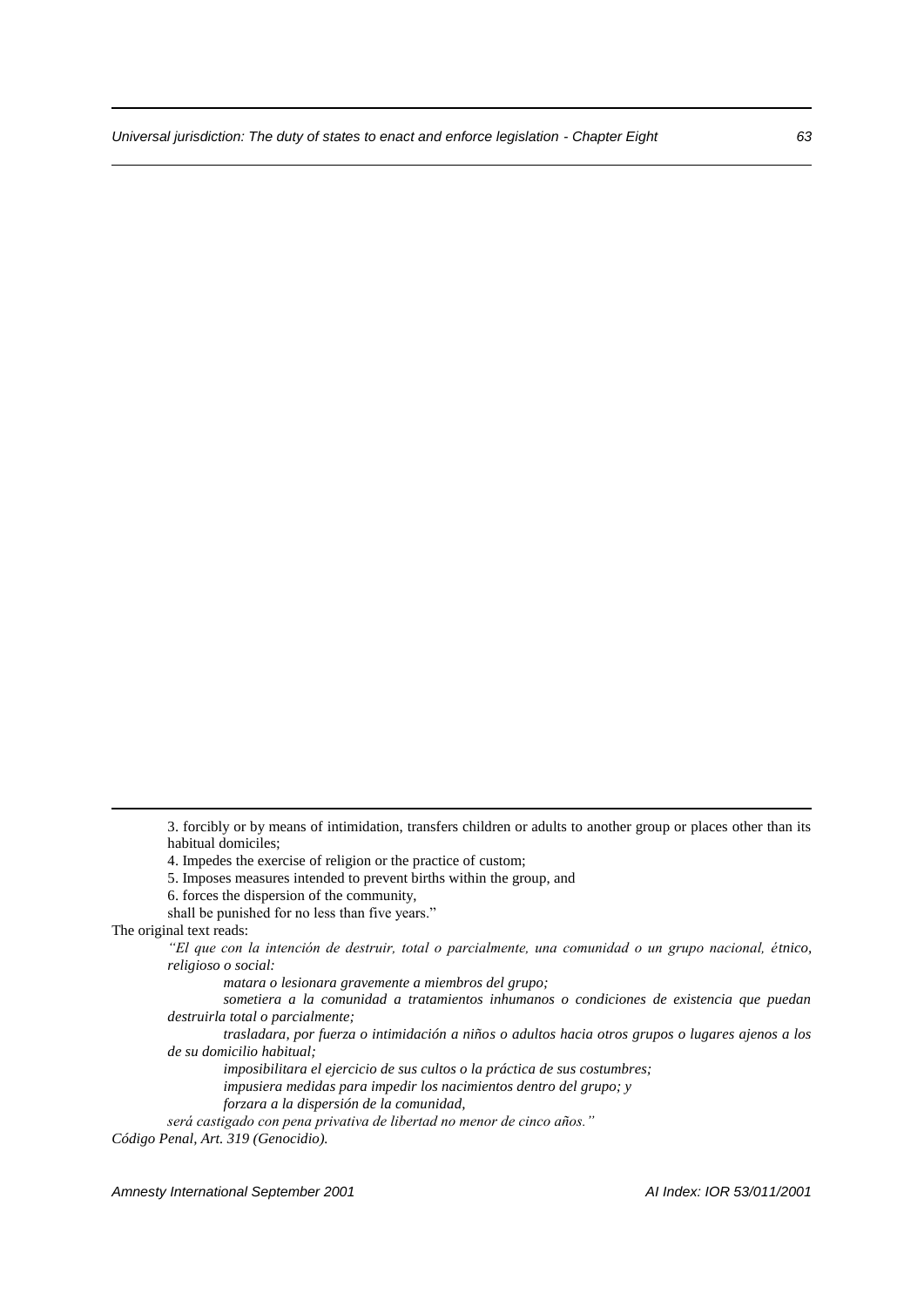Paraguay has signed the Genocide Convention, but as of 1 September 2001 it had not yet ratified it. It has ratified the Rome Statute, but as of 1 September 2001 it had not yet enacted implementing legislation.

· *Philippines:* It appears that Philippine military courts and commissions, when authorized to do so by the President, can exercise universal jurisdiction over conduct abroad amounting to genocide. It is also possible that civilian courts can exercise such jurisdiction - either directly under international law or when genocide also constitutes an ordinary crime under national law, such as murder, kidnapping, assault or rape.

Generally accepted principles of international law are part of the law of the Philippines. Section II of Article 2 of the 1987 Constitution, which is based on a similiarly worded provision in the 1935 Constitution, provides that the Philippines "adopts the generally accepted principles of international law as part of the law of the land".

As explained above in Chapter Four, Section II, the Philippine Supreme Court gave this concept a broad reading in the *Kuroda* case more than half a century ago to include crimes against humanity, some of which overlap with genocide.

The Philippines has ratified the Genocide Convention. It has signed the Rome Statute but, as of 1 September 2001, it had not yet ratified it. However, the Philippines has not yet defined genocide as a crime under national law.

· *Poland:* Article 110 (2) of the Penal Code provides for custodial universal jurisdiction over aliens who have committed crimes abroad which have no link with Poland when the crime would have been subject to a penalty of two years' imprisonment if committed in Poland, but Article 111 requires that the conduct have been punishable in the place where it occurred (double criminality) (for the full text and scope of all the relevant provisions, see Chapter Four, Section II).

Poland has ratified the Genocide Convention. It has signed the Rome Statute, but as of 1 September 2001 it had not yet ratified it. Poland has provided in Article 118 of Chapter XVI (Offences against peace, and humanity, and war crimes) of the Special Part of the Penal Code that genocide is a crime under national law.<sup>116</sup> Statutes of limitation do not apply to genocide.<sup>117</sup>

· *Portugal:* Portuguese courts can exercise universal jurisdiction over genocide.

Paragraph 1 (b) of Article 5 (Acts committed outside Portuguese territory) of the (*Código Penal Português* (Portuguese Penal Code) of 1999 states in relevant part:

<sup>&</sup>lt;sup>116</sup> The Special Part applies to civilians, as well as to the military. In contrast, the Military Part applies only to the military. Article 118 defines genocide to include some of the elements of Article II of the Genocide Convention and Article 6 of the Rome Statute.

<sup>&</sup>lt;sup>117</sup> Penal Code, Art. 105 (1) ("The provisions of Articles 101 through 103 [statutes of limitation] shallnot be applied to crimes against peace, crimes against humanity or war crimes."). Since Article 118 falls within Chapter XVI (Offences against peace, and humanity, and war crimes), Article 105 (1) necessarily applies to genocide.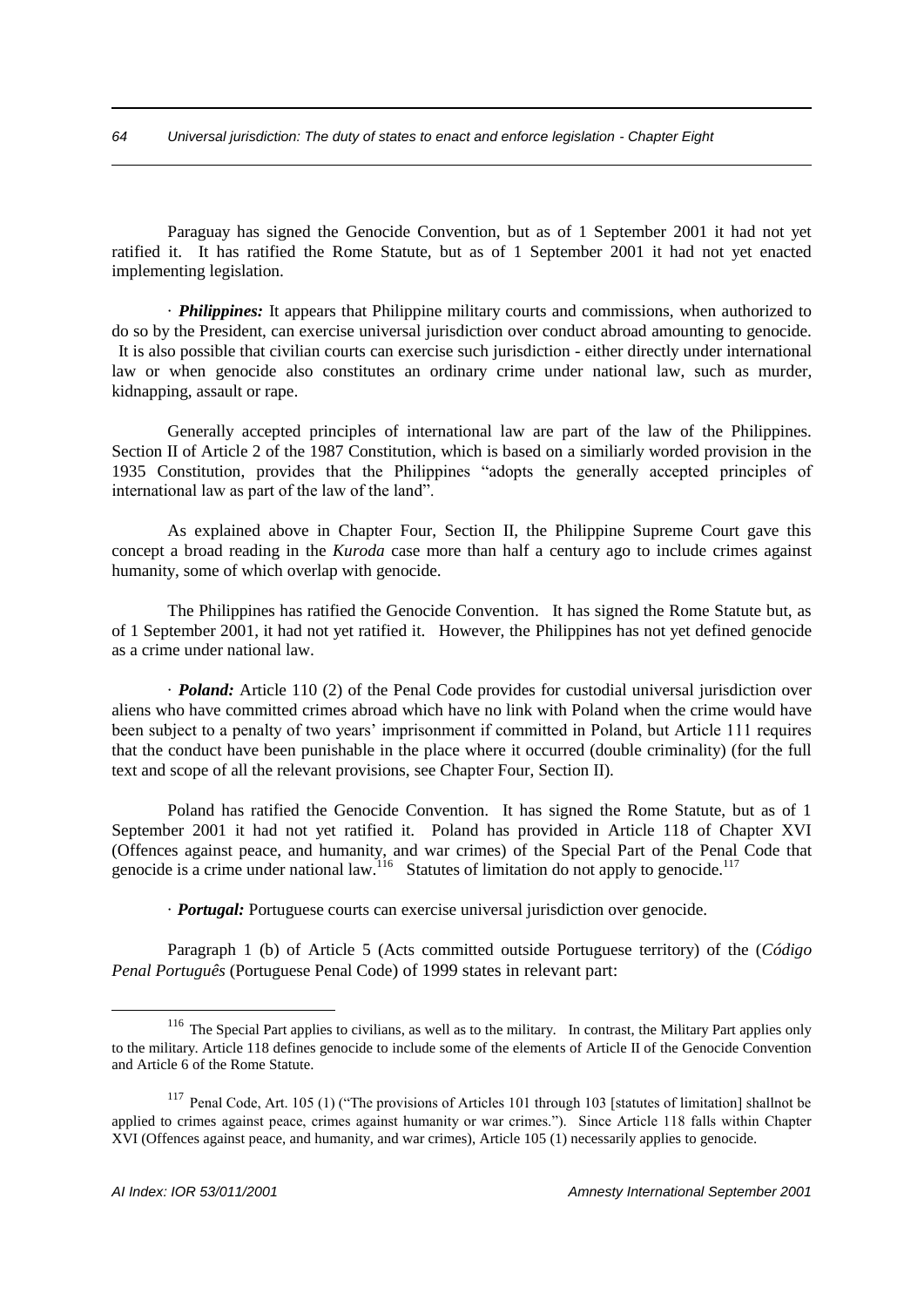"Unless any international treaty or agreement is to the contrary, Portuguese criminal law shall also apply to acts committed outside national territory:

. . . .

(b) When they constitute crimes defined in . . . paragraph 1 of Article 239 . . . , if the suspect is found in Portugal and it is not possible to extradite the suspect.<sup>"118</sup>

<sup>&</sup>lt;sup>118</sup> Portuguese Penal Code of 1999, Art. 5 (1) (b) (all English translations of the 1999 Code by Amnesty International). The original Portuguese text states in full:

*<sup>&</sup>quot;1. Salvao tratado ou convenção internacional em contrário, a lei penal portuguesa é ainda aplicável a factos cometidos fora do território nacional:*

*<sup>. . . .</sup>*

*<sup>(</sup>b) Quando constituírem os crimes previstos nos artigos 159.º, 160.º, 169.º, 172.º, 173.º, 176.º e 236.º a 238.º, no. n.º 1 do artigo 239.º e no artigo 242.º, desde que o agente seja encontrado em Portugal e não possa ser extraditado[.]"* 

*Código Penal, 1999, no. n.º1 (b) do artigo 5.º (Factos praticados fora do território português), redacção da Lei n.º 65/98.*

Several of the crimes covered in the articles listed in Article 5 (1) (b) could, in certain circumstances, amount to war crimes if committed during armed conflict, including: Article 159 (Slavery) (*Escravidão*); Article 160 (Abduction) (*Rapto*); Article 169 (Trafficking in persons) (*Tráfico de pessoas*), Article 172 (Sexual abuse of minors) (*Abuso sexual de crianças*); Article 173 (Sexual abuse of minors who are dependants) (*Abuso sexual de menores dependentes*); and Article 176 (Procuring and trafficking in minors) (*Lenocínio e tráfico de menores*). Article 242 (Destruction of monuments) (*Destruiçao de monumentos*) prohibits the destruction of historical and cultural monuments in violation of international humanitarian law during armed conflict.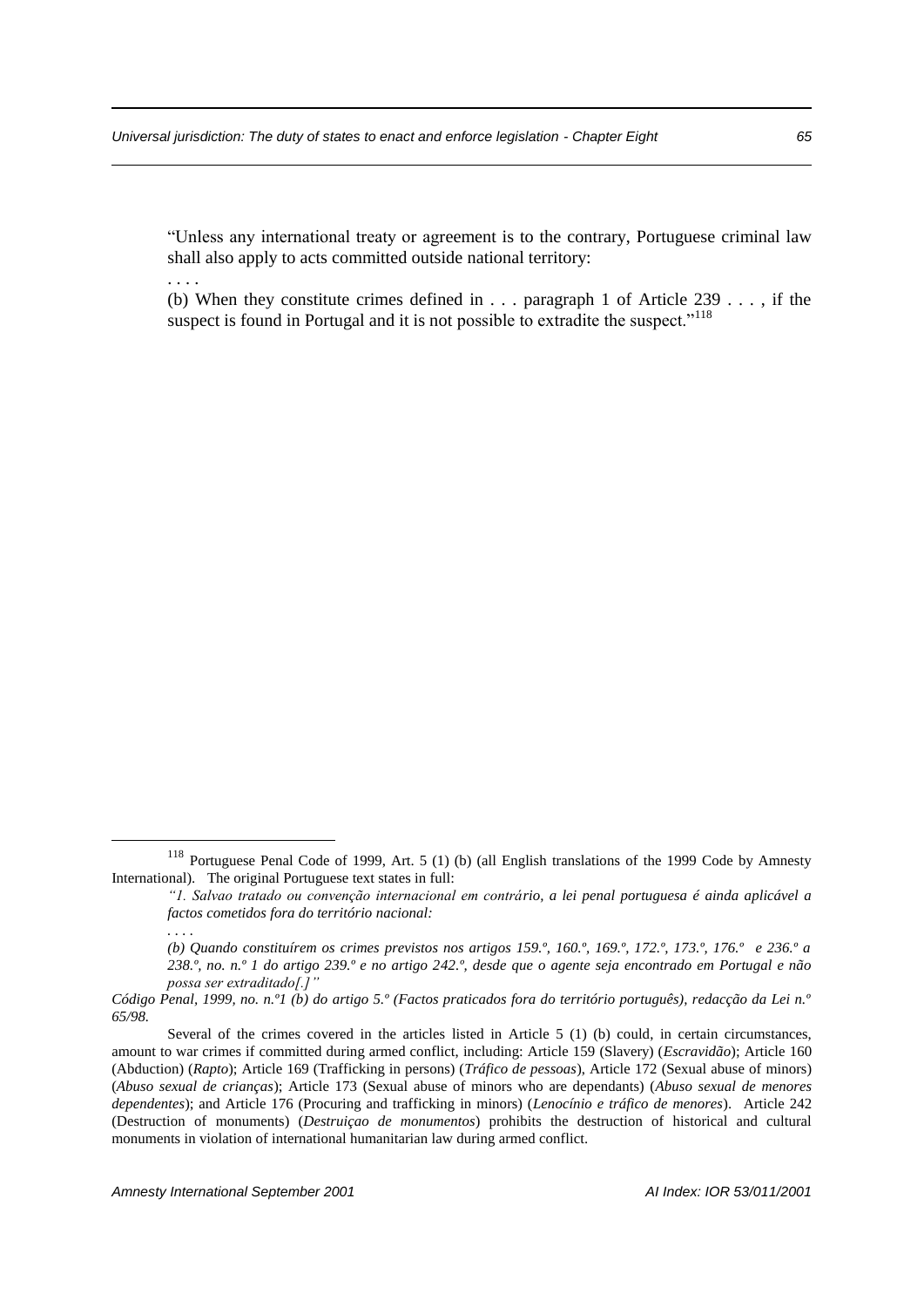Portugal has ratified the Genocide Convention. It has signed the Rome Statute, but as of 1 September 2001 it had not yet ratified it. Portugal has defined genocide as a crime under national law in Article 239.<sup>119</sup> However, ancillary crimes of genocide are not included within the scope of jurisdiction provided in Article 5 (1) (b) of the Penal Code.

· *Romania:* Romanian courts can exercise universal jurisdiction over genocide.

Article 6 of the Romanian Criminal Code of 1988 (for the text and scope of this and other relvant provisions, see Chapter Four, Section II above) gives national courts custodial universal jurisdiction over crimes specified in the Criminal Code by foreigners and stateless persons committed abroad, provided that the conduct was criminal in the place where it occurred and there are no bars to prosecution under the law of that place. In addition, Article 4 of the Criminal Code provides for universal jurisdiction over stateless persons residing in Romania.

Article 7 of this Code states that "[t]he provisions included in Articles 5 and 6 shall only apply if international agreements do not otherwise provide." As demonstrated above, nothing in the Genocide Convention provides that states parties may not exercise universal jurisdiction over genocide.

d) Forcibly transfers children from one group to another group; or

it is punished with penalty of arrest of 12 the 25 years.

The original text in Portuguese reads:

1

*a) Homicídio de membros do grupo;* 

*b) Ofensa à integridade física grave de membros do grupo;* 

- *c) Sujeição do grupo a condições de existência ou a tratamentos cruéis, degradantes ou desumanos, susceptíveis de virem a provocar a sua destruição, total ou parcial;*
- *d) Transferência por meios violentos de crianças do grupo para outro grupo; ou*
- *e) Impedimento da procriação ou dos nascimentos no grupo;*

 *2) Quem, pública e directamente, incitar a genocídio é punido com pena de prisão de 2 a 8 anos.* 

*Código Penal, Título III - Dos Crimes Contra a Paz e a Humanidade Capítulo II - Dos crimes contra a humanidade, Artigo 239º - Genocidio.* The original text is *obtainable from*: <http://www.preventgenocide.org>.

<sup>&</sup>lt;sup>119</sup> Under Title III (Crimes against Peace and Humanity), Chapter II (crimes against humanity) of the Portuguese Penal Code, Article 239 (Genocide) provides:

<sup>&</sup>quot;1) Who, with intention to destroy, in all or part, national, ethnic, racial or religious group, as such, carries out:

a) Homicide of members of the group;

b) Offence to serious the physical integrity of members of the group;

c) Subjection of the group cruel, degrading or inhuman treatment, susceptíveis the conditions of existence or the handlings capsizes to provoke its destruction, partial total or;

e) Prevents procreation or births in the group;

<sup>2)</sup> whoever, public and directly, incites genocide is punishable with a sentence of imprisonment of 2 to 8 years.

<sup>3)</sup> the agreement with the aim of carrying out genocide is punishable with a sentence of imprisonment of 1 to 5 years."

*"1) Quem, com intenção de destruir, no todo ou em parte, grupo nacional, étnico, racial ou religioso, como tal, praticar:* 

*é punido com pena de prisão de 12 a 25 anos.* 

*<sup>3)</sup> O acordo com vista à prática de genocídio é punido com pena de prisão de 1 a 5 anos."*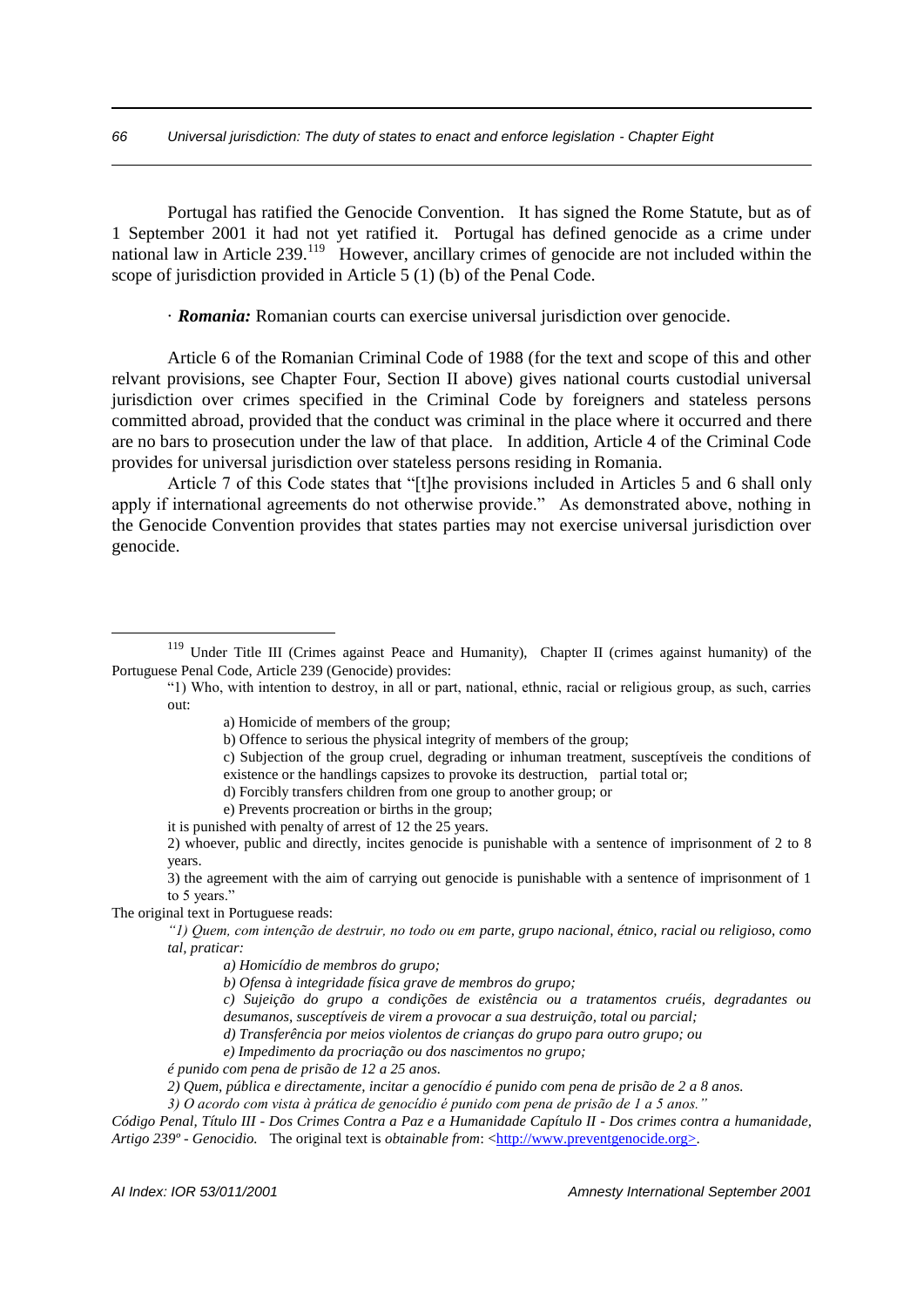Article 357 of the Criminal Code defines genocide as a crime.<sup>120</sup> Romania is a party to the Genocide Convention. It has signed the Rome Statute, but as of 1 September 2001 had not yet ratified it. Statutes of limitation do not apply to genocide (see Chapter Four, Section II).

· *Russian Federation:* Article 12 (3) of the Russian Criminal Code gives Russian courts universal jurisdiction over foreign citizens and stateless persons not permanently resident in the Russian Federation for crimes under Russian law where a treaty provides for prosecution for such conduct, as long as the suspects have not been convicted of such conduct in another state (for the text of that provision, see Chapter Four, Section II above). Article 357 of the Criminal Code provides that acts amounting to genocide under the Genocide Convention are a crime. The Russian Federation is a party to the Genocide Convention as a successor to the USSR. It has signed the Rome Statute, but as of 1 September 2001 it had not yet ratified it. Although Article VI of the Genocide Convention provides for expressly provides for prosecution by the territorial state, nothing in the wording of Article 12 (3) limits the scope to cases where the treaty expressly provides for prosecution on the basis of universal jurisdiction. Thus, Article 12 (3) may give Russian courts universal jurisdiction over genocide under the Genocide Convention. However, there is no jurisprudence on this question.

· *Slovak Republic:* There are two bases for courts in the Slovak Republic to exercise universal jurisdiction over conduct amounting to genocide (for the text and scope of the relevant jurisdictional provisions not quoted, see Chapter Four, Section II).

First, Section 19 of the Penal Code provides in relevant part:

"This Act shall also be used to determine criminal liability for criminal offences of . . . genocide (section 259), . . . if such a criminal offence was committed abroad by a foreign national or a stateless person who does not have permanent residency on the territory of the Slovak Republic."<sup>121</sup>

Second, Section 20 of the Penal Code provides that foreign nationals or stateless persons who are permanent residents are criminally responsible for conduct abroad which is a crime under the law of Slovakia and the law of the place where it occurred, if they are found in Slovakia and if they are not extradited to another state. They may not, however, be given a more severe sentence than they would have received in the territorial state.

The Slovak Republic is a party to the Genocide Convention. It has signed the Rome Statute, but as of 1 September 2001 it had not yet ratified it. Genocide is a crime under Slovak law.<sup>122</sup>

<sup>120</sup> Criminal Code, Art. 357 (defining genocide in terms similar to the definition in Article II of the Genocide Convention and Article 6 of the Rome Statute).

<sup>&</sup>lt;sup>121</sup> Penal Code of 1961, as amended, § 19 (unofficial English translation provided by the government).

<sup>122</sup> Penal Code, § 259 (Genocide) (defining the crime in terms similar to the definition in Article II of the Genocide Convention and in Article 6 of the Rome Statute). It includes participation in genocide as a crime, but does not list the other forms of ancillary criminal responsibility.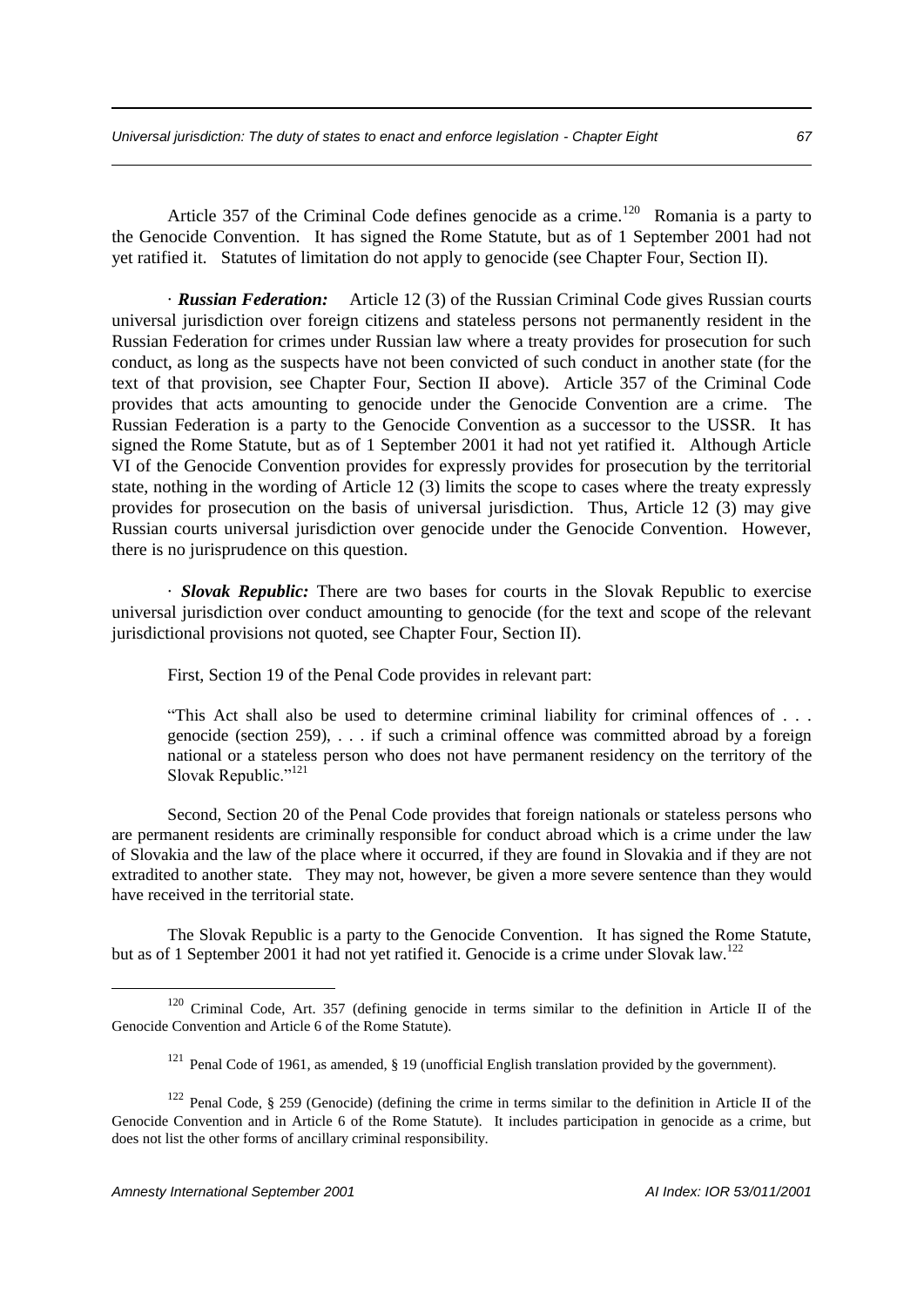· *Slovenia:* Article 123 (2) of the Penal Code of Slovenia (for the text, see Chapter Four, Section II above) provides that the Penal Code applies to foreigners found in the territory who have committed crimes abroad against another country or any of its citizens, provided that the offence is punishable by at least three years' imprisonment under the Penal Code. Article 373 of the Penal Code (Genocide) prohibits genocide, including genocidal acts against a social or political group, and Article 378 (Association and Incitement to Genocide and War Crimes) prohibits incitement to such acts. Both articles provide for punishments in excess of three years. Slovenia is a party to the Genocide Convention. It has signed the Rome Statute, but as of 1 September 2001 it had not yet ratified it.

· *South Africa:* Although South Africa has not yet provided for universal jurisdiction over genocide, it intends to do so.

The draft implementing legislation for the Rome Statute, which was introduced in Parliament on 18 July 2001, provides for universal jurisdiction over genocide as defined in Article 6 of the Rome Statute. Section 4 (2) of the draft bill states:

"In order to secure the jurisdiction of any court referred to in section 166 (*c*) to (*e*) of the Constitution for purposes of this Act, any person who commits a crime contemplated in subsection (1) [genocide, crimes against humanity or war crimes as defined in the Rome Statute] outside the territory of the Republic if

. . . .

<u>.</u>

(*b*) that person is not a South African citizen, but is ordinarily resident in the Republic; or (*c*) that person, after the commission of the crime, is present in the territory of the Republic. . ..<sup>"123</sup>

However, this provision does not appear to provide for universal jurisdiction over the ancillary crimes of genocide in Article III of the Genocide Convention or as covered by Article 25 of the Rome Statute.

South Africa has ratified the Genocide Convention and the Rome Statute.

· *Spain:* There are two legislative provisions permitting Spanish courts to exercise universal jurisdiction over genocide.<sup>124</sup>

<sup>&</sup>lt;sup>123</sup> Republic of South Africa, International Criminal Court Bill, as introduced on 18 July 2001, § 4 (2) (*b*) & (*c*). The full text of the bill is *obtainable from* http://www.polity.org.za/govdocs/legislation/index.htm. The memorandum accompanying the draft bill states: "A person who commits such a crime outside of the Republic is deemed to have committed that crime in the Republic if he or she is a South African citizen or is ordinarily resident in the Republic, if he or she is in the Republic after the commission of the crime . . ." Memorandum on the Objects of the International Criminal Court Bill, 2001.

 $124$  In addition to the other sources on Spain cited in the bibliography (Annex I), the following unpublished papers were used in drafting the entries on Spain in this memorandum: Valentine Bück, *Rapport Espagnol,* unpublished manuscript submitted for discussion to the *Etude Comparée des Critères de Competence Juridictionnelle en Matière de Crimes Internationaux (Crimes Contre l'Humanité, Génocide, Torture, Crimes de Guerre, Terrorisme),* Paris, 2 to 3 July 2001; Luc Reydams, *Spain,* a chapter in his book, *Universal Jurisdiction in International Law* (Oxford: Oxford University Press) (forthcoming).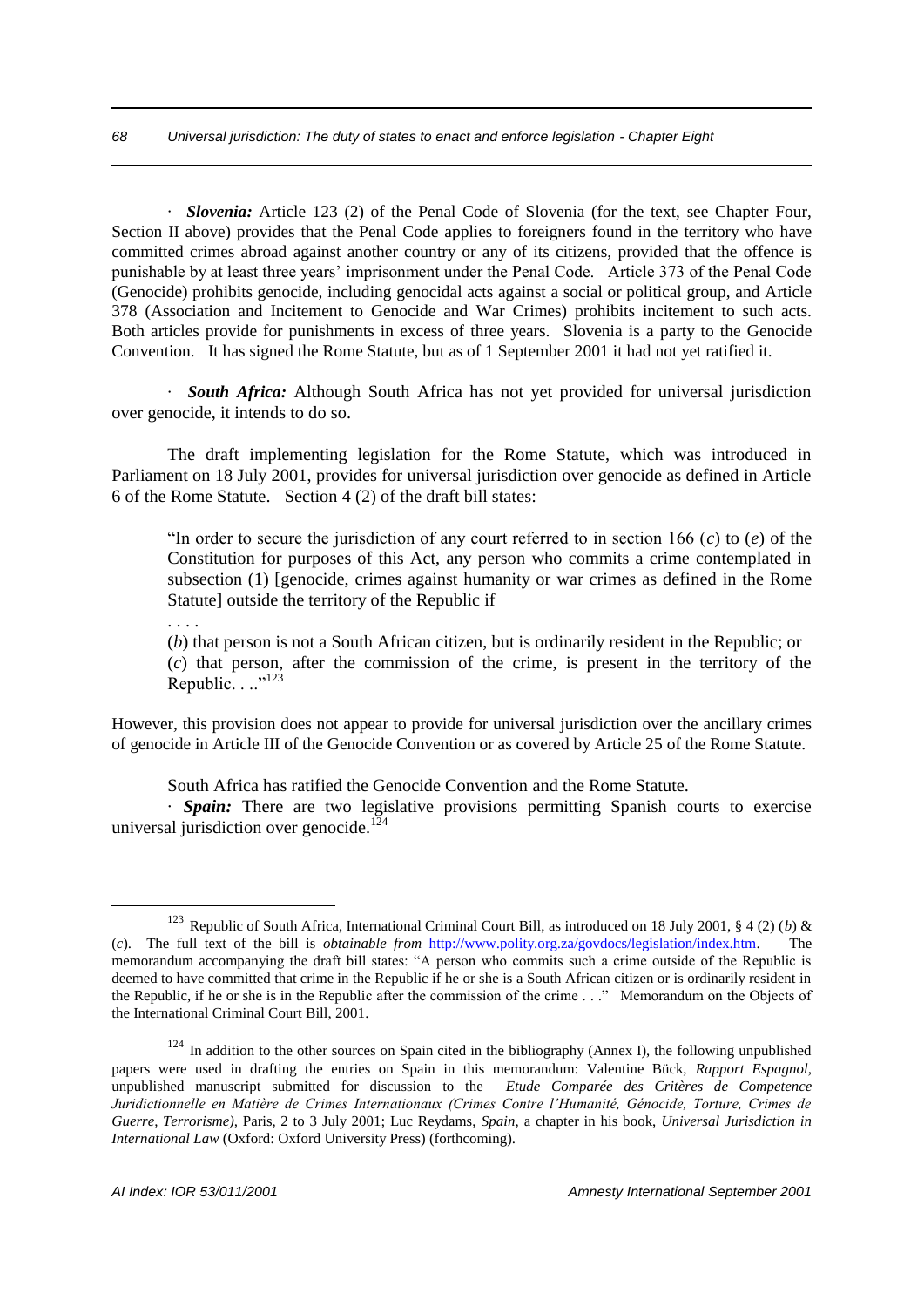*(1) Legislative provisions.* First, Article 23.2 of the Organic Law of the Judicial Power of 6/1985 of 1 July 1985 (*Ley Orgánica del Poder Judicial*. *Boletin Oficial del Estado, No. 157*) provides that Spanish courts may exercise universal jurisdiction over ordinary crimes committed abroad by aliens who subsequently become Spanish nationals, provided that the act was punishable under the law of the place where it occurred and the suspect has not been acquitted, convicted or pardoned.

Article 23.4 of the 1985 Organic Law of the Judicial Branch permits courts to exercise jurisdiction over crimes "committed by Spanish or foreign persons outside of national territory and capable of being proven under Spanish law, such as the following crimes: (a) Genocide . . .".

Spain is a party to the Genocide Convention. It has ratified the Rome Statute and, although it had not yet enacted implementing legislation as of 1 September 2001. Genocide is defined as a crime under national law and it has been interpreted more broadly than the definition in Article II of the Genocide Convention and Article 6 of the Rome Statute.<sup>125</sup> Article 131 (4) of the Penal Code provides that statutes of limitation do not apply to genocide.

*(2) Criminal investigations.* There have been several criminal investigations opened based on universal jurisdiction over allegations of genocide abroad.

<sup>&</sup>lt;sup>125</sup> The original text in Spanish of Article 607 reads:

*<sup>&</sup>quot;1. Los que, con propósito de destruir total o parcialmente a un grupo nacional, étnico, racial o religioso, perpetraren alguno de los actos siguientes, serán castigados:* 

*<sup>1)</sup> Con la pena de prisión de quince a veinte años, si mataran a alguno de sus miembros.* 

*Si concurrieran en el hecho dos o más circunstancias agravantes, se impondrá la pena superior en grado.* 

*<sup>2)</sup> Con la prisión de quince a veinte años, si agredieran sexualmente a alguno de sus miembros o produjeran alguna de las lesiones previstas en el artículo 149.* 

*<sup>3)</sup> Con la prisión de ocho a quince años, si sometieran al grupo o a cualquiera de sus individuos a condiciones de existencia que pongan en peligro su vida o perturben gravemente su salud, o cuando les produjeran algunas de las lesiones previstas en el artículo 150.* 

*<sup>4)</sup> Con la misma pena, si llevaran a cabo desplazamientos forzosos del grupo o sus miembros, adoptaran cualquier medida que tienda a impedir su género de vida o reproducción, o bien trasladaran por la fuerza individuos de un grupo a otro.* 

*<sup>5)</sup> Con la de prisión de cuatro a ocho años, si produjeran cualquier otra lesión distinta de las señaladas en los números 2. y 3. de este apartado.* 

 *<sup>2.</sup> La difusión por cualquier medio de ideas o doctrinas que nieguen o justifiquen los delitos tipificados en el apartado anterior de este artículo, o pretendan la rehabilitación de regímenes o instituciones que amparen prácticas generadoras de los mismos, se castigará con la pena de prisión de uno a dos años."*

*Código Penal, Libro II, Título XXIV (Delitos contra la Comunidad Internacional), Capítulo II (Delitos de genocidio), Artículo 607.* The original text in Spanish is *obtainable from* <http://www.preventgenocide.org>.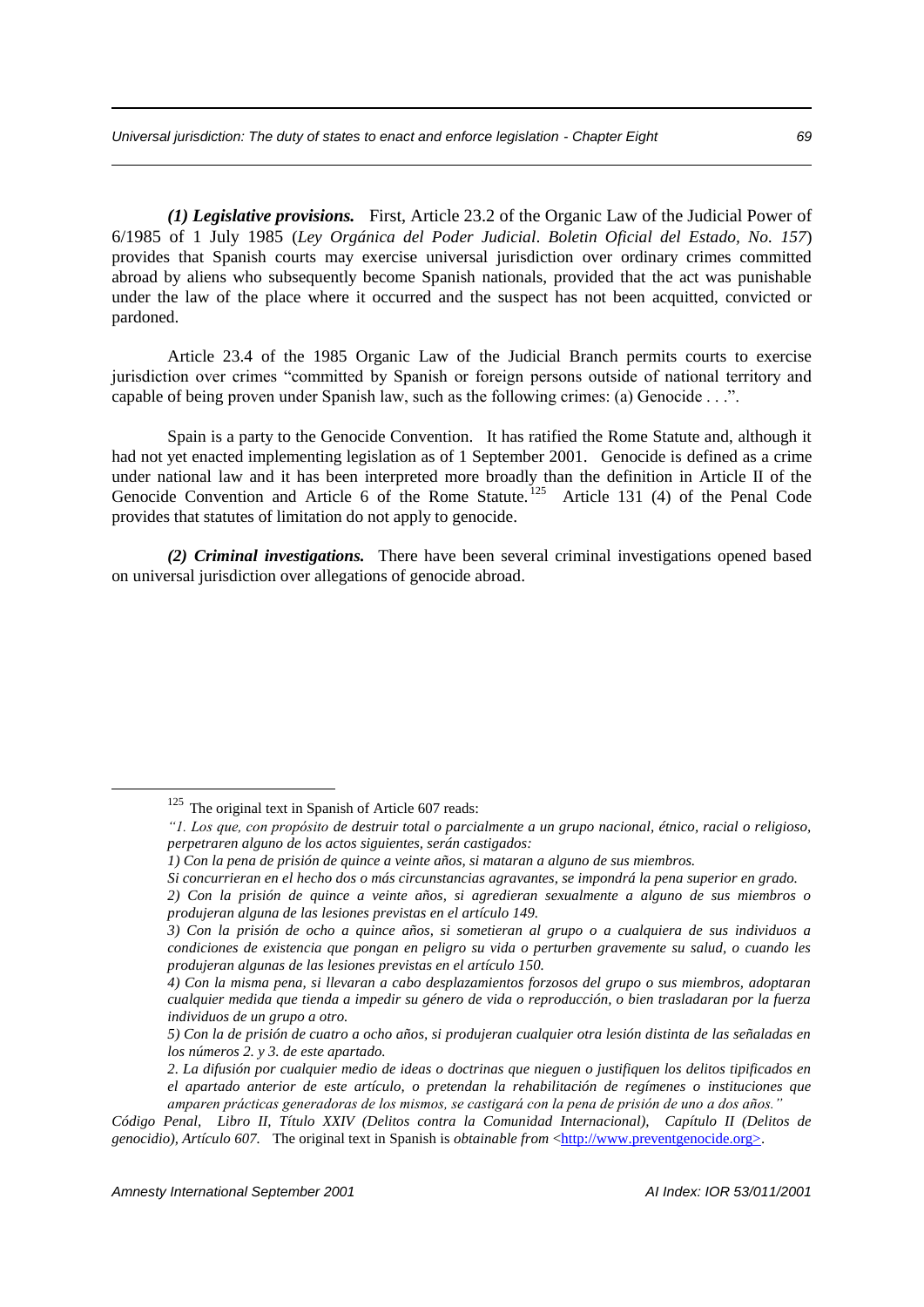*Crimes in Chile.* Among the crimes with which the former President of Chile was charged in October 1998 was the crime of genocide under Article 607. In upholding jurisdiction under Article 23.4 (a) of the Organic Law of the Judicial Branch over charges of genocide committed in a foreign country, the *Audiencia Nacional* declared that Article VI of the Genocide Convention did not exclude the possibility of courts with jurisdiction distinct from the jurisdiction of the courts of the territorial state or of an international tribunal.<sup>126</sup> The court explained:

"Article VI of the Convention does not rule out the possibility that there may be courts with the necessary jurisdiction other than those in the territory in which the crime was committed or an international court. Article VI of the Convention envisages an international penal court and makes it obligatory for State parties to ensure that genocide is prosecuted by the courts of the State in whose territory the offences were committed. But it would be contrary to the spirit of the Convention, which seeks a commitment from the contracting parties to use their own respective criminal laws to prosecute genocide as a crime under international law and ensure that there is no impunity for such a serious crime, to use Article VI of the Convention to put limits on jurisdiction by ruling out any other type than those it stipulates. The fact that there has been no agreement between the contracting parties that their own respective national courts do not have universal jurisdiction for the offence means that State parties are not prevented from establishing that type of jurisdiction for an offence which has such great significance for the whole world and which, as the Convention itself states, directly affects the international community and the whole of humanity. In no way should we see Article VI as a means of preventing State signatories from making use of their right to instigate prosecution as appropriate under their domestic legislation. It would be unthinkable if, by applying the Convention for the Prevention and Punishment of the Crime of Genocide and having complied with the requirements of article 23, paragraph two, of the Organic Law of the Judicial Power, Spain, for example, could not punish a perpetrator of genocide with Spanish nationality who had committed the offence outside of Spain and who was present in our country. At the same time, the terms of Article VI of the 1948 Convention do not mean that a State party, such as Spain, whose legal system allows extraterritoriality to be used for prosecuting genocide, should be prevented from punishing genocide through the action of its own courts."<sup>12</sup>

Although that law was interpreted more broadly by the court than the definition in the Genocide Convention, those differences are not relevant to the decision that a national court, even in a state party, may exercise universal jurisdiction over the crime of genocide.

<sup>126</sup> The text of the decision can be found under the following title (not the title of the decision): *Auto de la Sala de lo Penal de la Audiencia Nacional confirmando la jurisdicción de España para conocer de los crímenes de genocidio y terrorismo cometidos durante la dictadura chilena* (Ruling of the National Audience on Jurisdiction of Spanish Justice to Pursue Crimes of Genocide and Terrorism during the Chilean Dictatorship), Madrid, 5 October 1998 (the text of the decision and a summary in English are *obtainable from*

<sup>&</sup>lt;http://www.derechos.org/nizkor/chile/juicio/audi.html>, Section Two. The English translation of the quoted passage is by Amnesty International. Other English translations of this decision can be found in 2 Y. B. Int'l Hum. L. 505 (1999) and in Reed Brody & Michael Ratner, *The Pinochet Papers: The Case of Augusto Pinochet in Spain and Britain* (The Hague/London/Boston: Kluwer Law International 2000).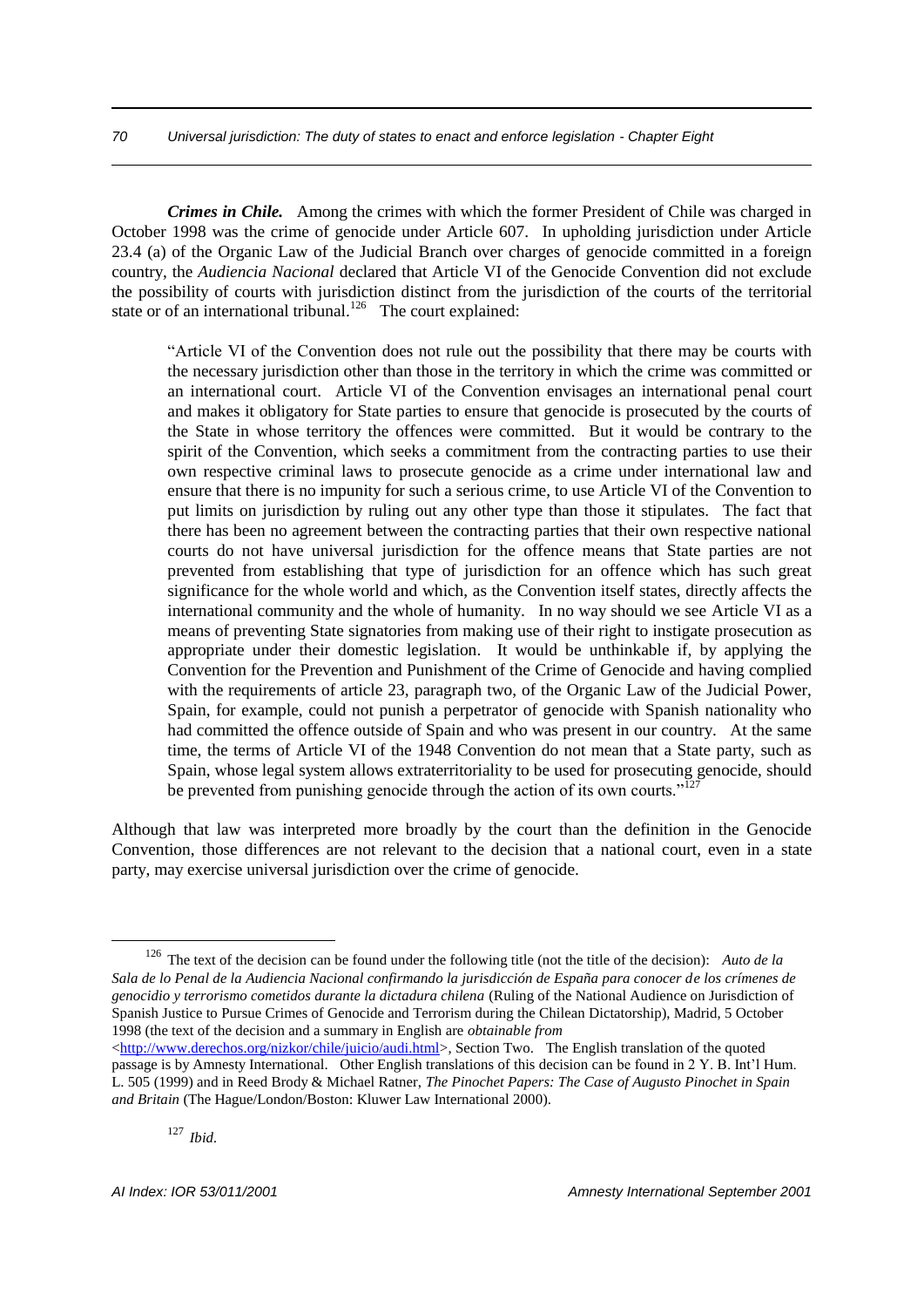The court, however, imposed a judicially-created condition for the exercise of universal jurisdiction under Article 23.4 (a) over genocide that has no basis in the text of the Genocide Convention or its drafting history. This subsidiarity (or, more accurately, complementarity) test, if implemented in all cases, could permit territorial states to prevent Spanish courts from exercising universal jurisdiction simply by instituting criminal proceedings against a suspect without any intention of permitting the case to proceed. Indeed, problems with this test may well have led the court to limit the its scope in the Ríos Montt case a year and a half later (see below). The court defined its new test as follows:

"It should be recognized, considering the primacy of international law over domestic law (Article 96 of the Spanish Constitution and Article 27 of the Vienna Convention on the Law of Treaties, of 1969), that Article VI of the Convention on the Prevention and Punishment of the Crime of Genocide makes the action of jurisdictions other than those provided for in Article VI subsidiary, so that a State must refrain from exercising jurisdiction over acts that constitute genocide where they are already being tried by the courts of the country in which they occurred or by an international penal tribunal."<sup>128</sup>

*Crimes in Argentina.* In a related case, an investigating judge issued arrest warrants for 97 Argentine military officers and one Argentine judge on the basis of charges including genocide (see discussion in Chapter Two, Section V.A above).<sup>129</sup>

<sup>128</sup> *Ibid.,* (English translation in Brody & Ratner, *supra n.126*).

<sup>&</sup>lt;sup>129</sup> The text of the decision in Spanish, together with a summary in English, can be found under the following title (not the title of the decision): *Auto de la Sala de lo Penal de la Audiencia Nacional confirmando la jurisdicción de España para conocer de los crímenes de genocidio y terrorismo cometidos durante la dictadura argentina* (Ruling of the National Audience on Jurisdiction of Spanish Justice to Pursue Crimes of Genocide and Terrorism during the Argentine Dictatorship), Madrid, 4 October 1998 <http://www.derechos.org/nizkor/arg/espana/audi.html>, Section Two.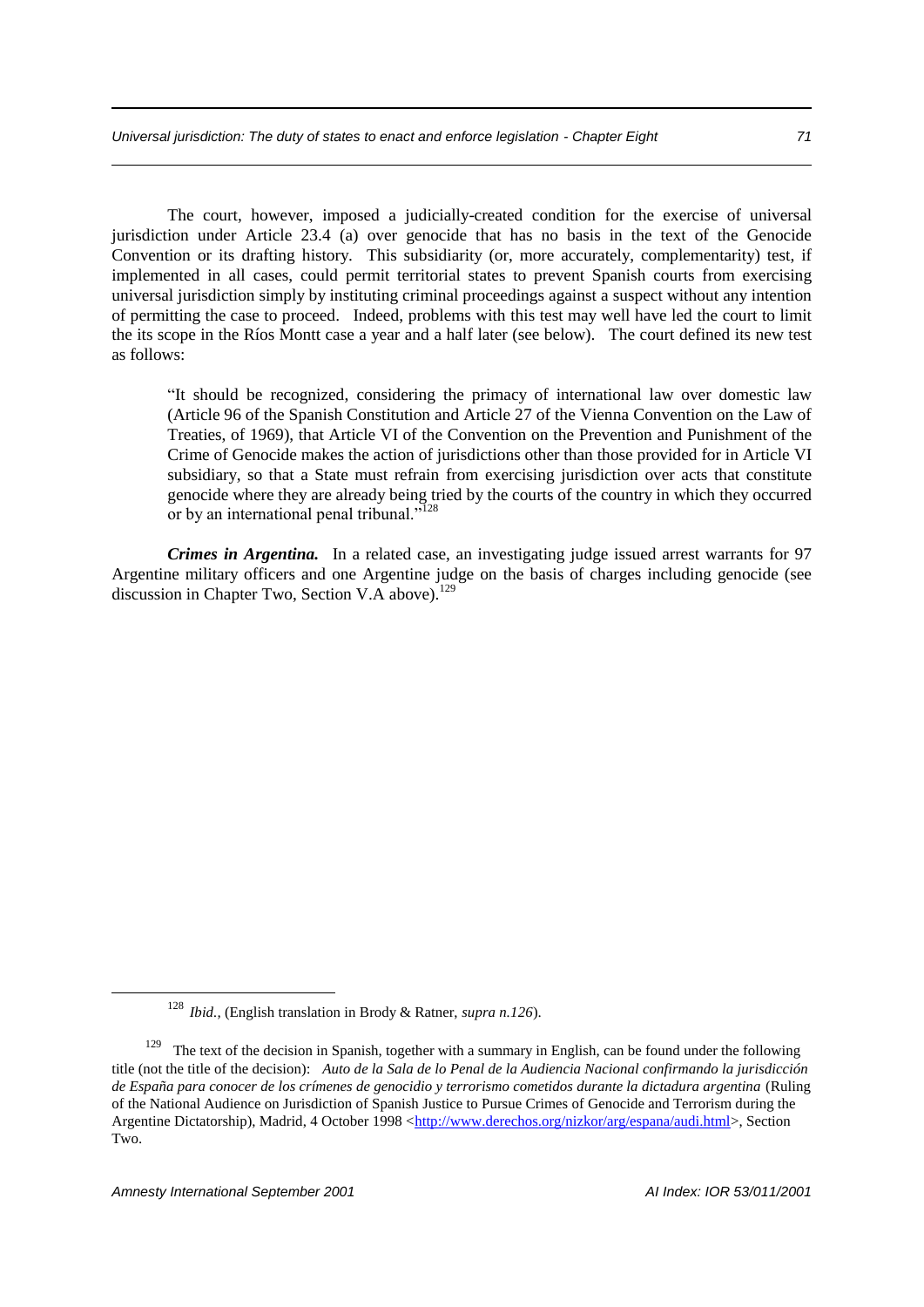*Crimes in Guatemala.* On 2 December 1999, a complaint was filed by several Guatemalan and international non-governmental organizations and individuals against former Presidents of Guatemala Efrain Rios Montt, Fernando Romeo Lucas Garcia and Oscar Humberto Mejia Vitores and against five senior police officials in the *Audiencia Nacional* (Spanish Central Trial Court No. 1) alleging that they had been responsible for genocide, torture, "terrorism" and other crimes committed during the internal armed conflict in Guatemala.<sup>130</sup> On 13 January 2000, as in the *Pinochet* case, the Prosecutor argued that jurisdiction was inappropriate because Guatemala was investigating the alleged crimes.<sup>131</sup>

The *juez central de instrucción* (investigating judge), Ruiz Polanco, rejected this challenge on 27 March 2000, holding that the court had jurisdiction over the alleged acts.<sup>132</sup> According to an authoritative account of this decision, Judge Ruiz Polanco said that the complaint could be heard because Guatemalan courts were not investigating the allegations and that legal proceedings in Guatemala had been stalled or suspended without sufficient basis. He further held that in the absence of the efficient exercise by Guatemalan courts of their primary jurisdiction over the allegations, other courts, such as the Spanish courts, would be able to exercise universal jurisdiction over offences which were grave violations of fundamental human rights. He, therefore, decided to send an investigation mission to Guatemala to determine whether there were any pending proceedings concerning the allegations in the case, whether proceedings were stalled or suspended and, if so, the reasons for the delays.<sup>133</sup>

<sup>132</sup> Decision (*Auto*) of Judge Ruiz Polanco confirming the jurisdiction of the Spanish Central Trial Court No. 1 over the alleged acts, 30 March 2000.

<sup>133</sup> Cottier, *supra n.133*

<sup>130</sup> Preliminary Proceedings, No. 331/99, Spanish Central Trial Court No. 1, Madrid, 2 December 1999 [*Juzgado Central de Instrucción No. 1. Audiencia Nacional. Diligencias Previas 331/99*]. The organizations initiating the proceedings included *Confederación Sindical de Comisiones Obreras* (Trade Union Confederation of Workers' Commissions); *Asociación Libre de Abogados* (Free Lawyers Association), *Asociación Contra la Tortura* (Association against Torture), *Associació d'Amistat amb el Poble de Guatemala* (Association for Friendship with the Guatemalan People), *Asociación Centro de Documentación y Solidaridad con America Latina y Africa* (Association and Centre of Documentation and Solidarity with Latin America and Africa), *Comite de Solidaridad Internacionalista de Zaragoza* (Zaragoza Internationalist Solidarity Committee) and the *Asociación Argentina de Derechos Humanos* (Argentinian Human Rights Association). The individuals were Rigoberta Menchu Tum and and 16 others. At the appeal stage, on 28 November 2000, the *Asociación pro Derechos Humanos de España* (Spanish Human Rights Association) was added.

The account of this case is based in part on Michael Cottier, *Correspondents Reports: Spain - Cases: Decision of the Audiencia Nacional on whether Spain shall exercise universal jurisdiction over genocide and other crimes committed in Guatemala,* 3 Y. B. Int'l Hum. L. (2001) (forthcoming). *See also* , *What Relationship Between the Exercise of Universal and Territorial Jurisdiction? The Decision of 13 December 2000 of the Spanish National Court Shelving the Proceedings Against Guatemalan Nationals Accused of Genocide, in* Horst Fischer, Klaus Kreß and Sascha Rolf Lüder, eds, *International and National Prosecution of Crimes under International Law* (2000) (forthcoming).

<sup>&</sup>lt;sup>131</sup> Opinion of the Prosecutor's Office (Fiscal) alleging the incompetence of the Spanish jurisdiction, 13 January 2000.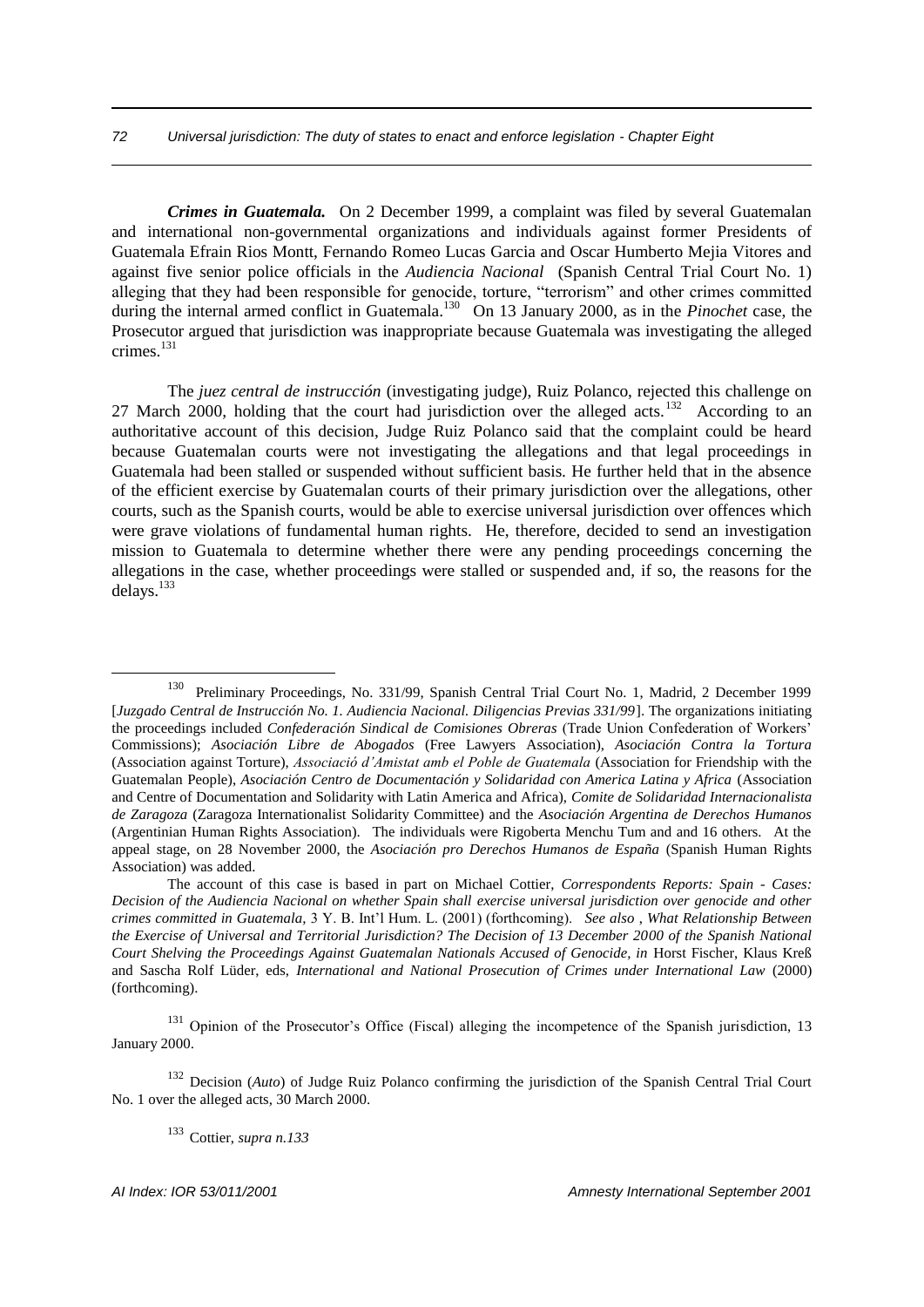The Prosecutor's Office (*Ministerio Fiscal*) filed a *recurso de reforma* (an interlocutory appeal) on 30 March 2000.<sup>134</sup> While this interlocutory appeal was pending, a complaint was filed on 5 April 2000 against eight additional persons. Judge Ruiz Polanco rejected the interlocutory appeal on 27 April 2000.<sup>135</sup> The Prosecutor's Office (Fiscal) filed a *recurso de apelación* (appeal) on 4 May 2000 in the *Audiencia Nacional*, (National Court, Criminal Chamber).<sup>136</sup>

On 13 December 2000, that court, after hearing the case *en pleno* (in a plenary session of the full court) granted the appeal and declined to exercise Spain's subsidiary jurisdiction for the time being. $137$ 

The court stated that under Article 96 of the Spanish Constitution and Article 27 of the Vienna Convention on the Law of Treaties, treaties had priority over Spanish law and that under Article VI of the Genocide Convention, the courts of the territorial state had priority over those of other states, whose jurisdiction over genocide was subsidiary (*principio de subsidiaridad*) to that of the territorial state. Therefore, according to the court, "when acts amounting to genocide are subject to criminal proceedings in the courts of the country where they occurred or in an international criminal court, the courts in other states should cease to exercise jurisdiction".<sup>138</sup>

The court rejected the finding of the Investigating Judge that the Guatemalan courts had been inactive, thus permitting Spanish courts to exercise jurisdiction. It said that lack of activity by the courts of the territorial state could be the result of one of two reasons. First, it could be because "laws have been passed to shield the accused from prosecution so that the domestic courts are prevented by their own legislation from initiating proceedings against them, such as through amnesty laws or laws of oblivion (*leyes de amnistía y olvido*)". Second, "although it may be legally possible for proceedings to be opened, the domestic courts are subjected to pressures from the governing or *de facto* authorities which are such that it can be reasonably concluded that it is not feasible, in such a climate of government hounding or fear, for the judges to carry out their duties with the calmness and impartiality which they need to be able to reach a judgment".

The court found that there were no legal obstacles to prosecuting acts of genocide in Guatemala. Although the report of the *Comisión para el Esclarecimiento Histórico* (Commission for the Clarification of Truth) of 25 February 1999 did not have any legal effect or attribute individual

<sup>138</sup> As stated above, the meaning of this word is closer to principle of complementarity within the meaning of Articles 1 and 17 of the Rome Statute than to the principle of subsidiarity in the European Union context.

<sup>134</sup> Interlocutory appeal by Prosecutor's Office (Fiscal), 30 March 2000.

<sup>&</sup>lt;sup>135</sup> Decision of Judge Ruiz Polanco rejecting the interlocutory appeal by the Prosecutor's Office (Fiscal).

<sup>&</sup>lt;sup>136</sup> Appeal by the Prosecutor's Office (Fiscal), 4 May 2000.

<sup>&</sup>lt;sup>137</sup> Decision of the National Court, Criminal Chamber, Plenary Session, Appeal Record No. 115/2000, Preliminary Proceedings 331/99, Central Court of Instruction No. 1, Madrid, 13 December 2000 (*obtainable from*  $\langle$ http://www.pangea.org/impunitat/> or  $\langle$ http://www.derechos.org/nizkor/guatemala/doc/espana.html>).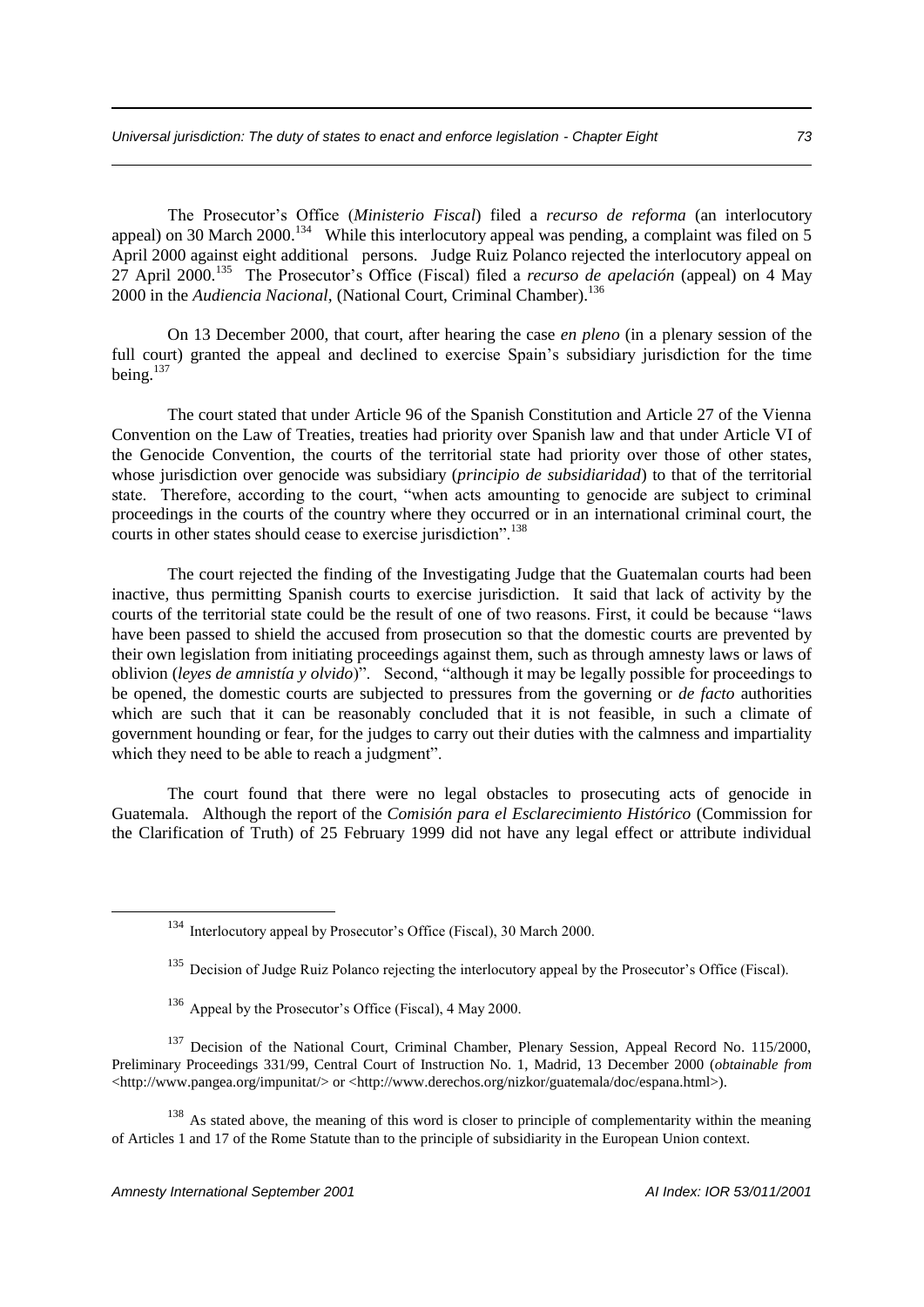criminal responsibility, state institutions and individuals could take action based on its contents.<sup>139</sup> The court also cited the recomendation of the Commission:

"That the State should comply with and ensure that others comply with the Law of National Reconciliation in order to prosecute and bring to trial crimes such as genocide, torture and enforced disappearance, criminal liability for which is not extinguished as a result of this law."

<sup>139</sup> *Informe de la Comisión para el Esclarecimiento Histórico, Guatemala: Memoria del Silencio* (*obtainable from* <http://hrdata.aaas.org/>).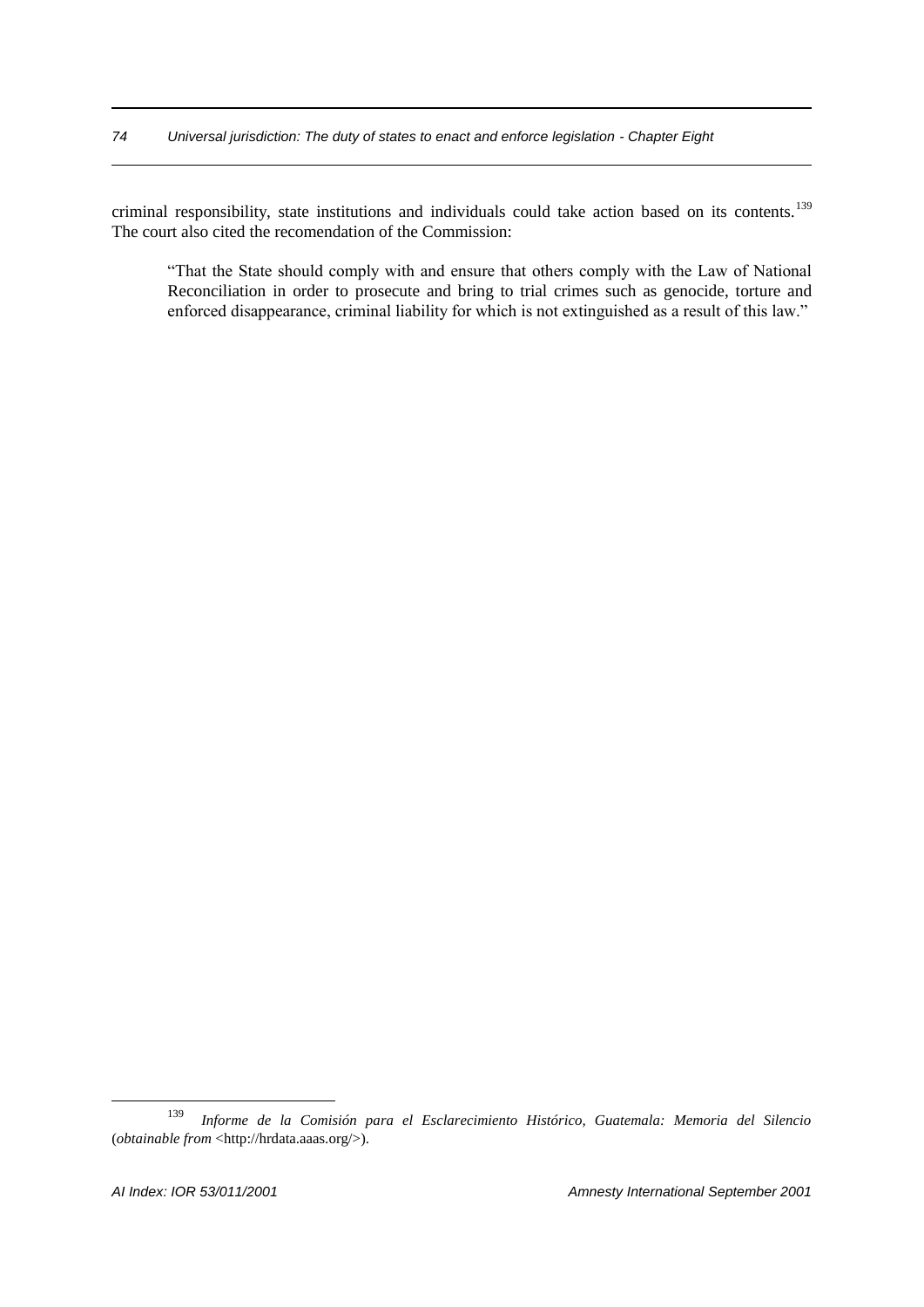Article 8 of the National Reconciliation Law of 18 December 1996 provided that criminal responsibility was not extinguished for genocide, torture and forced disappearance, as well as any crimes that are not barred by a statute of limitations or for which domestic law or international treaties ratified by Guatemala do not allow criminal liability to be extinguished.<sup>140</sup> Therefore, the court concluded that "there is no reason why the Guatemalan justice system cannot prosecute the offence of genocide allegedly committed on the territory of that country".

The court also found that it was not established that Guatemalan courts would not hear the case because of government or other pressure. First, it held that the findings by the Investigating Magistrate on this question related to an earlier period when, although the Guatemalan judiciary was not an accessory after the fact (*cómplice y encubridora*), a section of the judiciary was subject to intimidation. The court said, however, that "what has not been demonstrated is that the Guatemalan judges of today would refuse to take action if the complaint and supplementary lawsuits presented to the First Central Magistrate's Court were presented to the relevant Guatemalan courts with jursidiction over the offence of genocide and the other related offences". In this connection, it noted that the report of the Commission had been issued on 25 February 1999 and the complaint in this case had been made in the Spanish court on 2 December 1999. Therefore, in contrast to the situations in Argentina and Chile, it was not possible to say that "given the number of years which had passed since the military dictatorships had ended, [and] that by virture of the length of time which has passed, there has been no judicial action".

On the basis of the above reasoning, the court concluded that it "does not accept that it is currently necessary for the Spanish courts to resort, on grounds of subsidiarity, to assuming universal jurisdiction for the offence of genocide". However, in allowing the appeal by the Public Prosecutor, it did not foreclose a renewal of proceedings in Spanish courts if the Guatemalan courts failed to act on the allegations in the complaint. Instead, the court declared "that it is not appropriate at the present time for the Spanish courts to pursue the prosecution of the acts in question and that the Investigating Magistrate must therefore shelve the Preliminary Proceedings on the above-stated grounds of lack of jurisdiction".

The court did not address the question whether it had jurisdiction over the other crimes in the complaint, such as torture. As far as is known, there has been no attempt to have the decision of the *Audiencia Nacional* reviewed by cassation.

· *Sweden:* Swedish courts may exercise universal jurisdiction over genocide in several situations.

The first provision, Section 2 of Chapter 2 of the Swedish Penal Code of 1962, entered into force 1965, provides for custodial universal jurisdiction over aliens domiciled in Sweden and over aliens found in the territory suspected of committing crimes abroad which are crimes under Swedish law punishable by more than six months, provided that they are crimes in the state where committed.

<sup>140</sup> Law of National Reconciliation of 18 December 1996, Decree No. 145-96 (*Ley de Reconciliación Nacional*).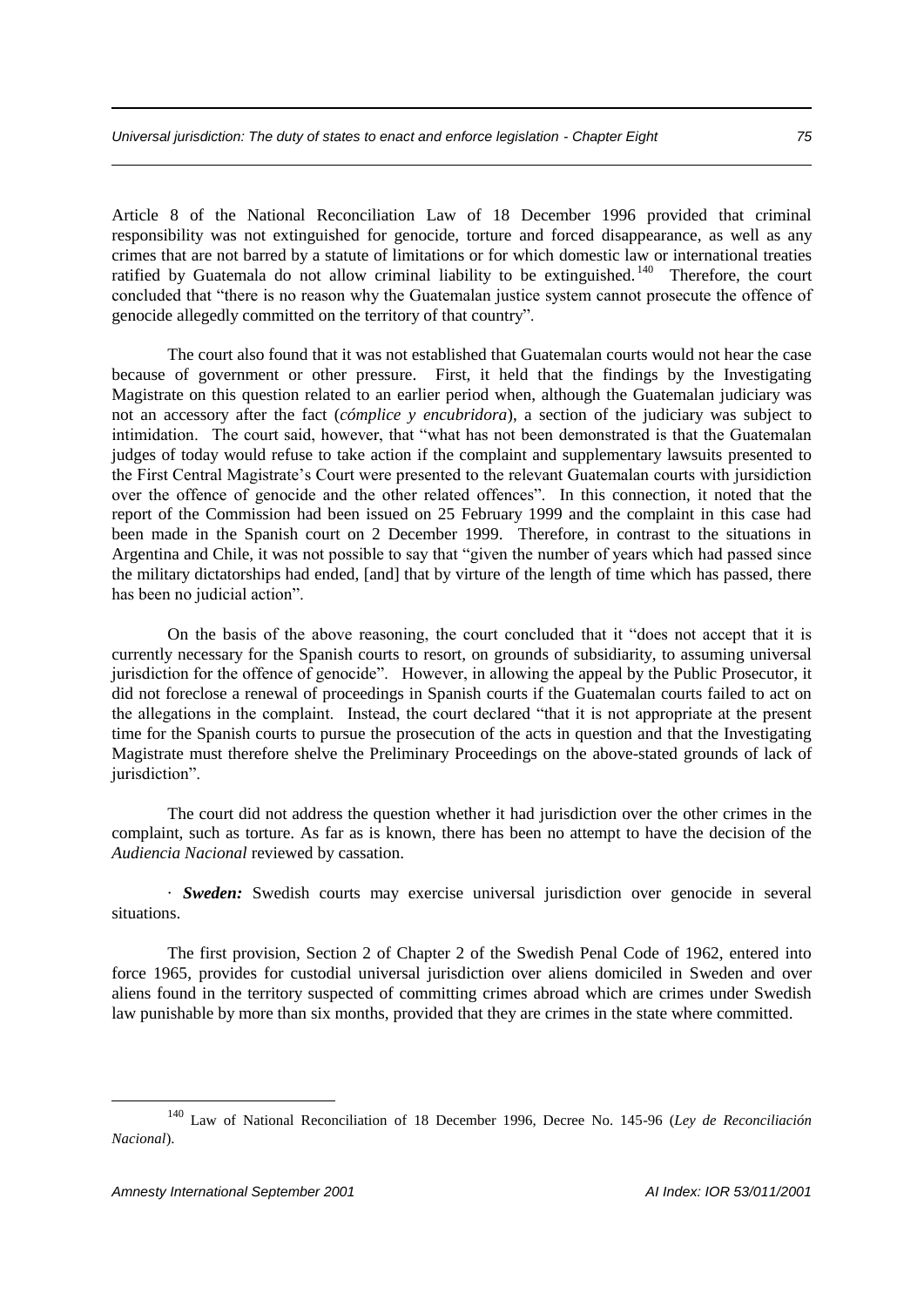The second, Section 3 of Chapter 2 of the Penal Code, provides universal jurisdiction over crimes carrying a penalty of four years under Swedish law which are crimes under international law. Section 6 of Chapter 22 provides that

"[a] person guilty of a serious violation of a treaty or agreement with a foreign power or an infraction of a generally recognized principle or tenet relating to international humanitarian law concerning armed conflicts shall be sentenced for crime against international law (*folkrättsbrott*) to imprisonment for at most four years."

Section 3 then contains an illustrative list of crimes, all of which take place in armed conflict, so it is not clear if persons "guilty of a serious violation of a treaty or agreement with a foreign power" must have committed the crime during armed conflict or if this part of the section includes crimes during time of peace.

Sweden is a party to the Genocide Convention. It has signed and ratified the Rome Statute, but as of 1 September 2001 it had not yet enacted implementing legislation, although it was conducting a review of national legislation (see Chapter Four, Section II). Genocide is a crime under Swedish law.<sup>141</sup>

· *Switzerland:* Since 15 December 2000, Swiss courts have been able to exercise universal jurisdiction over persons suspected of genocide found in the national territory who cannot be extradited. Previously, a Swiss military court had concluded that it could not exercise universal jurisdiction over this crime, at least in peacetime. $142$ 

*"même si l'on admettait que la Suisse a, en vertu du droit international coutumier, une obligation de réprimer les crimes contre l'humanité et de crime de génocide où qu'ils aient été commis, cela ne signifie pas encore nécessairement qu'en l'absence de toute disposition légale, le Tribunal de céans puisse exécuter cette obligation ;*

*Qu'en effet, en application du principe nulla poene sine lege (art. 1er CPM), un juge pénal ne peut condamner que celui qui a commis une infraction prévue par la loi et ne peut prononcer qu'une peine ou une mesure également prévue par la loi ;*

*Que les notions de crimes contre l'humanité et de crime de génocide ne se confondent pas en Suisse avec des normes précises qu'un juge peut directement appliquer pour prononcer une sanction, contrairement aux situations invoqués par l'auditeur et existant dans de nombreux autres pays ;*

<sup>141</sup> *LagboKen* (1964), § 169 (*folkmord*) (original Swedish text *obtainable from* http://www.preventgenocide.org/se/lag169.htm). The following unofficial translation is by Hakan Friman:

<sup>&</sup>quot;1. A person who commits a crime, for which the law prescribes imprisonment for four years or more, against a national, ethnical, racially determined or religious group, with intent to destroy the group, in whole or in part, shall be sentenced for genocide to imprisonment for a fixed term of not less than four and at most ten years, or for life.

<sup>2.</sup> Attempt, preparation or conspiracy to commit genocide, and any failure to reveal such a crime, shall be adjudged in accordance with the provisions of Chapter 23 of the Penal Code."

<sup>&</sup>lt;sup>142</sup> On 30 April 1999, one year before Switzerland ratified the Genocide Convention and enacted implementing legislation, a military court held that, even if Switzerland had an obligation under customary international law to repress genocide, the court did not have jurisdiction under the Swiss Military Penal Code over charges against a Rwandan of genocide committed in Rwanda. *Fulgence Niyonteze, jugement (Tribunal militaire de Division 2, 30 avril 1999),* 13. It explained that

*Que la Convention de 1948 sur le génocide n'est pas applicable en Suisse à ce jour, a défaut de ratification par notre pays ;*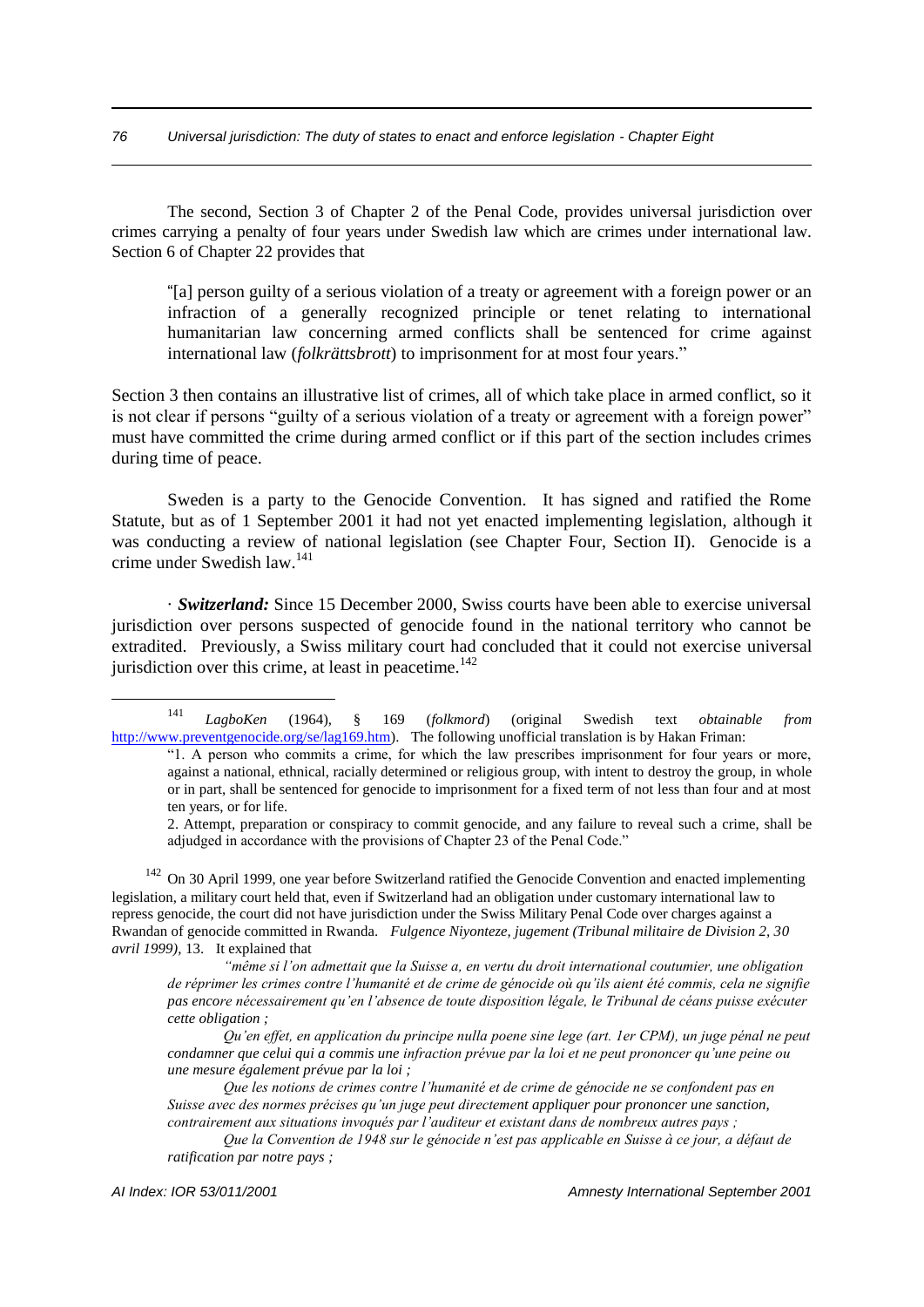*Que le message du Conseil fédéral promulgé en faveur d'une prochaine ratification n'attribue pas la compétence de juger un génocide ou un crime contre l'humanité aux tribunaux militaires ;*

*Que le message démontre que la non-ratification de la convention constitue une lacune qui n'est pas encore comblée ;*

*Que l'obligation universelle de réprimer les génocides et les crimes de guerre serait assurément plus contraignante en cas de vide juridique qui rendrait les actes incriminés non poursuivables ; . . . .*

*Que'en conséquence, même s'il admettait sa compétence, le Tribunal de céans ne pourrait pas forcément condamner l'accusé à une peine pour crimes contre l'humanité et crime de génocide en l'absence de base légale suffisante et qui plus est de sanction pénale[.]"*

*Ibid.,* 11-12.

1

However, on appeal, the First Military Appeals Court is reported to have stated in a still unpublished decision as of 1May 2001 that Article 109 of the Military Penal Code might cover, in addition to violations of international humanitarian law, acts of genocide, at least to the extent that they were committed in connection with an armed conflict. Cottier, *supra,* n. 133, 227. For further discussion of this case with regard to jurisdiction over war crimes, see Chapter Four, Section II; and with regard to jurisdiction over crimes against humanity, see Chapter Six, Section II.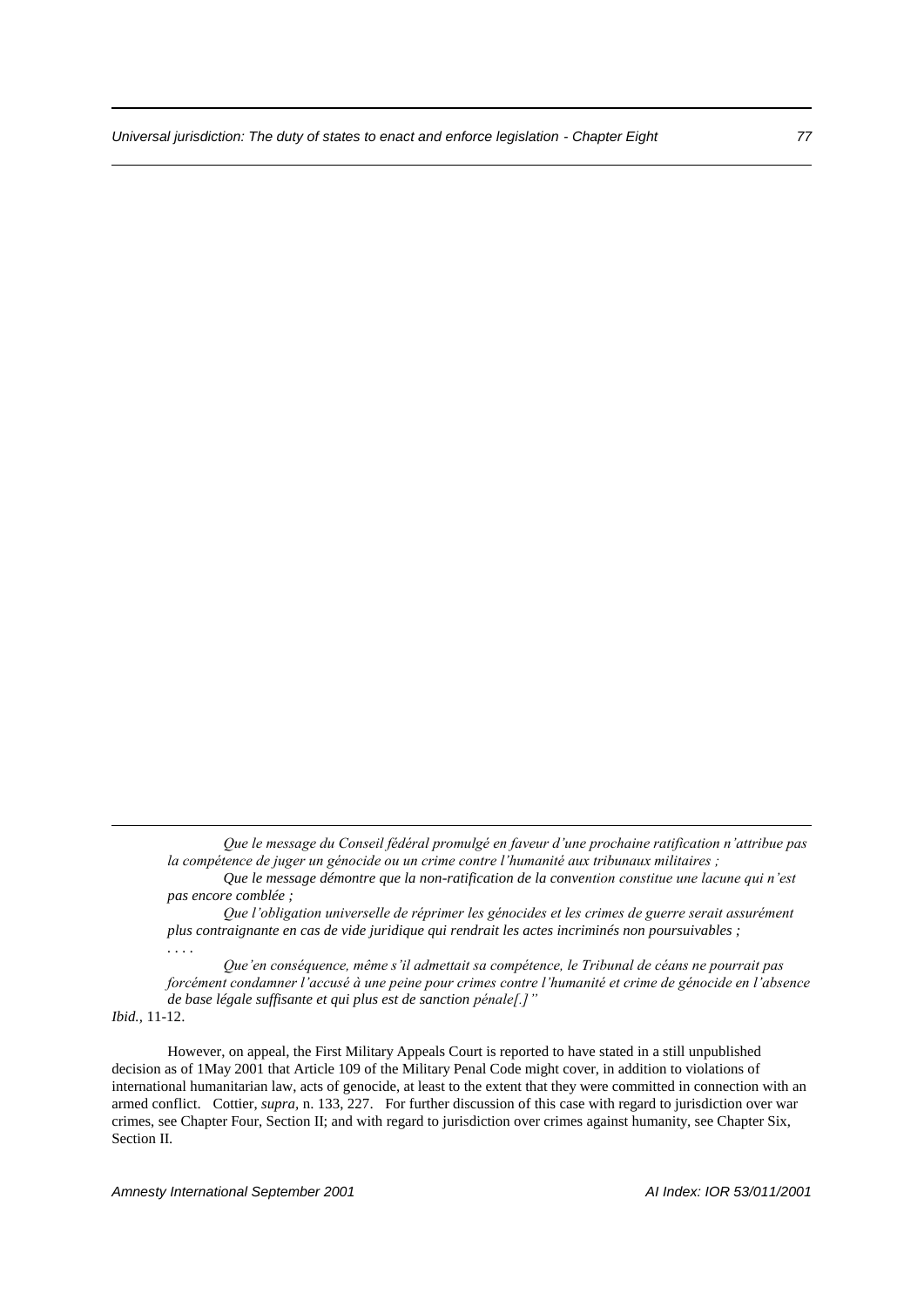The government explained the background and purpose of the legislation making genocide a crime under the Penal Code (*Code Pénal*) in a message on 31 March 1999.<sup>143</sup> In its message, the government stated that the prohibition of genocide was a rule of *jus cogens* subject to obligations *erga omnes*.<sup>144</sup> The legislation amends the Penal Code, the Military Penal Code and the Administration of Federal Criminal Law.<sup>145</sup> Paragraph 1 of Article 264 of the Penal Code, as part of a new Title 12*bis* (Crimes against the Interests of the International Community) (*Délits contre les intérêts de la communauté internationale*), makes genocide a crime punishable by ten year's to life imprisonment.<sup>146</sup> Paragraph 2 of that article states that Swiss courts may exercise universal jurisdiction over a person found in Switzerland suspected of genocide abroad who cannot be extradited and states that Article 6bis of the Penal Code (giving Swiss civilian courts jurisdiction over acts which a treaty obliges the state to prosecute (for the text and scope, see Chapter Four, Section II).<sup>147</sup> The government stated that the inability to extradite could be based

<sup>144</sup> *Message du Conseil,* n. 143, 4917-4918 (*"On a rapidement reconnu aux dispositions matérielles de la Convention le caractère de règles de droit coutumier. En outre, la règle fondamentale de l'interdiction degénocide revêt impérative ayant une portée erga omnes. . . . Dans la mesure où l'interdiction du génocide est une règle impérative du droit des gens (jus cogens), les Etats ne peuvent pas convenir de l'écarter"*) (footnotes omitted).

<sup>145</sup> Federal Act on Amending the Penal Code, the Military Penal Code and the Administration of the Federal Criminal Law (*Bundesgesetz über die Änderung des Strafgesetzbuches, des Militärstrafgesetzes und der Bundesstrafrechtspflege/Loi fédérale concernant la modification du code pénal, du code pénal militaire et de la procédure pénale fédérale*) (published in the official journal at *BB1 1999 5358/FF 1999 4941*); Federal Decree regarding the Approval of the Convention on the Prevention and Punishment of the Crime of Genocide (*Bundesbeschluss betreffend die Genehmigung des Übereinkommens über die Verhütung und Bestrafung des Völkermordes/Arrêté fédéral portant approbation de la Convention pour la prévention et la répression du crime de génocide*) (published in the official journal at: *BB1 1999 5358/FF 1999 4941*; *obtainable from*  http://www.admin.ch/ch/f/as/2000/2725.pdf). The debates and votes in the Federal Assembly are published in Official Bulletin of the National Council of 8 December 1999 and 24 March 2000; Official Bulletin of the Council of States of 9 and 24 March 2000.

<sup>146</sup> *Code Pénal, art. 264, al. 1,* as amended on 24 March 2000, in *Loi fédéral concernant la modification du code pénal, du code pénal militaire et de la procédure pénale fédérale, Recueil des lois fédérales, No. 48, 5 décembre 2000.* The definition is almost identical to the definition in Article II of the Geneocide Convention and Article 6 of the Rome Statute. Article 260*bis* (1), amended in the same law, provides for punishment of ancillary criminal responsibility for genocide. Both provisions entered into force on 15 December 2000.

<sup>147</sup> *Code Pénal, art. 264, al. 2* (*"Est également punissable celui qui aura agi à l'étranger, s'il se trouve en Suissse et qu'il ne peut être extradé. L'article 6bis, ch.2 , est applicable.")*

<sup>&</sup>lt;sup>143</sup> Message of the Federal Council of 31 March 1999 concerning the Genocide Convention on the Prevention and Punishment of the Crime of Genocide and on the corresponding Revision of the Criminal Law (*Botschaft des Bundesrates betreffend das Übereinkommen über die Verhütung und Bestrafung des Völkermordes soie die entsprechende Revision des Strafrechts/Message du Conseil fédéral relatif à la Convention pour la prévention et la répression du crime de génocide, et révision correspondante du droit pénal*). It is published in the official journal at *BB1 (Bundesblatt) 1999 5327, 5336/FF (Feuille Fédérale), No. 28, 20 juillet 1999, 4911, 4919* (*obtainable from* http:www.ch/ch/f/ff/1999/4911.pdf).

For a scholarly analysis of the scope of this legislation, see Michael Cottier, *The Case of Switzerland, in*  Claus Kress & Flavia Lattanzi, eds, 1 *The Rome Statute and Domestic Legal Orders: General Aspects and Constitutional Issues* 219, 227-232 (2000).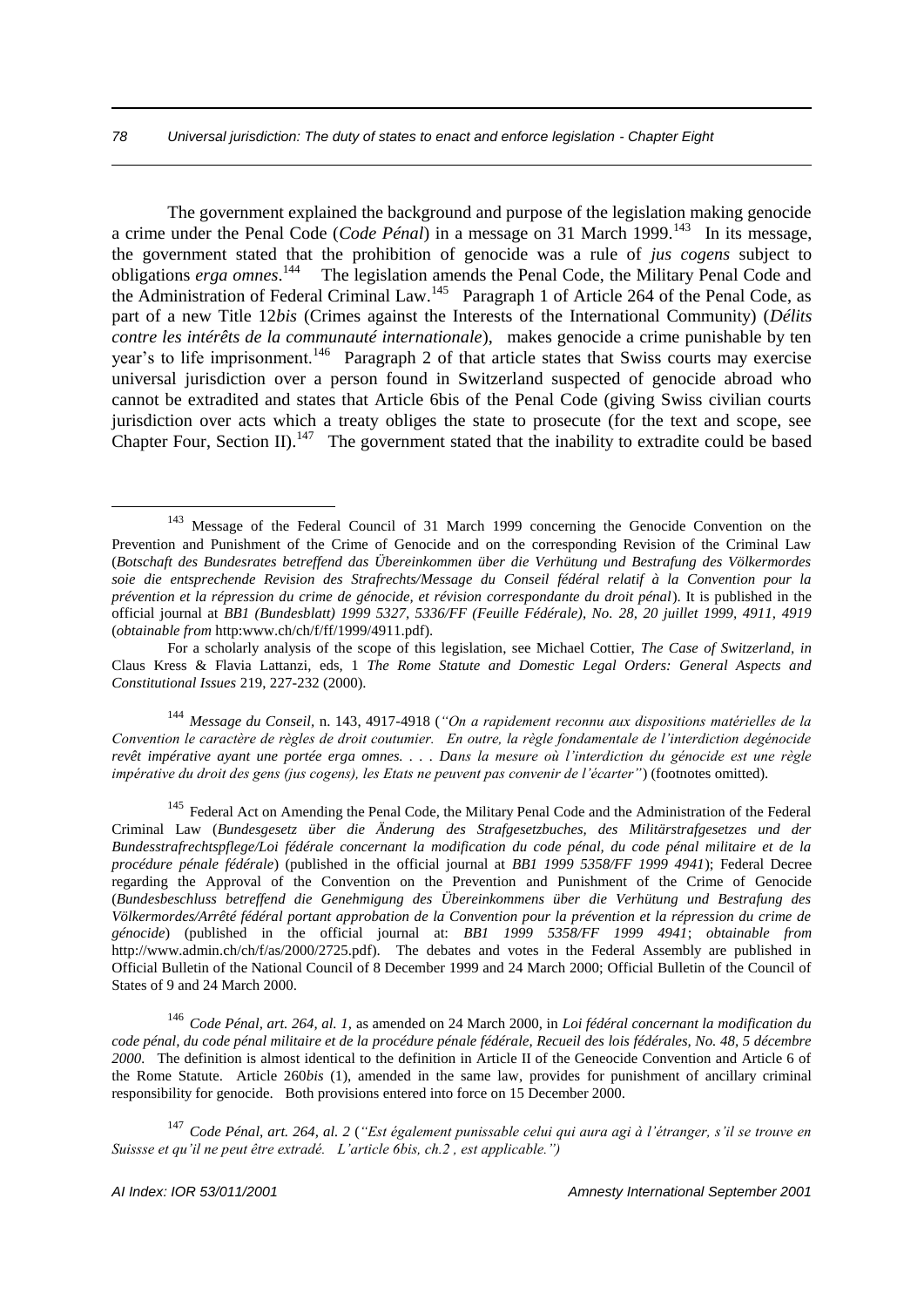on legal or factual reasons.<sup>148</sup> There are a variety of reasons why Switzerland would not extradite someone for

<sup>148</sup> *Message du Conseil, supra,* n. 143, *Feuille Fédérale 1999, 4933* (*". . . le principe de l'universalité . . . à deux réserves près: il faut que l'accusé se trouve en Suisse et qu'il ne puisse être extradé pour des raisons juridiques u de fait."*).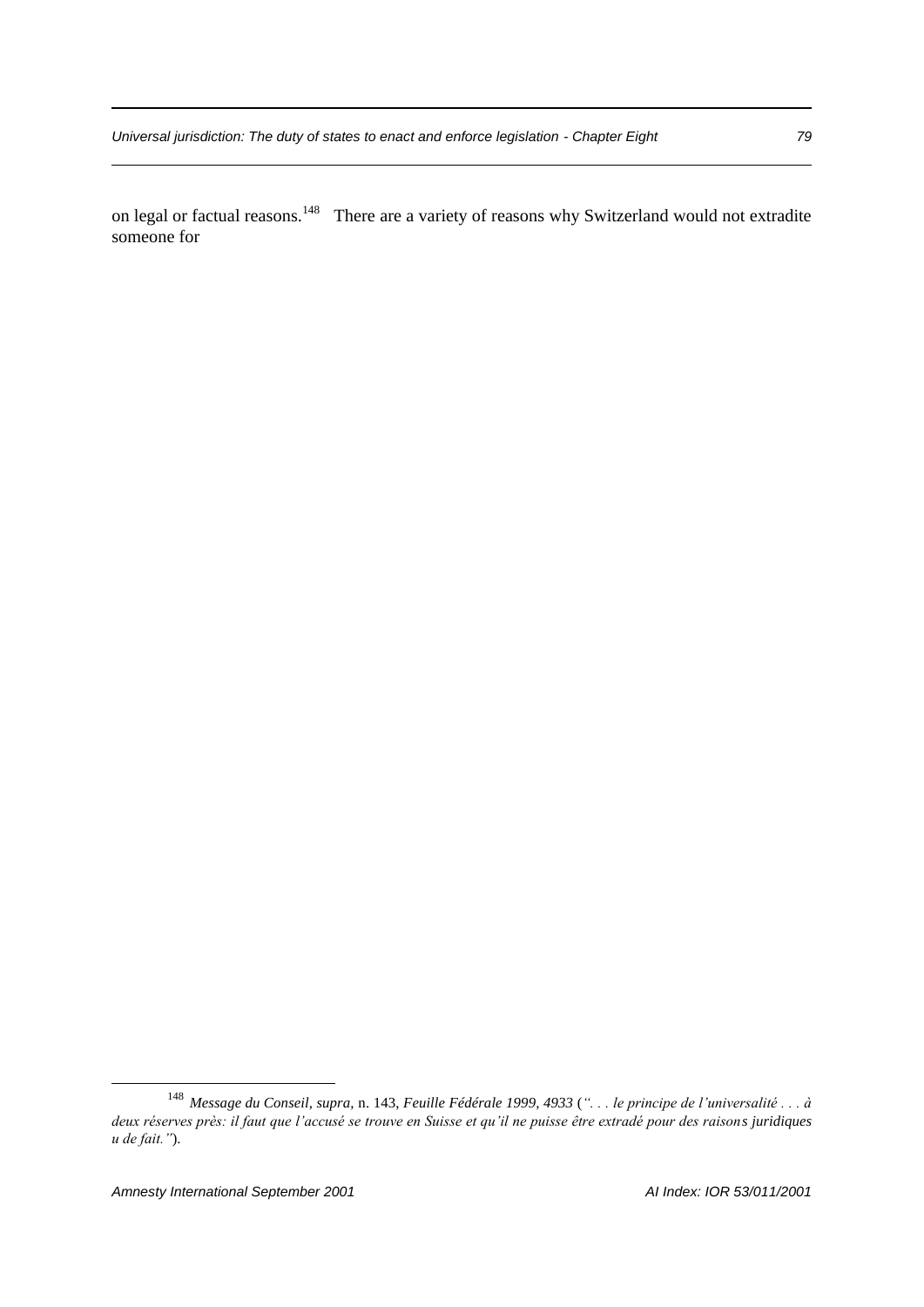genocide.<sup>149</sup> The government explained that the Genocide Convention did not prevent states parties from exercising universal jurisdiction over this crime.<sup>150</sup>

The Federal Council (*Conseil Fédéral*) stated in its 1999 Message that Article IV of the Genocide Convention (providing that responsible rulers and public officials must be punished for genocide and ancillary crimes) and Article VII (providing that the political exception in extradition proceedings does not apply to genocide) are self-executing obligations directly applicable in Switzerland.<sup>151</sup> In addition, it stated that existing legislation made it clear that statutes of limitation did not apply to genocide.<sup>152</sup>

Civilian courts will have primary jurisdiction over genocide. Paragraph 2 of Article 221 of the Military Penal Code (*Code Pénal Militaire*) now states that if a person is to be charged with genocide, even if only one of several other charges, civilian courts have jurisdiction.<sup>153</sup>

According to Swiss practice, a person in addition cannot be extradited if there is reason to believe that the proceeding in the requesting state is not in conformity with procedural principles of the European Convention on Human Rights or the International Covenant on Civil and Political Rights or that there are other serious shortcomings."

Cottier, *supra,* n.133, 230 (footnotes omitted).

1

<sup>150</sup> *Message du Conseil, supra,* n. 143, *Feuille Fédérale 1999,* 4925-4926 (*"Aujourd'hui, en vertu de la qualité impérative (*jus cogens*) de l'interdiction du génocide, et de son effet erga omnes . . . , il ne fait aucun doute que la répression du crime de génocide repose en droit international sur le principe de l'universalité. En vertu de ce principe, les Etats peuvent - et doivent même - poursuivre ou extrader les ressortissants étrangers ou leurs propres nationaux pour tout acte de génocide, que celui-ci ait été commis ou non sur leur territoire, sans que cela constitue une ingérence contraire au droit international dans les affaires intérieures d'un autre Etat."*).

<sup>151</sup> *Message du Conseil, supra,* n. 143, *Feuille Fédérale, 4927* (*"Les art. IV, VI et VII, . . . contiennent des obligations directement applicables."*).

<sup>152</sup> *Ibid.,* 4928 (*"La législation suisse tient déjà partiellement compte des obligations prévues par la Convention. Ainsi, l'art. 75bis du code pénal et l'art. 56bis du code pénal militaire posent tous deux l'imprescriptibilité du crime de génocide."*).

<sup>153</sup> *Code Pénal Miliitaire, art. 221,* as amended on 24 March 2000. A recent commentary has stated that "[t]his centralization of the investigation and prosecution of international crimes must be welcomed, as it permits [the authorities] to build up expertise regarding the particularities of investigating and prosecuting international crimes committed in a foreign country." Cottier, *supra,* n. 133, 229.

<sup>&</sup>lt;sup>149</sup> A commentary on this provision has stated that

<sup>&</sup>quot;a request by a state that is unwilling or unable to genuinely prosecute the person concerned would not prevent the exercise of universal jurisdiction by Switzerland. Such a request would not only lack the reason for a request which, after all, is based on the requesting state's willingness to prosecute the person to be extradited for the criminal offence for which the extradition is requested for. Allowing another state to shield a person responsible for genocide from his or her criminal responsibility by a request in bad faith, or by a sham trial, also would run counter to the objective to avoid gaps in the prosecution of genocide and the collective interests of the international community, as the new penal provisions intend to protect, and would disregard the objective of international justice and the obligation to punish genocide.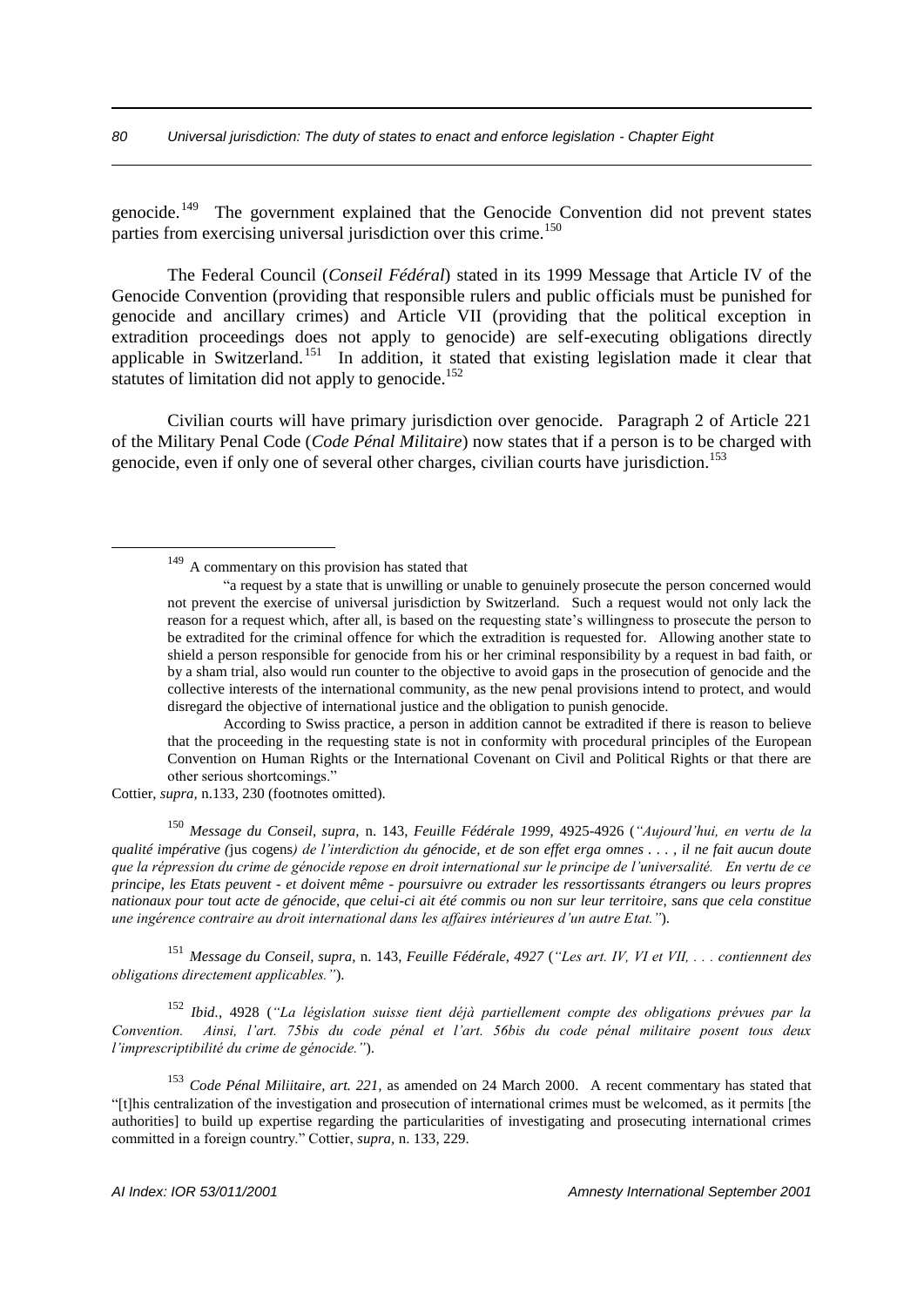Switzerland is a party to the Genocide Convention. It has signed the Rome Statute, but had not yet ratified it as of 1 September 2001, although it is expected to ratify it in 2001 and to keep universal jurisdiction over this crime.

· *Syrian Arab Republic:* It appears that two legislative provisions permit Syrian courts to exercise universal juridiction over certain conduct amounting to genocide committed abroad (for the text and scope of these provisions, see Chapter Four, Section II).

First, Article 20 of Title I (Competence), Section 3 (Personal Competence) of the Syrian Penal Code of 1949, as amended 1953 provides for jurisdiction over crimes in the Code committed by foreigners abroad. Second, Article 23 of Title I, Section 4 (Comprehensive Competency) provides for jurisdiction over crimes committed by foreign residents, without any territorial restriction, when extradition has either not been requested or has not been accepted.

Syria is a party to the Genocide Convention. It has signed the Rome Statute but as of 1 September 2001 it had not yet ratified it. The Penal Code does not provide that genocide is a crime under national law, so prosecutions based on universal jurisdiction would have to be brought for ordinary crimes, such as murder.

· *Tadjikistan:* There are two bases for exercising universal jurisdiction over genocide under the 1998 Criminal Code of the Republic of Tajikistan.

First, Paragraph 1 of Article 15 of the Criminal Code provides for jurisdiction over stateless permanent residents who committed crimes under Tajikistan law outside the country (for the text and scope, see Chapter Four, Section II above). Second, Article 15 (2) of the Criminal Code provides for jurisdiction over foreigners and stateless persons not resident in Tajikistan who commit crimes under the Code when the crime is prohibited by norms of international law or treaties (for the text and scope, see Chapter Four, Section II above).

Tajikistan has not ratified the Genocide Convention. It has signed the Rome Statute and has ratified it, but as of 1 September 2001 it had not yet enacted implementing legislation. However, it has defined genocide as a crime under national law in terms which are similar to the definition in the Genocide Convention. 154

· *Turkey:* Article 6 (b) of the Penal Code (for the text, see Chapter Four, Section II above) provides for universal jurisdiction over crimes carrying a penalty of at least three years, provided that there is no extradition treaty with the territorial state or state of the suspect's nationality and the prosecution is authorized by the Minister of Justice. This article appears to be sufficiently broadly worded to include certain conduct which would amount to genocide when it would constitute ordinary crimes, such as murder.

Turkey is a party to the Genocide Convention. It has not signed the Rome Statute and as of 1 September 2001, it had not yet ratified it.

<sup>&</sup>lt;sup>154</sup> Criminal Code, Art. 398 (Genocide).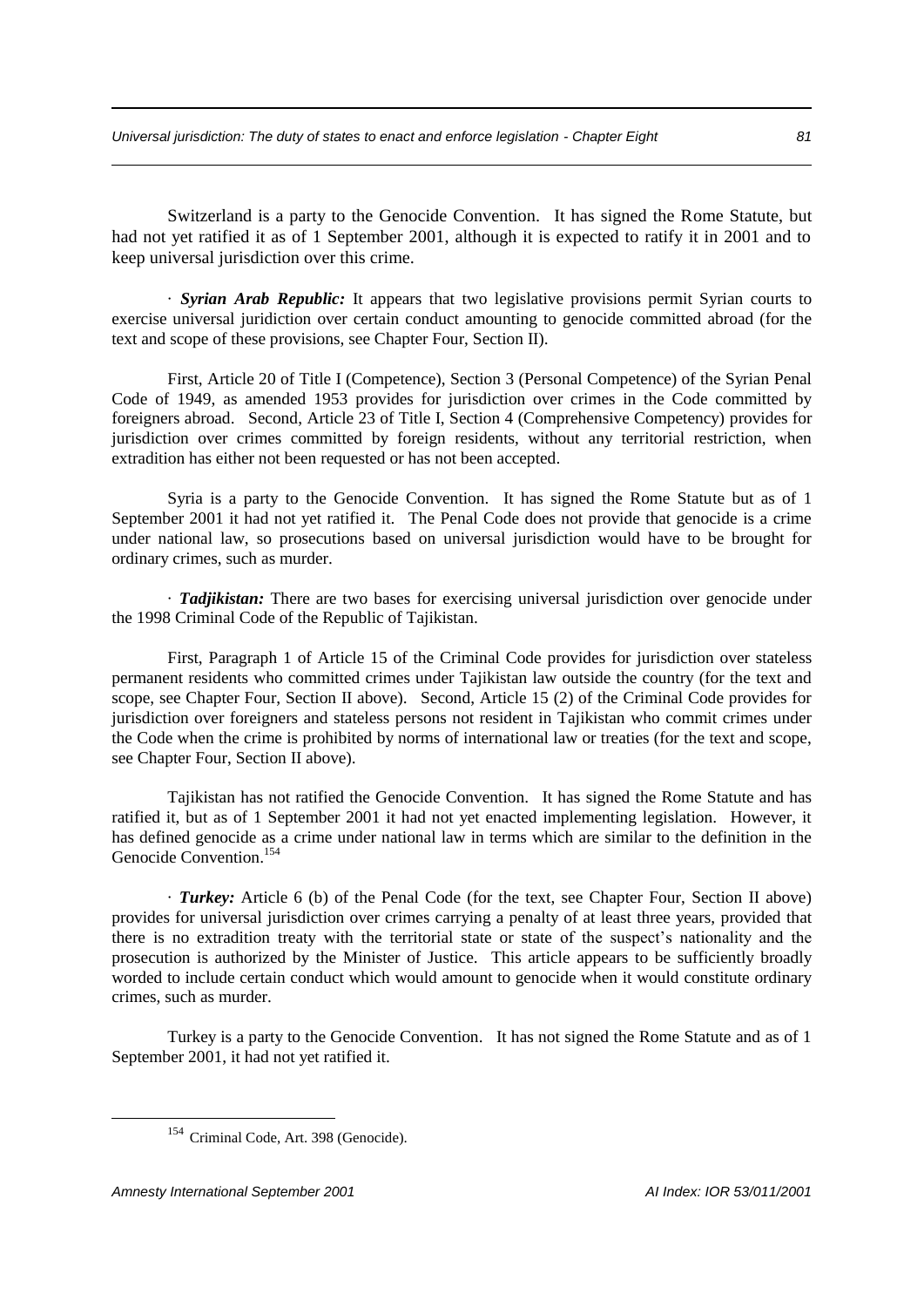·*Turkmenistan:* There is at least one legislative provision, and, possibly, two such provisions permitting national courts to exercise universal jurisdiction over genocide (for the text and scope of these provisions, see Chapter Four, Section II).

First, Article 8 (1) of the Criminal Code of Turkmentistan provides for universal jurisdiction over permanent residents of Turkmenistan who have committed a crime abroad, provided that the act was a crime under the law of the place where it occurred and the suspect has not been previously convicted for the act.

Second, Article 8 (2) provides for universal jurisdiction over foreign nationals and stateless persons who are not permanent residents for crimes committed abroad in cases provided for in international treaties, if they have not been convicted in a foreign state and if criminal proceedings have been instituted against them in Turkmenistan. The wording of Article 8 (2) is ambiguous and it is not clear if it is intended to be restricted to the situations when the treaty provides for universal jurisdiction or simply provides for prosecution of the act constituting a crime.

Turkmenistan is a party to the Genocide Convention. It has not signed the Rome Statute and as of 1 September 2001 it had not yet ratified it. Genocide is a crime under national law.<sup>155</sup>

· *United States:* Legislation prohibiting genocide does not provide for universal jurisdiction.<sup>156</sup> However, in 1985, a Federal District Court authorized extradition to Israel for trial on the basis of universal jurisdiction of a person alleged to have committed acts in Poland which amounted to genocide and other crimes against humanity.<sup>157</sup> The United States is a party to the Genocide Convention. It has signed the Rome Statute and as of 1 September 2001 it had not ratified it.

· *Uzbekistan:* There is at least one basis for courts to exercise universal jurisdiction over certain conduct which may amount to genocide (for the text and scope of the relevant provisions, see Chapter Four, Section II).

The first unnumbered paragraph of Article 12 of the 1995 Uzbekistan Criminal Code provides that national criminal law applies to stateless persons who have committed a crime outside the national territory, provided that they have not served a sentence for the crime in the place where it was committed. The third unnumbered paragraph of Article 12 of the Criminal Code provides national courts with universal jurisdiction over foreign citizens and stateless persons not permanently resident in Uzbekistan for offences under the Criminal Code committed outside the country only when international treaties or agreements so provide, so it is unlikely to provide a basis for universal

<sup>&</sup>lt;sup>155</sup> Turkmenistan Criminal Code of 1997, entered into force 1 January 1998, Art. 168 (Genocide). The definition is almost identical to that in Article II of the Genocide Convention and in Article 6 of the Rome Statute and includes orders to commit an act of genocide. This article does not include other forms of ancillary crimes of genocide, but they may be covered by other parts of the Criminal Code.

<sup>156</sup> 8 U.S.C. § 1091 (1999) (providing only territorial and active personality jurisdiction).

<sup>157</sup> *In the matter of Demjanjuk*, 603 F. Supp. 1468 (N.D. Ohio), *aff'd*, 776 F.2d 571 (6th Cir. 1985), *cert. denied*, 457 U.S. 1016 (1986) (See discussion of this case in Part Three, Section I above). In addition, the United States arrested a Rwandan national accused of genocide at the request of the Rwanda Tribunal and surrendered that person in March 2000 to the Tribunal.